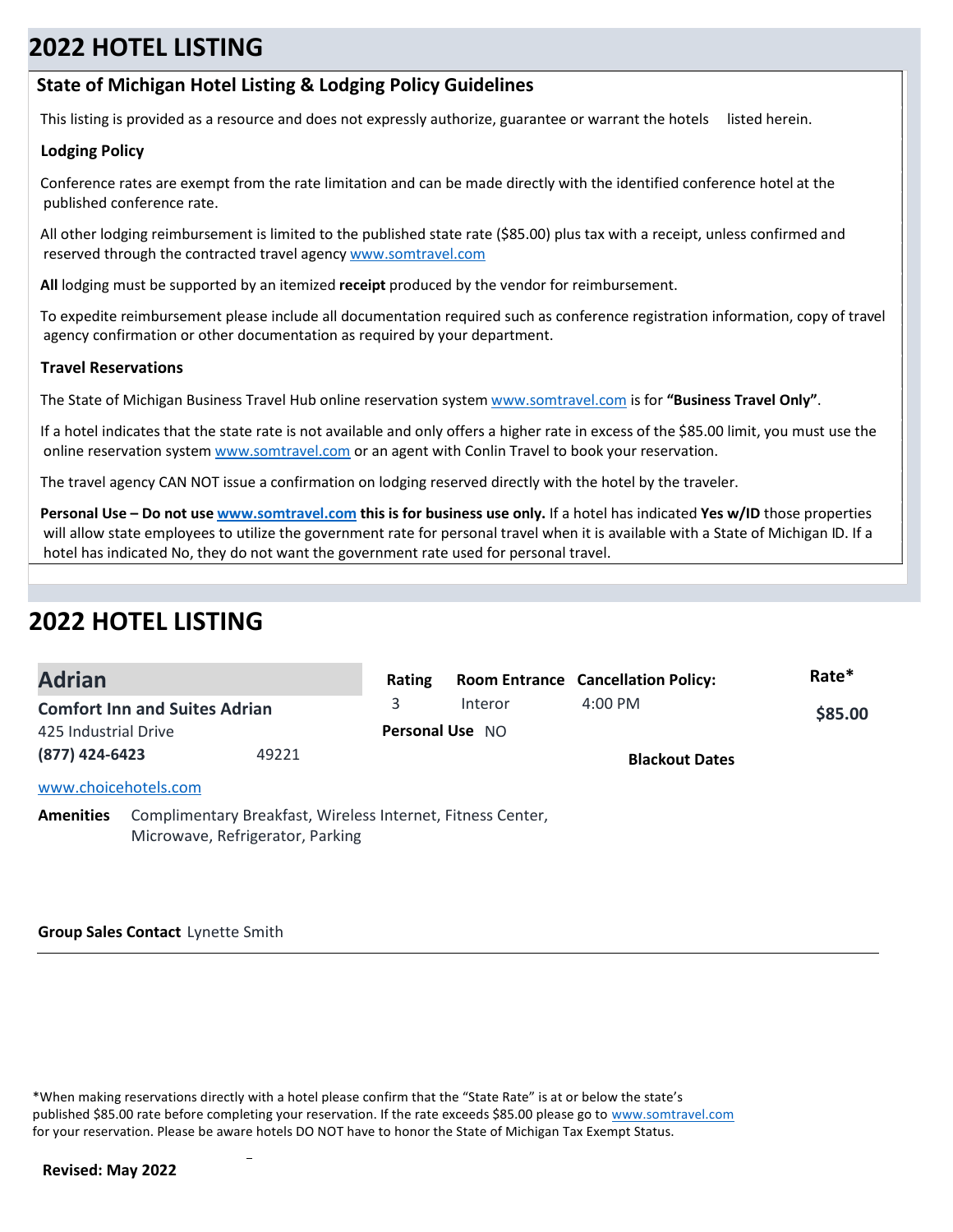| <b>Allen Park</b>                   | Rating |                       | <b>Room Entrance Cancellation Policy:</b> | Rate*   |
|-------------------------------------|--------|-----------------------|-------------------------------------------|---------|
| <b>Hampton Inn &amp; Suites</b>     | 3.     | Interior              | 24 Hours                                  | \$79.00 |
| 16400 Southfield Rd                 |        | Personal Use YES w/ID |                                           |         |
| $(313)$ 383-9730<br>48101           |        |                       | <b>Blackout Dates</b>                     |         |
| www.hilton.com                      |        |                       | Dec 31                                    |         |
| Breakfast, WiFi<br><b>Amenities</b> |        |                       |                                           |         |

### **Group Sales Contact** Hiba Fashho

| <b>Allen Park</b>                                                         | Rating |                       | <b>Room Entrance Cancellation Policy:</b> | Rate*   |
|---------------------------------------------------------------------------|--------|-----------------------|-------------------------------------------|---------|
| <b>Holiday Inn Express &amp; Suites</b>                                   | 3      | <b>Interior</b>       | 24 Hours                                  | \$79.00 |
| 9000 Enterprise Drive                                                     |        | Personal Use YES w/ID |                                           |         |
| (313) 383-9790<br>48101                                                   |        |                       | <b>Blackout Dates</b>                     |         |
| www.ihg.com                                                               |        |                       | Dec 31                                    |         |
| Hot Breakfast Bar, Wifi, Business Center, Indoor Pool<br><b>Amenities</b> |        |                       |                                           |         |

### **Group Sales Contact** Hiba Fashho

| <b>Allen Park</b>               |                                                                                                                                                                                      | Rating                 |                                                                | <b>Room Entrance Cancellation Policy:</b> | Rate*   |
|---------------------------------|--------------------------------------------------------------------------------------------------------------------------------------------------------------------------------------|------------------------|----------------------------------------------------------------|-------------------------------------------|---------|
| <b>Comfort Inn &amp; Suites</b> |                                                                                                                                                                                      | 3                      | Interior                                                       | 24 Hours                                  | \$85.00 |
| 3600 Enterprise Dr              |                                                                                                                                                                                      | <b>Personal Use NO</b> |                                                                |                                           |         |
| $(313)$ 323-3500                | 48101-3538                                                                                                                                                                           |                        |                                                                | <b>Blackout Dates</b>                     |         |
| www.choicehotels.com            |                                                                                                                                                                                      |                        |                                                                |                                           |         |
| <b>Amenities</b>                | Deluxe Hot Breakfast, Complimentary High Speed Internet<br>75, Fitness Center, Indoor Pool, Spa, Free Shuttle to Airport,<br>Detroit Downtown, Henry Ford Museum, and 4 mile radius. |                        | Access, Parking, Laundry, Business Center, Meeting Rooms up to |                                           |         |

#### **Group Sales Contact** Jay Benitez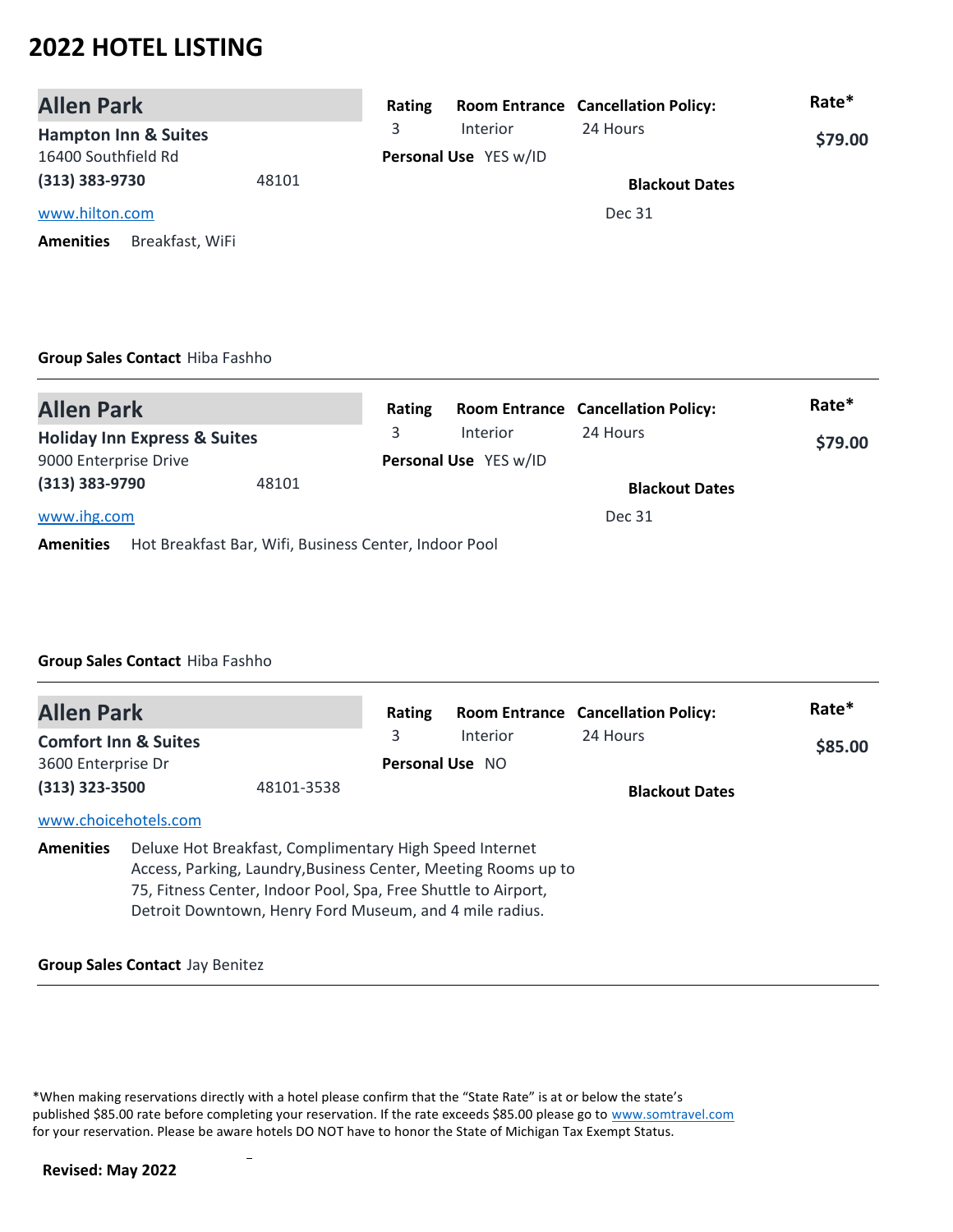| <b>Allendale</b>              |        |                                                              | Rating                 |          | <b>Room Entrance Cancellation Policy:</b> | Rate*   |
|-------------------------------|--------|--------------------------------------------------------------|------------------------|----------|-------------------------------------------|---------|
| <b>Sleep Inn &amp; Suites</b> |        |                                                              |                        | Interior | $4:00 \text{ PM}$                         | \$85.00 |
| 4869 Becker Dr                |        |                                                              | <b>Personal Use NO</b> |          |                                           |         |
| (616) 892-8000                |        | 49401                                                        |                        |          | <b>Blackout Dates</b>                     |         |
| www.choicehotels.com          |        |                                                              |                        |          |                                           |         |
| <b>Amenities</b>              | Center | Complimentary Wireless Internet Access, Indoor Pool, Fitness |                        |          |                                           |         |

#### **Group Sales Contact** Mike Patel

| <b>Alpena</b>          |                                                                                              | Rating                      |          | <b>Room Entrance Cancellation Policy:</b> | Rate*   |
|------------------------|----------------------------------------------------------------------------------------------|-----------------------------|----------|-------------------------------------------|---------|
| Ramada<br>1000 US 23 N |                                                                                              | 3<br><b>Personal Use NO</b> | Interior | $4:00$ PM                                 | \$85.00 |
| (989) 356-2151         | 49707-1296                                                                                   |                             |          | <b>Blackout Dates</b>                     |         |
|                        | http://www.ramadaalpena.com                                                                  |                             |          |                                           |         |
| <b>Amenities</b>       | Full Service onsite Restaurant and Lounge, Meeting Space,<br>Indoor Pool, Spa, Exercise Room |                             |          |                                           |         |

### **Group Sales Contact** James Sharp

| <b>Ann Arbor</b>        |            |                                                            | Rating                 |          | <b>Room Entrance Cancellation Policy:</b>                                                          | Rate*   |
|-------------------------|------------|------------------------------------------------------------|------------------------|----------|----------------------------------------------------------------------------------------------------|---------|
| <b>Kensington Hotel</b> |            |                                                            | 3                      | Interior | $6:00$ PM                                                                                          | \$85.00 |
| 3500 S. State Street    |            |                                                            | <b>Personal Use NO</b> |          |                                                                                                    |         |
| (734) 761-7800          |            | 48108                                                      |                        |          | <b>Blackout Dates</b>                                                                              |         |
| <b>Amenities</b>        | Restaurant | Fitness Center, Indoor Pool, Whirlpool, Convenience Cener, |                        |          | July 26-Aug 8, 10-16, 30-31, Sept 6-7,<br>27-28, Oct 4-5, 25-26, Nov 15-16, 29-<br>30, May1-3 2020 |         |

#### **Group Sales Contact** Mary Gardner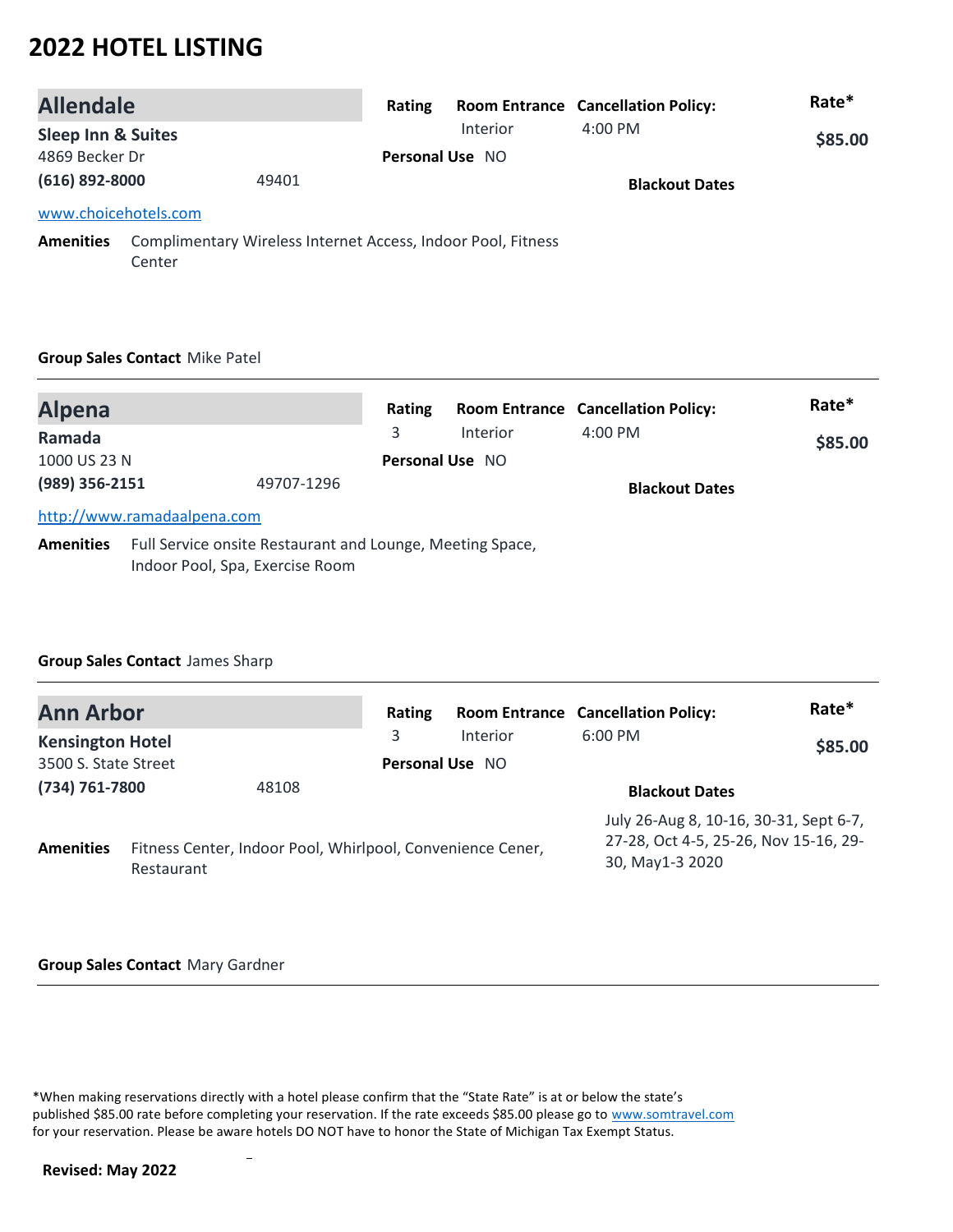| <b>Ann Arbor</b> |                                                                                                                                                                                                  | Rating                 |                 | <b>Room Entrance Cancellation Policy:</b>                                            | Rate*   |
|------------------|--------------------------------------------------------------------------------------------------------------------------------------------------------------------------------------------------|------------------------|-----------------|--------------------------------------------------------------------------------------|---------|
|                  | <b>DoubleTree by Hilton Ann Arbor North</b>                                                                                                                                                      | 3                      | <b>Interior</b> | 24 Hours                                                                             | \$85.00 |
| 3600 Plymouth Rd |                                                                                                                                                                                                  | <b>Personal Use NO</b> |                 |                                                                                      |         |
| (734) 769-9800   | 48105                                                                                                                                                                                            |                        |                 | <b>Blackout Dates</b>                                                                |         |
|                  | www.hilton.com/en/hotels/arbaadt-doubletree-ann-arbor-no                                                                                                                                         |                        |                 | April 29 & 30, July 30-Aug 4, Sept 2 &                                               |         |
| <b>Amenities</b> | Free Wireless Internet, Microwave, Refrigerator, 6,000 sq ft of<br>Meeting Space, 24 Hour Fitness Center,<br>Indoor/Outdoor(Seasonal) Pool, Business Center, 24/7 Pantry,<br><b>Free Parking</b> |                        |                 | 3, 9 & 10, 16 & 17, 23 & 24, October 7<br>& 8, 14 & 15, 28 & 29, November 11 &<br>12 |         |

#### **Group Sales Contact** Denise Warwick

| <b>Ann Arbor</b>   |                                                                                                                                                       | Rating          |                 | <b>Room Entrance Cancellation Policy:</b>                                                        | Rate*   |
|--------------------|-------------------------------------------------------------------------------------------------------------------------------------------------------|-----------------|-----------------|--------------------------------------------------------------------------------------------------|---------|
|                    | Ann Arbor Holiday Inn & Suites                                                                                                                        | 3               | <b>Interior</b> | 24 Hours                                                                                         | \$85.00 |
| 3155 Boardwalk Dr. |                                                                                                                                                       | Personal Use NO |                 |                                                                                                  |         |
| (734) 213-1900     | 48108                                                                                                                                                 |                 |                 | <b>Blackout Dates</b>                                                                            |         |
|                    | www.holidayinn.com/annarbormi                                                                                                                         |                 |                 | April 29-May 1, May 6-7, July 21-24,                                                             |         |
| <b>Amenities</b>   | Microwave, Refrigerator, Keurig, Iron & Board, Hair Dryer,<br>Indoor Heated Pool, Fitness Center, Wi-Fi, Restaurant, 24 Hour<br>Market, Meeting Space |                 |                 | July 29-Aug 5, Aug 12-18, Sept 2-3, 9-<br>10, 16-17, 23-24, Oct 7-8, 14-15, 28-<br>29, Nov 11-12 |         |

### **Group Sales Contact** Katelyn Murphy

| <b>Ann Arbor</b>     |                                       | Rating                 |          | <b>Room Entrance Cancellation Policy:</b> | Rate*   |
|----------------------|---------------------------------------|------------------------|----------|-------------------------------------------|---------|
| <b>Comfort Inn</b>   |                                       |                        | Interior | $4:00$ PM                                 | \$85.00 |
| 3501 S State St      |                                       | <b>Personal Use NO</b> |          |                                           |         |
| (734) 761-8838       | 48108                                 |                        |          | <b>Blackout Dates</b>                     |         |
| www.choicehotels.com |                                       |                        |          | May 1-5, all Football games               |         |
| <b>Amenities</b>     | Breakfast, Wireless Internet, Parking |                        |          |                                           |         |

#### **Group Sales Contact** Joe Sabornido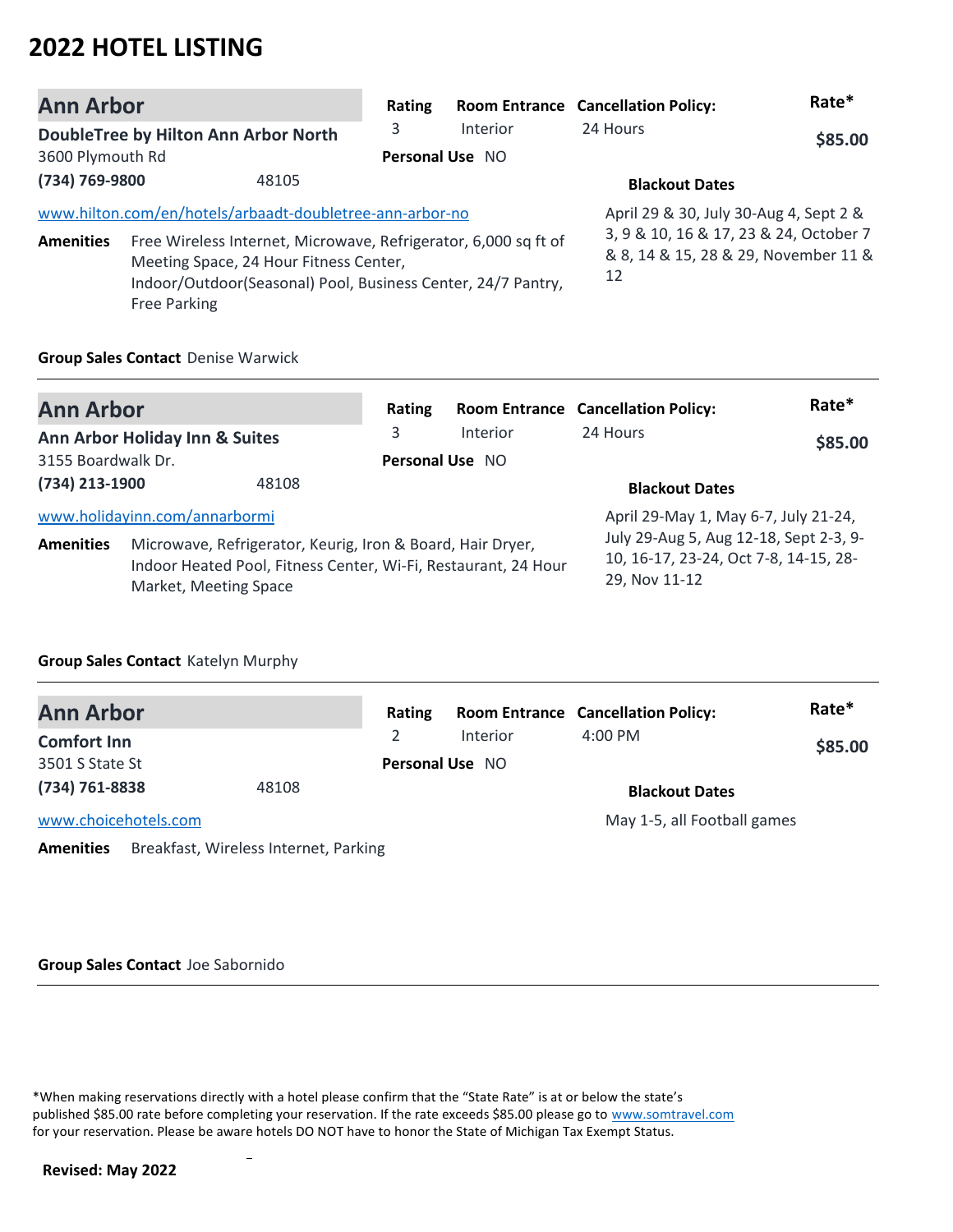| <b>Ann Arbor</b>         |        |                                                                                                                                | Rating                 |          | <b>Room Entrance Cancellation Policy:</b> | Rate*   |
|--------------------------|--------|--------------------------------------------------------------------------------------------------------------------------------|------------------------|----------|-------------------------------------------|---------|
| <b>Candlewood Suites</b> |        |                                                                                                                                | 3                      | Interior | 24 Hours                                  | \$85.00 |
| 701 Waymarket Way        |        |                                                                                                                                | <b>Personal Use No</b> |          |                                           |         |
| $(734)$ 663-2818         |        | 48103                                                                                                                          |                        |          | <b>Blackout Dates</b>                     |         |
|                          |        | www.ihg.com/candlewood/hotels/us/en/ann-arbor/dttaa/ho                                                                         |                        |          | May 3-4, Aug 30-31, Sept 6-7, 27-28,      |         |
| <b>Amenities</b>         | Market | Complimentary on-site washers and dryers, outdoor grill/patio<br>area, Business Center, Full Kitchens, Lending Locker, On-site |                        |          | Oct 4-5, 25-26, Nov 15-16, 2-30           |         |

#### **Group Sales Contact** Andrea.Larue@ihg.com

| <b>Ann Arbor</b>      |                                                                                                               | Rating |                       | <b>Room Entrance Cancellation Policy:</b> | Rate*   |
|-----------------------|---------------------------------------------------------------------------------------------------------------|--------|-----------------------|-------------------------------------------|---------|
| <b>Wyndham Garden</b> |                                                                                                               | 3.     | Interior              | 24 Hours                                  | \$85.00 |
| 2900 Jackson Rd       |                                                                                                               |        | Personal Use YES w/ID |                                           |         |
| (734) 665-4444        | 48103                                                                                                         |        |                       | <b>Blackout Dates</b>                     |         |
|                       | www.wyndham.com/reservations                                                                                  |        |                       | September 7-8, 14-15, 21-22, October      |         |
| <b>Amenities</b>      | Complimentary High Speed Internet, Full Hot Breakfast Buffet,<br>Microwave, Mini Fridge, Keurig Coffee Makers |        |                       | 6-7, 13-14, November 3-4, 17-18           |         |

### **Group Sales Contact** George Nowsch

| <b>Ann Arbor</b>                                          | Rating |                 | <b>Room Entrance Cancellation Policy:</b> | Rate*   |
|-----------------------------------------------------------|--------|-----------------|-------------------------------------------|---------|
| <b>Quality Inn and Suites Ann Arbor Hwy 23</b>            |        | Interior        | $4:00$ PM                                 | \$79.99 |
| 2376 Carpenter Road                                       |        | Personal Use NO |                                           |         |
| (734) 477-9977<br>48108                                   |        |                 | <b>Blackout Dates</b>                     |         |
| www.choicehotels.com                                      |        |                 | University events                         |         |
| Breakfast, Wireless Internet, Parking<br><b>Amenities</b> |        |                 |                                           |         |

#### **Group Sales Contact** Eric Temple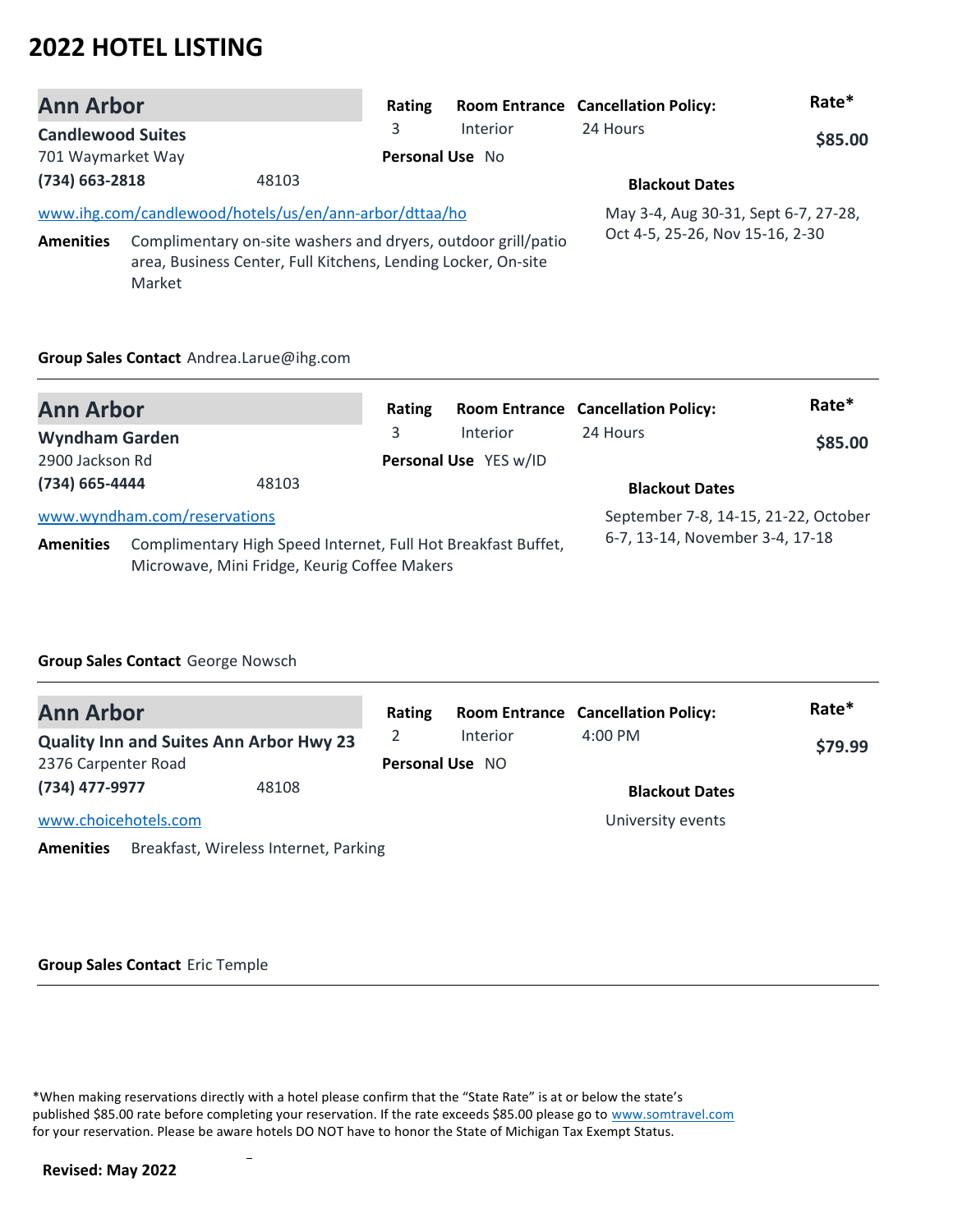| <b>Ann Arbor</b> |                                                                                        | Rating |                       | <b>Room Entrance Cancellation Policy:</b> | Rate*   |
|------------------|----------------------------------------------------------------------------------------|--------|-----------------------|-------------------------------------------|---------|
|                  | Hampton Inn Ann Arbor South                                                            | 3      | <b>Interior</b>       | 24 Hours                                  | \$85.00 |
| 925 Victors Way  |                                                                                        |        | Personal Use YES w/ID |                                           |         |
| (734) 665-5000   | 48108-2704                                                                             |        |                       | <b>Blackout Dates</b>                     |         |
|                  | www.hilton.com/en/hotels/arbvwhx-hampton-ann-arbor-sou                                 |        |                       | April 30 - May2, Aug 15-20, Nov 26-28     |         |
| <b>Amenities</b> | Breakfast, WiFi, Refrigerator, Microwave, Parking, Gym, Pool<br>and Laundry Facilities |        |                       |                                           |         |

#### **Group Sales Contact** Kristin Pedersen kristin.pedersen@hilton.com

| <b>Auburn Hills</b>    |       | Rating |                        | <b>Room Entrance Cancellation Policy:</b> | Rate*   |
|------------------------|-------|--------|------------------------|-------------------------------------------|---------|
| Courtyard              |       |        | Interior               | 24 Hours                                  | \$85.00 |
| 2550 Aimee Lane        |       |        | <b>Personal Use NO</b> |                                           |         |
| (248) 373-4100         | 48326 |        |                        | <b>Blackout Dates</b>                     |         |
| www.marriott.com/dtwab |       |        |                        |                                           |         |

#### **Amenities**

### **Group Sales Contact** Brook Thomas

| <b>Auburn Hills</b>                      |                                             | Rating                 |          | <b>Room Entrance Cancellation Policy:</b>                                                    | Rate*   |
|------------------------------------------|---------------------------------------------|------------------------|----------|----------------------------------------------------------------------------------------------|---------|
|                                          | <b>Mainstay Suites Detroit Auburn Hills</b> | 2/3                    | Interior | $4:00$ PM                                                                                    | \$79.00 |
| 1650 N Opdyke                            |                                             | <b>Personal Use NO</b> |          |                                                                                              |         |
| (248) 373-3342                           | 48326                                       |                        |          | <b>Blackout Dates</b>                                                                        |         |
| www.choicehotels.com<br><b>Amenities</b> | Breakfast, Wireless Internet, Parking       |                        |          | \$79 rate available Jan-March 31 &<br>October-December 31, April 1-Sept<br>30th rate is \$85 |         |

#### **Group Sales Contact** Francisca Headrick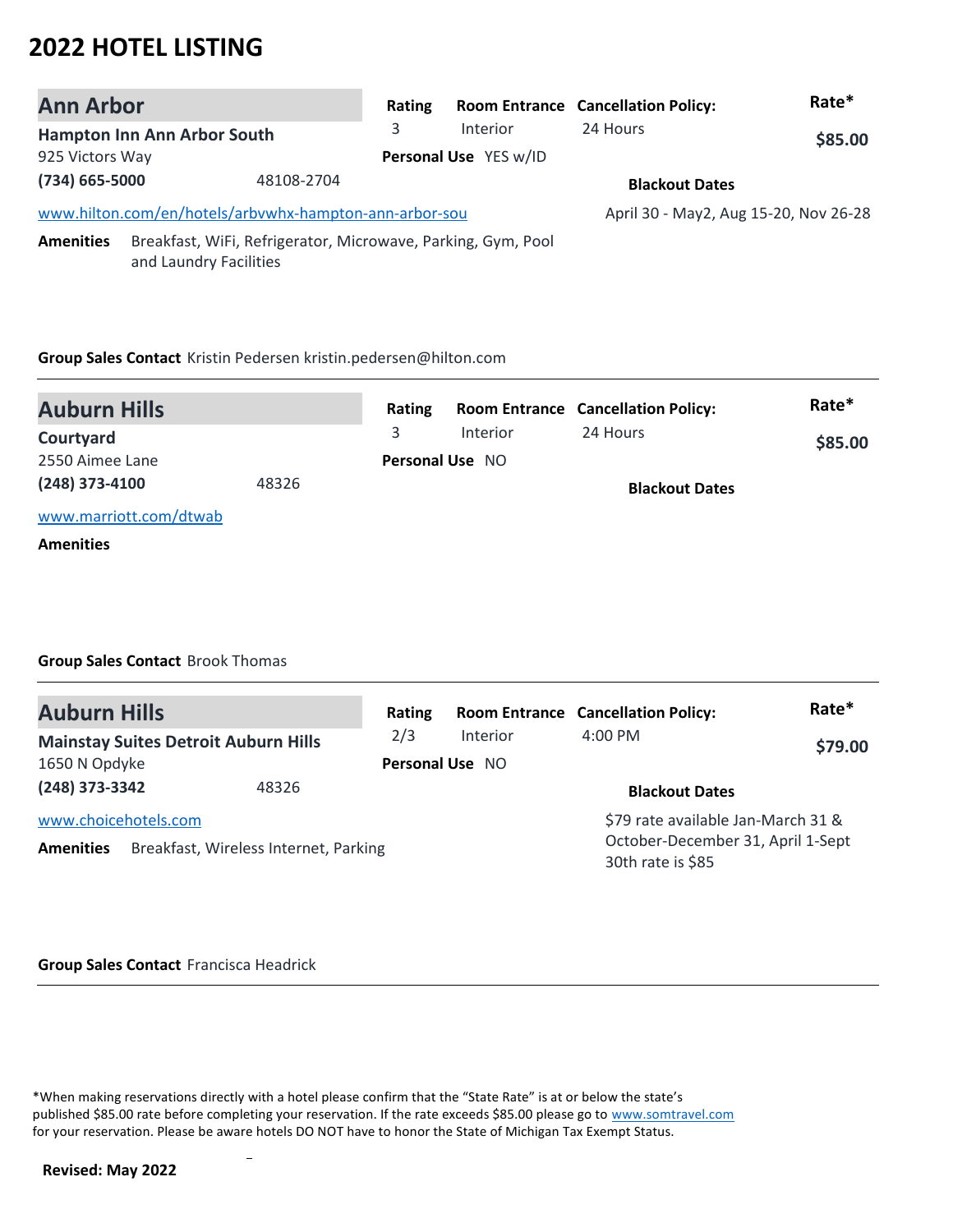| <b>Auburn Hills</b>     |                                                             | Rating |                       | <b>Room Entrance Cancellation Policy:</b> | Rate*   |
|-------------------------|-------------------------------------------------------------|--------|-----------------------|-------------------------------------------|---------|
| <b>Crowne Plaza</b>     |                                                             | 3      | <b>Interior</b>       | 24 Hours                                  | \$85.00 |
| 1500 N Opdyke Rd        |                                                             |        | Personal Use YES w/ID |                                           |         |
| (248) 373-4550<br>48326 |                                                             |        |                       | <b>Blackout Dates</b>                     |         |
|                         | www.cpauburnhills.com                                       |        |                       |                                           |         |
| <b>Amenities</b>        | 24 hour Pool, Hot Tub, Dry Sauna, Fitness Center,           |        |                       |                                           |         |
|                         | Complimentary Internet, Washer & Dryer, Mini Fridge, Coffee |        |                       |                                           |         |
|                         | Makers, Restaurant                                          |        |                       |                                           |         |

### **Group Sales Contact** Kimberly Gallant

| <b>Auburn Hills</b>                              | Rating |                        | <b>Room Entrance Cancellation Policy:</b> | Rate*   |
|--------------------------------------------------|--------|------------------------|-------------------------------------------|---------|
| <b>Comfort Suites</b>                            | 3      | <b>Interior</b>        | $4:00 \text{ PM}$                         | \$85.00 |
| 1565 N Opdyke Rd                                 |        | <b>Personal Use NO</b> |                                           |         |
| (248) 230-4295<br>48326                          |        |                        | <b>Blackout Dates</b>                     |         |
| www.choicehotels.com                             |        |                        |                                           |         |
| Breakfast, Wireless Internet<br><b>Amenities</b> |        |                        |                                           |         |

### **Group Sales Contact** Shefali Thaker

| <b>Auburn Hills</b>                     | Rating |                        | <b>Room Entrance Cancellation Policy:</b> | Rate*   |
|-----------------------------------------|--------|------------------------|-------------------------------------------|---------|
| <b>Rodeway Inn Auburn Hills</b>         |        | Exterior               | $4:00$ PM                                 | \$85.00 |
| 1471 N. Opdyke Rd                       |        | <b>Personal Use NO</b> |                                           |         |
| (248) 370-8100<br>48326                 |        |                        | <b>Blackout Dates</b>                     |         |
| www.choicehotels.com                    |        |                        |                                           |         |
| <b>Free Parking</b><br><b>Amenities</b> |        |                        |                                           |         |

#### **Group Sales Contact** Freddy Asmar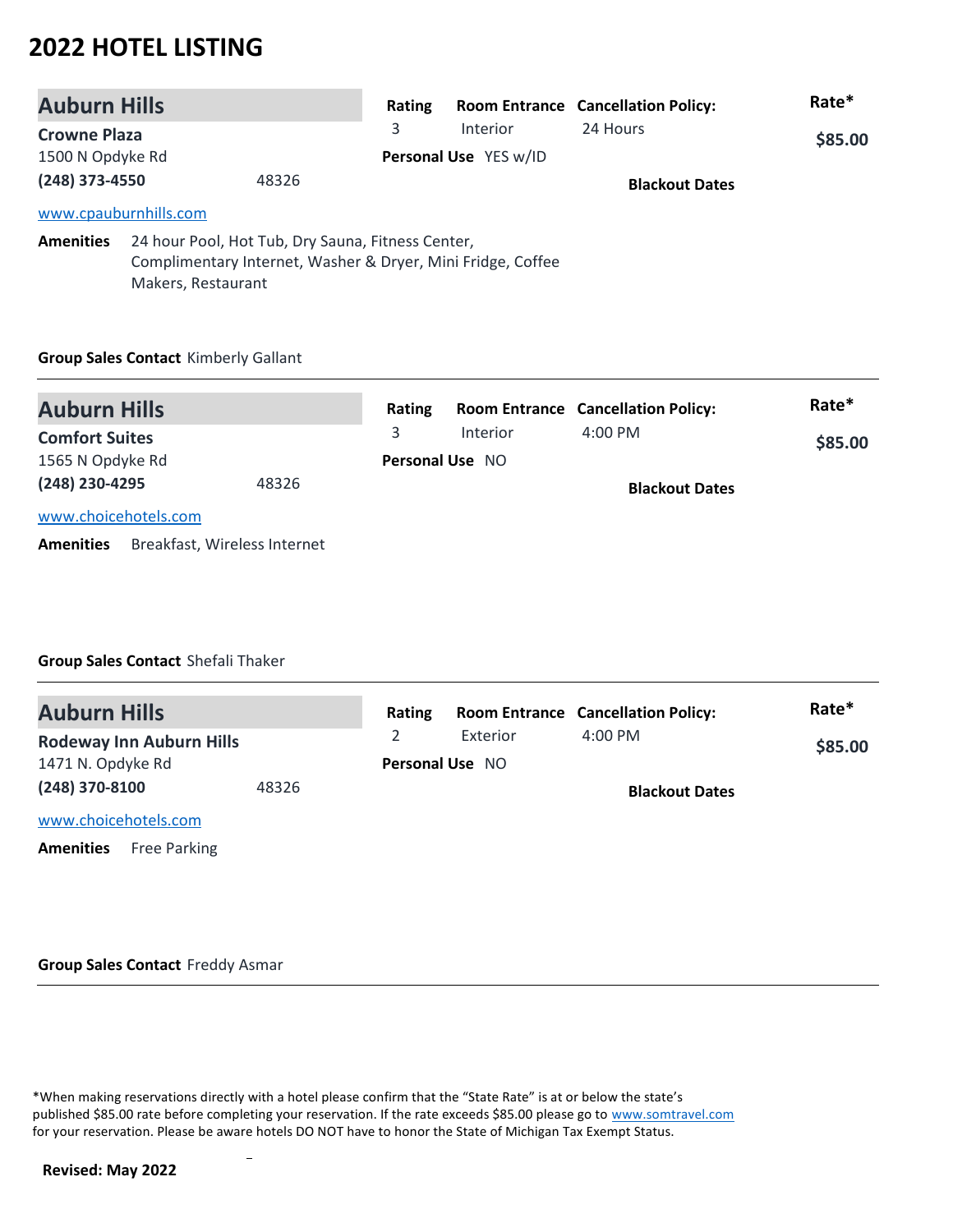| <b>Auburn Hills</b>             |       | Rating |                        | <b>Room Entrance Cancellation Policy:</b> | Rate*   |
|---------------------------------|-------|--------|------------------------|-------------------------------------------|---------|
| <b>Embassy Suites by Hilton</b> |       |        | Interior               | 48 Hours                                  | \$85.00 |
| 2300 Featherstone               |       |        | <b>Personal Use NO</b> |                                           |         |
| (248) 334-2222                  | 48326 |        |                        | <b>Blackout Dates</b>                     |         |

**Amenities** Hot Breakfast Buffet with made to order eggs, Managers Reception

### **Group Sales Contact** Raquel Carusello

| <b>Battle Creek</b>                             |                      | Rating                                                                                                                           |                                          | <b>Room Entrance Cancellation Policy:</b> | Rate*   |
|-------------------------------------------------|----------------------|----------------------------------------------------------------------------------------------------------------------------------|------------------------------------------|-------------------------------------------|---------|
| <b>McCamly Plaza Hotel</b><br>50 Capital Ave SW |                      | 3                                                                                                                                | <b>Interior</b><br>Personal Use YES w/ID | 24 Hours                                  | \$85.00 |
| (269) 963-7050                                  |                      | 49017                                                                                                                            |                                          | <b>Blackout Dates</b>                     |         |
|                                                 | www.mccamlyplaza.com |                                                                                                                                  |                                          |                                           |         |
| <b>Amenities</b>                                | \$10                 | Indoor pool, spa, Fitness Center, Iron & Board, Coffee Maker,<br>Hairdryer, Refrigerator, Restaurant, Lounge, Parking costs \$8- |                                          |                                           |         |

### **Group Sales Contact**

| <b>Battle Creek</b>                  |       | Rating                 |          | <b>Room Entrance Cancellation Policy:</b> | Rate*   |
|--------------------------------------|-------|------------------------|----------|-------------------------------------------|---------|
| <b>Quality Inn and Suites Casino</b> |       |                        | Interior | $4:00$ PM                                 | \$85.00 |
| 11081 East Michigan                  |       | <b>Personal Use NO</b> |          |                                           |         |
| $(269)$ 964-3000                     | 49014 |                        |          | <b>Blackout Dates</b>                     |         |
| www.choicehotels.com                 |       |                        |          |                                           |         |

**Amenities** Breakfast, Wireless Internet, Parking

#### **Group Sales Contact** Jessica Bamberg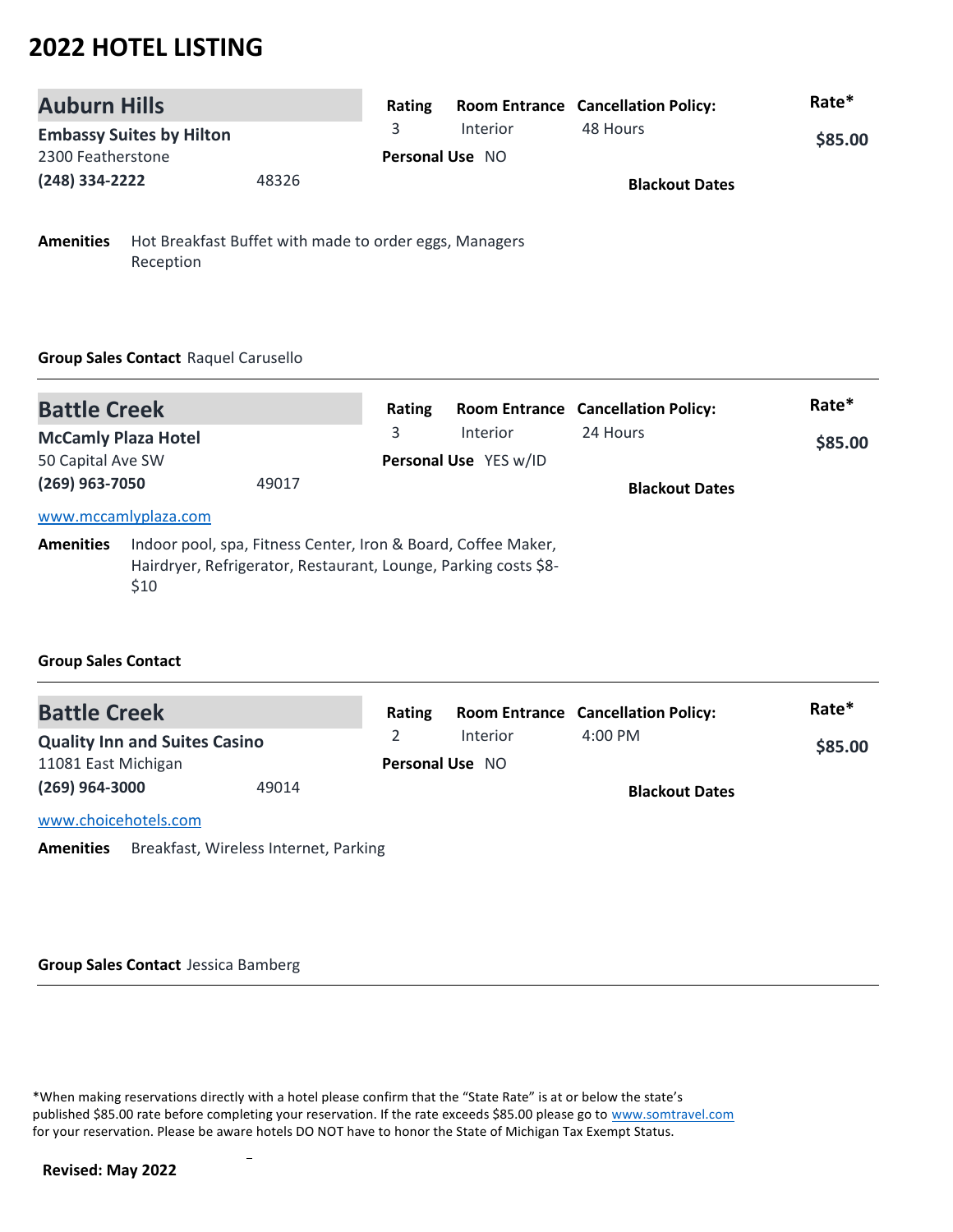| <b>Battle Creek</b>   |                                                                           |                       | Rating |          | <b>Room Entrance Cancellation Policy:</b> | Rate*   |
|-----------------------|---------------------------------------------------------------------------|-----------------------|--------|----------|-------------------------------------------|---------|
| <b>Home 2 Suites</b>  |                                                                           |                       | 3      | Interior | $6:00$ PM                                 | \$85.00 |
| 13350 6 1/2 Mile Road |                                                                           | Personal Use YES w/ID |        |          |                                           |         |
| (269) 883-8300        |                                                                           | 49014                 |        |          | <b>Blackout Dates</b>                     |         |
|                       | www.hilton.com/en/hotels/azobcht-home2-suites-battle-cre                  |                       |        |          |                                           |         |
| <b>Amenities</b>      | New 2020 Free Breakfast, Patios, Grills and Firepit, Near I-94<br>and M66 |                       |        |          |                                           |         |

### **Group Sales Contact** Teri Pearce

| <b>Battle Creek</b> |                                                                                                                                                                                                            | Rating |                       | <b>Room Entrance Cancellation Policy:</b> | Rate*   |
|---------------------|------------------------------------------------------------------------------------------------------------------------------------------------------------------------------------------------------------|--------|-----------------------|-------------------------------------------|---------|
|                     | <b>Hampton Inn - Battle Creek</b>                                                                                                                                                                          | 2      | <b>Interior</b>       | 24 Hours                                  | \$85.00 |
| 1150 Riverside Dr   |                                                                                                                                                                                                            |        | Personal Use YES w/ID |                                           |         |
| (269) 979-5577      | 49017                                                                                                                                                                                                      |        |                       | <b>Blackout Dates</b>                     |         |
|                     | hamptoninn3.hilton.com/en/hotels/michigan/hampton-inn-b                                                                                                                                                    |        |                       |                                           |         |
| <b>Amenities</b>    | Complimentary Hot Breakfast, Parking, WiFi, Fitness Center,<br>Business Center, Indoor Pool, Jacuzzi/Hot Tub, Guest Laundry,<br>Hair Dryer, Coffeee Maker, Kitchens, Market, Refrigerator and<br>Microwave |        |                       |                                           |         |

### **Group Sales Contact** Hailey Dupon

| <b>Battle Creek</b>      |                                                                                                        |       | Rating |                       | <b>Room Entrance Cancellation Policy:</b> | Rate*   |
|--------------------------|--------------------------------------------------------------------------------------------------------|-------|--------|-----------------------|-------------------------------------------|---------|
| <b>TownePlace Suites</b> |                                                                                                        |       | 3      | Interior              | 48 Hours                                  | \$85.00 |
| 12917 Harper Village Dr. |                                                                                                        |       |        | Personal Use YES w/ID |                                           |         |
| $(269) 580 - 8600$       |                                                                                                        | 49014 |        |                       | <b>Blackout Dates</b>                     |         |
| www.marriott.com/btlts   |                                                                                                        |       |        |                       | <b>Based on Availability</b>              |         |
| <b>Amenities</b>         | Hot Breakfast Bar, Parking, Full Kitchen, Heated Indoor Pool,<br><b>Business Center, Guest Laundry</b> |       |        |                       |                                           |         |

#### **Group Sales Contact**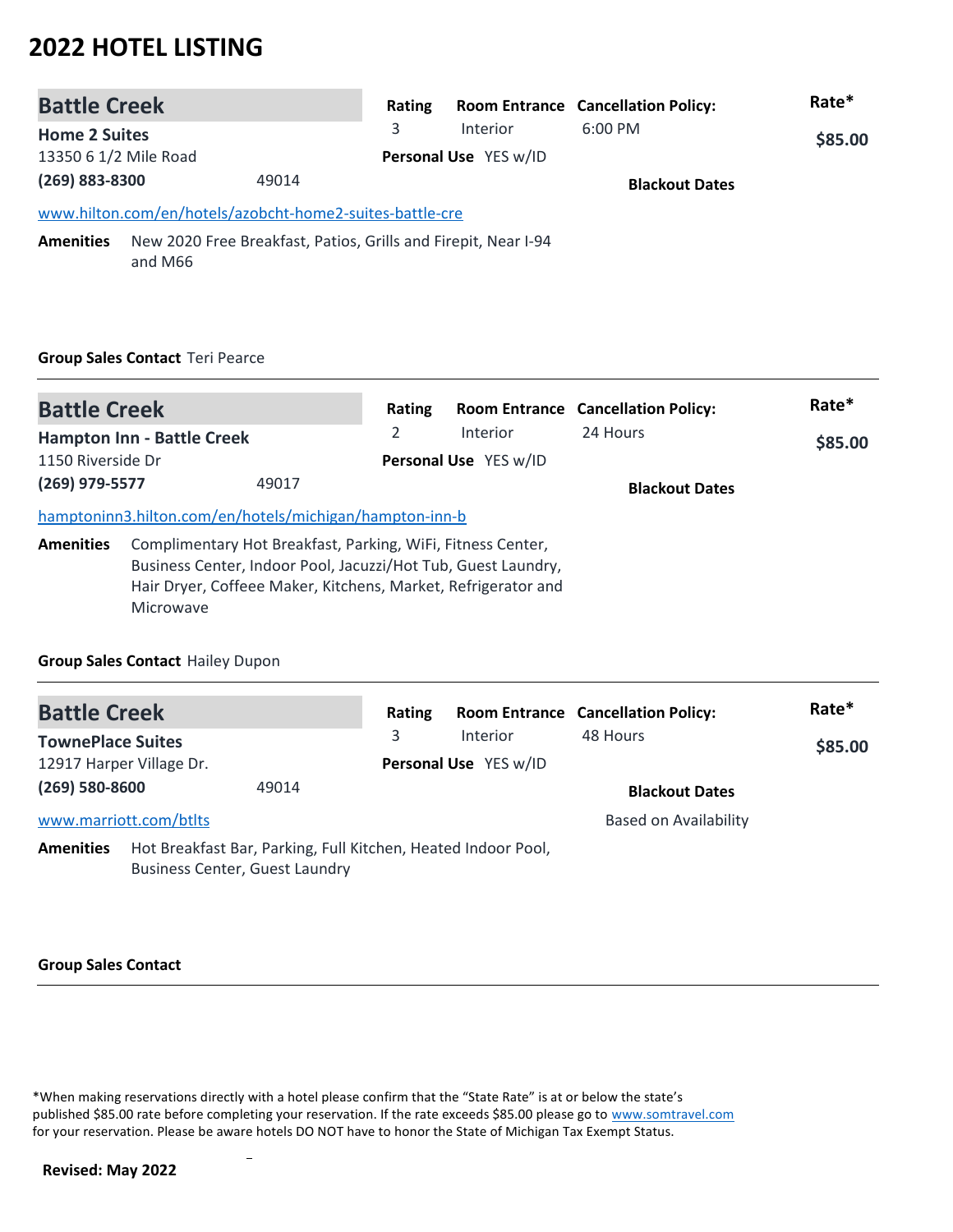| <b>Battle Creek</b>        |                        |                                                                                                                       | Rating                |                 | <b>Room Entrance Cancellation Policy:</b> | Rate*   |
|----------------------------|------------------------|-----------------------------------------------------------------------------------------------------------------------|-----------------------|-----------------|-------------------------------------------|---------|
| <b>Courtyard Marriott</b>  |                        |                                                                                                                       | 2                     | <b>Interior</b> | 24 Hours                                  | \$85.00 |
| 12891 Harper Village Drive |                        |                                                                                                                       | Personal Use YES w/ID |                 |                                           |         |
| (269) 979-2900             |                        | 49014                                                                                                                 |                       |                 | <b>Blackout Dates</b>                     |         |
|                            | www.marriott.com/btlcy |                                                                                                                       |                       |                 | <b>Based on Availability</b>              |         |
| <b>Amenities</b>           | Laundry                | Indoor Pool, Fitness Center, Mini-Fridge, Coffee Maker,<br>Business Center, 24 hour Market, Restaurant, Coin Operated |                       |                 |                                           |         |

**Group Sales Contact** Suzette Swope suzette.swope@amerilodgegroup.com

| <b>Battle Creek</b>               |                                     |       | Rating                 |                                                                 | <b>Room Entrance Cancellation Policy:</b> | Rate* |
|-----------------------------------|-------------------------------------|-------|------------------------|-----------------------------------------------------------------|-------------------------------------------|-------|
| <b>Fairfield Inn-battle Creek</b> |                                     | 3     | <b>Interior</b>        | 48 Hours                                                        | \$85.00                                   |       |
| 4665 Beckley Rd                   |                                     |       | <b>Personal Use NO</b> |                                                                 |                                           |       |
| (269) 979-8000                    |                                     | 49015 |                        |                                                                 | <b>Blackout Dates</b>                     |       |
|                                   | www.marriott.com\hotels\travelbtlfi |       |                        |                                                                 |                                           |       |
| <b>Amenities</b>                  | Fitness Room, Business Center       |       |                        | Hot Buffet Breakfast, Complimentary Internet, Indoor pool, Spa, |                                           |       |

### **Group Sales Contact** Britton Brown

| <b>Bay City</b>                         |       | Rating |                       | <b>Room Entrance Cancellation Policy:</b> | Rate*   |
|-----------------------------------------|-------|--------|-----------------------|-------------------------------------------|---------|
| <b>Holiday Inn Express &amp; Suites</b> |       |        | Interior              | 24 Hours                                  | \$85.00 |
| 3959 Traxler Crt                        |       |        | Personal Use YES w/ID |                                           |         |
| (989) 662-3400                          | 48060 |        |                       | <b>Blackout Dates</b>                     |         |
| www.baycityhie.com                      |       |        |                       |                                           |         |
|                                         |       |        |                       |                                           |         |

**Amenities**

**Group Sales Contact** becke.popour@amerilodgegroup.com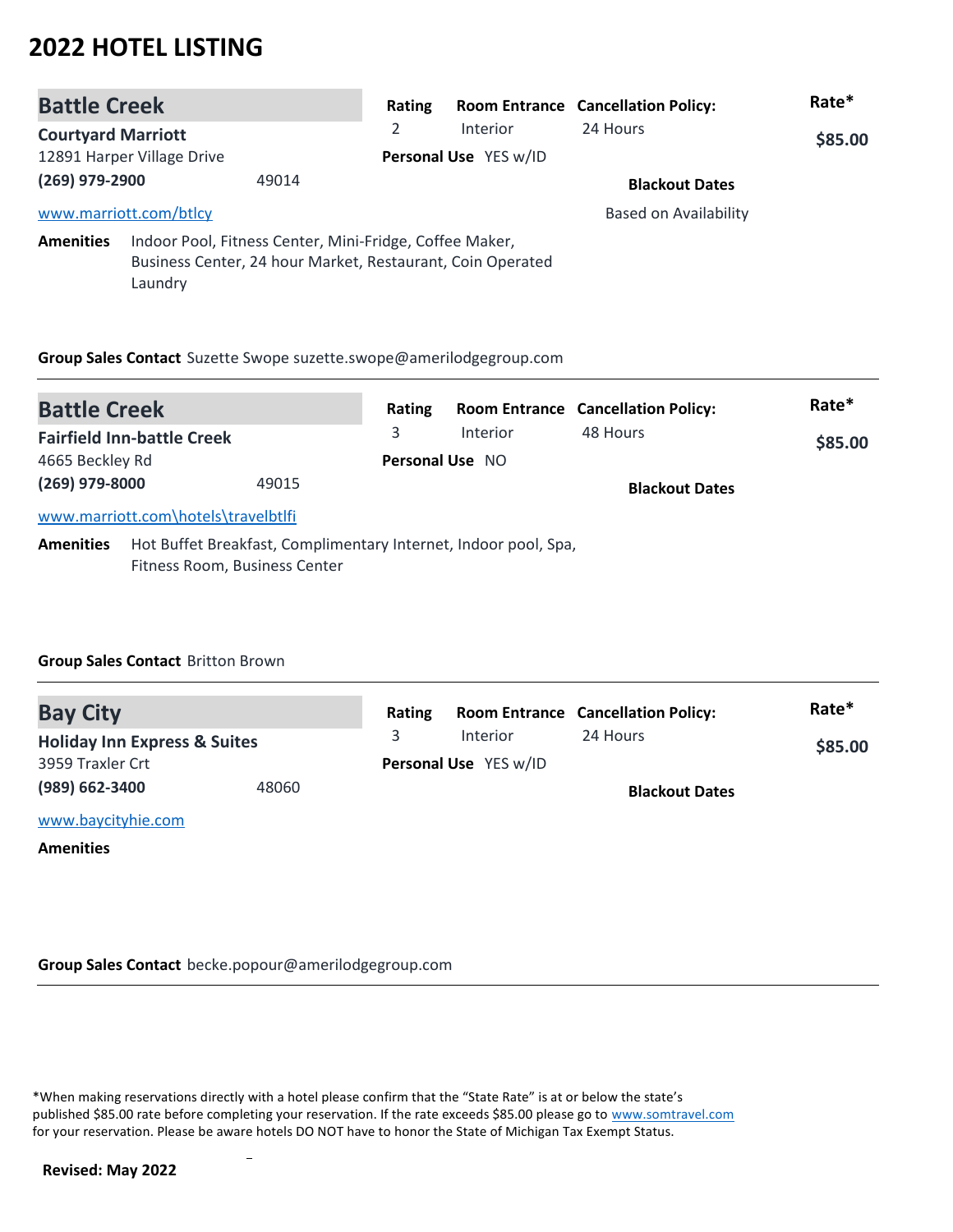| <b>Bay City</b>                 |                                               | Rating                                                                                                                                                                  |        | <b>Room Entrance Cancellation Policy:</b> | Rate*                                     |         |
|---------------------------------|-----------------------------------------------|-------------------------------------------------------------------------------------------------------------------------------------------------------------------------|--------|-------------------------------------------|-------------------------------------------|---------|
|                                 | <b>Doubletree Hotel Bay City - Riverfront</b> |                                                                                                                                                                         | 3      | <b>Interior</b>                           | 24 Hour                                   | \$85.00 |
|                                 | One Wenonah Park Place                        |                                                                                                                                                                         |        | Personal Use NO                           |                                           |         |
| (989) 891-6000<br>48708         |                                               |                                                                                                                                                                         |        | <b>Blackout Dates</b>                     |                                           |         |
|                                 | www.baycityriverfront.doubletree.com          |                                                                                                                                                                         |        |                                           | June 29-July 2 and (All Weekends)         |         |
| <b>Amenities</b>                |                                               | Complimentary WiFi, Refrigerators, Microwaves, Coffee Maker,<br>24 Hour Fitness and Business Centers, Indoor Pool, Restaurant,<br>Lounge, airport transportation to MBS |        |                                           |                                           |         |
|                                 | Group Sales Contact Leslie Thompson           |                                                                                                                                                                         |        |                                           |                                           |         |
| <b>Bay City</b>                 |                                               |                                                                                                                                                                         | Rating |                                           | <b>Room Entrance Cancellation Policy:</b> | Rate*   |
| <b>Quality Inn &amp; Suites</b> |                                               |                                                                                                                                                                         | 2      | <b>Interior</b>                           | 4:00 PM                                   | \$85.00 |
| 4105 E Wilder                   |                                               |                                                                                                                                                                         |        | Personal Use NO                           |                                           |         |
| (989) 667-7050                  |                                               | 48706                                                                                                                                                                   |        |                                           | <b>Blackout Dates</b>                     |         |

[www.choicehotels.com](http://www.choicehotels.com)

**Amenities** Breakfast, Wireless Internet, Free Parking

### **Group Sales Contact** Stephanie Maxwell

| <b>Bay City</b>  |                              |                                                                                                                        | Rating |                       | <b>Room Entrance Cancellation Policy:</b> | Rate*   |
|------------------|------------------------------|------------------------------------------------------------------------------------------------------------------------|--------|-----------------------|-------------------------------------------|---------|
|                  | <b>Courtyard by Marriott</b> |                                                                                                                        | 3      | Interior              | 24 Hour                                   | \$85.00 |
| 2 East Main St   |                              |                                                                                                                        |        | Personal Use Yes w/ID |                                           |         |
| (989) 778-1800   |                              | 48708                                                                                                                  |        |                       | <b>Blackout Dates</b>                     |         |
|                  | www.marriott.com/mbscb       |                                                                                                                        |        |                       | Based on Availability                     |         |
| <b>Amenities</b> | Refrigerator, Iron/board     | Free WiFi, Heated Indoor Saltwater Pool, Fitness Center,<br>Market, Bistro onsite, Guest Laundry, in-room Coffee Maker |        |                       |                                           |         |

**Group Sales Contact** mandi.vanooteghem@amerilodgegroup.com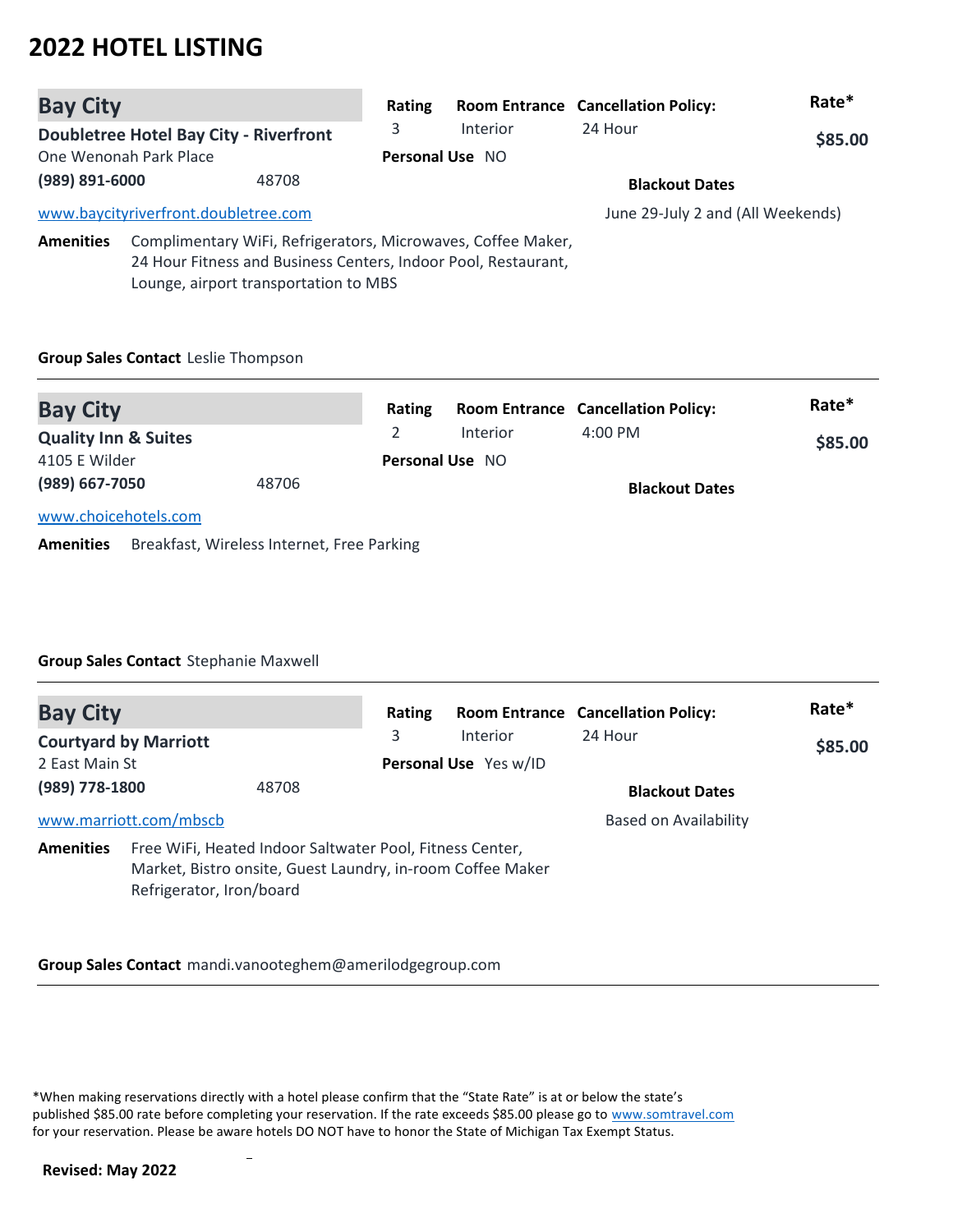| <b>Bay City</b>      |                                            | Rating |                       | <b>Room Entrance Cancellation Policy:</b> | Rate*   |
|----------------------|--------------------------------------------|--------|-----------------------|-------------------------------------------|---------|
|                      | <b>Comfort Inn Bay City Riverfront</b>     | 3      | Interior              | $4:00 \text{ PM}$                         | \$85.00 |
| 501 Saginaw St.      |                                            |        | Personal Use YES w/ID |                                           |         |
| (989) 892-3501       | 48708                                      |        |                       | <b>Blackout Dates</b>                     |         |
| www.choicehotels.com |                                            |        |                       | Tournament Weekends, City Wide            |         |
| <b>Amenities</b>     | Airport Transportation, Breakfast, Parking |        |                       | Events, April 13                          |         |

#### **Group Sales Contact** Dortothy Dean

| <b>Bay City</b>                     |       | Rating |                        | <b>Room Entrance Cancellation Policy:</b> | Rate*   |
|-------------------------------------|-------|--------|------------------------|-------------------------------------------|---------|
| <b>Americinn Bay City</b>           |       |        | Interior               | 24 Hours                                  | \$85.00 |
| 3915 Three Mile Rd                  |       |        | <b>Personal Use NO</b> |                                           |         |
| (989) 671-0071                      | 48706 |        |                        | <b>Blackout Dates</b>                     |         |
| www.americinn.com/hotels/mi/baycity |       |        |                        |                                           |         |
| <b>Amenities</b>                    |       |        |                        |                                           |         |

### **Group Sales Contact** Tammy Clerk

| <b>Bay City</b>             | Rating |                        | <b>Room Entrance Cancellation Policy:</b> | Rate*   |
|-----------------------------|--------|------------------------|-------------------------------------------|---------|
| <b>Econo Lodge</b>          |        | Interior               | $4:00$ PM                                 | \$75.00 |
| 6285 Westside Saginaw Road  |        | <b>Personal Use NO</b> |                                           |         |
| (989) 402-1505<br>48706     |        |                        | <b>Blackout Dates</b>                     |         |
| www.choicehotels.com        |        |                        |                                           |         |
| <b>Amenities</b><br>Parking |        |                        |                                           |         |

#### **Group Sales Contact** Aashish Patel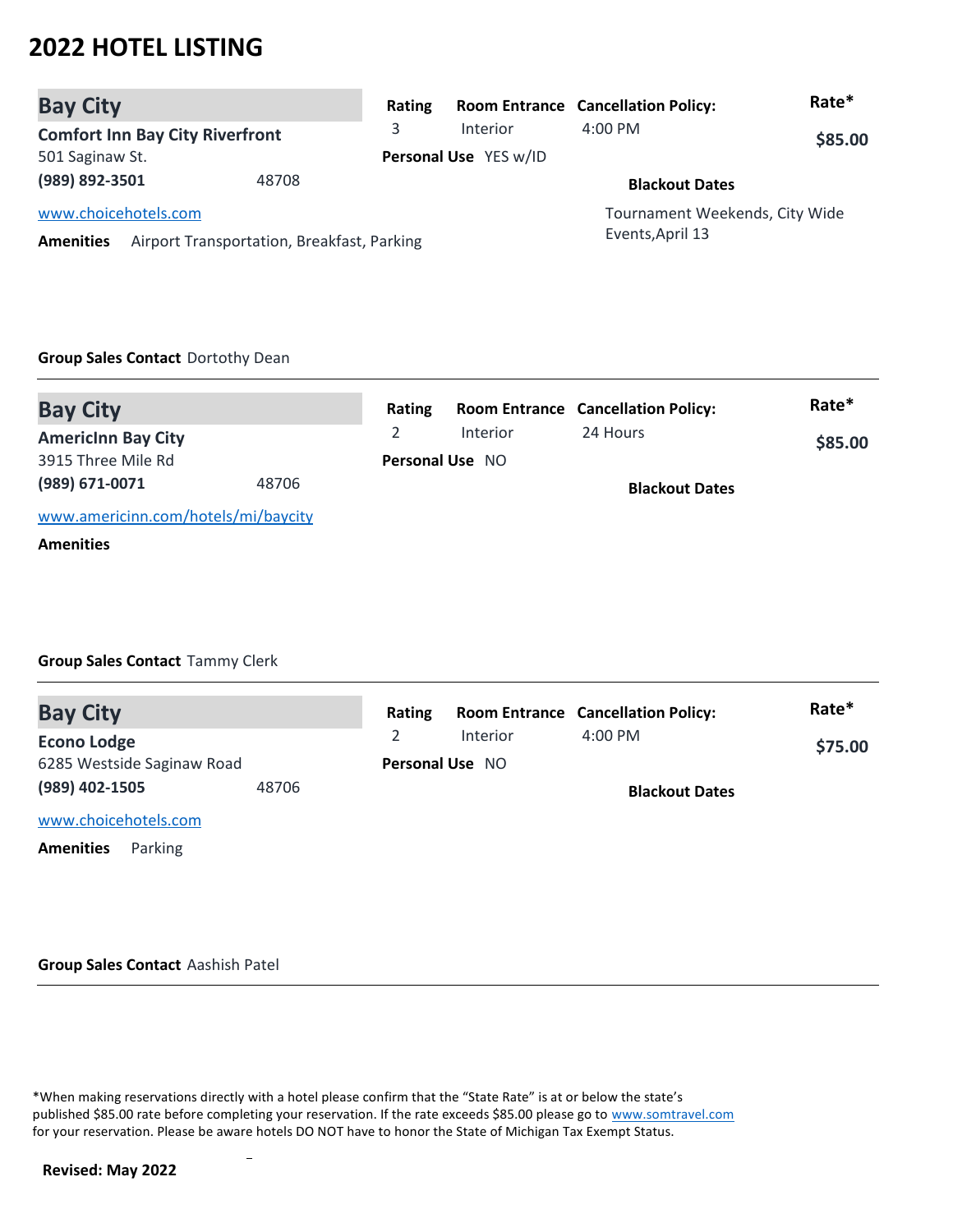| <b>Bay City</b>                 |                                                                                                          | Rating |                       | <b>Room Entrance Cancellation Policy:</b> | Rate*   |
|---------------------------------|----------------------------------------------------------------------------------------------------------|--------|-----------------------|-------------------------------------------|---------|
| <b>Hampton Inn &amp; Suites</b> |                                                                                                          | 3      | Interior              | 48 Hours                                  | \$85.00 |
| 3901 Traxler Court              |                                                                                                          |        | Personal Use YES w/ID |                                           |         |
| (989) 778-2555                  | 48706                                                                                                    |        |                       | <b>Blackout Dates</b>                     |         |
| www.hilton.com                  |                                                                                                          |        |                       | <b>Based on Availability</b>              |         |
| <b>Amenities</b>                | Hot Breakfast Bar, Parking, Heated Indoor Pool, Fitness Center,<br><b>Business Center, Guest Laundry</b> |        |                       |                                           |         |

### **Group Sales Contact**

| <b>Belleville</b>               |       | <b>Rating</b> |                              | <b>Room Entrance Cancellation Policy:</b> | Rate*   |
|---------------------------------|-------|---------------|------------------------------|-------------------------------------------|---------|
| <b>Baymont Inn &amp; Suites</b> |       |               | <b>Interior</b>              | 24 Hours                                  | \$85.00 |
| 45945 S I-94 Service Dr         |       |               | <b>Personal Use</b> YES w/ID |                                           |         |
| (734) 697-8556                  | 48111 |               |                              | <b>Blackout Dates</b>                     |         |

**Amenities** Indoor Pool, Spa, Exercise Room

### **Group Sales Contact** Kate Groover 865-689-6600 \*191

| <b>Benton Harbor</b>               |            | Rating                 |          | <b>Room Entrance Cancellation Policy:</b> | Rate*   |
|------------------------------------|------------|------------------------|----------|-------------------------------------------|---------|
| <b>Comfort Inn - Benton Harbor</b> |            |                        | Interior | $4:00 \text{ PM}$                         | \$62.00 |
| 1598 Mall Dr                       |            | <b>Personal Use NO</b> |          |                                           |         |
| $(269)$ 925-1880                   | 49022-2310 |                        |          | <b>Blackout Dates</b>                     |         |
| www.choicehotels.com               |            |                        |          |                                           |         |

**Amenities** Breakfast, Wireless Internet, Parking

#### **Group Sales Contact** Carol Calhoun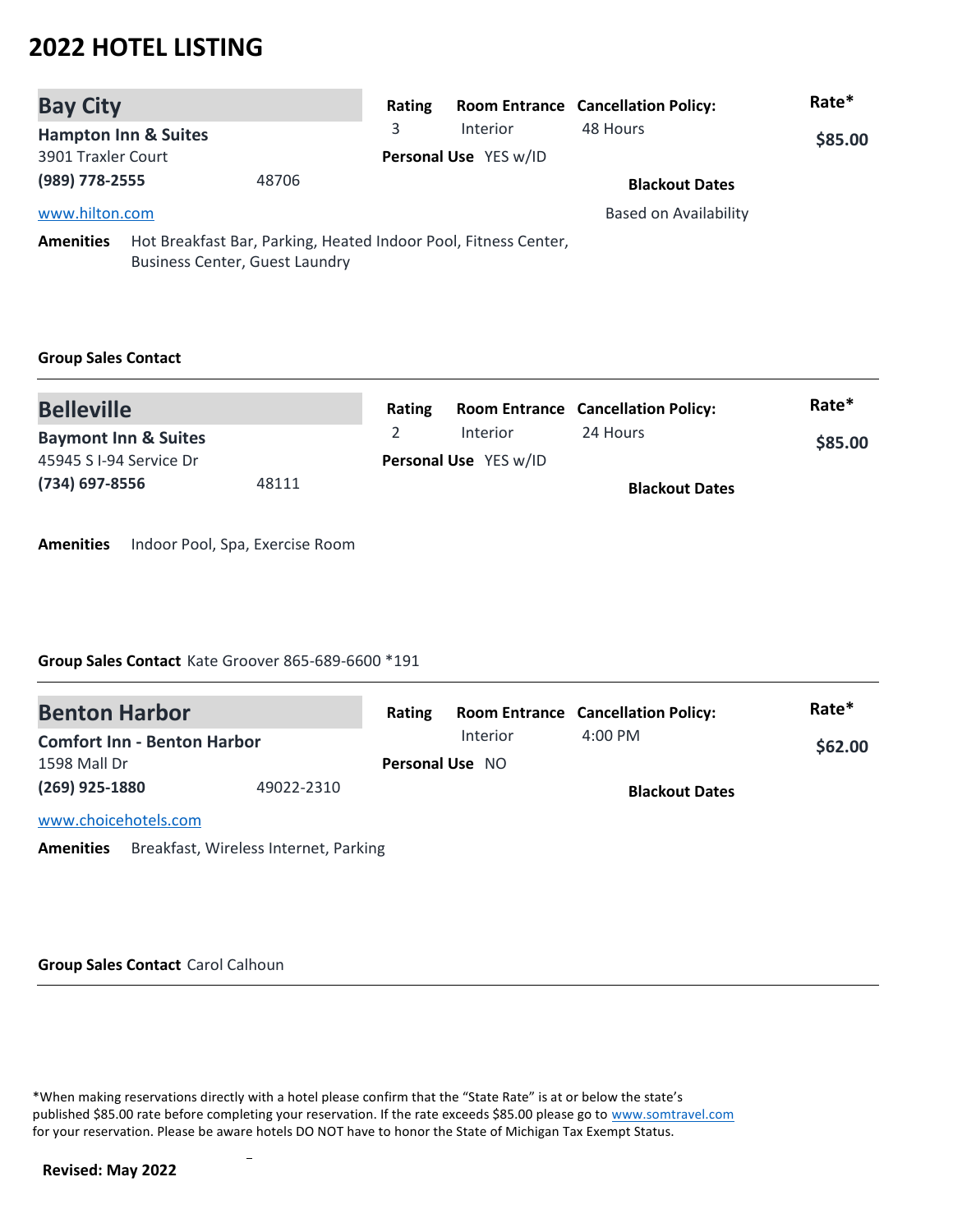| <b>Benton Harbor</b><br><b>Holiday Inn Express</b><br>2276 Pipestone Rd                                                                                                                                                 |                                      | Rating          |                 | <b>Room Entrance Cancellation Policy:</b> | Rate*                      |  |
|-------------------------------------------------------------------------------------------------------------------------------------------------------------------------------------------------------------------------|--------------------------------------|-----------------|-----------------|-------------------------------------------|----------------------------|--|
|                                                                                                                                                                                                                         |                                      | 3               | <b>Interior</b> | 24 Hours                                  | \$85.00                    |  |
|                                                                                                                                                                                                                         |                                      |                 | Personal Use NO |                                           |                            |  |
| (269) 927-4599                                                                                                                                                                                                          |                                      | 49022-2426      |                 |                                           | <b>Blackout Dates</b>      |  |
|                                                                                                                                                                                                                         | www.holidayinnexpress/bentonharbormi |                 |                 |                                           | May 4-7th 26-29, July-Sept |  |
| Free Wi-Fi, Complimentary Breakfast Buffet, Indoor Heated<br><b>Amenities</b><br>Pool, Fitness Center, Business Center, Triple-sheeted bedding,<br>HBO Microwave & Fridge<br><b>Group Sales Contact Christine Coble</b> |                                      |                 |                 |                                           |                            |  |
|                                                                                                                                                                                                                         |                                      |                 |                 |                                           |                            |  |
| <b>Benton Harbor</b><br><b>Comfort Suites</b>                                                                                                                                                                           |                                      | Rating<br>3     | <b>Interior</b> | <b>Room Entrance Cancellation Policy:</b> | Rate*<br>\$85.00           |  |
|                                                                                                                                                                                                                         |                                      |                 |                 | 4:00 PM                                   |                            |  |
| 1825 Meadowbrook Rd                                                                                                                                                                                                     |                                      | Personal Use NO |                 |                                           |                            |  |

**Blackout Dates**

[www.choicehotels.com](http://www.choicehotels.com)

**(269) 925-8800** 

**Amenities** Breakfast, Wireless Internet, Parking

49022

### **Group Sales Contact** General Manager

| <b>Big Rapids</b>             |       | Rating |                        | <b>Room Entrance Cancellation Policy:</b> | Rate*   |
|-------------------------------|-------|--------|------------------------|-------------------------------------------|---------|
| <b>Quality Inn and Suites</b> |       |        | Interior/Ext           | $4:00$ PM                                 | \$85.00 |
| 1705 S. State Street          |       |        | <b>Personal Use NO</b> |                                           |         |
| (231) 598-4075                | 49307 |        |                        | <b>Blackout Dates</b>                     |         |
| www.choicehotels.com          |       |        |                        |                                           |         |

**Amenities** Breakfast, Wireless Internet, Parking, Smokefree

#### **Group Sales Contact** Alice Williams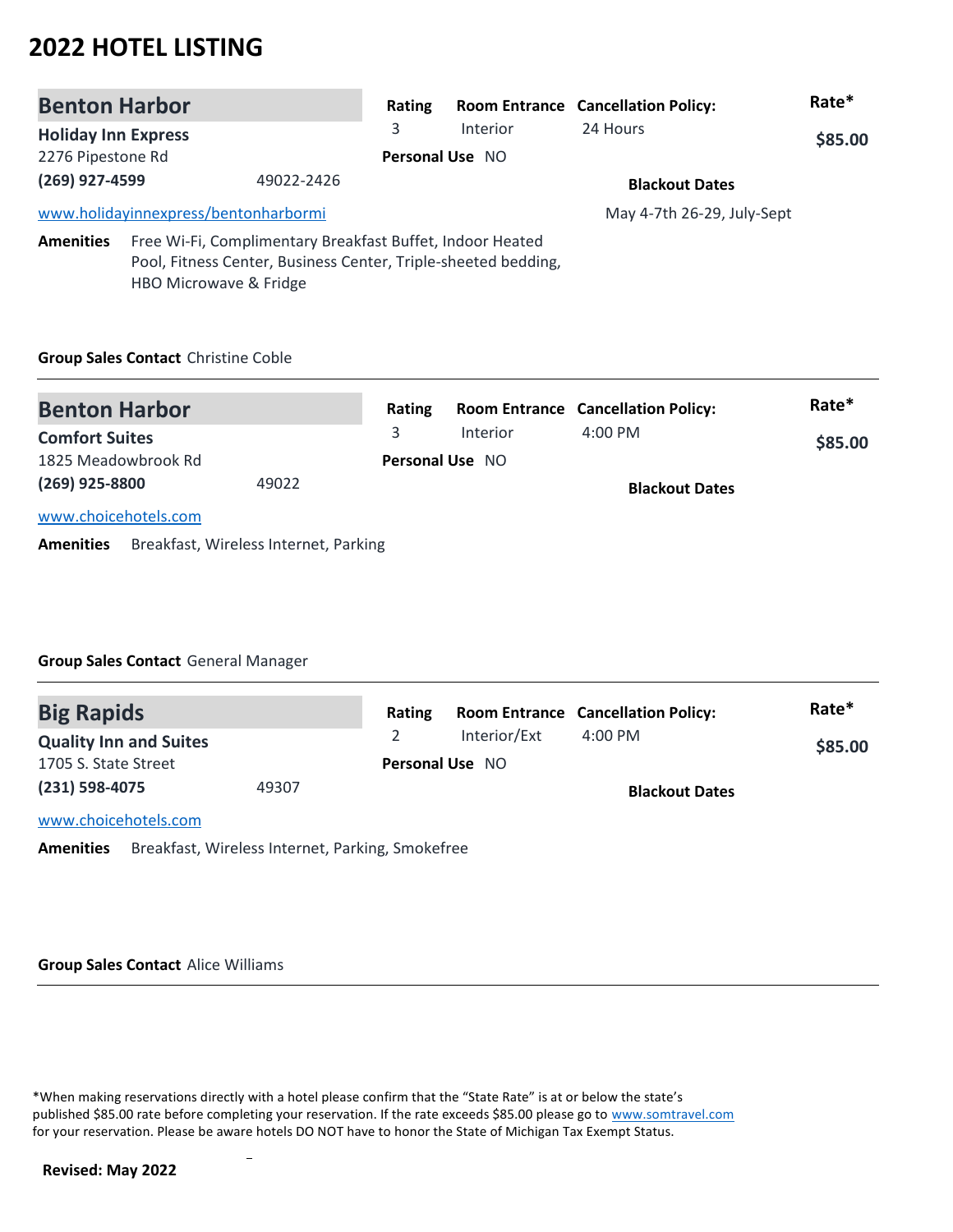| <b>Big Rapids</b>  |                                                                              | Rating |                       | <b>Room Entrance Cancellation Policy:</b> | Rate*   |
|--------------------|------------------------------------------------------------------------------|--------|-----------------------|-------------------------------------------|---------|
| <b>Hampton Inn</b> |                                                                              | 3      | <b>Interior</b>       | 24 Hours                                  | \$85.00 |
| 15320 Waldron Way  |                                                                              |        | Personal Use YES w/ID |                                           |         |
| $(231) 527 - 7333$ | 49307                                                                        |        |                       | <b>Blackout Dates</b>                     |         |
| www.hilton.com     |                                                                              |        |                       | Ferris Homecoming and Graduation          |         |
| <b>Amenities</b>   | Meeting rooms \$20 per hour, Breakfast, Fitness Center, Indoor<br>Pool, WiFI |        |                       |                                           |         |

### **Group Sales Contact** Pam Lewis

| <b>Big Rapids</b> |                                                                                                      | Rating |                       | <b>Room Entrance Cancellation Policy:</b> | Rate*   |
|-------------------|------------------------------------------------------------------------------------------------------|--------|-----------------------|-------------------------------------------|---------|
|                   | <b>Country Inn &amp; Suites By Carlson</b>                                                           | 3      | <b>Interior</b>       | 24 Hours                                  | \$75.00 |
| 15344 Waldron Way |                                                                                                      |        | Personal Use YES w/ID |                                           |         |
| (231) 527-9000    | 49307-8723                                                                                           |        |                       | <b>Blackout Dates</b>                     |         |
|                   | countryinns.com/bigrapidsmi                                                                          |        |                       |                                           |         |
| <b>Amenities</b>  | Breakfast Bar, Indoor Pool, Spa, Fitness Room, Complimentary<br>High Speed Internet, Business Center |        |                       |                                           |         |

### **Group Sales Contact** Kimberly Duncan

| <b>Big Rapids</b> |                                                                                                | Rating                 |          | <b>Room Entrance Cancellation Policy:</b> | Rate*   |
|-------------------|------------------------------------------------------------------------------------------------|------------------------|----------|-------------------------------------------|---------|
|                   | <b>Holiday Inn Hotel &amp; Conference Center</b>                                               | 3                      | Interior | 24 Hours                                  | \$85.00 |
| 1005 Perry St     |                                                                                                | <b>Personal Use NO</b> |          |                                           |         |
| (231) 796-4400    | 49307-2116                                                                                     |                        |          | <b>Blackout Dates</b>                     |         |
|                   | www.holidayinn.com/bigrapidsmi                                                                 |                        |          | All Weekends                              |         |
| <b>Amenities</b>  | Restaurant on site, Free Wi-Fi, Indoor Pool and whirlpool, game<br>room, onsite fitness center |                        |          |                                           |         |

### **Group Sales Contact** Angie D'Amico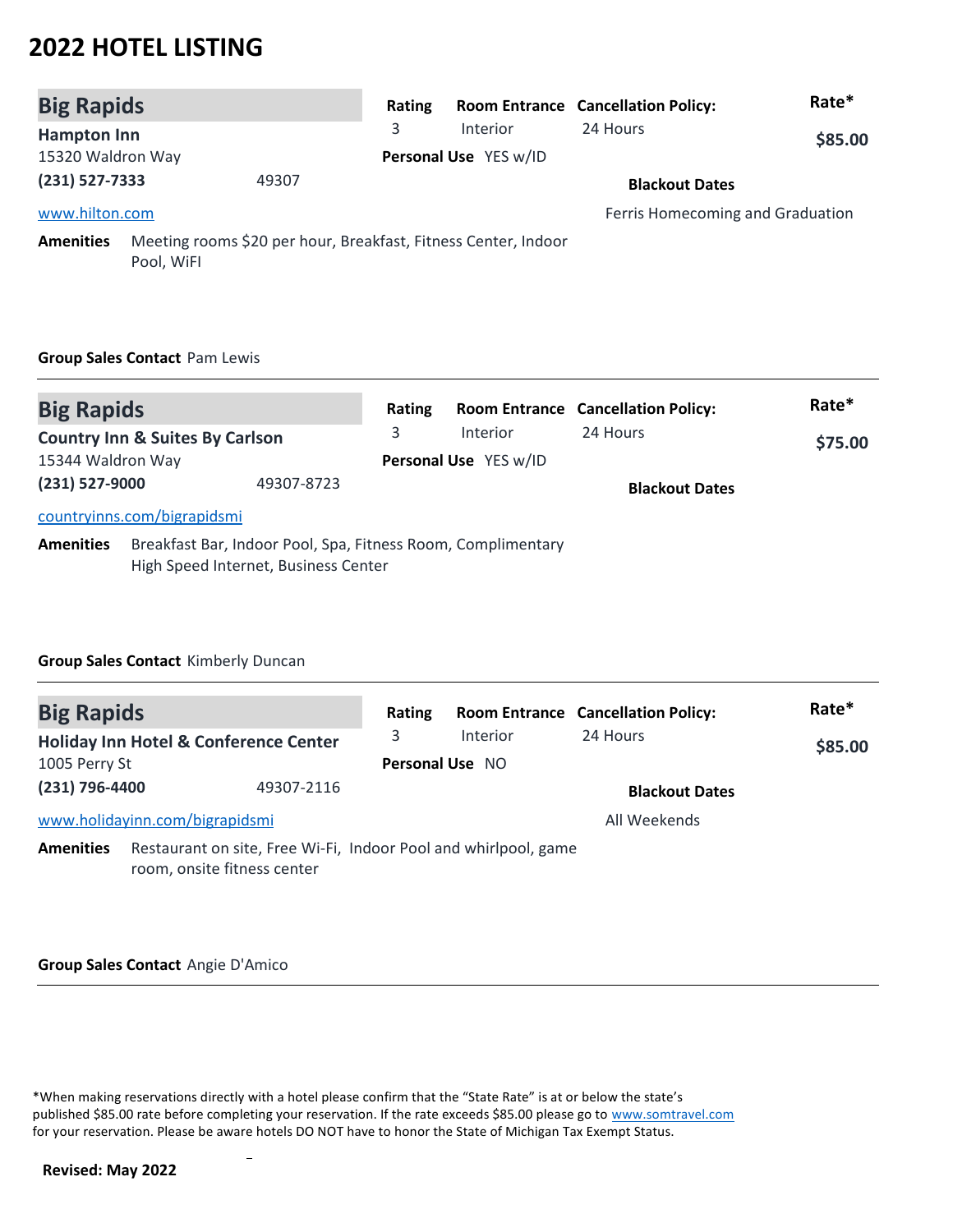| <b>Birch Run</b>                |       | Rating |                        | <b>Room Entrance Cancellation Policy:</b> | Rate*   |
|---------------------------------|-------|--------|------------------------|-------------------------------------------|---------|
| <b>Country Inn &amp; Suites</b> |       |        | Interior               | 24 Hours                                  | \$85.00 |
| 12112 S Beyer Rd                |       |        | <b>Personal Use NO</b> |                                           |         |
| (989) 624-8000                  | 48415 |        |                        | <b>Blackout Dates</b>                     |         |
| www.countryinns.com/mibirch     |       |        |                        |                                           |         |
|                                 |       |        |                        |                                           |         |

**Amenities** Breakfast bags, Indoor Pool, Wi-Fi, Refrigerator, Microwaves

#### **Group Sales Contact**

| <b>Birch Run</b>             |                                                                                             | Rating |                        | <b>Room Entrance Cancellation Policy:</b> | Rate*   |
|------------------------------|---------------------------------------------------------------------------------------------|--------|------------------------|-------------------------------------------|---------|
| <b>Comfort Inn Birch Run</b> |                                                                                             |        | Interior               | $4:00$ PM                                 | \$85.00 |
| 11911 Dixie Hwy              |                                                                                             |        | <b>Personal Use NO</b> |                                           |         |
| (989) 624-7777               | 48415                                                                                       |        |                        | <b>Blackout Dates</b>                     |         |
|                              | www.choicehotels.com/mi017                                                                  |        |                        |                                           |         |
| <b>Amenities</b>             | Continental Breakfast, Indoor Pool, Spa, Complimentary High<br>Speed Internet, Coffee Maker |        |                        |                                           |         |

### **Group Sales Contact** Cathy Konieczny

| <b>Birch Run</b>           |                                                                                                                                                     | Rating |                 | <b>Room Entrance Cancellation Policy:</b> | Rate*   |
|----------------------------|-----------------------------------------------------------------------------------------------------------------------------------------------------|--------|-----------------|-------------------------------------------|---------|
| <b>Holiday Inn Express</b> |                                                                                                                                                     | 3      | Interior        | 24 Hours                                  | \$85.00 |
| 12150 Dixie Hwy            |                                                                                                                                                     |        | Personal Use NO |                                           |         |
| (989) 624-9300             |                                                                                                                                                     | 48415  |                 | <b>Blackout Dates</b>                     |         |
| www.ihg.com                |                                                                                                                                                     |        |                 | Friday-Saturdays, All Holidays            |         |
| <b>Amenities</b>           | Complimentary Hot Breakfast, Indoor Pool, Spa, Fitness Center,<br>Keurig Coffee Maker, Iron/Ironing Board, Refrigerator,<br>Microwave, In Room Safe |        |                 |                                           |         |

#### **Group Sales Contact** Jessica Henke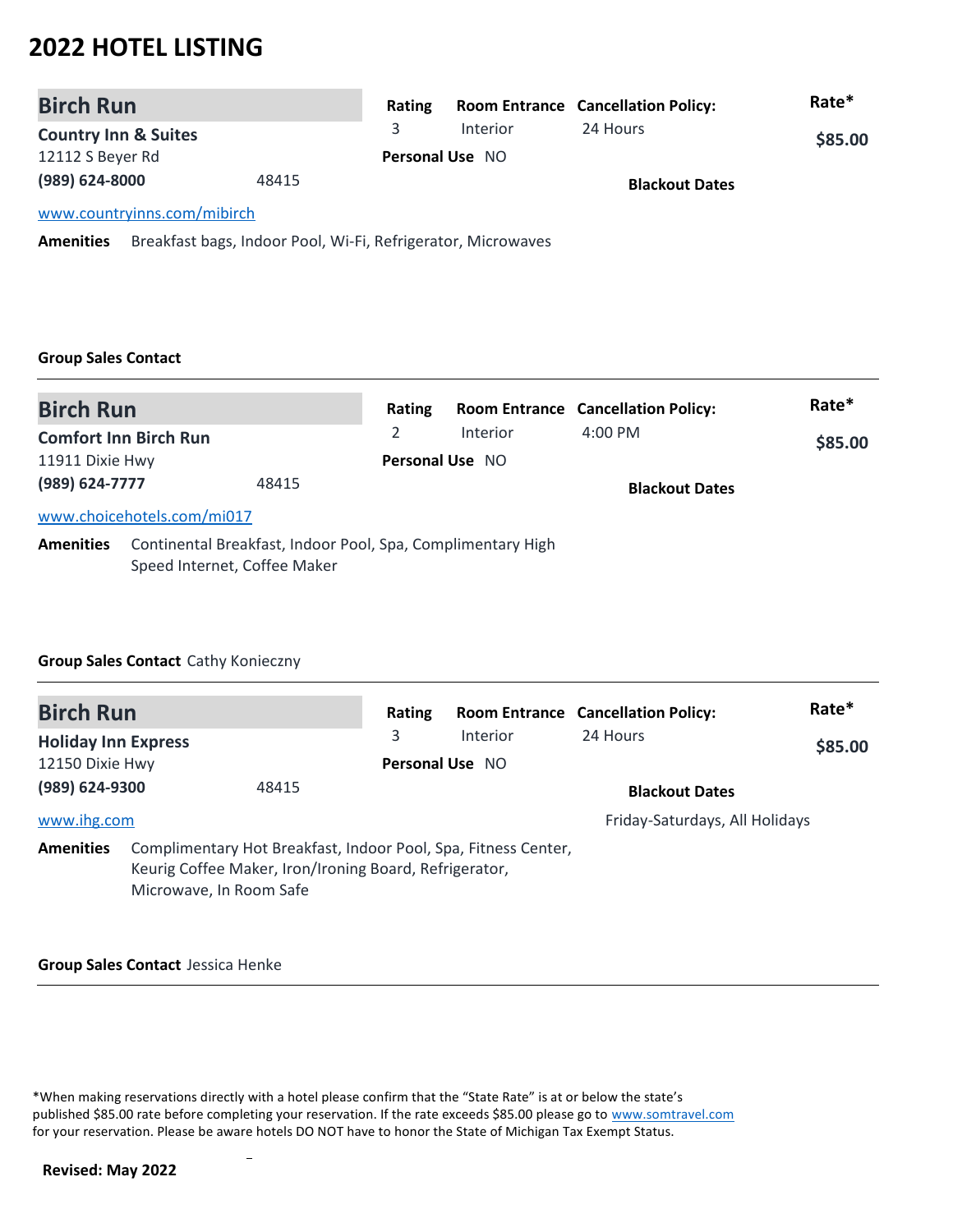| <b>Birmingham</b>          |                        |       | Rating                |                                                                | <b>Room Entrance Cancellation Policy:</b> | Rate*   |
|----------------------------|------------------------|-------|-----------------------|----------------------------------------------------------------|-------------------------------------------|---------|
| <b>Holiday Inn Express</b> |                        |       | 2                     | Interior                                                       | $6:00$ PM                                 | \$85.00 |
| 35270 Woodward Ave         |                        |       | Personal Use YES w/ID |                                                                |                                           |         |
| (248) 642-6200             |                        | 48009 |                       |                                                                | <b>Blackout Dates</b>                     |         |
|                            |                        |       |                       |                                                                | <b>August 19-21</b>                       |         |
| <b>Amenities</b>           | available upon request |       |                       | Complimentary Breakfast Buffet, Parking, Wi-Fi, Early Check-In |                                           |         |

### **Group Sales Contact** DeAndre McEwen

| <b>Brighton</b>        |       | <b>Rating</b> |                       | <b>Room Entrance Cancellation Policy:</b> | Rate*   |
|------------------------|-------|---------------|-----------------------|-------------------------------------------|---------|
| <b>Homewood Suites</b> |       |               | Interior              | $6:00$ PM                                 | \$85.00 |
| 8060 Challis Rd        |       |               | Personal Use YES w/ID |                                           |         |
| (810) 225-0200         | 48116 |               |                       | <b>Blackout Dates</b>                     |         |

**Amenities** All Suites hotel, Complementary Laundry abd bottled water

### **Group Sales Contact** Wendy Hebert

| <b>Brighton</b>    |       | Rating |                       | <b>Room Entrance Cancellation Policy:</b> | Rate*   |
|--------------------|-------|--------|-----------------------|-------------------------------------------|---------|
| <b>Hampton Inn</b> |       |        | Interior              | $4:00 \text{ PM}$                         | \$85.00 |
| 8068 Challis Rd    |       |        | Personal Use YES w/ID |                                           |         |
| (810) 225-8363     | 48114 |        |                       | <b>Blackout Dates</b>                     |         |

**Amenities** Complimentary bottled water

**Group Sales Contact** Wendy Hebert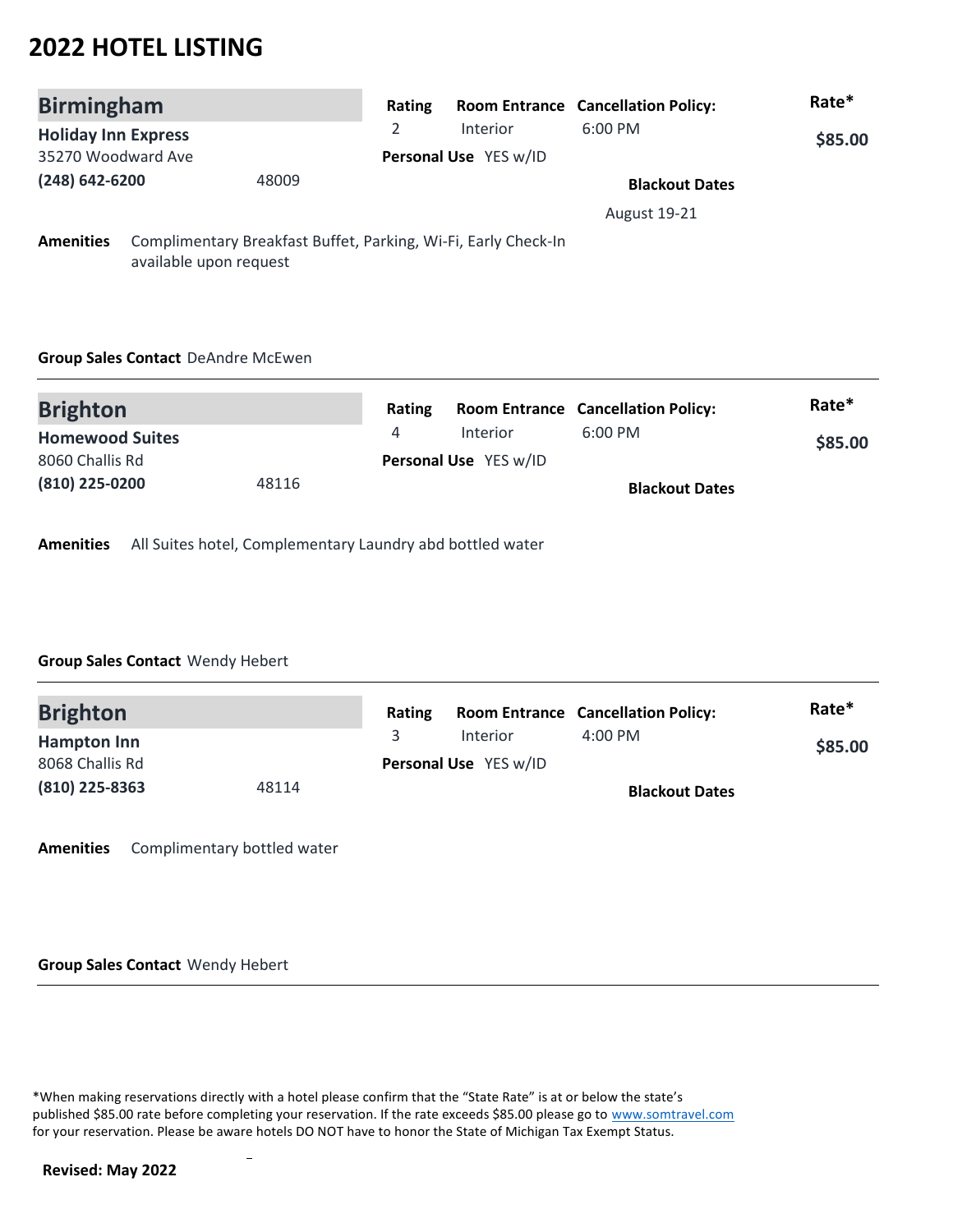| <b>Cadillac</b>         |                                                                                                    | Rating |                       | <b>Room Entrance Cancellation Policy:</b> | Rate*   |  |
|-------------------------|----------------------------------------------------------------------------------------------------|--------|-----------------------|-------------------------------------------|---------|--|
| <b>Evergreen Resort</b> |                                                                                                    | 2      | Interior              | $6:00$ PM                                 | \$85.00 |  |
| 7880 Mackinaw Trail     |                                                                                                    |        | Personal Use YES w/ID |                                           |         |  |
| (231) 775-9947          | 49601                                                                                              |        |                       | <b>Blackout Dates</b>                     |         |  |
|                         | www.evergreenresortmi.com                                                                          |        |                       | Feb 14, Dec 31                            |         |  |
| <b>Amenities</b>        | Hot Breakfast, High Speed Internet Access, Indoor pool, Hot<br>Tub, Sauna, Restaurant, Golf Course |        |                       |                                           |         |  |

### **Group Sales Contact** Jennifer Salisbury

| <b>Cadillac</b>                                                                                          | Rating |                       | <b>Room Entrance Cancellation Policy:</b>         | Rate*   |
|----------------------------------------------------------------------------------------------------------|--------|-----------------------|---------------------------------------------------|---------|
| <b>Econo lodge</b>                                                                                       |        | Interior              | 24 Hours                                          | \$79.00 |
| 2501 Sunnyside Drive                                                                                     |        | Personal Use Yes w/ID |                                                   |         |
| (231) 775-6700<br>49601                                                                                  |        |                       | <b>Blackout Dates</b>                             |         |
| www.choicehotels.com<br>Continental Breakfast, Coffee Maker, Microwave, Refrigerator<br><b>Amenities</b> |        |                       | June, July, August, September<br>Weekends of 2022 |         |

### **Group Sales Contact** Mike

| <b>Cadillac</b>                                                                                                                      |                       |  | Rating                |                       | <b>Room Entrance Cancellation Policy:</b> | Rate*   |
|--------------------------------------------------------------------------------------------------------------------------------------|-----------------------|--|-----------------------|-----------------------|-------------------------------------------|---------|
| Days Inn - Cadillac                                                                                                                  |                       |  |                       | <b>Interior</b>       | 24 Hours                                  | \$85.00 |
| 6001 E M-115                                                                                                                         |                       |  | Personal Use YES w/ID |                       |                                           |         |
| $(231)$ 775-4414<br>49601                                                                                                            |                       |  |                       | <b>Blackout Dates</b> |                                           |         |
|                                                                                                                                      | www.wyndhamhotels.com |  |                       |                       |                                           |         |
| Continental Breakfast, Wi-Fi, Indoor Pool, Spa, Coffee Maker,<br><b>Amenities</b><br>Hairdryer, Iron & Board, Micro/Fridg, Newspaper |                       |  |                       |                       |                                           |         |

#### **Group Sales Contact**

\*When making reservations directly with a hotel please confirm that the "State Rate" is at or below the state's published \$85.00 rate before completing your reservation. If the rate exceeds \$85.00 please go to www.somtravel.com for your reservation. Please be aware hotels DO NOT have to honor the State of Michigan Tax Exempt Status.

 $\overline{a}$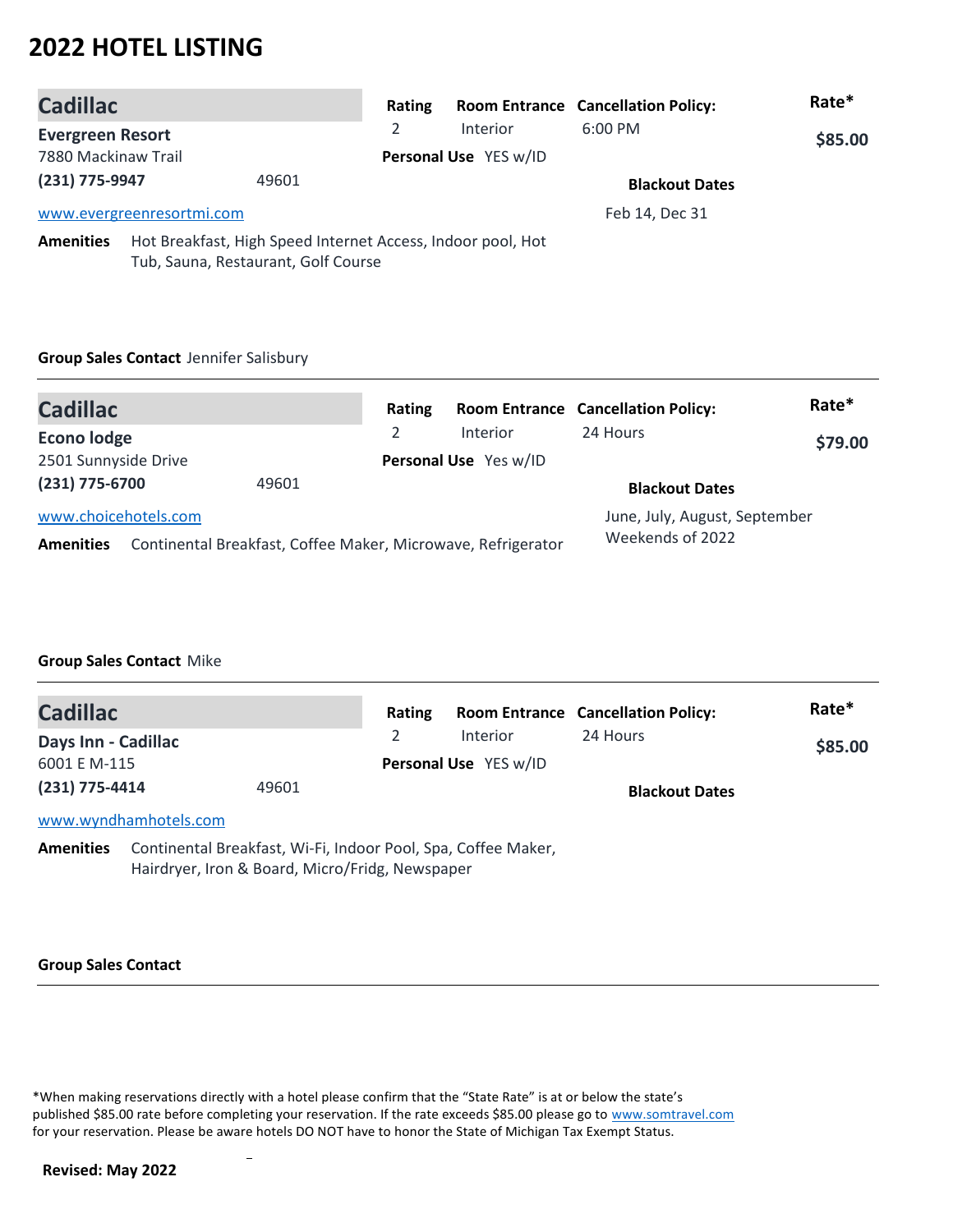| <b>Calumet</b>                      |       | <b>Rating</b> |                        | <b>Room Entrance Cancellation Policy:</b> | Rate*   |
|-------------------------------------|-------|---------------|------------------------|-------------------------------------------|---------|
| <b>Americinn by Wyndham Calumet</b> |       |               | Interior               | 48 Hours                                  | \$85.00 |
| 56925 South 6th St.                 |       |               | <b>Personal Use NO</b> |                                           |         |
| $(906)$ 337-6463                    | 49931 |               |                        | <b>Blackout Dates</b>                     |         |

**Amenities** Continental Breakfast, Complimentary Wireless Internet Access, Newspaper, Indoor Pool, Whirlpool and Sauna

### **Group Sales Contact** Dianne St.Amour

| <b>Canton</b>                |       | Rating |                        | <b>Room Entrance Cancellation Policy:</b> | Rate*   |  |
|------------------------------|-------|--------|------------------------|-------------------------------------------|---------|--|
| <b>Comfort Suites Canton</b> |       |        | Interior               | $4:00 \text{ PM}$                         | \$85.00 |  |
| 5730 North Haggerty Rd       |       |        | <b>Personal Use NO</b> |                                           |         |  |
| (734) 981-1010               | 48187 |        |                        | <b>Blackout Dates</b>                     |         |  |
| www.choicehotels.com         |       |        |                        |                                           |         |  |

**Amenities** Breakfast, Wireless Internet, Parking

### **Group Sales Contact** Kristin Beydoun

| <b>Canton</b>                                                                                                                                |                                                             | Rating                 |          | <b>Room Entrance Cancellation Policy:</b> | Rate*   |
|----------------------------------------------------------------------------------------------------------------------------------------------|-------------------------------------------------------------|------------------------|----------|-------------------------------------------|---------|
|                                                                                                                                              | <b>Fairfield Inn By Marriott Det West Canton</b>            | 3                      | Interior | 48 Hours                                  | \$85.00 |
| 5700 Haggerty Rd                                                                                                                             |                                                             | <b>Personal Use NO</b> |          |                                           |         |
| (734) 844-0088                                                                                                                               | 48187-3672                                                  |                        |          | <b>Blackout Dates</b>                     |         |
|                                                                                                                                              | www.marriott.com/hotels/travel/dtwxc-fairfield-inn-and-suit |                        |          |                                           |         |
| Complimentary Hot Breakfast, WiFi, Fitness Center, Business<br><b>Amenities</b><br>Center, Indoor Pool, Mini Fridge, Microwave, Coin Laundry |                                                             |                        |          |                                           |         |

**Group Sales Contact** Monica Lucier 575-218-7113 monica@hwfhotels.com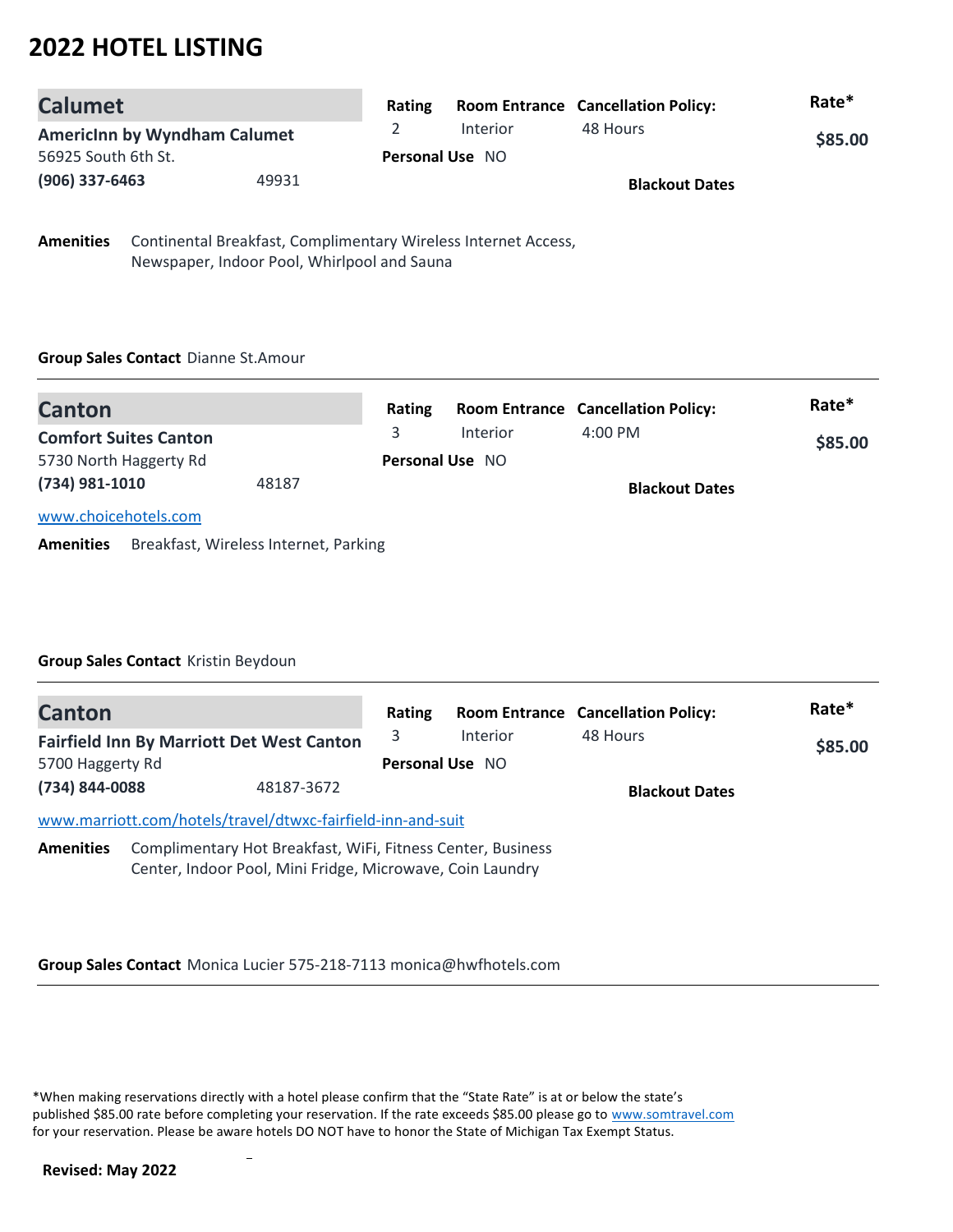| <b>Canton</b>                                 |       | Rating                 |          | <b>Room Entrance Cancellation Policy:</b> | Rate*   |
|-----------------------------------------------|-------|------------------------|----------|-------------------------------------------|---------|
| <b>Holiday Inn Express Hotel &amp; Suites</b> |       |                        | Interior | $6:00$ PM                                 | \$85.00 |
| 3950 S Lotz Rd                                |       | <b>Personal Use NO</b> |          |                                           |         |
| (734) 721-5500                                | 48188 | <b>Blackout Dates</b>  |          |                                           |         |
| www.holidayinnexpress.com/cantonmi            |       |                        |          |                                           |         |

**Amenities** Hot Breakfast, Free WIFI, Indoor Pool, Business Center

### **Group Sales Contact** Debbie Stewart

| <b>Canton</b>        |       | Rating |                        | <b>Room Entrance Cancellation Policy:</b> | Rate*   |  |
|----------------------|-------|--------|------------------------|-------------------------------------------|---------|--|
| <b>Econo Lodge</b>   |       |        | Exterior               | $4:00 \text{ PM}$                         | \$57.00 |  |
| 40500 Michigan Ave   |       |        | <b>Personal Use NO</b> |                                           |         |  |
| (734) 721-5200       | 48188 |        |                        | <b>Blackout Dates</b>                     |         |  |
| www.choicehotels.com |       |        |                        |                                           |         |  |

**Amenities** Breakfast, Wireless Internet, Parking

### **Group Sales Contact** Kayelyn Lupoli

| <b>Charlevoix</b>                                                                                                                            |                                    |       | Rating                         |                 | <b>Room Entrance Cancellation Policy:</b> | Rate*   |
|----------------------------------------------------------------------------------------------------------------------------------------------|------------------------------------|-------|--------------------------------|-----------------|-------------------------------------------|---------|
|                                                                                                                                              | <b>Charlevoix Inn &amp; Suites</b> |       | 3                              | <b>Interior</b> | 24 Hours                                  | \$85.00 |
| 800 Petoskey Ave                                                                                                                             |                                    |       | Personal Use NO                |                 |                                           |         |
| (231) 547-0300                                                                                                                               |                                    | 49686 |                                |                 | <b>Blackout Dates</b>                     |         |
| www.charlevoixinn.com                                                                                                                        |                                    |       |                                |                 | May-Oct all weekends, July 20-27 and      |         |
| Free WiFi, Breakfast, 24 hour indoor pool and spa, 24 hour<br><b>Amenities</b><br>coffee, Microwave, Refrigerator, Iron & Board, Hair Dryers |                                    |       | weekdays based on availability |                 |                                           |         |

#### **Group Sales Contact** Kristin Toedebusch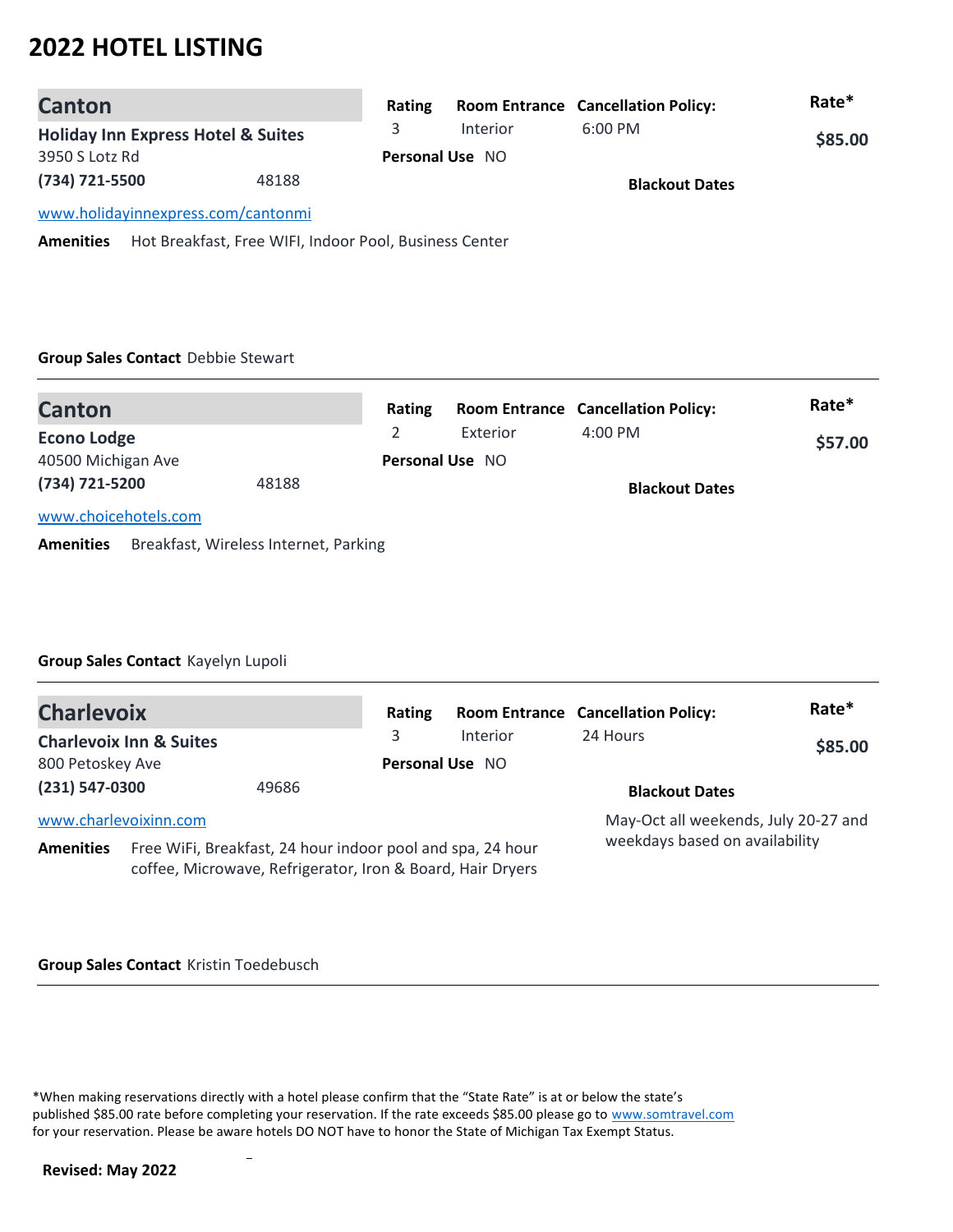| <b>Charlevoix</b>                   | Rating |                       | <b>Room Entrance Cancellation Policy:</b> | Rate*   |
|-------------------------------------|--------|-----------------------|-------------------------------------------|---------|
| <b>Americinn Lodge &amp; Suites</b> | 3      | <b>Interior</b>       | 24 Hours                                  | \$85.00 |
| 11800 US 31 N                       |        | Personal Use YES w/ID |                                           |         |
| (231) 237-0988<br>49720             |        |                       | <b>Blackout Dates</b>                     |         |
| americinn.com                       |        |                       | June 15th-September15th                   |         |
| <b>Amenities</b><br>Pool, Jacuzzi   |        |                       |                                           |         |

#### **Group Sales Contact** Joel Trammell

| Cheboygan                                        |       | Rating                |          | <b>Room Entrance Cancellation Policy:</b> | Rate*   |  |
|--------------------------------------------------|-------|-----------------------|----------|-------------------------------------------|---------|--|
| <b>Fleetwood Inn &amp; Suites</b>                |       | <b>NR</b>             | Interior | 24 Hours                                  | \$85.00 |  |
| 889 S. Main Street                               |       | Personal Use YES w/ID |          |                                           |         |  |
| (231) 420-7455                                   | 49721 |                       |          | <b>Blackout Dates</b>                     |         |  |
| http://fleetwoodinn.com                          |       |                       |          | All weekends of June, July and August     |         |  |
| <b>Continental Breakfast</b><br><b>Amenities</b> |       |                       |          |                                           |         |  |

### **Group Sales Contact** 231-420-7455

| <b>Chelsea</b>       |                       |                                                                                                                  | Rating          |          | <b>Room Entrance Cancellation Policy:</b> | Rate*   |
|----------------------|-----------------------|------------------------------------------------------------------------------------------------------------------|-----------------|----------|-------------------------------------------|---------|
| <b>Comfort Inn</b>   |                       |                                                                                                                  | 3               | Interior | $4:00 \text{ PM}$                         | \$79.00 |
|                      | 1645 Commerce Park Dr |                                                                                                                  | Personal Use NO |          |                                           |         |
| (734) 259-3839       |                       | 48118                                                                                                            |                 |          | <b>Blackout Dates</b>                     |         |
| www.choicehotels.com |                       |                                                                                                                  |                 |          |                                           |         |
| <b>Amenities</b>     | <b>Facilities</b>     | Complimentary Breakfast, WiFi, Smoke Free, Work Desks,<br>Coffee Maker, Business Center, Fitness Center, Banquet |                 |          |                                           |         |

#### **Group Sales Contact** Norman Marchetti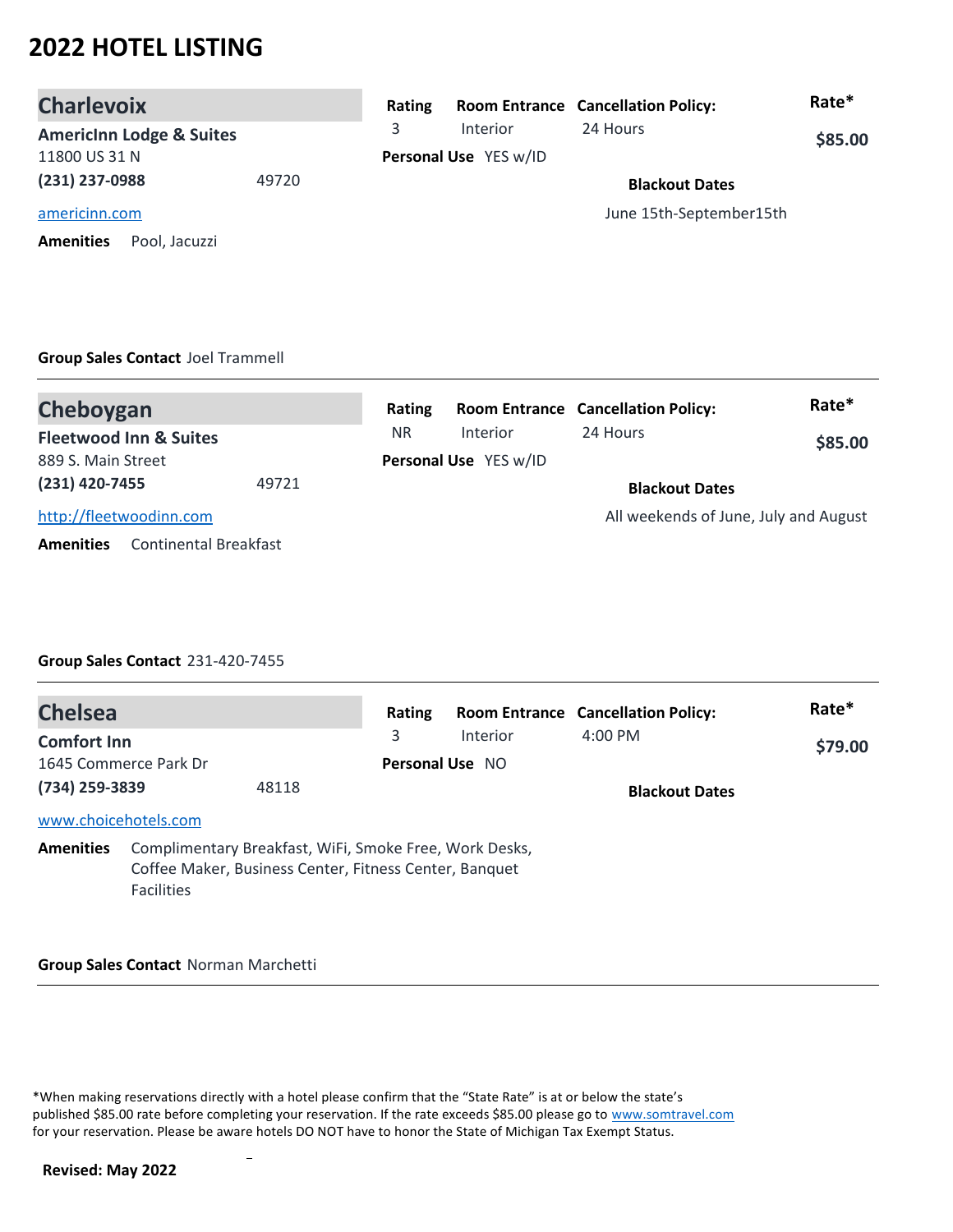| <b>Clare</b>         |            | Rating                 |          | <b>Room Entrance Cancellation Policy:</b> | Rate*   |
|----------------------|------------|------------------------|----------|-------------------------------------------|---------|
| <b>Quality Inn</b>   |            |                        | Interior | $4:00 \text{ PM}$                         | \$76.00 |
| 10318 S Clare Ave    |            | <b>Personal Use NO</b> |          |                                           |         |
| (989) 386-1111       | 48617-9733 |                        |          | <b>Blackout Dates</b>                     |         |
| www.choicehotels.com |            |                        |          |                                           |         |

**Amenities** Wirelss Internet Access, Indoor Pool, Spa, Parking

#### **Group Sales Contact** Vinay Patel

| <b>Clarkston</b>              |       | Rating |                        | <b>Room Entrance Cancellation Policy:</b> | Rate*   |
|-------------------------------|-------|--------|------------------------|-------------------------------------------|---------|
| <b>Comfort Inn and Suites</b> |       | 3.     | Interior               | $4:00 \text{ PM}$                         | \$85.00 |
| 6874 Sashabaw Rd              |       |        | <b>Personal Use NO</b> |                                           |         |
| (248) 795-1369                | 48348 |        |                        | <b>Blackout Dates</b>                     |         |
| www.choicehotels.com          |       |        |                        |                                           |         |

**Amenities** Breakfast, Wireless Internet, Parking

### **Group Sales Contact** Casey Cook

| <b>Coldwater</b>                                        |  | Rating |                        | <b>Room Entrance Cancellation Policy:</b> | Rate*   |
|---------------------------------------------------------|--|--------|------------------------|-------------------------------------------|---------|
| <b>Comfort Inn &amp; Suites</b><br>1000 N. Orleans Blvd |  |        | <b>Interior</b>        | $4:00$ PM                                 | \$74.00 |
|                                                         |  |        | <b>Personal Use NO</b> |                                           |         |
| (517) 278-2017<br>49036                                 |  |        |                        | <b>Blackout Dates</b>                     |         |
| www.choicehotels.com                                    |  |        |                        |                                           |         |
| Wireless Internet<br><b>Amenities</b>                   |  |        |                        |                                           |         |

#### **Group Sales Contact** Alondra Beltran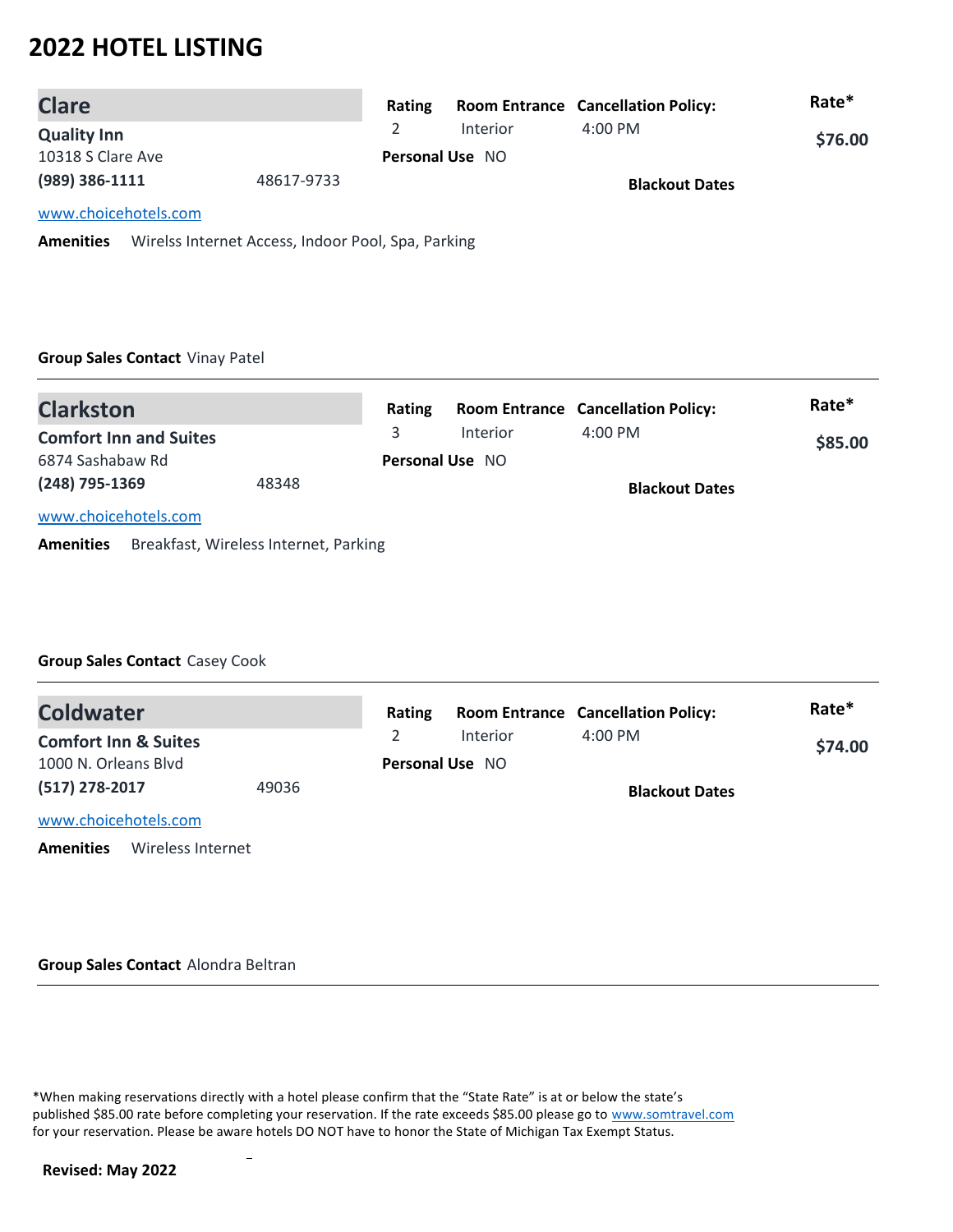| <b>Comstock Park</b>                                      |  | Rating |                        | <b>Room Entrance Cancellation Policy:</b> | Rate*   |
|-----------------------------------------------------------|--|--------|------------------------|-------------------------------------------|---------|
| <b>Comfort Suites</b>                                     |  | 3.     | Interior               | $4:00 \text{ PM}$                         | \$85.00 |
| 350 Dodge Street                                          |  |        | <b>Personal Use NO</b> |                                           |         |
| (616) 785-7899<br>49321                                   |  |        |                        | <b>Blackout Dates</b>                     |         |
| www.choicehotels.com                                      |  |        |                        |                                           |         |
| Breakfast, Wireless Internet, Parking<br><b>Amenities</b> |  |        |                        |                                           |         |

### **Group Sales Contact** General Manager

| <b>Dearborn</b>                |                                          |  | Rating                 |                                                                  | <b>Room Entrance Cancellation Policy:</b> | Rate*   |
|--------------------------------|------------------------------------------|--|------------------------|------------------------------------------------------------------|-------------------------------------------|---------|
|                                | <b>Comfort Inn at Greenfield Village</b> |  | 2                      | Interior                                                         | $4:00$ PM                                 | \$85.00 |
| 20061 Michigan Ave             |                                          |  | <b>Personal Use NO</b> |                                                                  |                                           |         |
| $(313)$ 436-9600<br>48124-2361 |                                          |  |                        | <b>Blackout Dates</b>                                            |                                           |         |
| www.choicehotels.com           |                                          |  |                        |                                                                  |                                           |         |
| <b>Amenities</b>               | Center, Shuttle                          |  |                        | Free Hot Breakfast, Wi-Fi, Indoor Pool, Fitness Center, Business |                                           |         |

### **Group Sales Contact** Brad Miller

| <b>Dearborn</b>                       |            | Rating |                        | <b>Room Entrance Cancellation Policy:</b> | Rate*   |
|---------------------------------------|------------|--------|------------------------|-------------------------------------------|---------|
| <b>Courtyard By Marriott Dearborn</b> |            |        | Interior               | 24 Hour                                   | \$85.00 |
| 5200 Mercury Dr                       |            |        | <b>Personal Use NO</b> |                                           |         |
| $(313)$ 271-1400                      | 48126-2851 |        |                        | <b>Blackout Dates</b>                     |         |
| www.marriott.com/dttdb                |            |        |                        |                                           |         |

**Amenities**

**Group Sales Contact** Brooke Thomas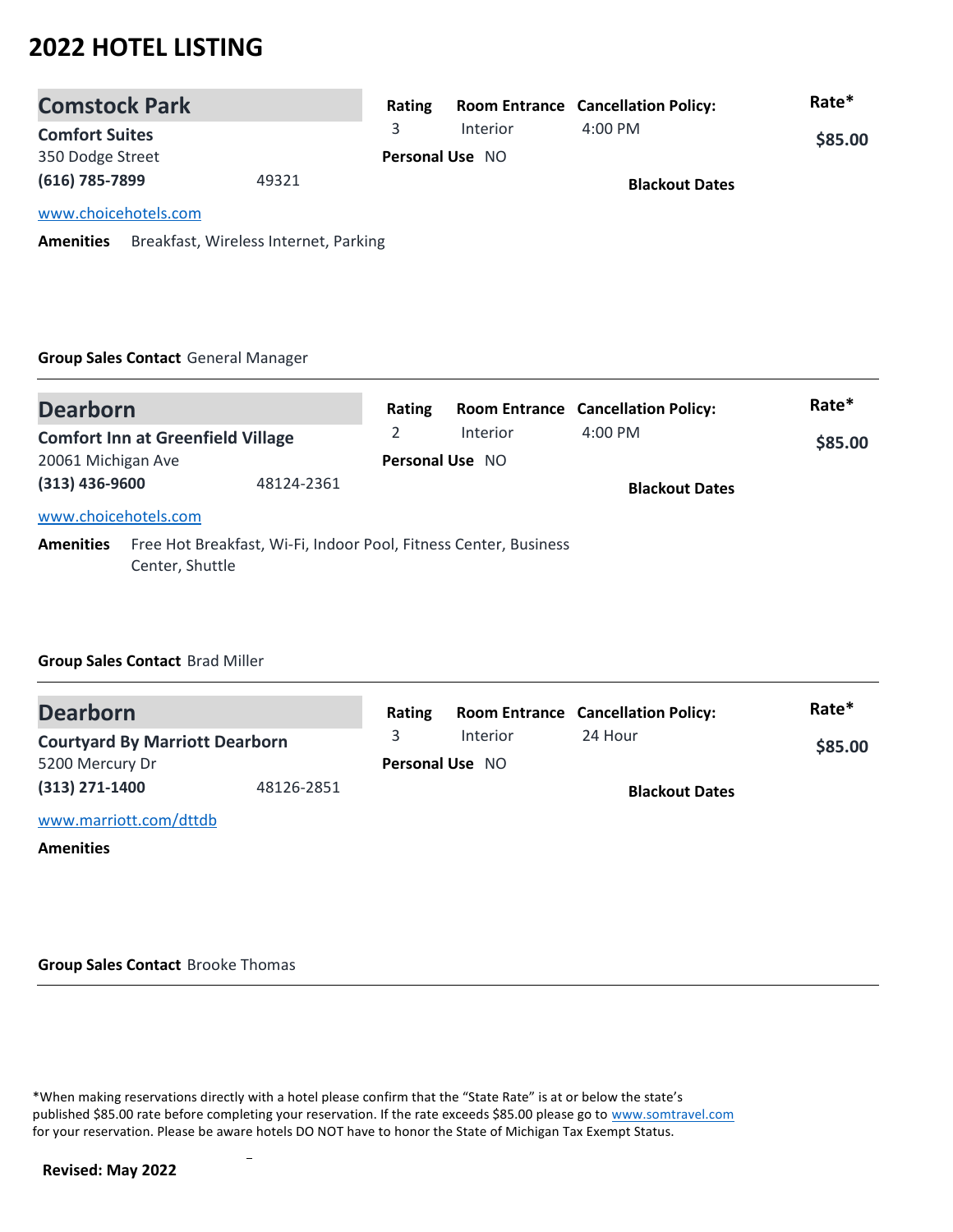| <b>Detroit</b>                                                                                                                                                                        |                             | Rating |                 | <b>Room Entrance Cancellation Policy:</b> | Rate*   |  |
|---------------------------------------------------------------------------------------------------------------------------------------------------------------------------------------|-----------------------------|--------|-----------------|-------------------------------------------|---------|--|
| <b>Doubletree by Hilton Dearborn</b>                                                                                                                                                  |                             | 3      | <b>Interior</b> | $6:00$ PM                                 | \$85.00 |  |
| 5801 Southfield Expway                                                                                                                                                                |                             |        | Personal Use NO |                                           |         |  |
| (313) 982-3980<br>48228                                                                                                                                                               |                             |        |                 | <b>Blackout Dates</b>                     |         |  |
|                                                                                                                                                                                       | www.dearborn.doubletree.com |        |                 | Dec 31st.                                 |         |  |
| Complimentary High Speed Wireless Internet Access, Self-<br><b>Amenities</b><br>parking, Business Center, Fitness Center, Indoor Pool, Onsite<br>Restaurant and Lounge, Refrigerators |                             |        |                 |                                           |         |  |

#### **Group Sales Contact** Mimi Sion 313-982-3983

| <b>Detroit</b>                      |       | Rating                 |          | <b>Room Entrance Cancellation Policy:</b> | Rate*   |
|-------------------------------------|-------|------------------------|----------|-------------------------------------------|---------|
| <b>Westin Detroit Metro Airport</b> |       | 4                      | Interior | 24 hours                                  | \$85.00 |
| 2501 Worldgateway Pl                |       | <b>Personal Use NO</b> |          |                                           |         |
| (734) 942-6500                      | 48242 |                        |          | <b>Blackout Dates</b>                     |         |
| www.marriott.com/dtwma              |       |                        |          |                                           |         |

**Amenities** Business Center, Fitness Center, Indoor Pool, Restaurant

### **Group Sales Contact** John Reed 734-229-6700

| <b>Detroit</b>                        | Rating |                        | <b>Room Entrance Cancellation Policy:</b> | Rate*   |
|---------------------------------------|--------|------------------------|-------------------------------------------|---------|
| <b>Cambria Hotel</b>                  | 4      | <b>Interior</b>        | $4:00$ PM                                 | \$85.00 |
| 600 West Lafayette                    |        | <b>Personal Use NO</b> |                                           |         |
| 48226                                 |        |                        | <b>Blackout Dates</b>                     |         |
| www.choicehotels.com                  |        |                        | September 19th                            |         |
| <b>Amenities</b><br>Wireless Internet |        |                        |                                           |         |

#### **Group Sales Contact** Dawn Barth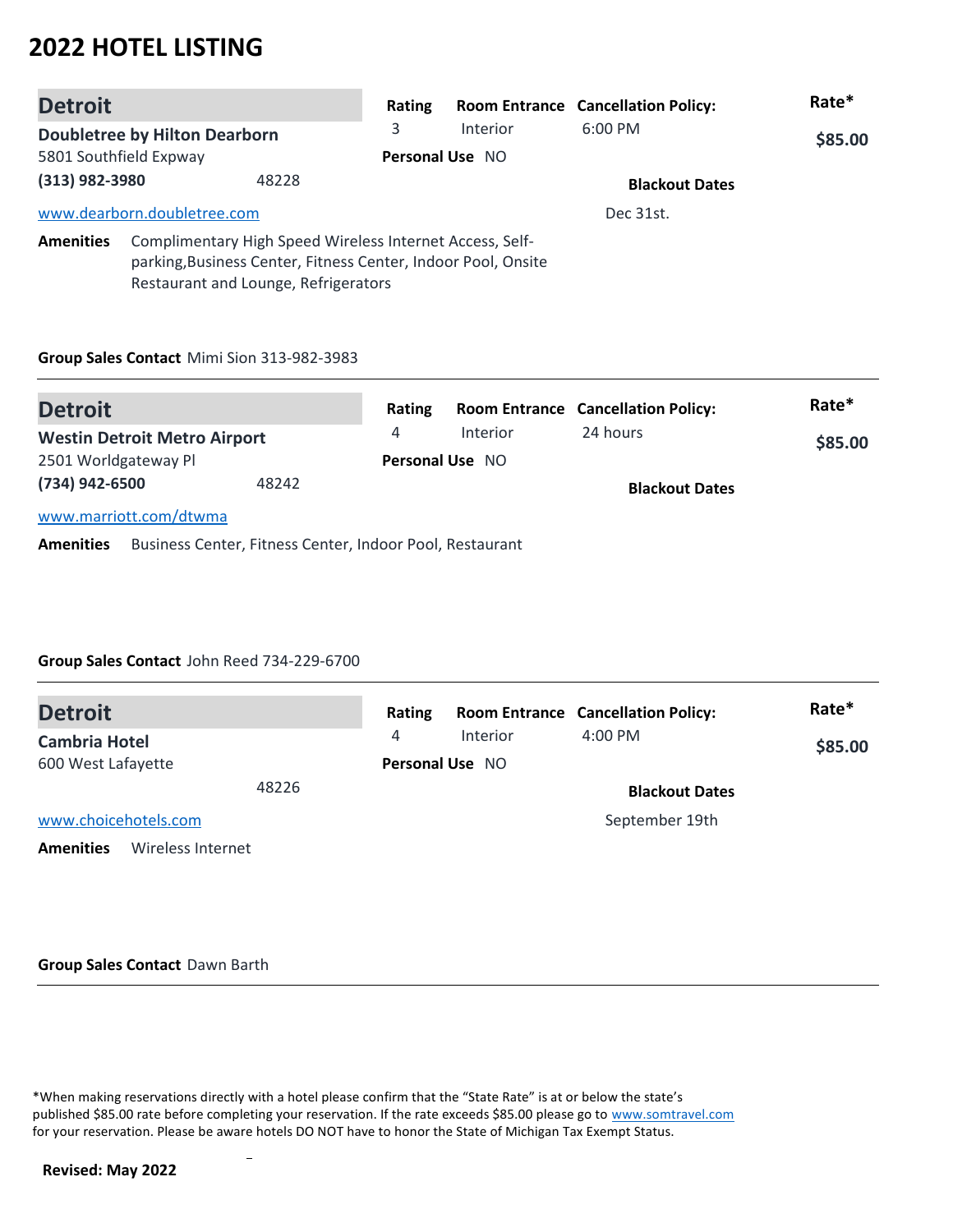| <b>Detroit</b>              |            | Rating |                        | <b>Room Entrance Cancellation Policy:</b> | Rate*   |
|-----------------------------|------------|--------|------------------------|-------------------------------------------|---------|
| <b>Comfort Inn Downtown</b> |            |        | Interior               | $4:00 \, \text{PM}$                       | \$85.00 |
| 1999 E Jefferson Ave        |            |        | <b>Personal Use NO</b> |                                           |         |
| $(313) 567 - 8888$          | 48207-4111 |        |                        | <b>Blackout Dates</b>                     |         |
| www.choicehotels.com        |            |        |                        |                                           |         |

**Amenities** Breakfast, Wireless Internet, Parking

#### **Group Sales Contact** Joe Sabornido

| <b>Detroit</b>        |                                                                                                                                                | Rating                 |          | <b>Room Entrance Cancellation Policy:</b> | Rate*   |
|-----------------------|------------------------------------------------------------------------------------------------------------------------------------------------|------------------------|----------|-------------------------------------------|---------|
| <b>Hotel St Regis</b> |                                                                                                                                                | <b>NR</b>              | Interior | 24 Hours                                  | \$85.00 |
| 3071 West Grand Blyd  |                                                                                                                                                | <b>Personal Use NO</b> |          |                                           |         |
| (313) 873-3000        | 48202                                                                                                                                          |                        |          | <b>Blackout Dates</b>                     |         |
| www.hsrdetroit.com    |                                                                                                                                                |                        |          | <b>NYE</b>                                |         |
| <b>Amenities</b>      | High Speed Internet, Business Center, skywalk to Cadillac Place<br>Office, Coffee Maker, Lounge, \$20 Overnight Parking, Fresh<br>Market to Go |                        |          |                                           |         |

### **Group Sales Contact** Lilly Zdyber

| <b>Detroit</b>                       |       | Rating |                              | <b>Room Entrance Cancellation Policy:</b> | Rate*   |
|--------------------------------------|-------|--------|------------------------------|-------------------------------------------|---------|
| <b>Hotel Indigo Detroit Downtown</b> |       |        | <b>Interior</b>              | 24 Hours                                  | \$85.00 |
| 1020 Washington Blvd                 |       |        | <b>Personal Use</b> YES w/ID |                                           |         |
| (888) 819-6293                       | 48226 |        |                              | <b>Blackout Dates</b>                     |         |

**Amenities**

**Group Sales Contact** Laura Zolnowski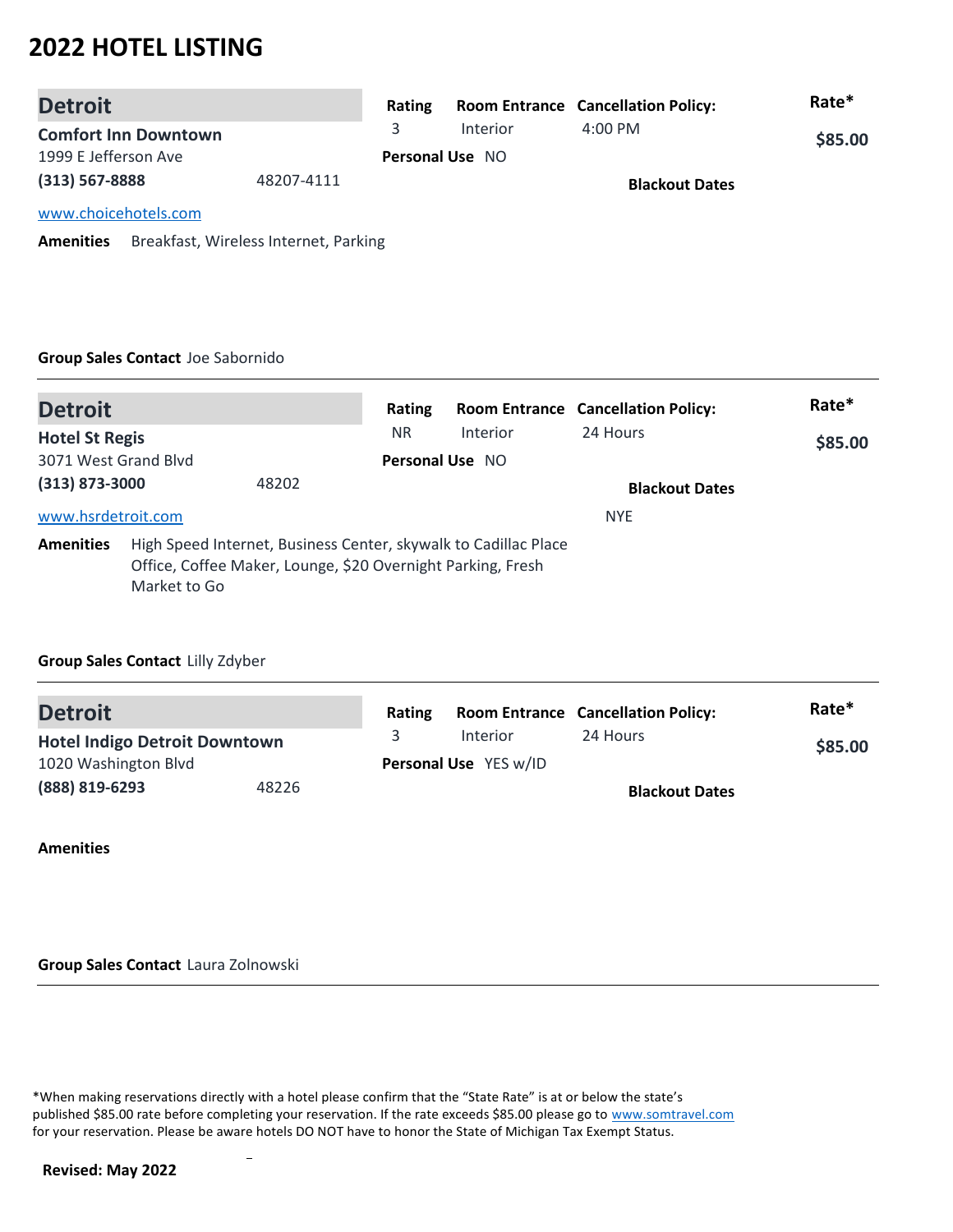| <b>Dewitt</b>                    |                      |                                                              | Rating                 |                                                                 | <b>Room Entrance Cancellation Policy:</b> | Rate*   |
|----------------------------------|----------------------|--------------------------------------------------------------|------------------------|-----------------------------------------------------------------|-------------------------------------------|---------|
| Sleep Inn                        |                      |                                                              | 3                      | <b>Interior</b>                                                 | $4:00 \text{ PM}$                         | \$85.00 |
| 1101 Commerce Park Dr            |                      |                                                              | <b>Personal Use NO</b> |                                                                 |                                           |         |
| $(517) 669 - 8823$<br>48820-8329 |                      |                                                              |                        | <b>Blackout Dates</b>                                           |                                           |         |
|                                  | www.choicehotels.com |                                                              |                        |                                                                 |                                           |         |
| <b>Amenities</b>                 | Gym                  | Maker, Iron & Board, Hairdryer, Outdoor pool, Laundry, Local |                        | Continental Breakfast, Internet Access, Business Center, Coffee |                                           |         |

### **Group Sales Contact** Sam Duggal

| <b>Dimondale</b>                         |                                                                                                                                                | Rating |                             | <b>Room Entrance Cancellation Policy:</b> | Rate*   |
|------------------------------------------|------------------------------------------------------------------------------------------------------------------------------------------------|--------|-----------------------------|-------------------------------------------|---------|
| 9742 Woodlane Dr.                        | <b>Comfort Inn &amp; Suites Lansing</b>                                                                                                        | 3      | Interior<br>Personal Use NO | $4:00$ PM                                 | \$80.00 |
| $(517)$ 345-6101<br>www.choicehotels.com | 48821                                                                                                                                          |        |                             | <b>Blackout Dates</b>                     |         |
| <b>Amenities</b>                         | Complimentary Hot breakfast, Wireless Internet Access,<br>Microwave, Refrigerator, Indoor Pool, Spa, Fitness Room, Hair<br>Dryer, Coffee Maker |        |                             |                                           |         |

### **Group Sales Contact** Katherine O'Neill

| <b>Dimondale</b>           |                      |                                                             | Rating |                       | <b>Room Entrance Cancellation Policy:</b> | Rate*   |
|----------------------------|----------------------|-------------------------------------------------------------|--------|-----------------------|-------------------------------------------|---------|
| <b>Holiday Inn Express</b> |                      |                                                             | 3      | Interior              | $6:00$ PM                                 | \$85.00 |
| 9490 Woodlane Drive        |                      |                                                             |        | Personal Use YES w/ID |                                           |         |
| $(517) 646 - 7000$         |                      | 48821                                                       |        |                       | <b>Blackout Dates</b>                     |         |
| www.hielansing.com         |                      |                                                             |        |                       | <b>MSU Events</b>                         |         |
| <b>Amenities</b>           | Pool, Fitness Center | Hot Breakfast, Complimentary Wi-Fi, Business Center, Indoor |        |                       |                                           |         |

#### **Group Sales Contact** kenny.polzin@amerilodgegroup.com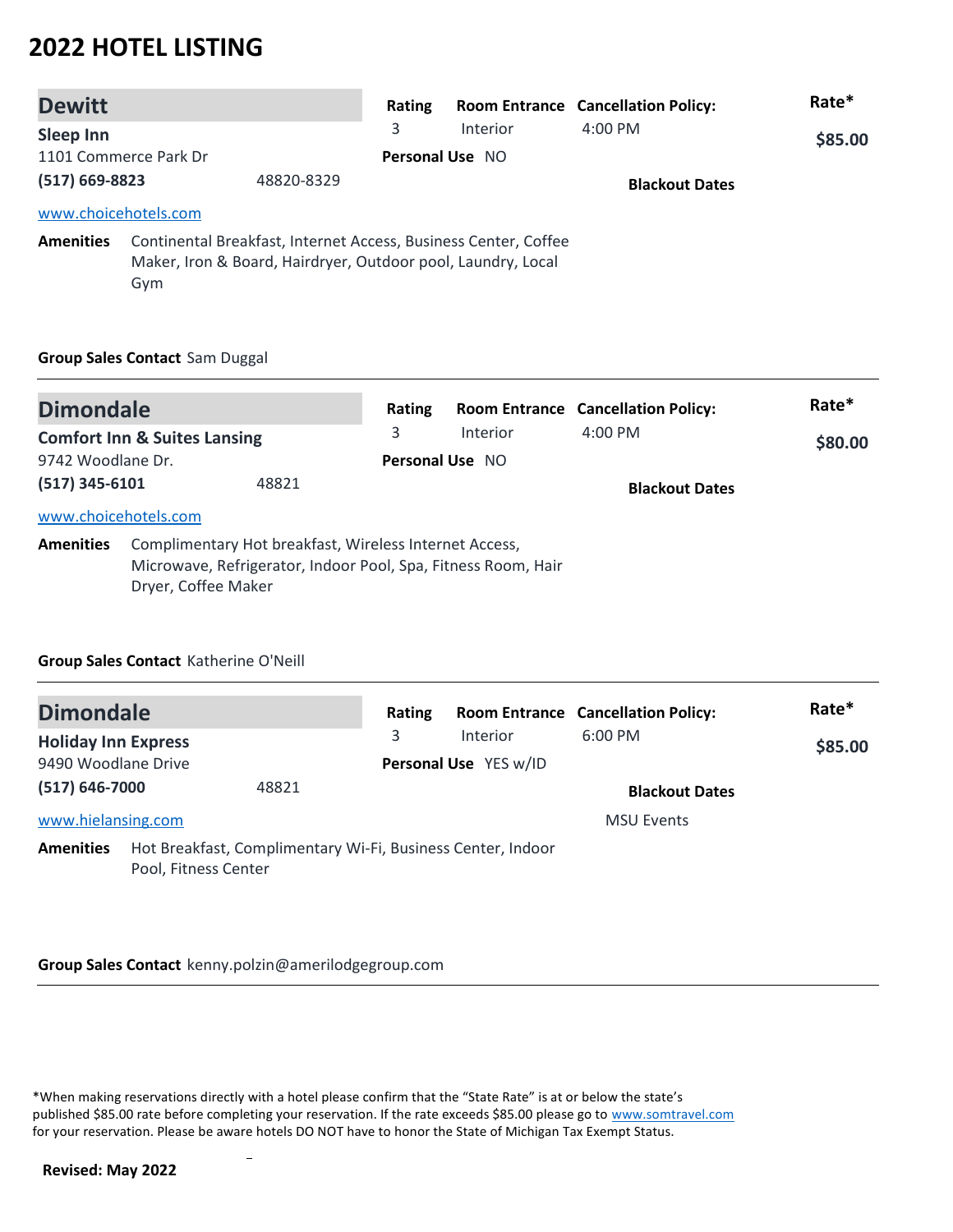| <b>Durand</b>                |                                       | Rating |                        | <b>Room Entrance Cancellation Policy:</b> | Rate*   |
|------------------------------|---------------------------------------|--------|------------------------|-------------------------------------------|---------|
| <b>Quality Inn At Durand</b> |                                       |        | Interior               | $4:00 \text{ PM}$                         | \$85.00 |
| 8511 East Lansing Rd         |                                       |        | <b>Personal Use NO</b> |                                           |         |
| (989) 288-0638               | 48429                                 |        |                        | <b>Blackout Dates</b>                     |         |
| www.choicehotels.com         |                                       |        |                        |                                           |         |
| <b>Amenities</b>             | Breakfast, Wireless Internet, Parking |        |                        |                                           |         |

### **Group Sales Contact** Cindy Lafeldt

| <b>East Lansing</b>                                       |                                                                                                                                                                                            |       | Rating                            |          | <b>Room Entrance Cancellation Policy:</b> | Rate* |
|-----------------------------------------------------------|--------------------------------------------------------------------------------------------------------------------------------------------------------------------------------------------|-------|-----------------------------------|----------|-------------------------------------------|-------|
| <b>TownePlace Suites East Lansing</b><br>2855 Hannah Blyd |                                                                                                                                                                                            | 3     | Interior<br>Personal Use YES w/ID | 48 Hours | \$85.00                                   |       |
| $(517)$ 203-1000                                          |                                                                                                                                                                                            | 48823 |                                   |          | <b>Blackout Dates</b>                     |       |
| www.marriott.com/lants                                    |                                                                                                                                                                                            |       |                                   |          | MSU Graduation in May and all MSU         |       |
| <b>Amenities</b>                                          | Complimentary Hot Breakfast Buffett, Complimentary Wireless<br>Internet Access, Full Kitchen, Fitness Room, Outdoor Fireplace,<br>Grill Business Center, Coin-operated Laundry Facilities. |       |                                   |          | Home Football Games                       |       |

### **Group Sales Contact** Kerri Brown kerri.brown@nmhmhotels.com (517) 657-2888

| <b>East Lansing</b>                        |                                   |                                                                                                                               | Rating |                                          | <b>Room Entrance Cancellation Policy:</b>                | Rate*   |
|--------------------------------------------|-----------------------------------|-------------------------------------------------------------------------------------------------------------------------------|--------|------------------------------------------|----------------------------------------------------------|---------|
| 2841 Hannah Blvd                           | <b>Residence Inn by Marriott</b>  |                                                                                                                               | 3      | <b>Interior</b><br>Personal Use YES w/ID | 48 Hours                                                 | \$85.00 |
| $(517)$ 657-2875                           |                                   | 48823                                                                                                                         |        |                                          | <b>Blackout Dates</b>                                    |         |
| www.marriott.com/lanel<br><b>Amenities</b> | Sports Court, Fire Pit, BBQ Grill | Complimentary Hot Breakfast Buffet, 24 hour Beverage Station,<br>Evening Social Mon-Wed, Indoor pool, Fitness Center, Outdoor |        |                                          | MSU Graduation in May and all MSU<br>Home Football Games |         |

**Group Sales Contact** Kerri Brown kerri.brown@nmhmhotels.com (517) 657-2888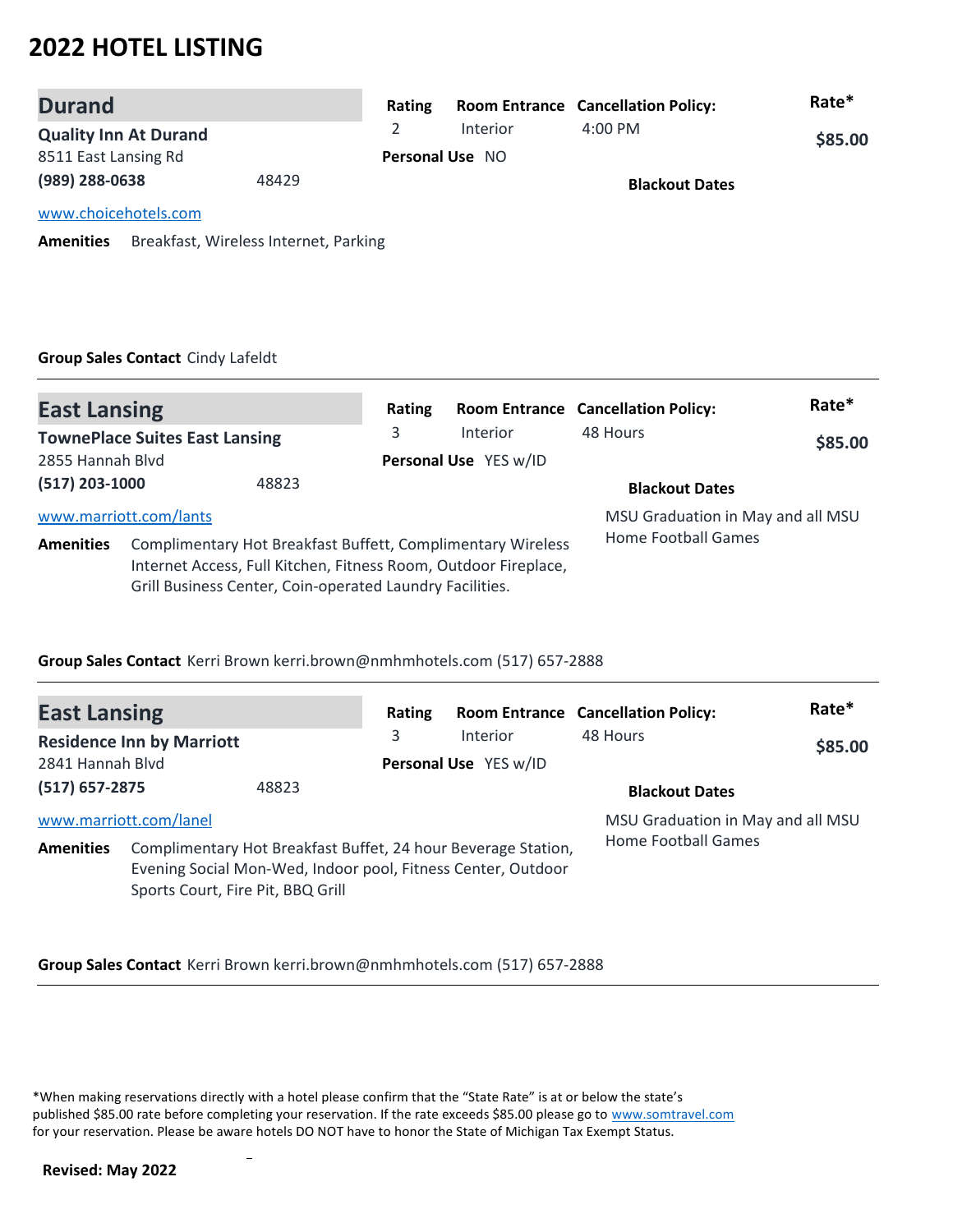| <b>East Lansing</b> |                                         |                                                                                                                           | Rating                |          | <b>Room Entrance Cancellation Policy:</b> | Rate*   |
|---------------------|-----------------------------------------|---------------------------------------------------------------------------------------------------------------------------|-----------------------|----------|-------------------------------------------|---------|
|                     | <b>Holiday Inn Express &amp; Suites</b> |                                                                                                                           | 3                     | Interior | 24 Hour                                   | \$85.00 |
| 2924 West Road      |                                         |                                                                                                                           | Personal Use YES w/ID |          |                                           |         |
| (517) 333-0300      |                                         | 48823                                                                                                                     |                       |          | <b>Blackout Dates</b>                     |         |
|                     | www.hiexpress.com/elansingmi            |                                                                                                                           |                       |          | <b>Based on Availability</b>              |         |
| <b>Amenities</b>    |                                         | Complimentary Hot Breakfast, WiFi, Heated Indoor Pool, 24<br>Hour Business Center, Fitness Center, Guest Laundry, Parking |                       |          |                                           |         |

#### **Group Sales Contact** David.Andrade@ighospitality.com

| <b>East Lansing</b>                     |       | Rating |                        | <b>Room Entrance Cancellation Policy:</b> | Rate*   |
|-----------------------------------------|-------|--------|------------------------|-------------------------------------------|---------|
| <b>Clarion Pointe East Lansing Univ</b> |       | 3.     | <b>Interior</b>        | $4:00 \text{ PM}$                         | \$50.00 |
| 2736 E. Grand River Ave                 |       |        | <b>Personal Use NO</b> |                                           |         |
| $(517)$ 337-1621                        | 48823 |        |                        | <b>Blackout Dates</b>                     |         |
| www.choicehotels.com                    |       |        |                        | <b>Nov 12</b>                             |         |
| Parking<br><b>Amenities</b>             |       |        |                        |                                           |         |

### **Group Sales Contact** Brandon Nofar

| <b>East Lansing</b> |                                                                                               | Rating |                       | <b>Room Entrance Cancellation Policy:</b> | Rate*   |
|---------------------|-----------------------------------------------------------------------------------------------|--------|-----------------------|-------------------------------------------|---------|
| <b>Hampton Inn</b>  |                                                                                               | 3      | <b>Interior</b>       | 48 Hours                                  | \$85.00 |
| 2500 Coolidge Rd    |                                                                                               |        | Personal Use YES w/ID |                                           |         |
| (517) 324-2072      | 48823                                                                                         |        |                       | <b>Blackout Dates</b>                     |         |
|                     | eastlansing.hamptoninn.com                                                                    |        |                       | <b>MSU EVENTS</b>                         |         |
| <b>Amenities</b>    | Complimentary Grab n Go Breakfast, Parking, Refrigerators,<br>Coin Laundry, Suite Shop Market |        |                       |                                           |         |

#### **Group Sales Contact** Angeline Carney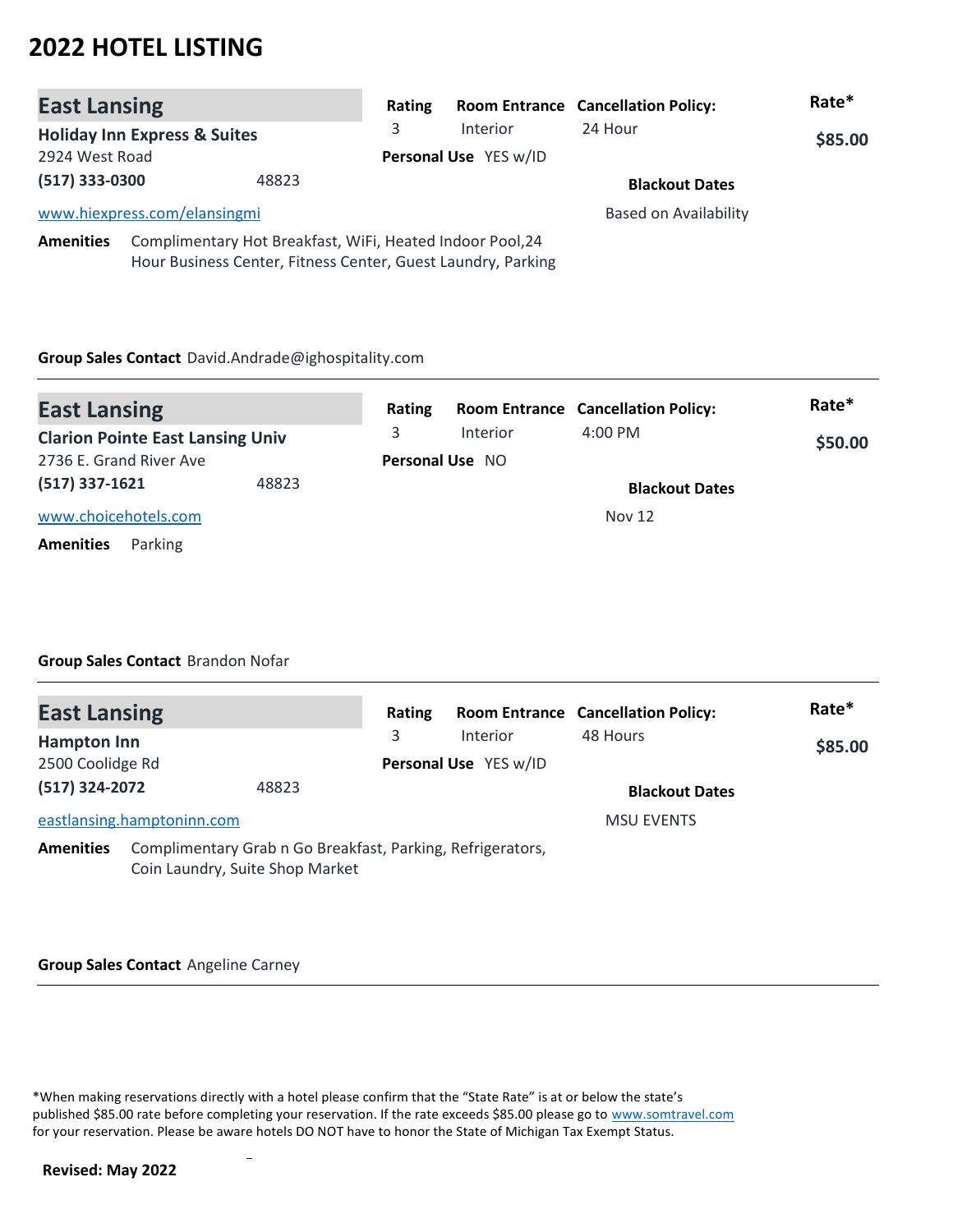| <b>Edmore</b>         |                                                                                  | Rating |                        | <b>Room Entrance Cancellation Policy:</b> | Rate*   |
|-----------------------|----------------------------------------------------------------------------------|--------|------------------------|-------------------------------------------|---------|
| <b>Maxfield's Inn</b> |                                                                                  | 2      | Interior               | 24 Hours                                  | \$85.00 |
| 1106 E Main St        |                                                                                  |        | <b>Personal Use NO</b> |                                           |         |
| (866) 550-8838        | 48829                                                                            |        |                        | <b>Blackout Dates</b>                     |         |
| www.maxfieldsinn.com  |                                                                                  |        |                        | June 9-24, September 7-23                 |         |
| <b>Amenities</b>      | Continental Breakfast, Wi-Fi, Indoor Pool, Spa and local<br>restaurant discounts |        |                        |                                           |         |

### **Group Sales Contact**

| <b>Escanaba</b>         |        |                                                            | Rating         |                       | <b>Room Entrance Cancellation Policy:</b> | Rate*   |
|-------------------------|--------|------------------------------------------------------------|----------------|-----------------------|-------------------------------------------|---------|
| <b>Super 8 Motel</b>    |        |                                                            | $\mathfrak{D}$ | <b>Interior</b>       | 24 Hours                                  | \$67.50 |
| 2415 N Lincoln Rd       |        |                                                            |                | Personal Use YES w/ID |                                           |         |
| (906) 786-1000<br>49824 |        |                                                            |                | <b>Blackout Dates</b> |                                           |         |
|                         |        |                                                            |                |                       | Aug 12-18, Sept 4-7                       |         |
| <b>Amenities</b>        | Access | Continental Breakfast, Indoor Pool, Spa, Wireless Internet |                |                       |                                           |         |

### **Group Sales Contact**

| <b>Escanaba</b>               |       | Rating |                        | <b>Room Entrance Cancellation Policy:</b> | Rate*   |
|-------------------------------|-------|--------|------------------------|-------------------------------------------|---------|
| <b>Quality Inn and Suites</b> |       |        | Interior               | $4:00 \text{ PM}$                         | \$85.00 |
| 2603 N. Lincoln Rd            |       |        | <b>Personal Use NO</b> |                                           |         |
| (906) 789-1200                | 49829 |        |                        | <b>Blackout Dates</b>                     |         |
| www.choicehotels.com          |       |        |                        |                                           |         |
|                               |       |        |                        |                                           |         |

**Amenities** Breakfast, Wireless Internet, Parking

#### **Group Sales Contact** Andrew Rasch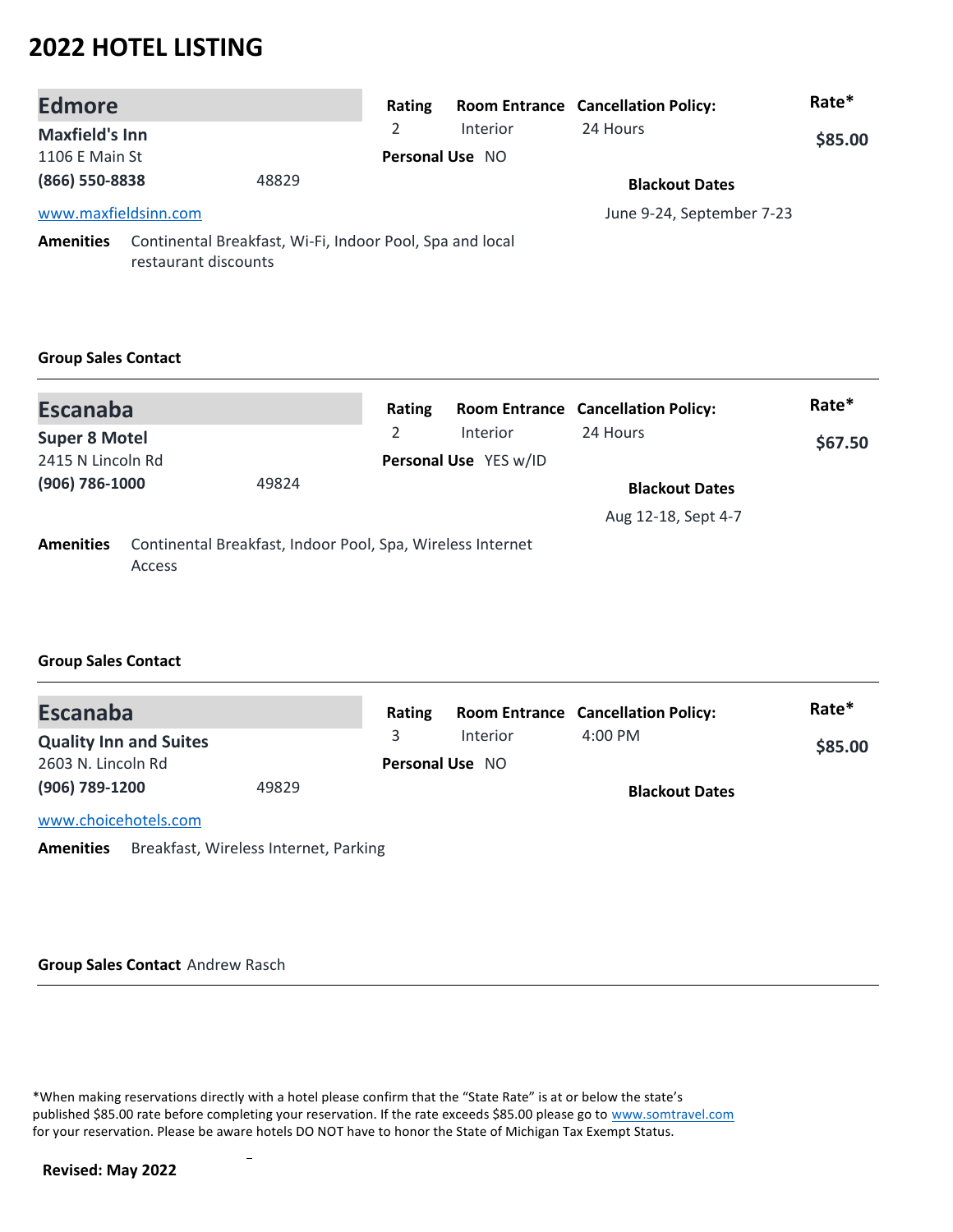| <b>Farmington Hills</b>                                                              | Rating |                        | <b>Room Entrance Cancellation Policy:</b> | Rate*   |
|--------------------------------------------------------------------------------------|--------|------------------------|-------------------------------------------|---------|
| <b>Radisson Detroit-Farmington Hills</b>                                             | 3      | <b>Interior</b>        | $6:00$ PM                                 | \$85.00 |
| 31525 W 12 Mile Rd                                                                   |        | <b>Personal Use NO</b> |                                           |         |
| (248) 553-0000<br>48334                                                              |        |                        | <b>Blackout Dates</b>                     |         |
| www.radissonhotels.com/en-us/hotels/radisson-farmington-                             |        |                        |                                           |         |
| Amenities<br>Indoor Pool, Jacuzzi, Wi-Fi, Meeting Space, Restaurant, Free<br>Parking |        |                        |                                           |         |

### **Group Sales Contact** Alex Bradbury

| <b>Farmington Hills</b>          |       | Rating |                        | <b>Room Entrance Cancellation Policy:</b> | Rate*   |
|----------------------------------|-------|--------|------------------------|-------------------------------------------|---------|
| <b>Woodspring Suites Detroit</b> |       |        | Interior               | $4:00$ PM                                 | \$85.00 |
| 22100 Haggerty Rd                |       |        | <b>Personal Use NO</b> |                                           |         |
| (248) 513-8992                   | 48335 |        |                        | <b>Blackout Dates</b>                     |         |
| www.choicehotels.com             |       |        |                        |                                           |         |

**Amenities** Laundry, Fitness Center, Wireless Internet, Parking

### **Group Sales Contact** Herberto Caldeeron

| <b>Farmington Hills</b> |                                |                                                                                                                  | Rating          |                 | <b>Room Entrance Cancellation Policy:</b> | Rate*   |
|-------------------------|--------------------------------|------------------------------------------------------------------------------------------------------------------|-----------------|-----------------|-------------------------------------------|---------|
|                         | <b>Mainstay Suites Detroit</b> |                                                                                                                  |                 | <b>Interior</b> | $4:00$ PM                                 | \$69.00 |
| 37555 Hills Tech Dr     |                                |                                                                                                                  | Personal Use NO |                 |                                           |         |
| $(248)$ 536-6600        |                                | 48331                                                                                                            |                 |                 | <b>Blackout Dates</b>                     |         |
| www.choicehotels.com    |                                |                                                                                                                  |                 |                 | Jan 1-March 31 & Oct 1-Dec 31 \$69 a      |         |
| <b>Amenities</b>        |                                | Breakfast, Business Center, Complimentary High Speed<br>Internet, Fitness Center, Laundry Facilities, All Suites |                 |                 | night                                     |         |

#### **Group Sales Contact** Francisca Headrick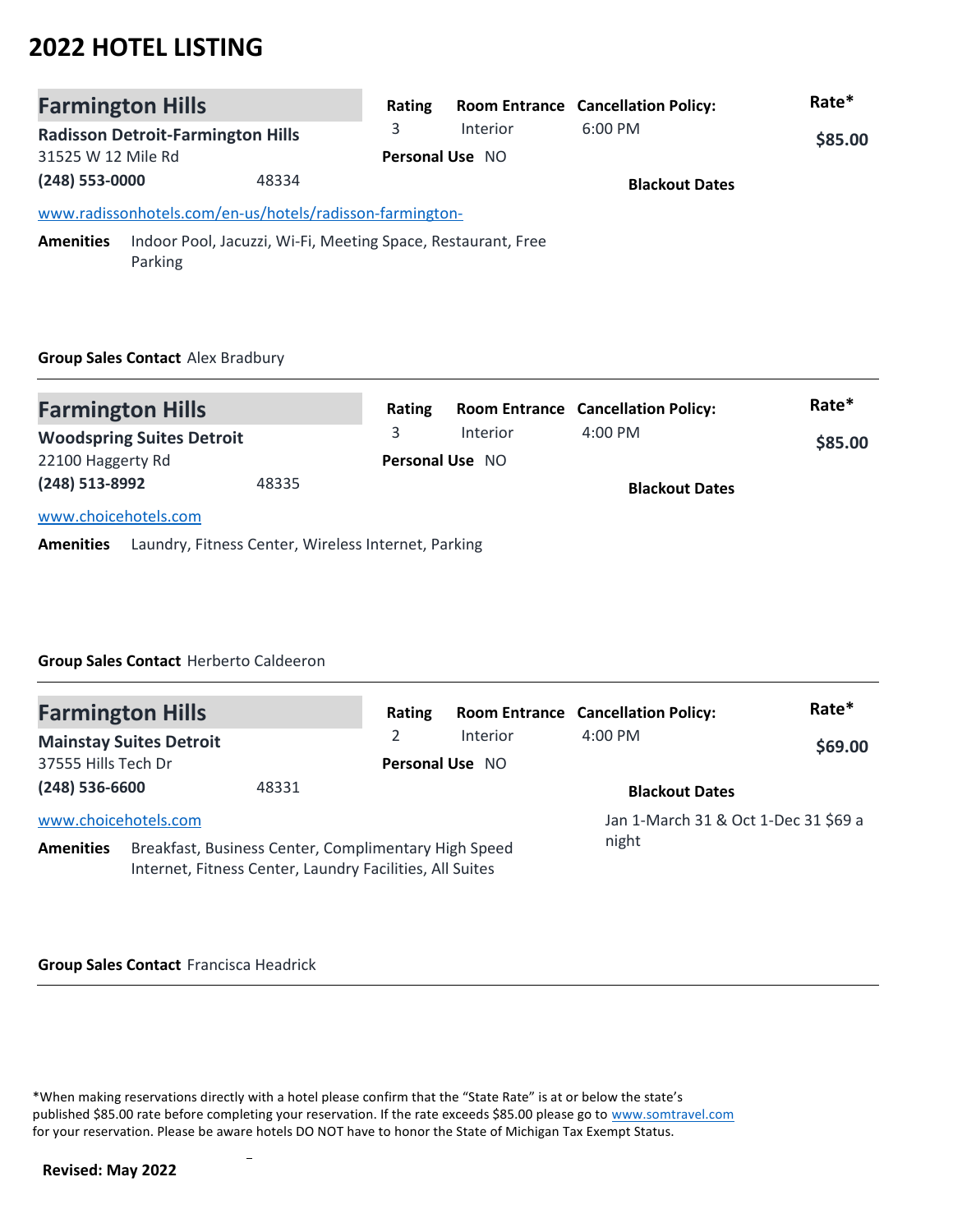| <b>Fenton</b>                     |       | Rating |                       | <b>Room Entrance Cancellation Policy:</b> | Rate*   |
|-----------------------------------|-------|--------|-----------------------|-------------------------------------------|---------|
| <b>Fairfield Inn &amp; Suites</b> |       | 3      | <b>Interior</b>       | 24 Hours                                  | \$85.00 |
| 3125 W Silverlake Road            |       |        | Personal Use YES w/ID |                                           |         |
| $(810)$ 629-0400                  | 48430 |        |                       | <b>Blackout Dates</b>                     |         |
| www.fairfieldfenton.com           |       |        |                       |                                           |         |
| <b>Amenities</b>                  |       |        |                       |                                           |         |

#### **Group Sales Contact** Keeley.Oneill@amerilodgegroup.com 810-629-0400

| <b>Flint</b>                                              |              |       | Rating                                         |                                                                                                                               | <b>Room Entrance Cancellation Policy:</b> | Rate* |
|-----------------------------------------------------------|--------------|-------|------------------------------------------------|-------------------------------------------------------------------------------------------------------------------------------|-------------------------------------------|-------|
| <b>Courtyard By Marriott</b><br>5205 Gateway Center Drive |              | 3     | $6:00$ PM<br>Interior<br>Personal Use YES w/ID |                                                                                                                               |                                           |       |
| (810) 232-3500                                            |              | 48507 |                                                |                                                                                                                               | <b>Blackout Dates</b>                     |       |
| <b>Amenities</b>                                          | upon request |       |                                                | Complimentary Wireless Internet, Indoor Pool, Fitness Room,<br>Business Center, Lounge, Microwave and Refrigerators available |                                           |       |

### **Group Sales Contact**

| <b>Flint</b>               |                            |                                                                                                                              | Rating |                       | <b>Room Entrance Cancellation Policy:</b> | Rate*   |
|----------------------------|----------------------------|------------------------------------------------------------------------------------------------------------------------------|--------|-----------------------|-------------------------------------------|---------|
| <b>Holiday Inn - Flint</b> |                            |                                                                                                                              | 3      | Interior              | 24 Hours                                  | \$85.00 |
| 5353 Gateway CTR           |                            |                                                                                                                              |        | Personal Use YES w/ID |                                           |         |
| (810) 232-5300             |                            | 48507-6351                                                                                                                   |        |                       | <b>Blackout Dates</b>                     |         |
|                            | www.Holidayinn.com/Flintmi |                                                                                                                              |        |                       |                                           |         |
| <b>Amenities</b>           |                            | Hot Breakfast Buffet, Complimentary Shuttle, Indoor Pool, Spa,<br>Business Center, Fitness Center, Restaurant, Meeting Space |        |                       |                                           |         |

#### **Group Sales Contact** Sheryl Champine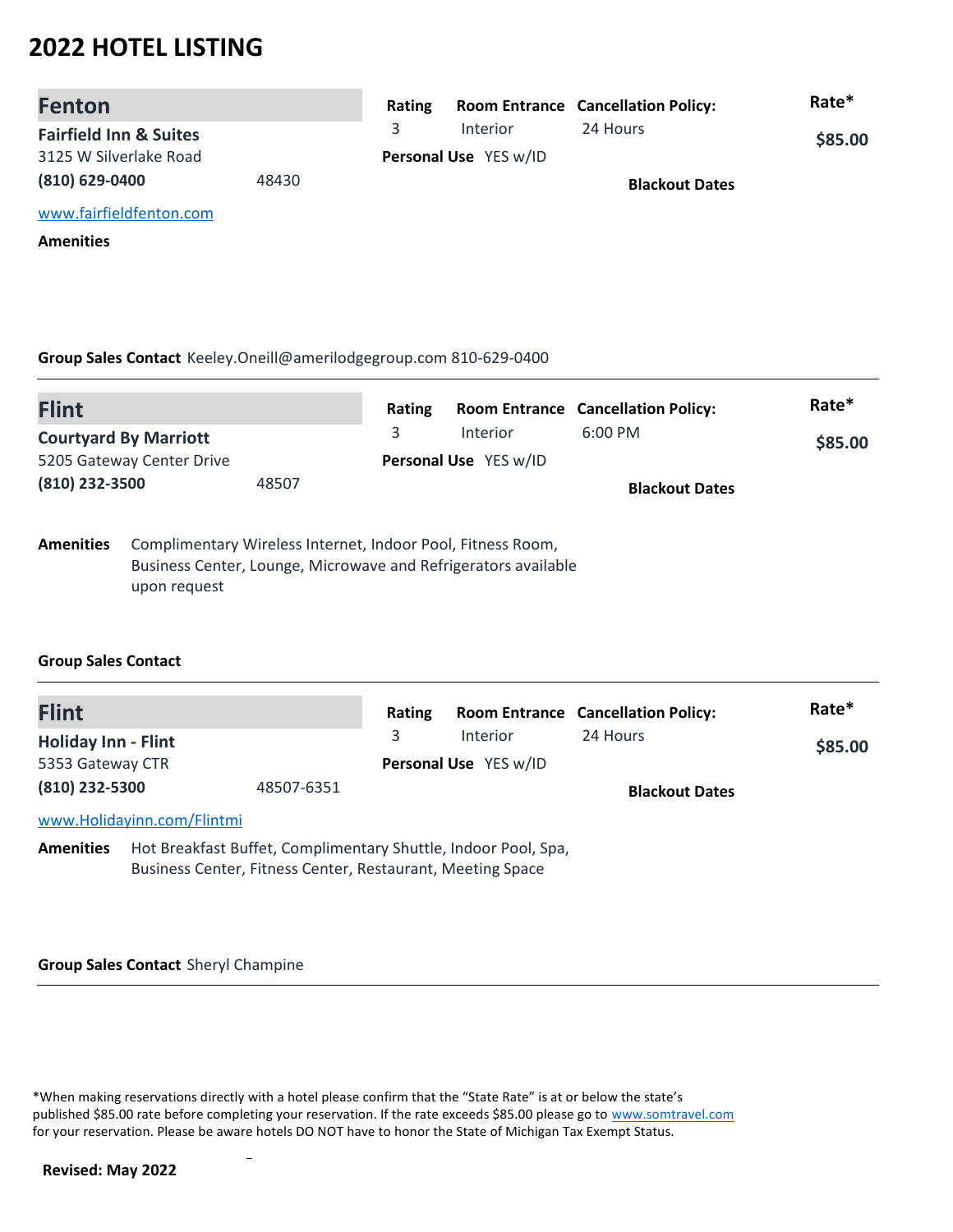| <b>Flint</b>           |                                                                                                              | Rating |                       | <b>Room Entrance Cancellation Policy:</b> | Rate*   |
|------------------------|--------------------------------------------------------------------------------------------------------------|--------|-----------------------|-------------------------------------------|---------|
|                        | Best Western Plus Flint Airport Inn & Suites                                                                 | 3      | Interior              | 24 Hours                                  | \$85.00 |
| 6075 Hill Rd. 23 Drive |                                                                                                              |        | Personal Use YES w/ID |                                           |         |
| (810) 233-9000         | 48507                                                                                                        |        |                       | <b>Blackout Dates</b>                     |         |
|                        | www.bestwesternflint.com                                                                                     |        |                       |                                           |         |
| <b>Amenities</b>       | Free Hot Breakfast, Business Center, Indoor Pool, Spa, Fitness<br>Room, 24 Hour Coffee, Free Airport Shuttle |        |                       |                                           |         |

#### **Group Sales Contact** Jeanette Anderson

| <b>Flint</b>                                      |       | Rating                 |                 | <b>Room Entrance Cancellation Policy:</b> | Rate*   |
|---------------------------------------------------|-------|------------------------|-----------------|-------------------------------------------|---------|
| <b>Hampton Inn &amp; Suites Flint-Grand Blanc</b> |       |                        | <b>Interior</b> | 24 Hours                                  | \$85.00 |
| 6060 Rachelle Dr                                  |       | <b>Personal Use NO</b> |                 |                                           |         |
| (810) 234-8400                                    | 48507 |                        |                 | <b>Blackout Dates</b>                     |         |
| www.hamptonflintgrandblanc.com                    |       |                        |                 |                                           |         |
| <b>Amenities</b>                                  |       |                        |                 |                                           |         |

### **Group Sales Contact** Brianna Gocha

| <b>Flint</b>         |       | Rating |                        | <b>Room Entrance Cancellation Policy:</b> | Rate*   |
|----------------------|-------|--------|------------------------|-------------------------------------------|---------|
| <b>Residence Inn</b> |       |        | Interior               | 48 Hours                                  | \$85.00 |
| 2202 West Hill Rd    |       |        | <b>Personal Use NO</b> |                                           |         |
| (810) 424-7000       | 48507 |        |                        | <b>Blackout Dates</b>                     |         |

**Amenities**

**Group Sales Contact** Courtney.Neely@marriott.com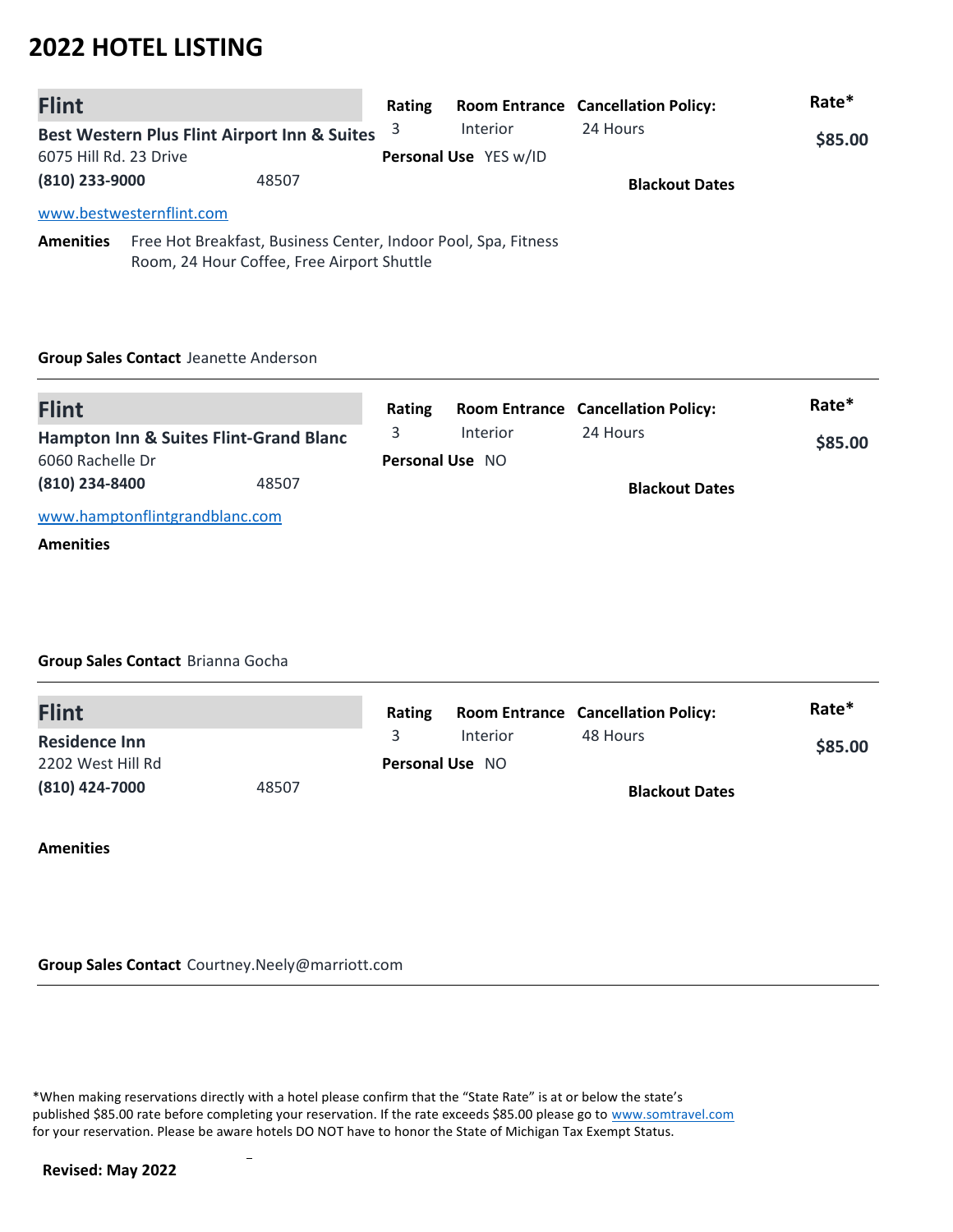| <b>Flint</b>             |                           |                                                                                                                                                                                                                                | Rating                 |                 | <b>Room Entrance Cancellation Policy:</b> | Rate*   |
|--------------------------|---------------------------|--------------------------------------------------------------------------------------------------------------------------------------------------------------------------------------------------------------------------------|------------------------|-----------------|-------------------------------------------|---------|
| <b>Hilton Garden Inn</b> |                           |                                                                                                                                                                                                                                | 3                      | <b>Interior</b> | 24 Hours                                  | \$85.00 |
| 110 W. Kearsley St.      |                           |                                                                                                                                                                                                                                | <b>Personal Use NO</b> |                 |                                           |         |
| (810) 233-9110           |                           | 48502                                                                                                                                                                                                                          |                        |                 | <b>Blackout Dates</b>                     |         |
|                          | www.flintdowntown.hgi.com |                                                                                                                                                                                                                                |                        |                 | July 8-9, 26-28, August 5-6, 12-13, 19-   |         |
| <b>Amenities</b>         |                           | Full Service Restaurant, Rooftop Bar, Coffee Shop, Fitness<br>Center, Metting Rooms, Guest Laundry, Refrigerator,<br>Microwave, Keurig Coffee Maker, Wireless Internet Self Parking<br>\$5 per day, Valet parking \$15 per day |                        |                 | 20, 26-27, September 8-10                 |         |

### **Group Sales Contact** Sheryl Champine

| <b>Flint</b>                         |       | Rating |                        | <b>Room Entrance Cancellation Policy:</b> | Rate*   |
|--------------------------------------|-------|--------|------------------------|-------------------------------------------|---------|
| <b>Hyatt Place Flint-Grand Blanc</b> |       |        | Interior               | 24 Hours                                  | \$85.00 |
| 5481 Hill Dr.                        |       |        | <b>Personal Use NO</b> |                                           |         |
| (810) 424-9000                       | 48507 |        |                        | <b>Blackout Dates</b>                     |         |
| www.hyattplaceflint.com              |       |        |                        |                                           |         |
|                                      |       |        |                        |                                           |         |

#### **Amenities**

### **Group Sales Contact** Melanie Cieslinski

| <b>Fremont</b>                                                                                                                                                                                                                                                                                       |                                            |       | Rating          |          | <b>Room Entrance Cancellation Policy:</b> | Rate*   |
|------------------------------------------------------------------------------------------------------------------------------------------------------------------------------------------------------------------------------------------------------------------------------------------------------|--------------------------------------------|-------|-----------------|----------|-------------------------------------------|---------|
| <b>Harrington Inn</b>                                                                                                                                                                                                                                                                                |                                            |       | 3               | Interior | $4:00$ PM                                 | \$85.00 |
| 1117 W. Main Street                                                                                                                                                                                                                                                                                  |                                            |       | Personal Use NO |          |                                           |         |
| (231) 924-3083                                                                                                                                                                                                                                                                                       |                                            | 49412 |                 |          | <b>Blackout Dates</b>                     |         |
| www.harringtoninn.net                                                                                                                                                                                                                                                                                |                                            |       |                 |          | June, July and August                     |         |
| Complimentary Breakfast, Hair Dryer, Iron, USA Today, Triple-<br><b>Amenities</b><br>Sheet Linens, Pillow-Top Mattresses, In-Room Refrigerator &<br>Microwave, Coffee Maker, Heated Outdoor Pool, close to<br>restaurants, free use of large nearby fitness center, free local &<br>national calling |                                            |       |                 |          |                                           |         |
|                                                                                                                                                                                                                                                                                                      | <b>Group Sales Contact Mary Ann Gasper</b> |       |                 |          |                                           |         |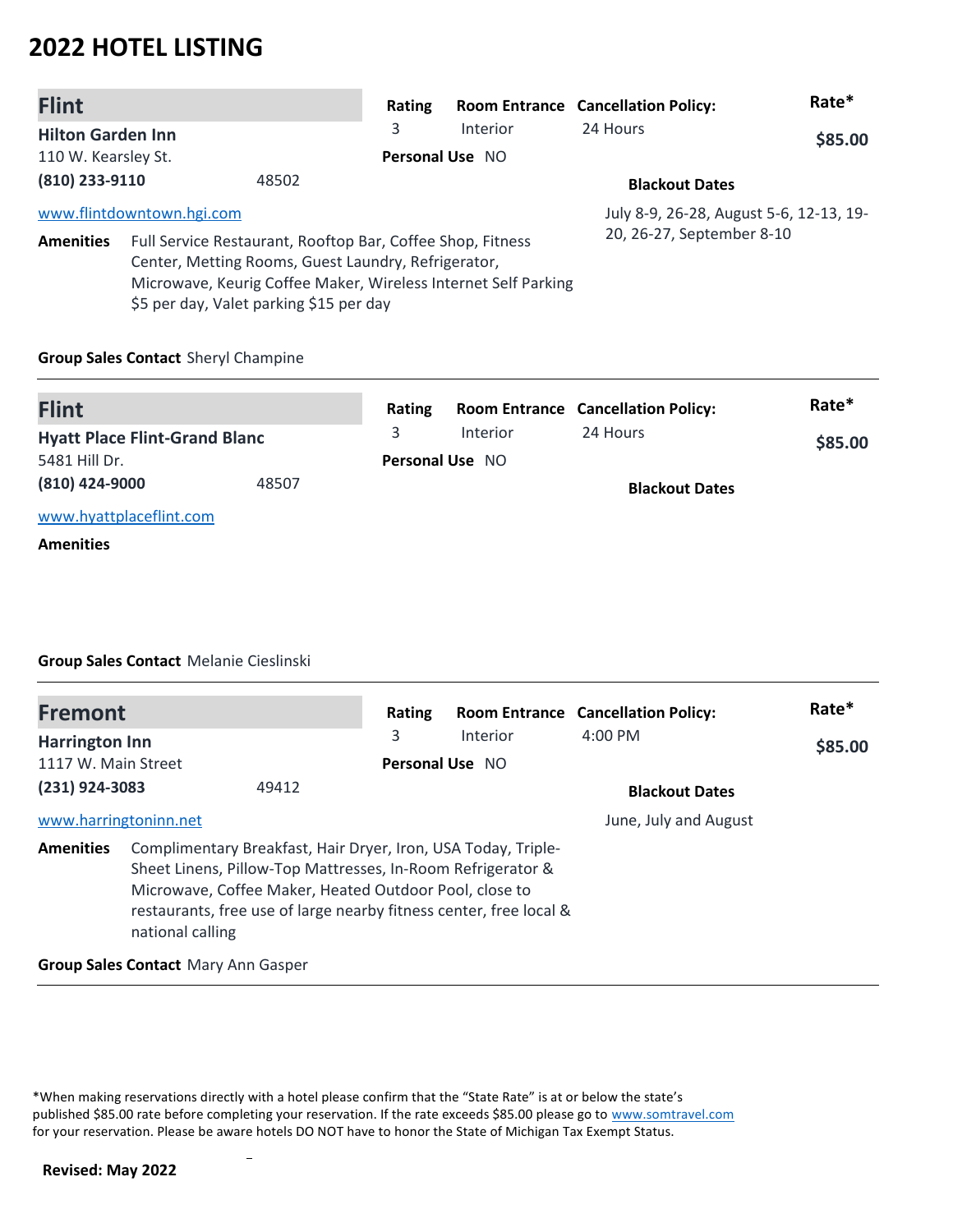| Gaylord                                                                                        | Rating     |                         | <b>Room Entrance Cancellation Policy:</b>                        | Rate*   |
|------------------------------------------------------------------------------------------------|------------|-------------------------|------------------------------------------------------------------|---------|
| <b>Treetops Resort</b>                                                                         | 3          | Interior                | 24 Hours                                                         | \$85.00 |
| 3962 Wilkinson Rd                                                                              |            | <b>Personal Use YES</b> |                                                                  |         |
| (866) 904-0666                                                                                 | 49735-9751 |                         | <b>Blackout Dates</b>                                            |         |
| www.treetops.com<br>Indoor/Outdoor Heated Pools, Fitness Center, Free WiFi<br><b>Amenities</b> |            |                         | December 26 - January 1, February 16-<br>20 Friday and Saturdays |         |

#### **Group Sales Contact** Tara Draper

| <b>Gaylord</b>                                                                             |  | Rating                                 |          | <b>Room Entrance Cancellation Policy:</b> | Rate*                                  |  |
|--------------------------------------------------------------------------------------------|--|----------------------------------------|----------|-------------------------------------------|----------------------------------------|--|
| <b>Quality Inn Gaylord</b>                                                                 |  | 3                                      | Interior | $4:00 \, \text{PM}$                       | \$75.00                                |  |
| 137 West St                                                                                |  | <b>Personal Use NO</b>                 |          |                                           |                                        |  |
| (989) 732-7541<br>49735-1921                                                               |  |                                        |          | <b>Blackout Dates</b>                     |                                        |  |
| www.choicehotels.com                                                                       |  |                                        |          |                                           | \$75 rate available Jan 1-June 4 & Oct |  |
| Breakfast, Indoor Pool, Spa, Complimentary Wireless Internet<br><b>Amenities</b><br>Access |  | 2-Dec 31, June 5-Oct 1 rate is \$85.00 |          |                                           |                                        |  |

### **Group Sales Contact** Kayla Hall

| <b>Gaylord</b><br><b>Best Western Gaylord</b> |                                               | Rating                 |          | <b>Room Entrance Cancellation Policy:</b><br>24 Hours | Rate*   |
|-----------------------------------------------|-----------------------------------------------|------------------------|----------|-------------------------------------------------------|---------|
|                                               |                                               |                        | Interior |                                                       | \$85.00 |
| 1201 W Main                                   |                                               | <b>Personal Use NO</b> |          |                                                       |         |
| (989) 732-2200<br>49735                       |                                               |                        |          | <b>Blackout Dates</b>                                 |         |
| <b>Amenities</b>                              | Breakfast, Indoor Pool, Hot Tub, Fitness Room |                        |          | All Major Holidays and based on<br>availability       |         |

### **Group Sales Contact** Susan Giem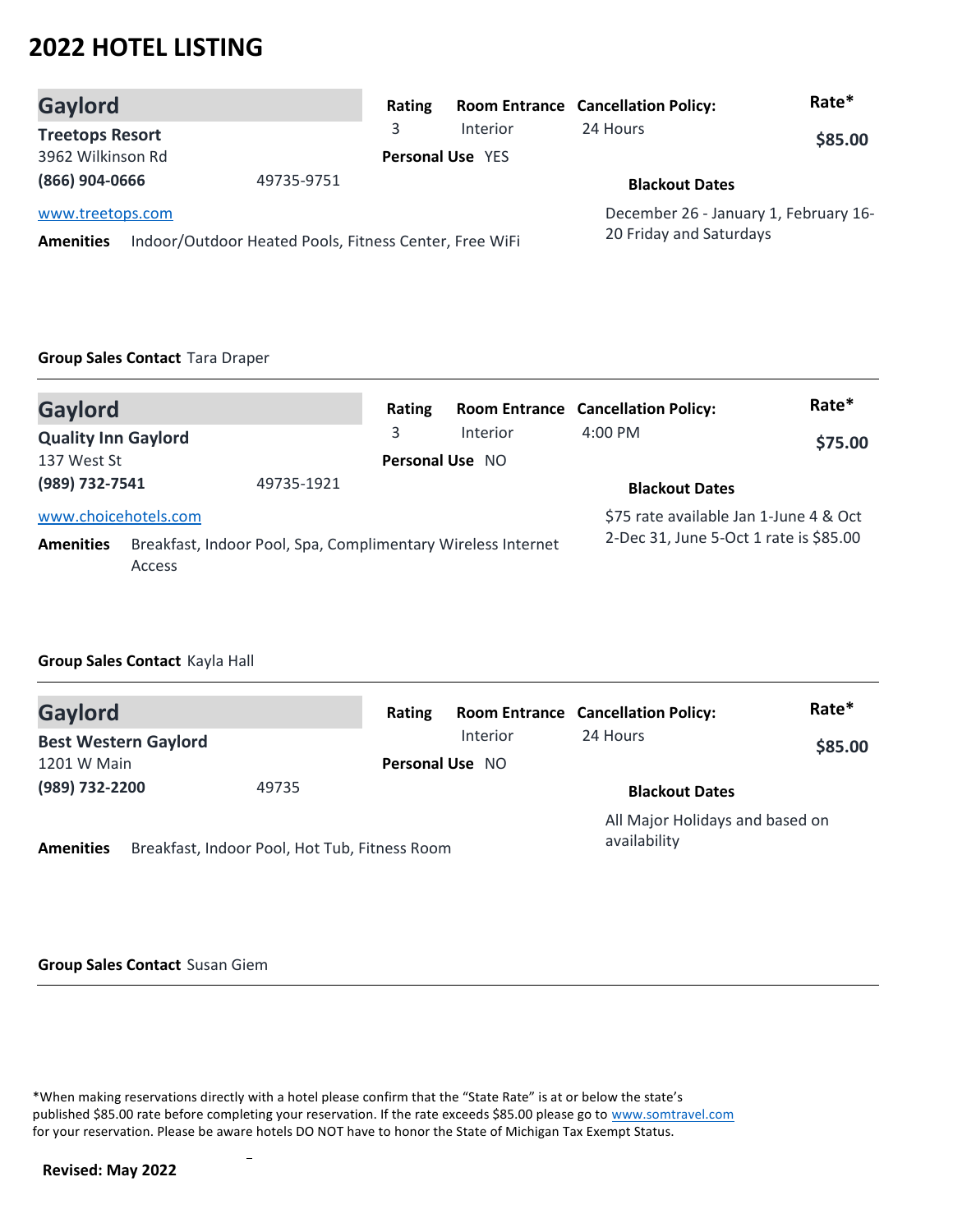| <b>Grand Blanc</b>                                                                                                     |                      | Rating |                       | <b>Room Entrance Cancellation Policy:</b> | Rate*   |  |
|------------------------------------------------------------------------------------------------------------------------|----------------------|--------|-----------------------|-------------------------------------------|---------|--|
| <b>Comfort Inn and Suites Grand Blanc</b>                                                                              |                      | 3      | Interior              | $4:00 \, \text{PM}$                       | \$85.00 |  |
| 1359 Grand Pointe CT                                                                                                   |                      |        | Personal Use YES w/ID |                                           |         |  |
| (810) 694-9900<br>48439                                                                                                |                      |        |                       | <b>Blackout Dates</b>                     |         |  |
|                                                                                                                        | www.choicehotels.com |        |                       |                                           |         |  |
| Breakfast, Indoor Pool, Fitness Center, Wireless Internet Access,<br><b>Amenities</b><br><b>Airport Transportation</b> |                      |        |                       |                                           |         |  |

### **Group Sales Contact** Devon Dallo

| <b>Grand Blanc</b>                                 |                                                                                                   | Rating                      |          | <b>Room Entrance Cancellation Policy:</b> | Rate*   |
|----------------------------------------------------|---------------------------------------------------------------------------------------------------|-----------------------------|----------|-------------------------------------------|---------|
| <b>Quality Inn of Grand Blanc</b><br>9040 Holly Rd |                                                                                                   | 3<br><b>Personal Use NO</b> | Interior | 24 hours                                  | \$78.00 |
| (810) 694-0000<br>48439                            |                                                                                                   |                             |          | <b>Blackout Dates</b>                     |         |
| www.choicehotels.com                               |                                                                                                   |                             |          |                                           |         |
| <b>Amenities</b>                                   | Free WiFi, Complimentary Breakfast Buffet, Indoor Heated Pool,<br>Fitness Center, Business Center |                             |          |                                           |         |

### **Group Sales Contact** Holly Hospitality

| <b>Grand Blanc</b>         |       | Rating    |                       | <b>Room Entrance Cancellation Policy:</b> | Rate*   |
|----------------------------|-------|-----------|-----------------------|-------------------------------------------|---------|
| <b>Holiday Inn Express</b> |       | <b>NR</b> | <b>Interior</b>       | 24 Hours                                  | \$85.00 |
| 3405 Regency Park Drive    |       |           | Personal Use YES w/ID |                                           |         |
| $(810)$ 695-3000           | 48439 |           |                       | <b>Blackout Dates</b>                     |         |
| www.hiegrandblanc.com      |       |           |                       |                                           |         |
| <b>Amenities</b>           |       |           |                       |                                           |         |

**Group Sales Contact** keeley.oneill@amerilodgegroup.com 248-893-9974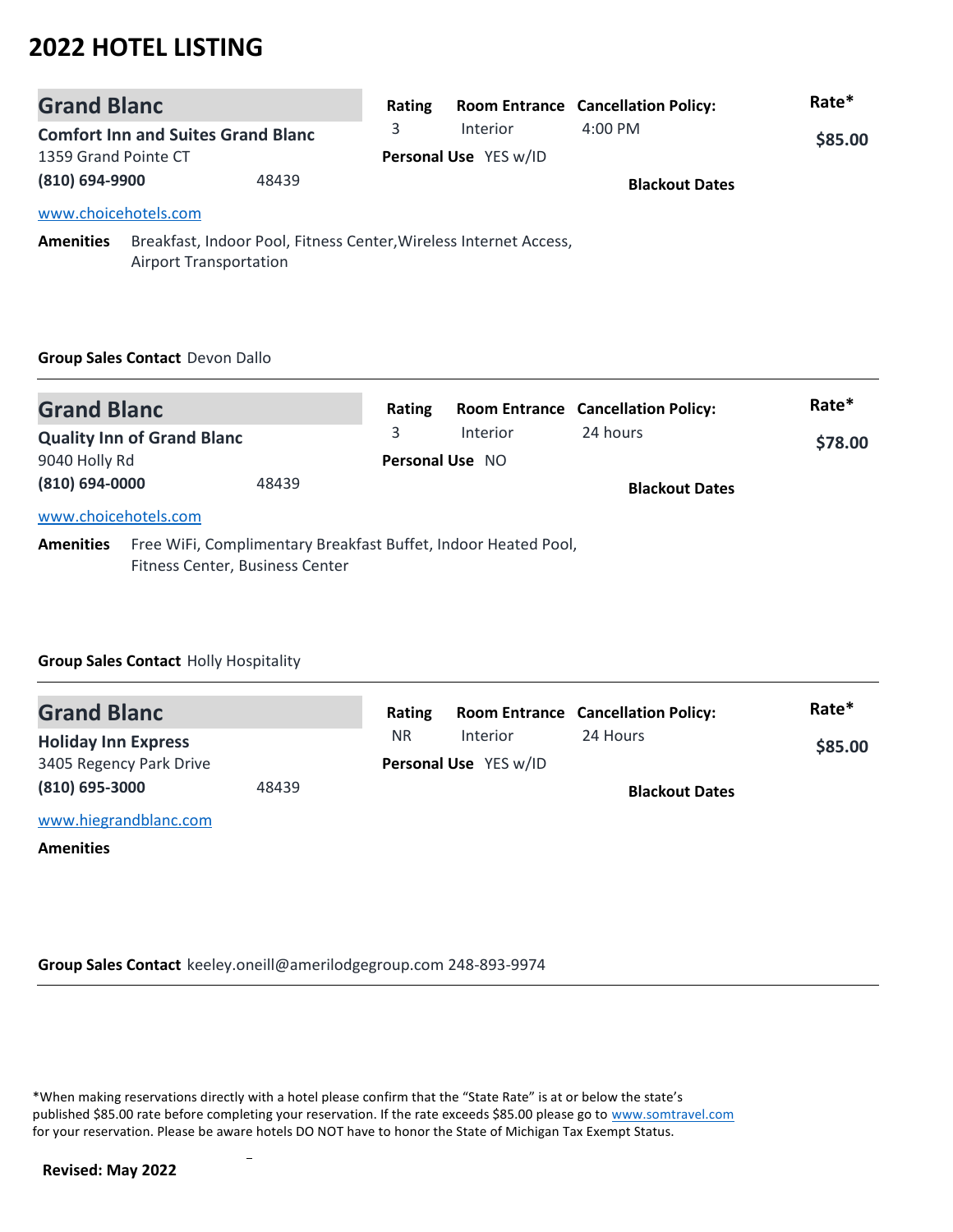| <b>Grand Haven</b>                                                                                     |  | Rating |                        | <b>Room Entrance Cancellation Policy:</b> | Rate*        |  |
|--------------------------------------------------------------------------------------------------------|--|--------|------------------------|-------------------------------------------|--------------|--|
| <b>Best Western Beacon Inn</b>                                                                         |  | 3.     | Interior               | $4:00$ PM                                 | \$85.00      |  |
| 1525 S. Beacon Blvd                                                                                    |  |        | <b>Personal Use NO</b> |                                           |              |  |
| (616) 842-4720<br>49417                                                                                |  |        |                        | <b>Blackout Dates</b>                     |              |  |
| www.bestwestern.com/beaconinn                                                                          |  |        |                        |                                           | July 3-Aug 6 |  |
| Full Hot Breakfast, Fitness Center, Indoor Pool, spa,<br><b>Amenities</b><br>Refrigerators, Microwaves |  |        |                        |                                           |              |  |

### **Group Sales Contact** 616-842-4720

| <b>Grand Rapids</b>                                                                                |                         | Rating                                   |                 | <b>Room Entrance Cancellation Policy:</b> | Rate*   |
|----------------------------------------------------------------------------------------------------|-------------------------|------------------------------------------|-----------------|-------------------------------------------|---------|
| <b>Embassy Suites Grand Rapids Downtown</b>                                                        |                         | 4                                        | <b>Interior</b> | 24 Hours                                  | \$85.00 |
| 710 Monroe Ave. NW                                                                                 |                         | Personal Use No                          |                 |                                           |         |
| (616) 512-5700<br>49503                                                                            |                         |                                          |                 | <b>Blackout Dates</b>                     |         |
|                                                                                                    | www.embassysuitesGR.com | Friday, Saturday and all Holidays, April |                 |                                           |         |
| Complimentary Cooked to Order Breakfast and evening<br><b>Amenities</b><br>reception, Parking \$20 |                         |                                          |                 | 23-24, June 4-6                           |         |

### **Group Sales Contact** Clarissa Lange clange@suburbaninns.com

| <b>Grand Rapids</b>            |                                                                                                         | Rating |                       | <b>Room Entrance Cancellation Policy:</b> | Rate*   |  |
|--------------------------------|---------------------------------------------------------------------------------------------------------|--------|-----------------------|-------------------------------------------|---------|--|
| <b>Hawthorn Suites</b>         |                                                                                                         |        | <b>EXTERIOR</b>       | $6:00$ PM                                 | \$85.00 |  |
| 2701 E Beltline Se             |                                                                                                         |        | Personal Use YES w/ID |                                           |         |  |
| $(616)$ 957-8111<br>49546-5913 |                                                                                                         |        |                       | <b>Blackout Dates</b>                     |         |  |
|                                | www.wyndhamhotels.com/hawthorn-extended-stay/grandra                                                    |        |                       |                                           |         |  |
| <b>Amenities</b>               | Breakfast Buffet, Airport Shuttle, Wirless Internet, Fitness<br>Center, Outdoor pool, Spa, Full Kitchen |        |                       |                                           |         |  |

**Group Sales Contact** Emma Jamakovic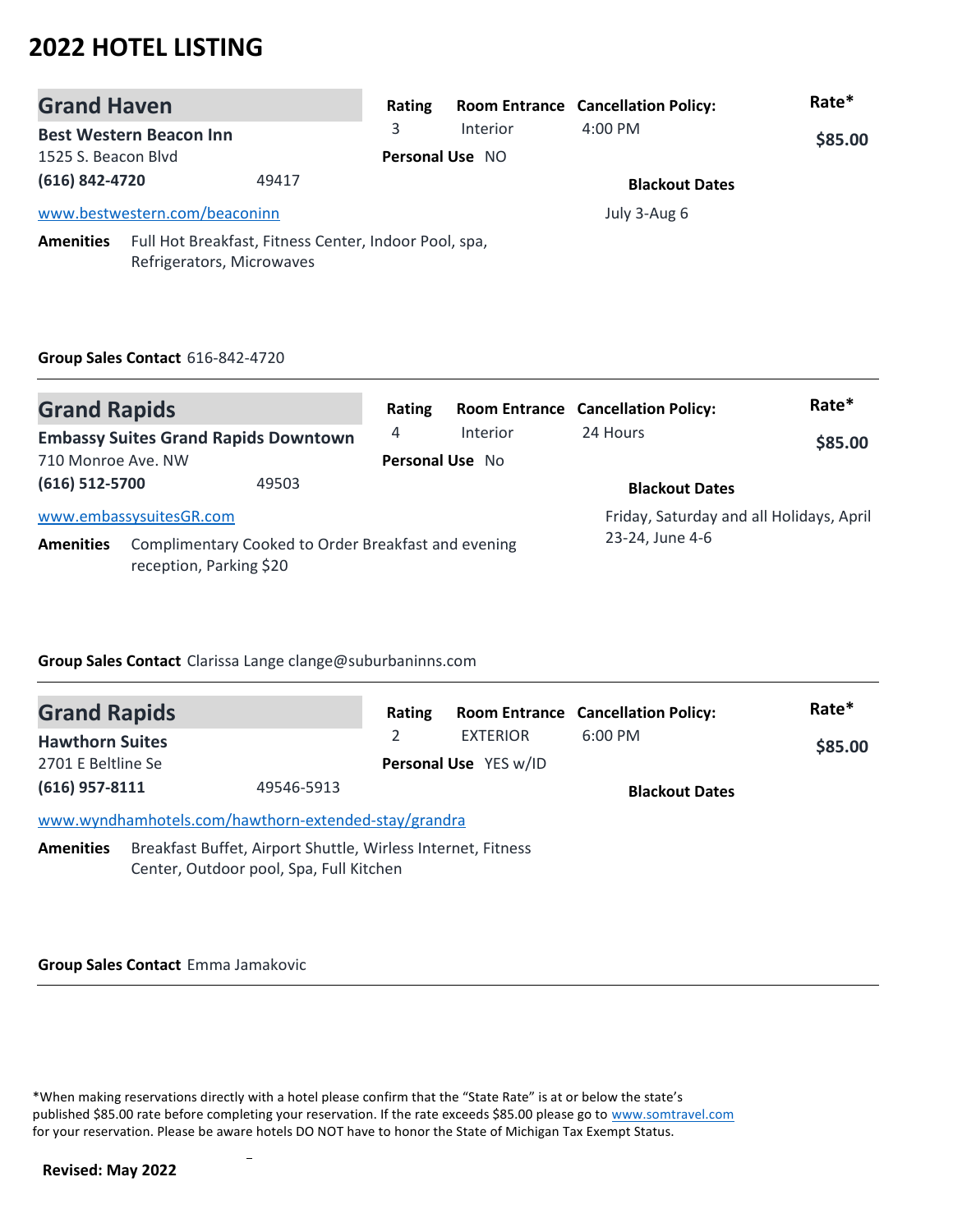| <b>Grand Rapids</b>          |                                                               | Rating                 |                 | <b>Room Entrance Cancellation Policy:</b> | Rate*   |
|------------------------------|---------------------------------------------------------------|------------------------|-----------------|-------------------------------------------|---------|
| <b>Comfort Inn - Airport</b> |                                                               |                        | <b>Interior</b> | $4:00 \text{ PM}$                         | \$85.00 |
| 4155 28TH St                 |                                                               | <b>Personal Use NO</b> |                 |                                           |         |
| $(616)$ 957-2080             | 49512-1903                                                    |                        |                 | <b>Blackout Dates</b>                     |         |
| www.choicehotels.com         |                                                               |                        |                 |                                           |         |
| <b>Amenities</b>             | Breakfast, Free High Speed Wi-Fi, Microwave & Refrigerator in |                        |                 |                                           |         |

room, Fitness Center, Business Center, Airport Shuttle.

# **Group Sales Contact** General Manager

| <b>Grand Rapids</b> |                                   |                                                                                                                         | Rating         |                                   | <b>Room Entrance Cancellation Policy:</b> | Rate*   |
|---------------------|-----------------------------------|-------------------------------------------------------------------------------------------------------------------------|----------------|-----------------------------------|-------------------------------------------|---------|
| 3930 Stahl Dr SE    | <b>Fairfield Inn Grand Rapids</b> |                                                                                                                         | N <sub>R</sub> | Interior<br>Personal Use YES w/ID | 24 Hours                                  | \$85.00 |
| (616) 940-2700      |                                   | 49546-6154                                                                                                              |                |                                   | <b>Blackout Dates</b>                     |         |
|                     | www.marriott.com/grrpa            |                                                                                                                         |                |                                   |                                           |         |
| <b>Amenities</b>    |                                   | Hot Breakfast, Indoor Pool, Hot Tub, Parking, WiFi, Guest<br>Laundry, Business Center, Hair Dryer, Coffee, Refrigerator |                |                                   |                                           |         |

## **Group Sales Contact** Erica Cowan 616-940-2700

| <b>Grand Rapids</b>             |       | Rating |                        | <b>Room Entrance Cancellation Policy:</b> | Rate*   |
|---------------------------------|-------|--------|------------------------|-------------------------------------------|---------|
| <b>Econo Lodge &amp; Suites</b> |       |        | Interior               | $4:00$ PM                                 | \$70.00 |
| 2985 Kraft Avenue Southeast     |       |        | <b>Personal Use NO</b> |                                           |         |
| (616) 940-1777                  | 49512 |        |                        | <b>Blackout Dates</b>                     |         |
| www.choicehotels.com            |       |        |                        |                                           |         |
|                                 |       |        |                        |                                           |         |

**Amenities** Breakfast, Wireless Internet, Parking

#### **Group Sales Contact** Vinod M Patel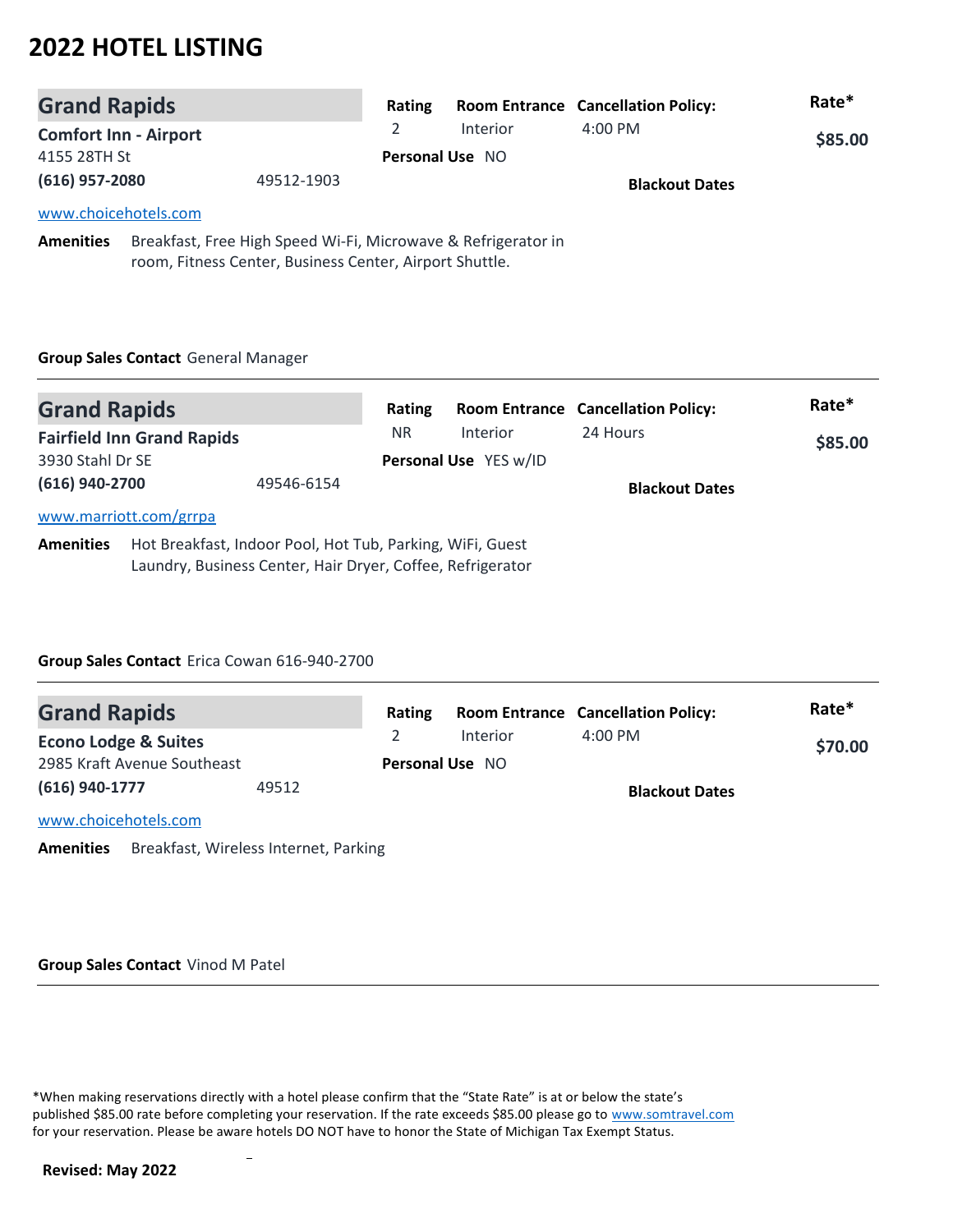| <b>Grand Rapids</b>  |                                                                                                                                                               | Rating                 |                 | <b>Room Entrance Cancellation Policy:</b> | Rate*   |  |
|----------------------|---------------------------------------------------------------------------------------------------------------------------------------------------------------|------------------------|-----------------|-------------------------------------------|---------|--|
| <b>Residence Inn</b> |                                                                                                                                                               | 3                      | <b>Interior</b> | 48 Hours                                  | \$85.00 |  |
| 40 Louis St. NW      |                                                                                                                                                               | <b>Personal Use NO</b> |                 |                                           |         |  |
| (616) 776-5905       | 49503                                                                                                                                                         |                        |                 | <b>Blackout Dates</b>                     |         |  |
|                      | www.marriott.com/grrrd                                                                                                                                        |                        |                 | <b>GVSU Gradutation, Weekends</b>         |         |  |
| <b>Amenities</b>     | Full Kitchen, 640 Sq Ft Conference Room, Indoor Heated Pool,<br>Outdoor Patio w Grill, Business Center, Fitness Room, On-site<br>Restaurants, On-site laundry |                        |                 |                                           |         |  |

# **Group Sales Contact** Cassaundra McDougall cmdougall@thmc.biz

| <b>Grand Rapids</b>             |                                                                                               | Rating |                        | <b>Room Entrance Cancellation Policy:</b> | Rate*   |
|---------------------------------|-----------------------------------------------------------------------------------------------|--------|------------------------|-------------------------------------------|---------|
| <b>Country Inn &amp; Suites</b> |                                                                                               | 3      | <b>Interior</b>        | $6:00$ PM                                 | \$85.00 |
| 5399 28th St                    |                                                                                               |        | <b>Personal Use NO</b> |                                           |         |
| (616) 977-0909                  | 49512                                                                                         |        |                        | <b>Blackout Dates</b>                     |         |
|                                 | www.countryinn.com/grandrapidsmi                                                              |        |                        |                                           |         |
| <b>Amenities</b>                | Breakfast, Indoor Pool, Spa, Fitness Center, Complimentary<br><b>Wireless Internet Access</b> |        |                        |                                           |         |

## **Group Sales Contact** Jennifer Cordelier

| <b>Grand Rapids</b>             |                                                                                                           | Rating |                 | <b>Room Entrance Cancellation Policy:</b> | Rate*   |
|---------------------------------|-----------------------------------------------------------------------------------------------------------|--------|-----------------|-------------------------------------------|---------|
| <b>Country Inn &amp; Suites</b> |                                                                                                           | 3      | Interior        | $6:00$ PM                                 | \$85.00 |
| 3251 Deposit Drive NE           |                                                                                                           |        | Personal Use NO |                                           |         |
| (616) 942-7000                  | 49506                                                                                                     |        |                 | <b>Blackout Dates</b>                     |         |
|                                 | https://www.radissonhotels.com/en-us/hotels/country-inn-g                                                 |        |                 |                                           |         |
| <b>Amenities</b>                | Hot Buffet Breakfast, Complimentary Wireless Internet. Indoor<br>Pool, Spa, Fitness Room, Business Center |        |                 |                                           |         |

## **Group Sales Contact** Ed Wilson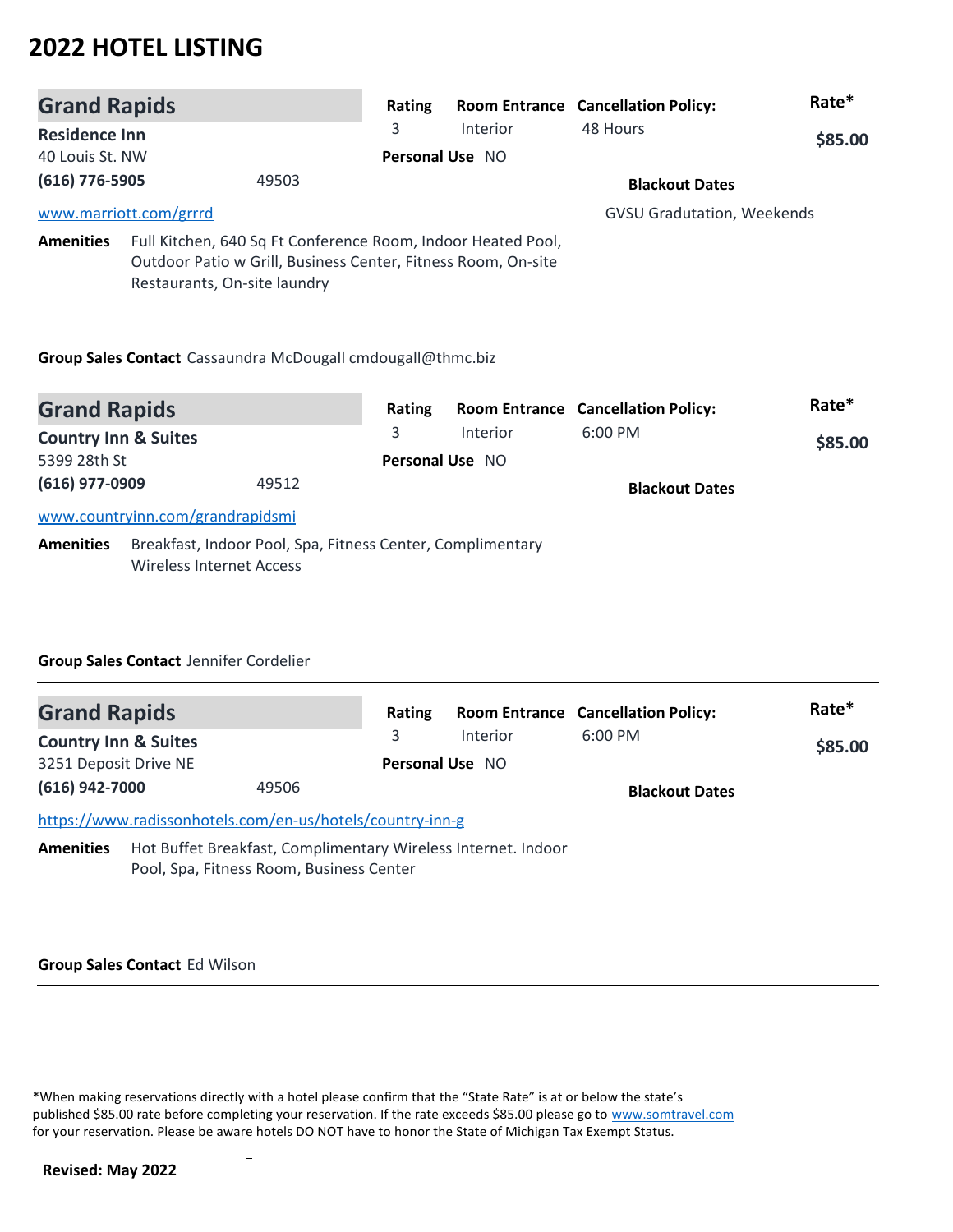| <b>Grand Rapids</b>           |                                                                                            |                        | Rating |          | <b>Room Entrance Cancellation Policy:</b> | Rate*   |
|-------------------------------|--------------------------------------------------------------------------------------------|------------------------|--------|----------|-------------------------------------------|---------|
| <b>Sleep Inn &amp; Suites</b> |                                                                                            |                        |        | Interior | $4:00$ PM                                 | \$79.00 |
| 4284 29TH St Se               |                                                                                            | <b>Personal Use NO</b> |        |          |                                           |         |
| $(616)$ 975-9000              |                                                                                            | 49509                  |        |          | <b>Blackout Dates</b>                     |         |
| www.choicehotels.com          |                                                                                            |                        |        |          |                                           |         |
| <b>Amenities</b>              | Breakfast, Indoor Pool, Complimentary Wireless Internet<br>Access, Microwave, Refrigerator |                        |        |          |                                           |         |

# **Group Sales Contact** Tim Vos

| <b>Grand Rapids</b> |                                                                                                                             | Rating |                       | <b>Room Entrance Cancellation Policy:</b> | Rate*   |
|---------------------|-----------------------------------------------------------------------------------------------------------------------------|--------|-----------------------|-------------------------------------------|---------|
| <b>Holiday Inn</b>  |                                                                                                                             | 3      | <b>Interior</b>       | 24 Hours                                  | \$85.00 |
|                     | 3063 Lake Eastbrook Blvd                                                                                                    |        | Personal Use YES w/ID |                                           |         |
| (616) 285-7600      | 49512                                                                                                                       |        |                       | <b>Blackout Dates</b>                     |         |
|                     | www.holidayinn.com/grandrapidsap                                                                                            |        |                       |                                           |         |
| <b>Amenities</b>    | Complimentary High Speed Internet Access, Parking, Airport<br>Shuttle, Fitness Center, Indoor Pool, Spa, Restaurant, Lounge |        |                       |                                           |         |

### **Group Sales Contact** Conner Hicks

| <b>Grand Rapids</b> |                                                         | Rating |                       | <b>Room Entrance Cancellation Policy:</b> | Rate*   |
|---------------------|---------------------------------------------------------|--------|-----------------------|-------------------------------------------|---------|
|                     | <b>Fairfield Inn and Suites</b>                         |        | <b>Interior</b>       | 24 Hours                                  | \$85.00 |
| 3930 Stahl Drive    |                                                         |        | Personal Use YES w/ID |                                           |         |
| (616) 940-2700      | 49512                                                   |        |                       | <b>Blackout Dates</b>                     |         |
|                     | www.marriott/com/GRRPA                                  |        |                       |                                           |         |
| <b>Amenities</b>    | Complimentary Breakfast, WiFi, parking, Fitness Center, |        |                       |                                           |         |

Business Center, Indoor Pool, Spa, Hair Dryer, Laundry

#### **Group Sales Contact** Hailey Dupon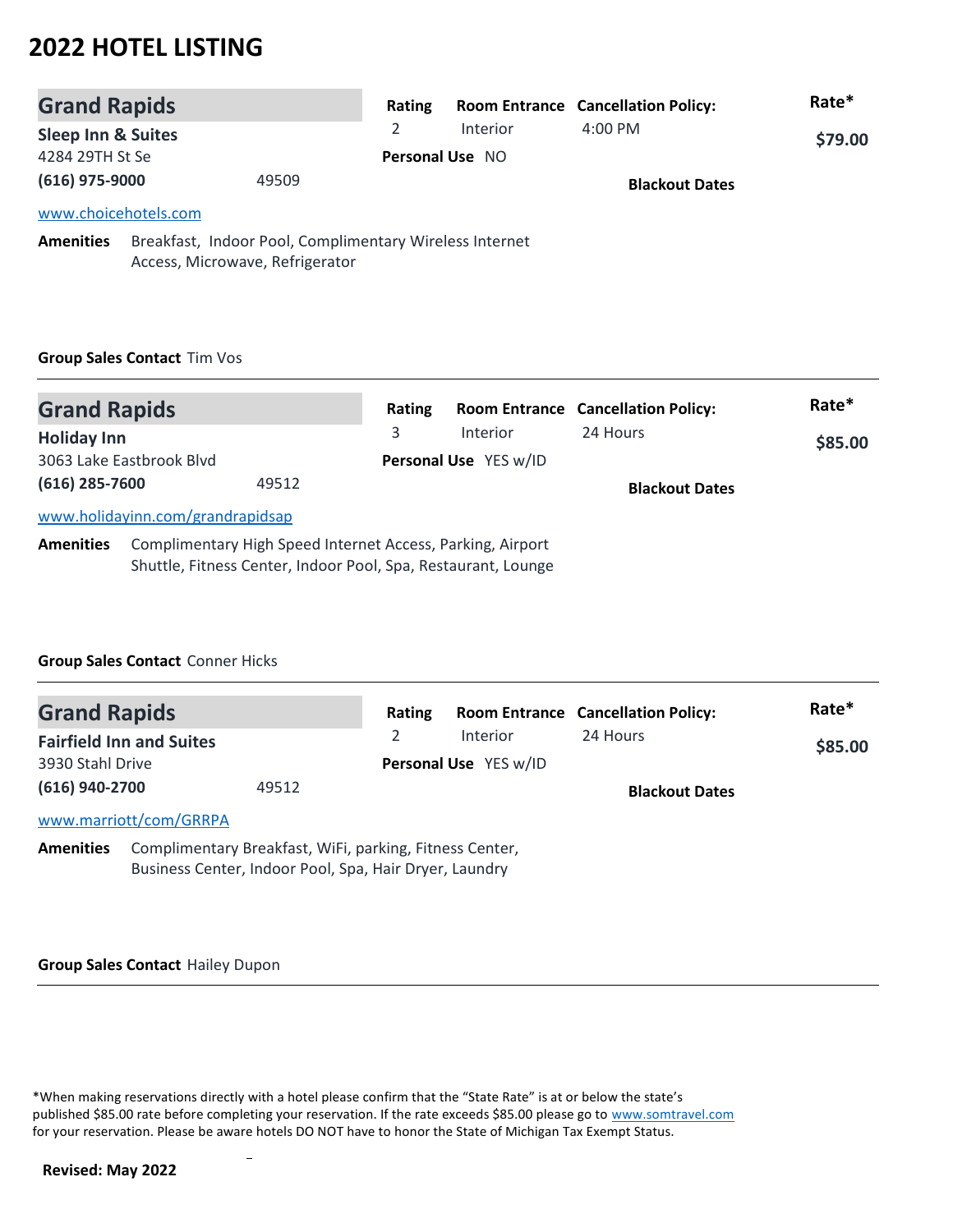| <b>Grand Rapids</b>  |                                           | Rating                                                                                                                   |                 | <b>Room Entrance Cancellation Policy:</b> | Rate*   |
|----------------------|-------------------------------------------|--------------------------------------------------------------------------------------------------------------------------|-----------------|-------------------------------------------|---------|
|                      | <b>Clarion Inn &amp; Suites - Airport</b> |                                                                                                                          | <b>Interior</b> | $4:00$ PM                                 | \$85.00 |
| 4981 28TH St Se      |                                           |                                                                                                                          | Personal Use NO |                                           |         |
| $(616)$ 956-9304     |                                           | 49512                                                                                                                    |                 | <b>Blackout Dates</b>                     |         |
| www.choicehotels.com |                                           |                                                                                                                          |                 |                                           |         |
| <b>Amenities</b>     |                                           | Breakfast, Complimentary Wireless Internet Access, Business<br>Center, Refrigerator, Microwave, Airport Shuttle, Parking |                 |                                           |         |

# **Group Sales Contact** Rex Martin

| <b>Grand Rapids</b> |                             |                                                                                                                           | Rating                 |          | <b>Room Entrance Cancellation Policy:</b> | Rate*   |
|---------------------|-----------------------------|---------------------------------------------------------------------------------------------------------------------------|------------------------|----------|-------------------------------------------|---------|
|                     | <b>Holiday Inn Downtown</b> |                                                                                                                           | 3                      | Interior | 24 Hours                                  | \$85.00 |
| 310 Pearl St NW     |                             |                                                                                                                           | <b>Personal Use NO</b> |          |                                           |         |
| $(616)$ 235-7611    |                             | 49504-5339                                                                                                                |                        |          | <b>Blackout Dates</b>                     |         |
| www.higrdt.com      |                             |                                                                                                                           |                        |          | <b>Based on Availability</b>              |         |
| <b>Amenities</b>    |                             | Complimentary Wireless Internet Access, Parking, Indoor Pool,<br>Spa, Fitness Center, Business Center, Restaurant, Lounge |                        |          |                                           |         |

### **Group Sales Contact** Amanda Hunt

| <b>Grand Rapids</b>          |                                             |                                                                                                                                                                                                                                                                                                 | Rating |                              | <b>Room Entrance Cancellation Policy:</b> | Rate*   |
|------------------------------|---------------------------------------------|-------------------------------------------------------------------------------------------------------------------------------------------------------------------------------------------------------------------------------------------------------------------------------------------------|--------|------------------------------|-------------------------------------------|---------|
|                              |                                             | The Plaza Grand Rapids Airport Hotel & Co                                                                                                                                                                                                                                                       | 3      | <b>Interior</b>              | $4:00$ PM                                 | \$85.00 |
| 5700 28TH St SE              |                                             |                                                                                                                                                                                                                                                                                                 |        | <b>Personal Use</b> YES w/ID |                                           |         |
| (616) 957-1770<br>49546-6904 |                                             |                                                                                                                                                                                                                                                                                                 |        |                              | <b>Blackout Dates</b>                     |         |
|                              | www.theplazahotelgrandrapids.com            |                                                                                                                                                                                                                                                                                                 |        |                              |                                           |         |
| <b>Amenities</b>             |                                             | Comp Airport Shuttle 24/7, Comp Parking, Comp WiFi, Business<br>Center, Indoor Fitness Center, Outdoor Mile Running Route,<br>Heated Indoor pool, Spa, Exercise Facility, Mini-<br>Fridge/Microwave available upon request, Keurig<br>Coffeemakers, Restaurant, Lounge, over 20+ Meeting Spaces |        |                              |                                           |         |
|                              | <b>Group Sales Contact Michelle Buckner</b> |                                                                                                                                                                                                                                                                                                 |        |                              |                                           |         |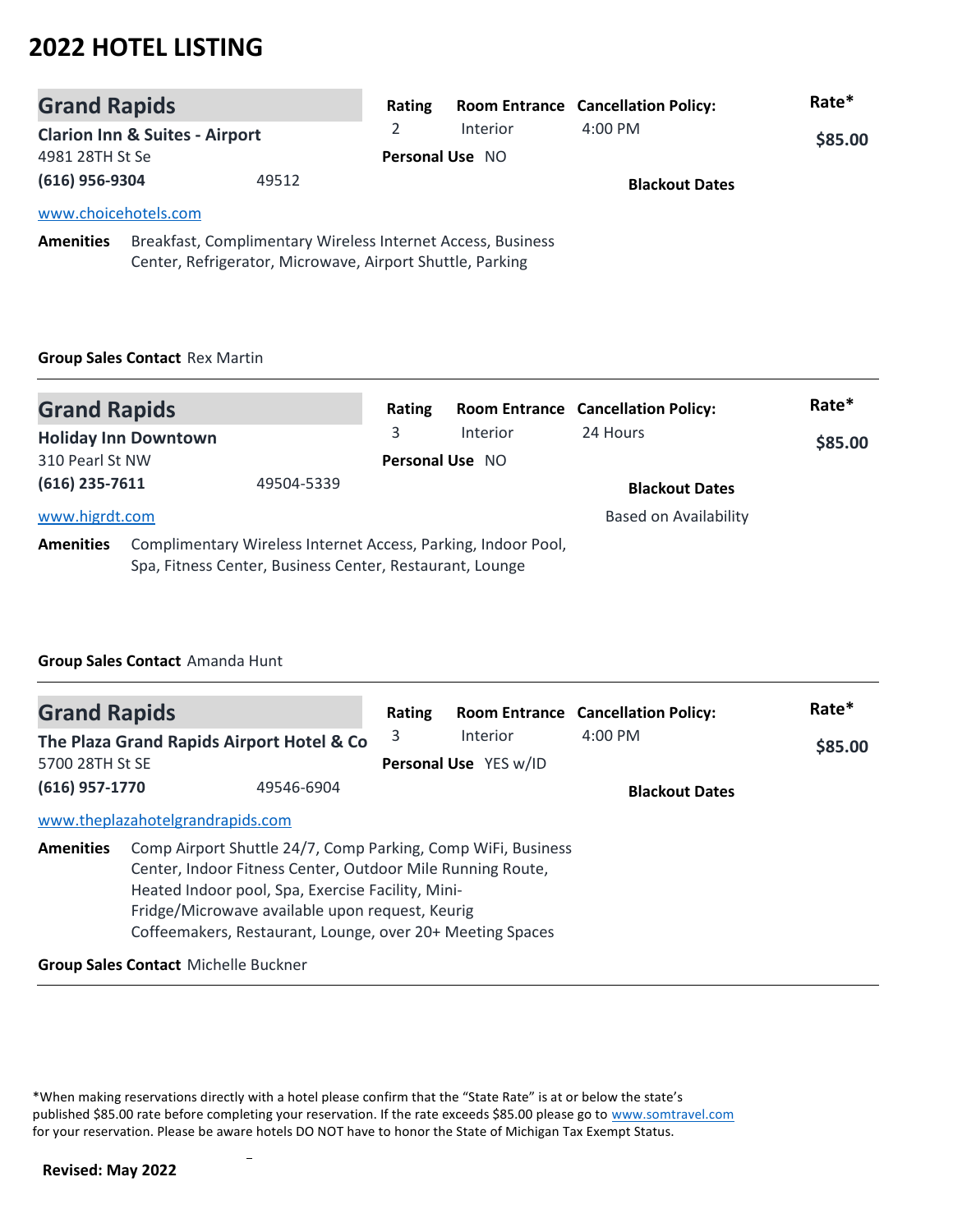| <b>Grand Rapids</b> |                                  |                                                            | Rating                |                                                                  | <b>Room Entrance Cancellation Policy:</b> | Rate*   |
|---------------------|----------------------------------|------------------------------------------------------------|-----------------------|------------------------------------------------------------------|-------------------------------------------|---------|
|                     | <b>Homewood Suites by Hilton</b> |                                                            | 3                     | Interior                                                         | 24 Hour                                   | \$85.00 |
| 3920 Stahl Drive SE |                                  |                                                            | Personal Use YES w/ID |                                                                  |                                           |         |
| $(616)$ 285-7100    |                                  | 49546                                                      |                       |                                                                  | <b>Blackout Dates</b>                     |         |
|                     |                                  | www.hilton.com/en/hotels/grrmihw-homewood-suites-grand     |                       |                                                                  |                                           |         |
| <b>Amenities</b>    |                                  | Complimentary breakfast, parking & WiFi, King Bed, Sleeper |                       | Sofa, Kitchenette, Fitness Center, Business Center, Indoor Pool, |                                           |         |

Spa, Evening Social, Hair Dryer, Coffeee Maker, Guest Laundry

### **Group Sales Contact** Erica Cowan 616-285-7100

| <b>Grand Rapids</b>                      |                                 | Rating          |          | <b>Room Entrance Cancellation Policy:</b>                                                                             | Rate*   |
|------------------------------------------|---------------------------------|-----------------|----------|-----------------------------------------------------------------------------------------------------------------------|---------|
| <b>Quality Inn</b>                       |                                 |                 | Interior | $4:00 \text{ PM}$                                                                                                     | \$75.00 |
| 7625 Caterpillar CT                      |                                 | Personal Use NO |          |                                                                                                                       |         |
| (616) 827-9900                           | 49548                           |                 |          | <b>Blackout Dates</b>                                                                                                 |         |
| www.choicehotels.com<br><b>Amenities</b> | <b>Wireless Internet Access</b> |                 |          | Jan 1-March 1 \$70 a night, April 1-May<br>31 \$75 a night, June 1-Sept 30 \$85 a<br>night, Oct 1-Dec 31 \$75 a night |         |

### **Group Sales Contact** Vicki Patel

| <b>Grand Rapids</b>  |                              |                                                                                                                             | Rating          |          | <b>Room Entrance Cancellation Policy:</b> | Rate*   |
|----------------------|------------------------------|-----------------------------------------------------------------------------------------------------------------------------|-----------------|----------|-------------------------------------------|---------|
|                      | <b>The Grand River Hotel</b> |                                                                                                                             | 3               | Interior | 24 hour                                   | \$85.00 |
| 270 Ann Street NW    |                              |                                                                                                                             | Personal Use NO |          |                                           |         |
| $(616)$ 363-9001     |                              | 49504                                                                                                                       |                 |          | <b>Blackout Dates</b>                     |         |
| www.choicehotels.com |                              |                                                                                                                             |                 |          | Summer, Holidays & Weekends               |         |
| <b>Amenities</b>     |                              | Free Parking, Business Center, High Speed Wireless Internet<br>Access, Restaurant, Lounge, Indoor Pool, Spa, Fitness Center |                 |          |                                           |         |

#### **Group Sales Contact** Todd Clark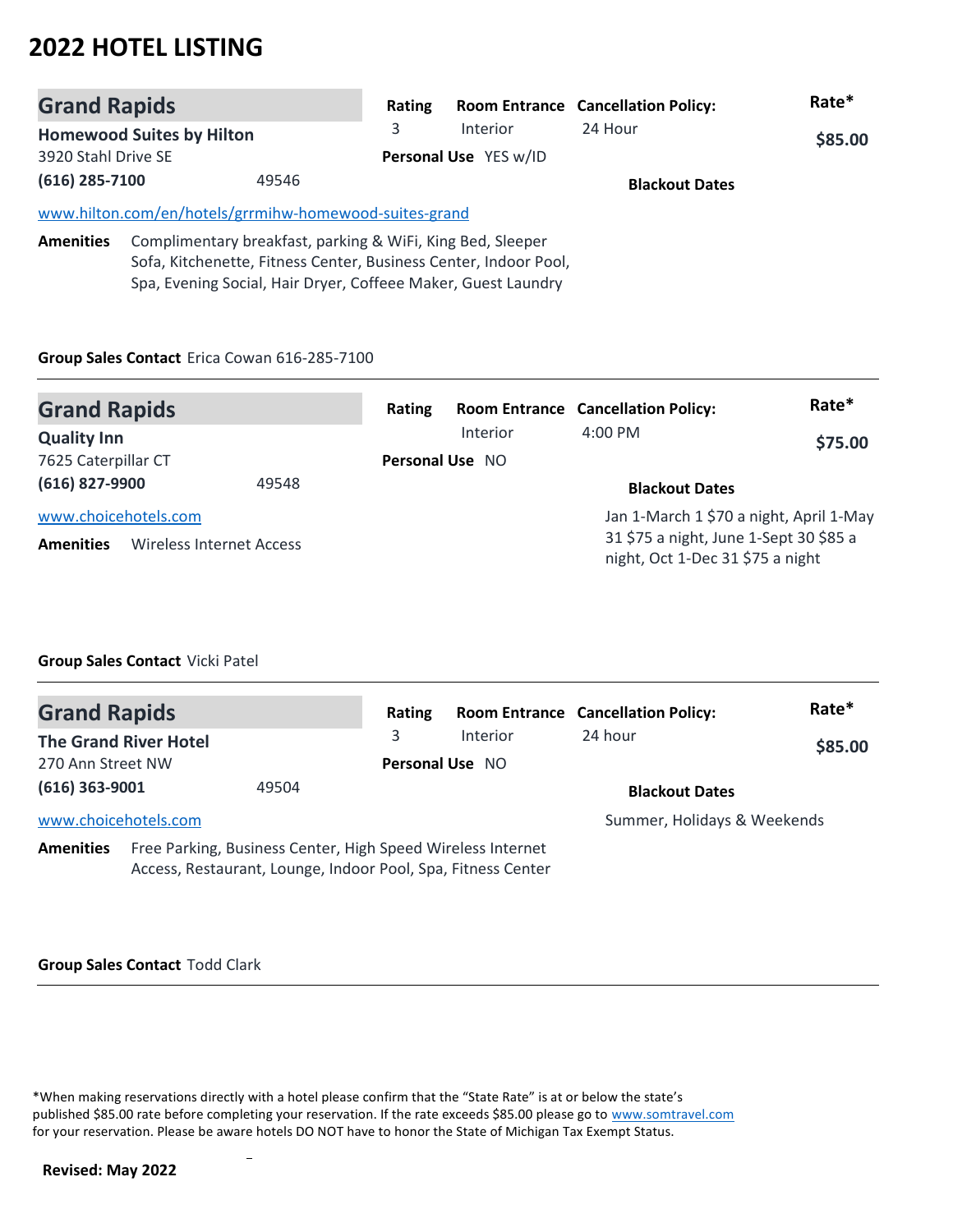| <b>Grand Rapids</b>         |                                       |                                                           | Rating                 |                       | <b>Room Entrance Cancellation Policy:</b> | Rate*   |
|-----------------------------|---------------------------------------|-----------------------------------------------------------|------------------------|-----------------------|-------------------------------------------|---------|
| <b>Doubletree by Hilton</b> |                                       |                                                           | 3                      | Interior              | 48 Hours                                  | \$85.00 |
| 4747 28th St. SE            |                                       |                                                           | <b>Personal Use NO</b> |                       |                                           |         |
| $(616)$ 957-0100<br>49512   |                                       |                                                           |                        | <b>Blackout Dates</b> |                                           |         |
|                             | www.grandrapidsairport.doubletree.com |                                                           |                        |                       |                                           |         |
| <b>Amenities</b>            | <b>Meeting Space</b>                  | Complimentary WiFi, parking, airport shuttle, Restaurant, |                        |                       |                                           |         |

# **Group Sales Contact** Laura Grovenor 616-957-0100 x7524

| <b>Grandville</b>           |            | Rating |                        | <b>Room Entrance Cancellation Policy:</b> | Rate*   |
|-----------------------------|------------|--------|------------------------|-------------------------------------------|---------|
| Rodeway Inn                 |            | 3      | <b>Interior</b>        | $4:00 \text{ PM}$                         | \$85.00 |
| 3425 Fairlanes Ave SW       |            |        | <b>Personal Use NO</b> |                                           |         |
| (616) 532-3222              | 49418-1533 |        |                        | <b>Blackout Dates</b>                     |         |
| www.choicehotels.com        |            |        |                        |                                           |         |
| Parking<br><b>Amenities</b> |            |        |                        |                                           |         |

### **Group Sales Contact** Minesh Patel

| <b>Grandville</b>          |       | Rating |                        | <b>Room Entrance Cancellation Policy:</b> | Rate*   |
|----------------------------|-------|--------|------------------------|-------------------------------------------|---------|
| <b>Holiday Inn Express</b> |       |        | Interior               | $6:00$ PM                                 | \$85.00 |
| 4651 36th Street           |       |        | <b>Personal Use NO</b> |                                           |         |
| (616) 532-0202             | 49418 |        |                        | <b>Blackout Dates</b>                     |         |
|                            |       |        |                        | All weekends and May 5-10th               |         |

**Amenities** Hot Breakfast, Complimentary Wireless Internet Access

**Group Sales Contact** Sara Weener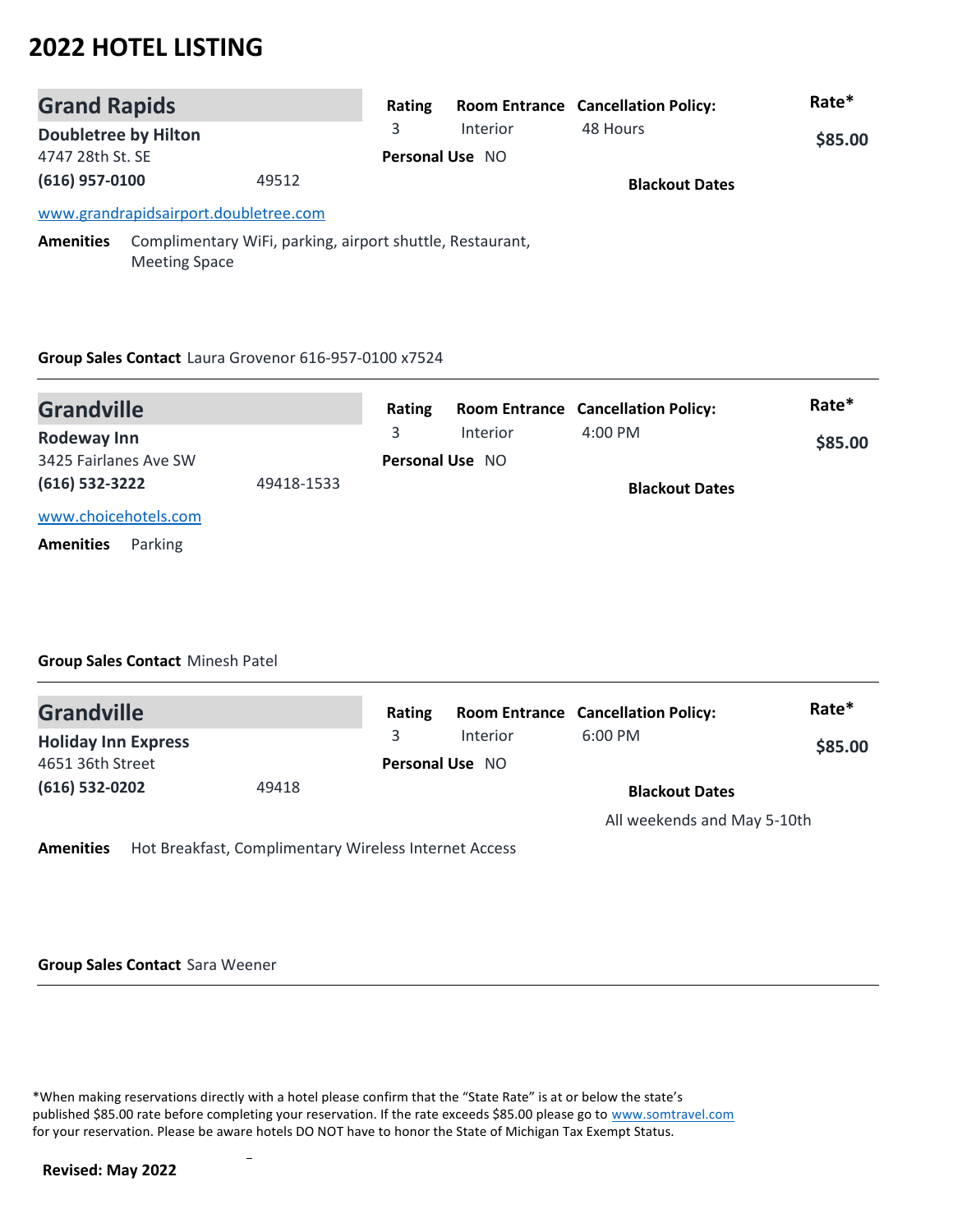| <b>Grandville</b>          |                                                 | Rating                |          | <b>Room Entrance Cancellation Policy:</b>              | Rate*   |
|----------------------------|-------------------------------------------------|-----------------------|----------|--------------------------------------------------------|---------|
|                            | <b>Residence Inn By Marriott Grand Rapids W</b> | 3                     | Interior | 48 hours                                               | \$85.00 |
| 3451 Rivertown Pt Court SW |                                                 | Personal Use YES w/ID |          |                                                        |         |
| $(616)$ 538-1100           | 49418                                           |                       |          | <b>Blackout Dates</b>                                  |         |
| <b>Amenities</b>           | Full Breakfast, All Suites Full kitchens        |                       |          | GVSU Graduation, weekends and<br>based on availability |         |

# **Group Sales Contact**

| <b>Grandville</b>            |                                                                                                      | Rating                 |                 | <b>Room Entrance Cancellation Policy:</b> | Rate*   |
|------------------------------|------------------------------------------------------------------------------------------------------|------------------------|-----------------|-------------------------------------------|---------|
|                              | <b>Best Western Plus Grand Castle</b>                                                                | 3                      | <b>Interior</b> | 24 Hours                                  | \$85.00 |
| 3825 28TH St SW              |                                                                                                      | <b>Personal Use NO</b> |                 |                                           |         |
| (616) 532-5832<br>49418-1316 |                                                                                                      |                        |                 | <b>Blackout Dates</b>                     |         |
| www.bestwestern.com          |                                                                                                      |                        |                 |                                           |         |
| <b>Amenities</b>             | Hot Breakfast, Indoor Pool, Spa, Fitness Center, Free High Speed<br>Internet Access, Business Center |                        |                 |                                           |         |

## **Group Sales Contact** Todd Clark

| <b>Hancock</b>                                                                              | Rating                 |          | <b>Room Entrance Cancellation Policy:</b>                      | Rate*   |
|---------------------------------------------------------------------------------------------|------------------------|----------|----------------------------------------------------------------|---------|
| <b>Ramada by Wyndham Hancock</b>                                                            |                        | Interior | $4:00 \text{ PM}$                                              | \$85.00 |
| 99 Navy St                                                                                  | <b>Personal Use NO</b> |          |                                                                |         |
| (906) 482-8400<br>49930-2155                                                                |                        |          | <b>Blackout Dates</b>                                          |         |
| www.ramadahancock.com<br>Continental Breakfast, Indoor Pool, Spa, Wi-Fi<br><b>Amenities</b> |                        |          | Winter Carnival (February) Sunday-<br>Friday Gov't ID Required |         |

#### **Group Sales Contact** Laura O'Neill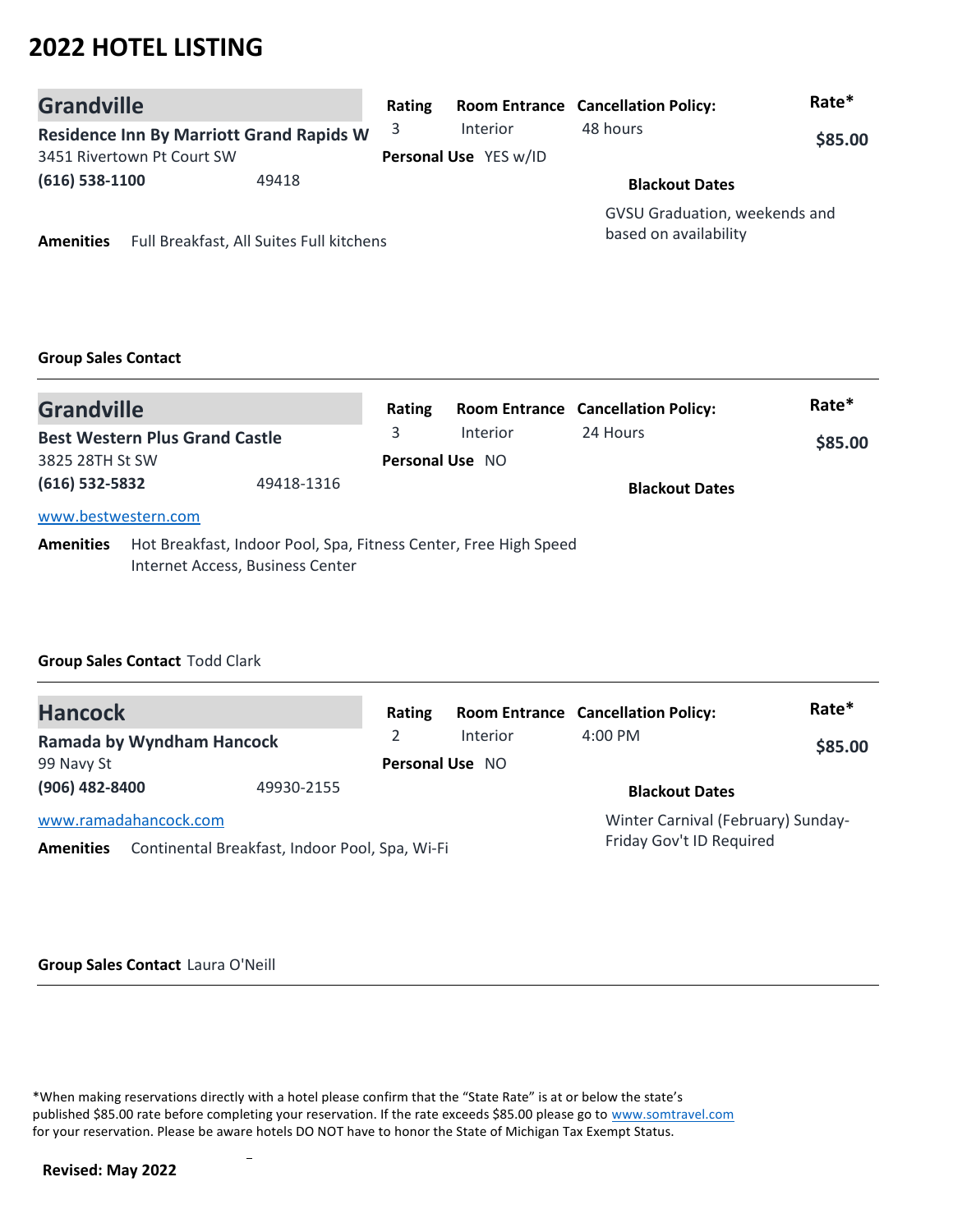| <b>Holland</b>                        |            | Rating                 |                  | <b>Room Entrance Cancellation Policy:</b> | Rate*   |
|---------------------------------------|------------|------------------------|------------------|-------------------------------------------|---------|
| <b>Quality Inn &amp; Suites</b>       |            | 3.                     | <b>Interiors</b> | $4:00$ PM                                 | \$81.00 |
| 422 E 32ND St                         |            | <b>Personal Use NO</b> |                  |                                           |         |
| $(616)$ 392-1000                      | 49423-5363 |                        |                  | <b>Blackout Dates</b>                     |         |
| www.choicehotels.com                  |            |                        |                  | Summers                                   |         |
| <b>Amenities</b><br>Wireless Internet |            |                        |                  |                                           |         |

#### **Group Sales Contact** Christina Banaszak

| <b>Holland</b>                                                                                   |       | Rating                 |          | <b>Room Entrance Cancellation Policy:</b> | Rate*   |
|--------------------------------------------------------------------------------------------------|-------|------------------------|----------|-------------------------------------------|---------|
| <b>Holiday Inn Express</b>                                                                       |       | 3                      | Interior | $6:00$ PM                                 | \$85.00 |
| 12381 Felch St                                                                                   |       | <b>Personal Use NO</b> |          |                                           |         |
| (616) 738-2800                                                                                   | 49424 |                        |          | <b>Blackout Dates</b>                     |         |
| www.holidayinnexpress.com                                                                        |       |                        |          | May 1-10 and all weekends                 |         |
| Hot Breakfast, Complimentary Wireless Internet Access,<br><b>Amenities</b><br>Restaurant, Lounge |       |                        |          |                                           |         |

### **Group Sales Contact** Sara Weener

| <b>Holland</b>            |                             |                                                                                                                             | Rating |                       | <b>Room Entrance Cancellation Policy:</b> | Rate*   |
|---------------------------|-----------------------------|-----------------------------------------------------------------------------------------------------------------------------|--------|-----------------------|-------------------------------------------|---------|
|                           | <b>Home2 Suites Holland</b> |                                                                                                                             | 3      | Interior              | 24 Hours                                  | \$85.00 |
| 3140 West Shore Drive     |                             | <b>Personal Use NO</b>                                                                                                      |        |                       |                                           |         |
| $(616)$ 337-7905<br>49424 |                             |                                                                                                                             |        | <b>Blackout Dates</b> |                                           |         |
|                           |                             |                                                                                                                             |        |                       | May-Oct                                   |         |
| <b>Amenities</b>          | Outside grill and fire pit  | Complimentary Breakfast, Complete Kitchenettes with full size<br>refrigerators, diswasher, toaster, Microwave, Indoor Pool, |        |                       |                                           |         |

#### **Group Sales Contact** Kaitlyn Currie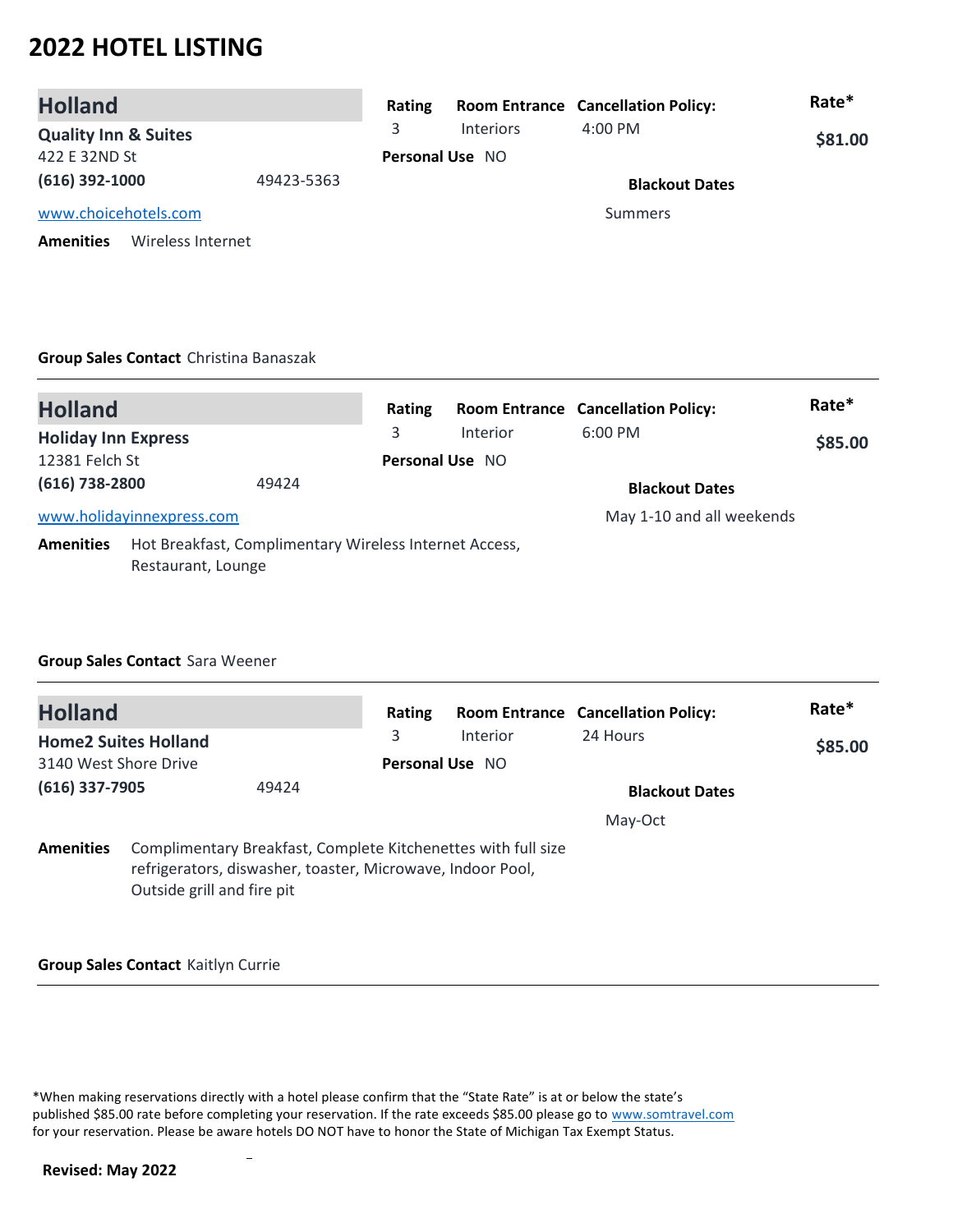| <b>Holland</b>                                                                                                                                                                                          |                        |   | Rating                |                       | <b>Room Entrance Cancellation Policy:</b> | Rate* |
|---------------------------------------------------------------------------------------------------------------------------------------------------------------------------------------------------------|------------------------|---|-----------------------|-----------------------|-------------------------------------------|-------|
| <b>Fairfield Inn</b>                                                                                                                                                                                    |                        | 2 | <b>Interior</b>       | 24 Hours              | \$85.00                                   |       |
| 2854 West Shore Dr                                                                                                                                                                                      |                        |   | Personal Use YES w/ID |                       |                                           |       |
| (616) 786-9700<br>49424-9526                                                                                                                                                                            |                        |   |                       | <b>Blackout Dates</b> |                                           |       |
|                                                                                                                                                                                                         | www.marriott.com/grrfi |   |                       |                       |                                           |       |
| Complimentary Breakfast, parking, WiFi, Fitness Center,<br><b>Amenities</b><br>Business Center, Indoor Pool, Jacuzzi/Spa, Guest Laundry, Hair<br>Dryer, Coffeee Maker, Market, Refrigerator, Microwave. |                        |   |                       |                       |                                           |       |

### **Group Sales Contact** Erica Cowan 616-786-9700

| <b>Holland</b>          |                                                                                                                                                   | Rating                 |          | <b>Room Entrance Cancellation Policy:</b> | Rate*   |
|-------------------------|---------------------------------------------------------------------------------------------------------------------------------------------------|------------------------|----------|-------------------------------------------|---------|
|                         | <b>Country Inn By Carlson</b>                                                                                                                     | 3                      | Interior | $6:00$ PM                                 | \$85.00 |
| 12260 James St          |                                                                                                                                                   | <b>Personal Use NO</b> |          |                                           |         |
| (616) 396-6677<br>49424 |                                                                                                                                                   |                        |          | <b>Blackout Dates</b>                     |         |
|                         |                                                                                                                                                   |                        |          | Weekends May-October and July 4th         |         |
| <b>Amenities</b>        | High Speed Wireless, Business Center with Printing and Fax<br>Services, Hot and Cold Food Buffet, Indoor Pool, Fitness Center,<br>Direct TV w HBO |                        |          |                                           |         |

### **Group Sales Contact** Rose.brown@countryinn.com

| <b>Houghton Lake</b>                     |                           |                                                                  | Rating    |                                                                | <b>Room Entrance Cancellation Policy:</b>                                               | Rate*   |
|------------------------------------------|---------------------------|------------------------------------------------------------------|-----------|----------------------------------------------------------------|-----------------------------------------------------------------------------------------|---------|
| <b>Beach Front Hotel</b>                 | 4990 W. Houghton Lake Dr. |                                                                  | <b>NR</b> | Interior<br>Personal Use YES w/ID                              | 24 Hours                                                                                | \$85.00 |
| (989) 202-4700                           |                           | 48629                                                            |           |                                                                | <b>Blackout Dates</b>                                                                   |         |
| www.beachfronthl.com<br><b>Amenities</b> | use.                      | WI-FI, Coffee Makers, Refrigerators, Private Beach w/ grills for |           | Continental Breakfast, Indoor Pool, Fitness Center, Game Room, | All Holidays & Special Events in the<br>Area including Tip Up Town & Bud<br><b>Bash</b> |         |

#### **Group Sales Contact** Melissa Liberty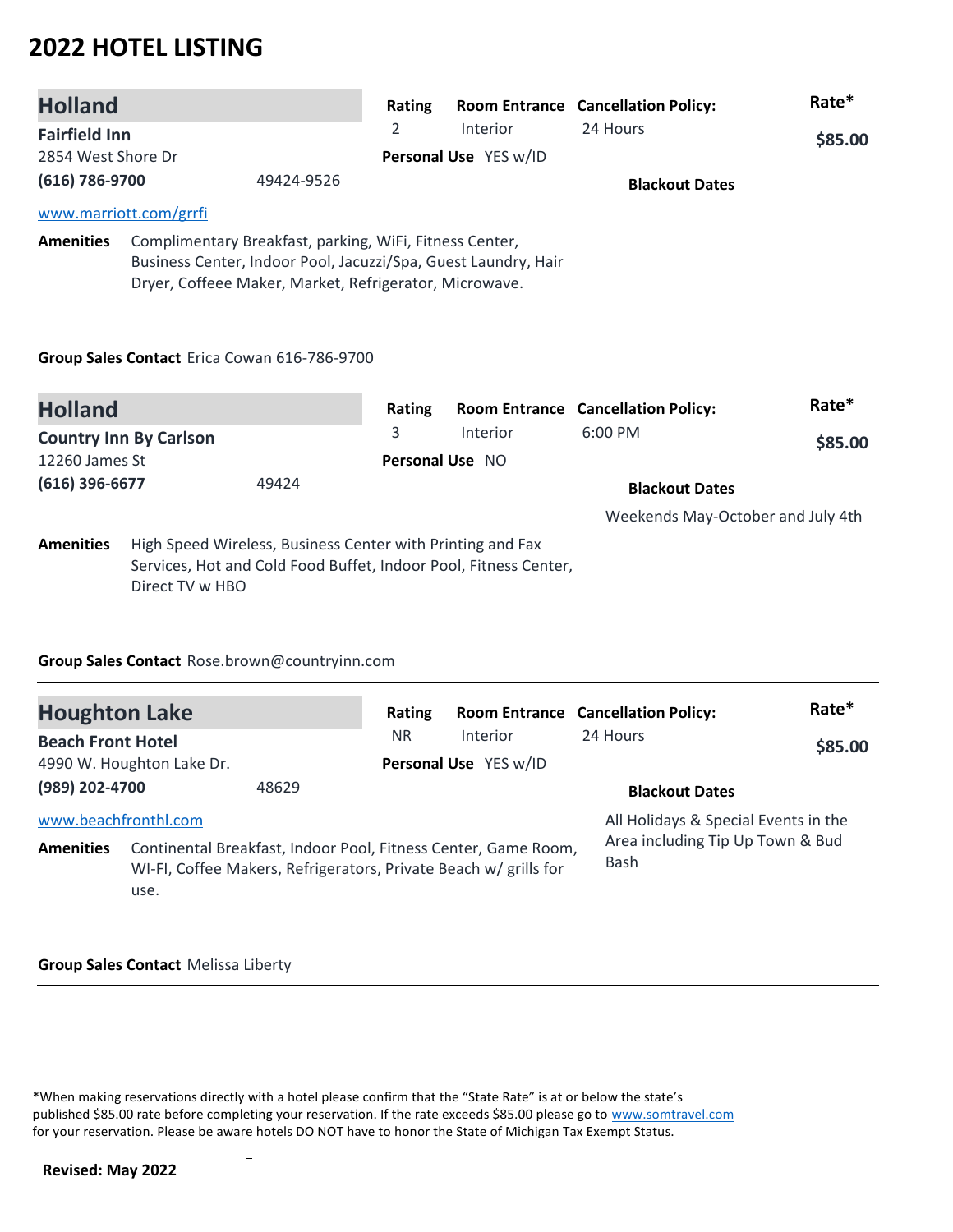| <b>Howell</b>                           |                                                           | Rating |                       | <b>Room Entrance Cancellation Policy:</b> | Rate*   |
|-----------------------------------------|-----------------------------------------------------------|--------|-----------------------|-------------------------------------------|---------|
| <b>Holiday Inn Express &amp; Suites</b> |                                                           | 3      | Interior              | $6:00$ PM                                 | \$85.00 |
| 1397 N. Burkhart Rd.                    |                                                           |        | Personal Use Yes w/ID |                                           |         |
| $(517) 548 - 0100$                      | 48855                                                     |        |                       | <b>Blackout Dates</b>                     |         |
| www.hiehowell.com                       |                                                           |        |                       |                                           |         |
| <b>Amenities</b>                        | Hot Breakfast, Indoor Pool, Fitness Room, Business Center |        |                       |                                           |         |

#### **Group Sales Contact** kenny.polzin@amerilodgegroup.com

| <b>Howell</b>                                                                                                      |  |                                               | Rating |                       | <b>Room Entrance Cancellation Policy:</b> | Rate* |
|--------------------------------------------------------------------------------------------------------------------|--|-----------------------------------------------|--------|-----------------------|-------------------------------------------|-------|
| <b>Baymont Inn &amp; Suites</b><br>4120 Lambert Dr                                                                 |  | 2<br><b>Interior</b><br>Personal Use YES w/ID |        | $6:00$ PM             | \$85.00                                   |       |
| $(517) 546 - 0712$<br>48843                                                                                        |  |                                               |        | <b>Blackout Dates</b> |                                           |       |
| www.baymontinns.com                                                                                                |  |                                               |        |                       |                                           |       |
| Hot Breakfast, Wireless Internet Access, Indoor Pool, Fitness<br><b>Amenities</b><br>Room, Refrigerator, Microwave |  |                                               |        |                       |                                           |       |

### **Group Sales Contact** kenny.polzin@amerilodgegroup.com

| <b>Hudsonville</b>                               | Rating                 |                 | <b>Room Entrance Cancellation Policy:</b> | Rate*   |
|--------------------------------------------------|------------------------|-----------------|-------------------------------------------|---------|
| <b>Quality Inn</b>                               |                        | <b>Interior</b> | $4:00$ PM                                 | \$70.00 |
| 3301 Highland Dr                                 | <b>Personal Use NO</b> |                 |                                           |         |
| $(616) 662 - 4000$<br>49426                      |                        |                 | <b>Blackout Dates</b>                     |         |
| www.choicehotels.com                             |                        |                 |                                           |         |
| Breakfast, Wireless Internet<br><b>Amenities</b> |                        |                 |                                           |         |

#### **Group Sales Contact** General Manager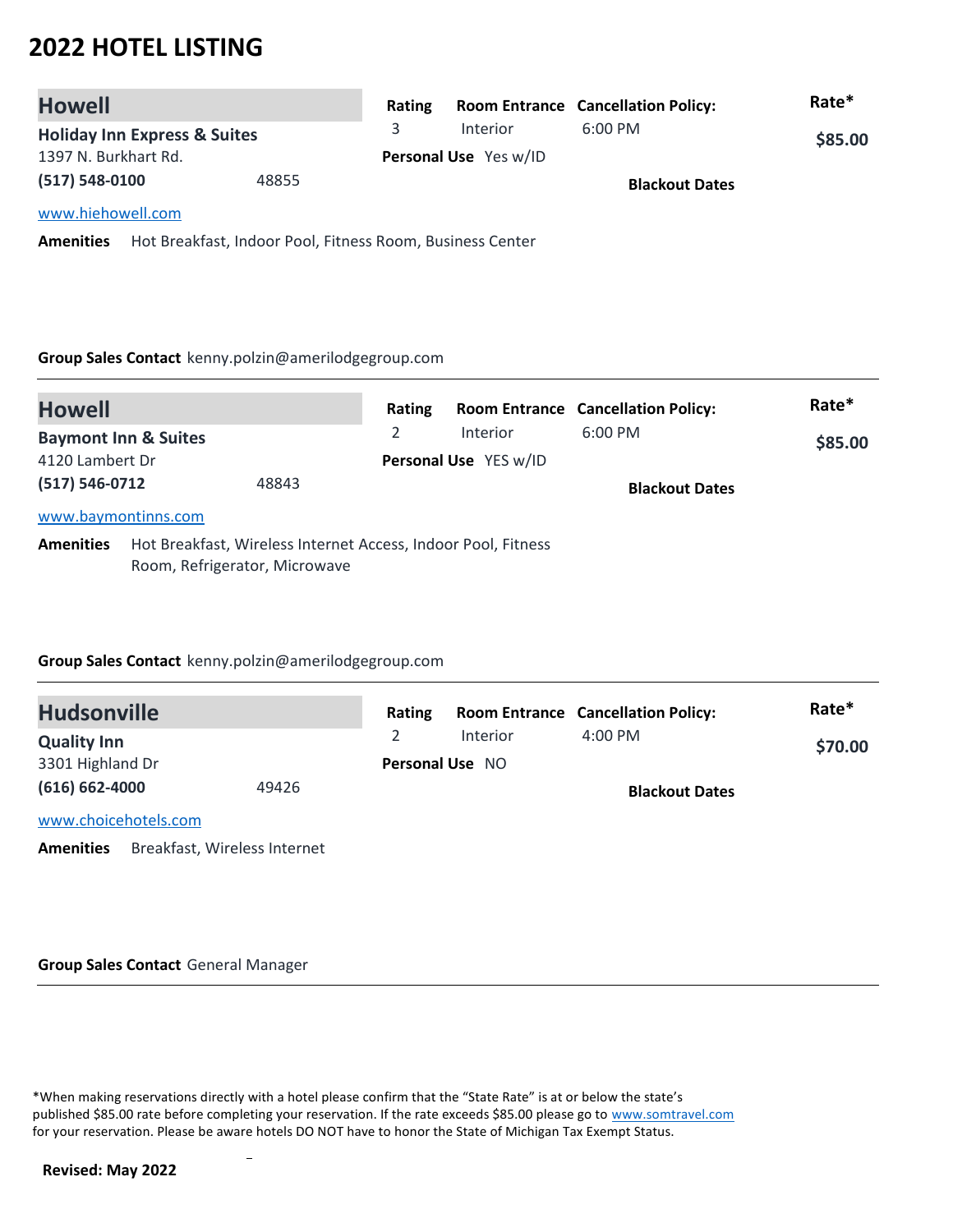| <b>Ionia</b>     |                                                                                                          | Rating  |                       | <b>Room Entrance Cancellation Policy:</b> | Rate*   |
|------------------|----------------------------------------------------------------------------------------------------------|---------|-----------------------|-------------------------------------------|---------|
|                  | <b>American Inn &amp; Suites</b>                                                                         | Not Rat | Interior              | 24 Hours                                  | \$85.00 |
| 423 Brown Blyd   |                                                                                                          |         | Personal Use YES w/ID |                                           |         |
| $(616)$ 527-2200 | 48846                                                                                                    |         |                       | <b>Blackout Dates</b>                     |         |
|                  | www.americaninnmi.com                                                                                    |         |                       |                                           |         |
| <b>Amenities</b> | WiFi, Indoor Heated Pool and Spa, Iron and board, Continental<br>Breakfast, Coffee Maker, Fitness Center |         |                       |                                           |         |

### **Group Sales Contact**

| <b>Iron Mountain</b>                |            | Rating |                        | <b>Room Entrance Cancellation Policy:</b> | Rate*   |
|-------------------------------------|------------|--------|------------------------|-------------------------------------------|---------|
| <b>Econo Lodge Inn &amp; Suites</b> |            |        | Interior               | $4:00 \text{ PM}$                         | \$75.00 |
| 1609 S Stephenson Ave               |            |        | <b>Personal Use NO</b> |                                           |         |
| (906) 776-8000                      | 49801-3635 |        |                        | <b>Blackout Dates</b>                     |         |
| www.choicehotels.com                |            |        |                        |                                           |         |

**Amenities** Breakfast, Wireless Internet, Parking

### **Group Sales Contact** Kanna Gotla

| <b>Ironwood</b>         |                                                                           |       | Rating        |                       | <b>Room Entrance Cancellation Policy:</b> | Rate*   |
|-------------------------|---------------------------------------------------------------------------|-------|---------------|-----------------------|-------------------------------------------|---------|
| <b>The Cedars</b>       |                                                                           |       | $\mathcal{P}$ | <b>Interior</b>       | $6:00$ PM                                 | \$73.00 |
| 777 W. Cloverland Drive |                                                                           |       |               | Personal Use YES w/ID |                                           |         |
| (906) 932-4376          |                                                                           | 49938 |               |                       | <b>Blackout Dates</b>                     |         |
|                         | www.facebook.com/CedarsMotel                                              |       |               |                       | Memorial Day Weekend, July 3-4,           |         |
| <b>Amenities</b>        | New 42" Smart TV's, WiFi, Cable, Coffee Maker, Refrigerator,<br>Microwave |       |               |                       | Labor Day Weekend, Dec 25-January 1       |         |

#### **Group Sales Contact**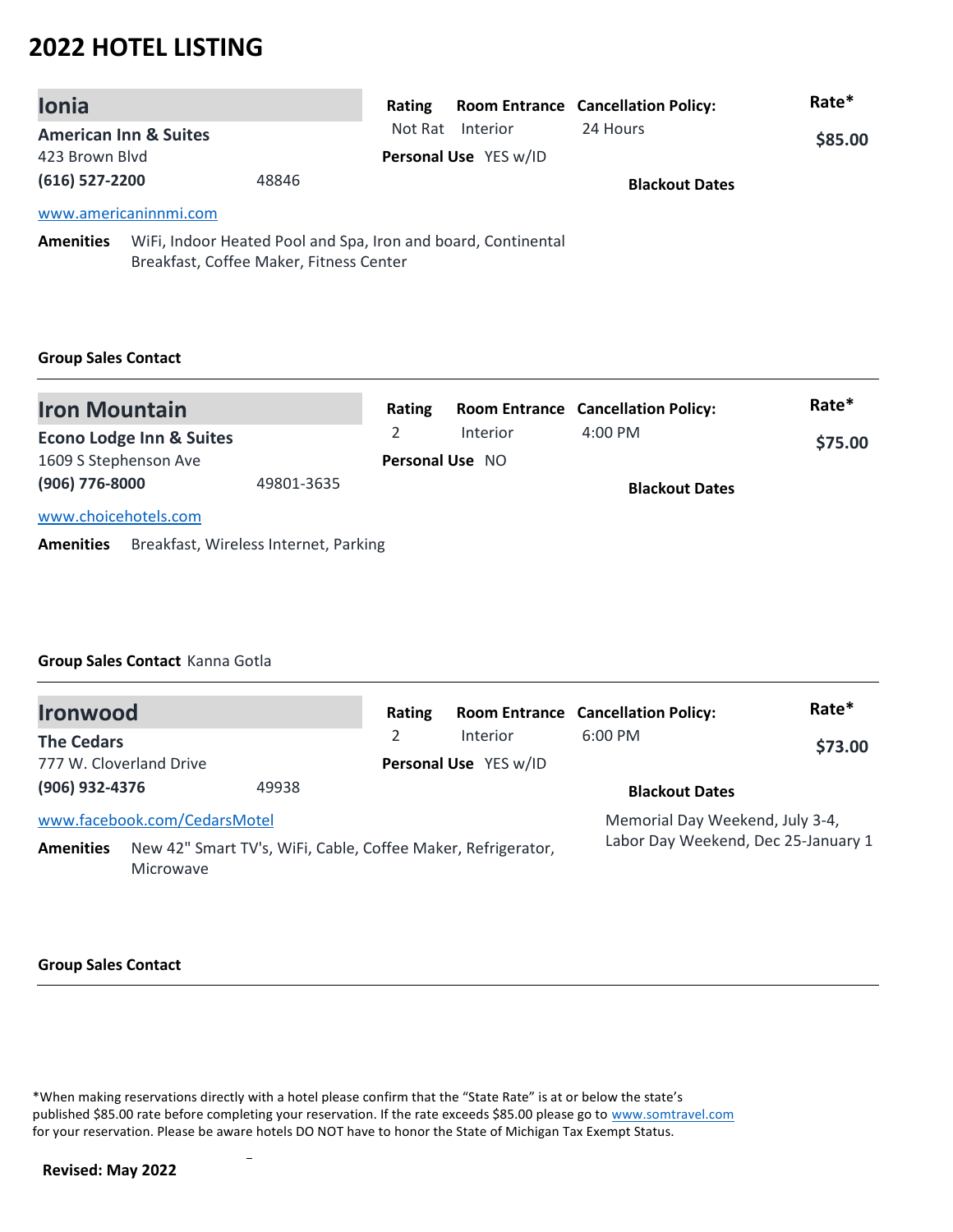| <b>Ironwood</b>                                                                                                           | Rating         |                 | <b>Room Entrance Cancellation Policy:</b>                                                                                               | Rate*   |
|---------------------------------------------------------------------------------------------------------------------------|----------------|-----------------|-----------------------------------------------------------------------------------------------------------------------------------------|---------|
| <b>Quality Inn</b>                                                                                                        | $\overline{2}$ | Interior        | 24 Hours                                                                                                                                | \$85.00 |
| 210 E Cloverland Dr                                                                                                       |                | Personal Use NO |                                                                                                                                         |         |
| (906) 932-2224<br>49938                                                                                                   |                |                 | <b>Blackout Dates</b>                                                                                                                   |         |
| www.qualityinnironwood.com                                                                                                |                |                 | May 24-27, June 28-29, July 3-8, Aug                                                                                                    |         |
| Continental Breakfast, Indoor Pool, Spa, Coffee pot,<br><b>Amenities</b><br><b>Complimentary Wireless Internet Access</b> |                |                 | 30-Sept 2, Dec 24-Jan 1, Rate is based<br>on 1-person occupancy subject to<br>availability and requires State ID.<br>Business use only. |         |

### **Group Sales Contact** Sue Bolton

| <b>Ironwood</b>                                                 | Rating                 |          | <b>Room Entrance Cancellation Policy:</b> | Rate*   |
|-----------------------------------------------------------------|------------------------|----------|-------------------------------------------|---------|
| Americinn                                                       |                        | Interior | 24 Hour                                   | \$85.00 |
| 1117 East Cloverland Dr                                         | <b>Personal Use NO</b> |          |                                           |         |
| (906) 932-7200<br>49938-1601                                    |                        |          | <b>Blackout Dates</b>                     |         |
|                                                                 |                        |          | All Holidays, Fridays and Saturdays       |         |
| Hot Breakfast, Indoor Pool, Whirlpoo, Sauna<br><b>Amenities</b> |                        |          |                                           |         |

### **Group Sales Contact** Marcy Thomas

| <b>Jackson</b><br><b>Fairfield Inn By Marriott Jackson</b> |            | <b>Rating</b>          |  | <b>Room Entrance Cancellation Policy:</b> | Rate*   |
|------------------------------------------------------------|------------|------------------------|--|-------------------------------------------|---------|
|                                                            |            | Interior               |  |                                           | \$85.00 |
| 2395 Shirley Dr                                            |            | <b>Personal Use NO</b> |  |                                           |         |
| $(517) 784 - 7877$                                         | 49202-1521 |                        |  | <b>Blackout Dates</b>                     |         |

### **Amenities**

#### **Group Sales Contact**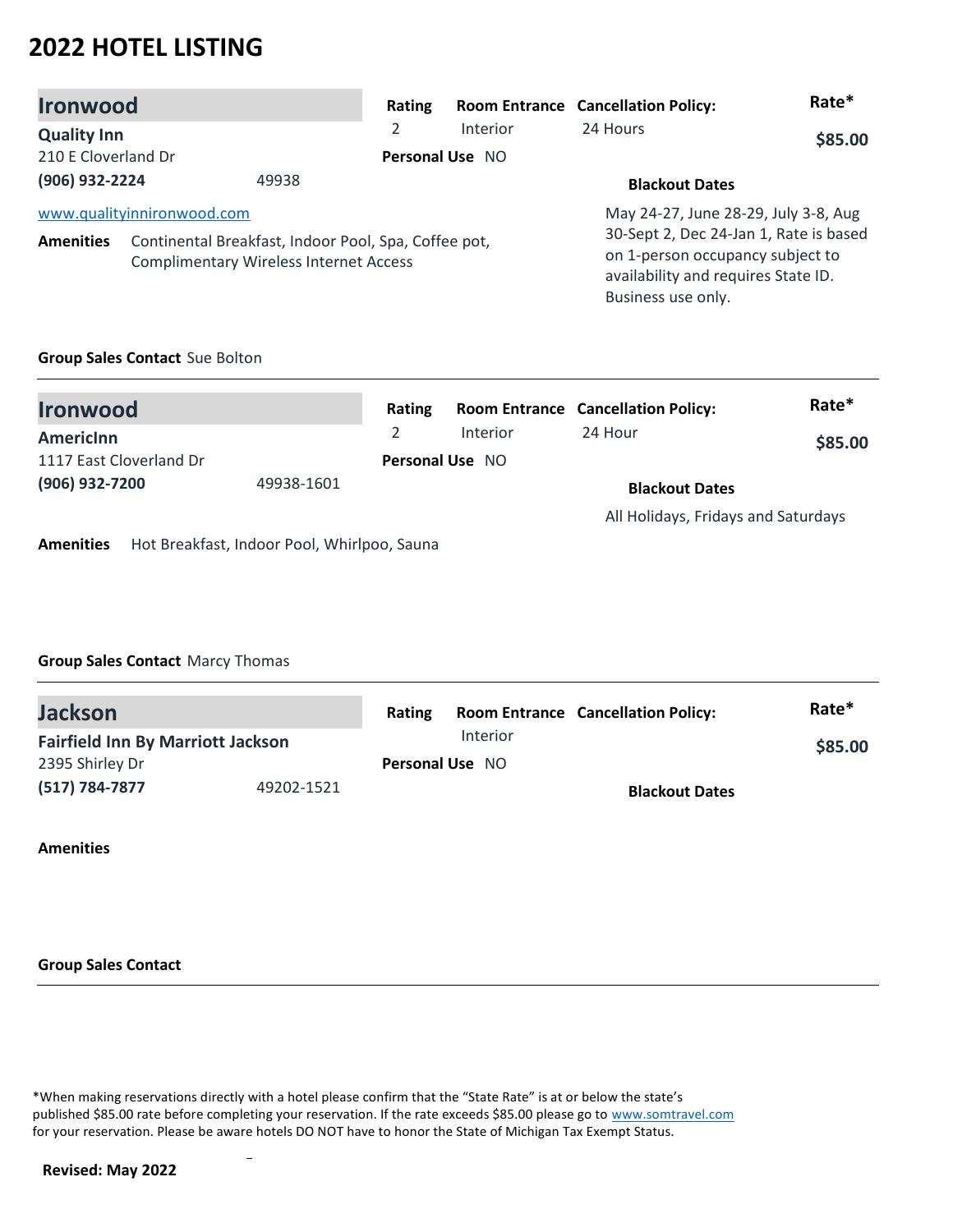| <b>Jackson</b>             |                                                                                  | Rating |                        | <b>Room Entrance Cancellation Policy:</b> | Rate*   |
|----------------------------|----------------------------------------------------------------------------------|--------|------------------------|-------------------------------------------|---------|
| <b>Quality Inn Jackson</b> |                                                                                  |        | <b>Interior</b>        | $4:00 \text{ PM}$                         | \$85.00 |
| 2001 Shirley Drive         |                                                                                  |        | <b>Personal Use NO</b> |                                           |         |
| (517) 788-8780             | 49202                                                                            |        |                        | <b>Blackout Dates</b>                     |         |
| www.choicehotels.com       |                                                                                  |        |                        |                                           |         |
| <b>Amenities</b>           | Breakfast, parking, on-site fitness center, Refrigerator and<br><b>Microwave</b> |        |                        |                                           |         |

#### **Group Sales Contact** Pratyush Patel

| <b>Jackson</b>                |                                       | Rating                 |                 | <b>Room Entrance Cancellation Policy:</b> | Rate*   |
|-------------------------------|---------------------------------------|------------------------|-----------------|-------------------------------------------|---------|
| <b>Comfort Inn and Suites</b> |                                       | 3                      | <b>Interior</b> | $4:00 \text{ PM}$                         | \$85.00 |
| 2435 Shirley Dr.              |                                       | <b>Personal Use NO</b> |                 |                                           |         |
| $(517)$ 768-0088              | 49202                                 |                        |                 | <b>Blackout Dates</b>                     |         |
| www.choicehotels.com          |                                       |                        |                 | Nov 5                                     |         |
| <b>Amenities</b>              | Breakfast, Wireless Internet, Parking |                        |                 |                                           |         |

## **Group Sales Contact** General Manager

| <b>Jackson</b>                                      |                                                            | Rating |                       | <b>Room Entrance Cancellation Policy:</b> | Rate*   |
|-----------------------------------------------------|------------------------------------------------------------|--------|-----------------------|-------------------------------------------|---------|
| <b>Baymont Inn &amp; Suites</b>                     |                                                            |        | Interior              | 24 Hours                                  | \$85.00 |
| 2035 Bondsteel Drive                                |                                                            |        | Personal Use YES w/ID |                                           |         |
| (517) 789-6000                                      | 49202                                                      |        |                       | <b>Blackout Dates</b>                     |         |
| www.wyndhamhotels.com/baymont/jackson-michigan/baym |                                                            |        |                       | July 15-17, Aug 4-7                       |         |
| <b>Amenities</b>                                    | Continental Breakfast, Wireless Internet, Business Center, |        |                       |                                           |         |

Microwave, Refrigerator

#### **Group Sales Contact** Caryn VanWye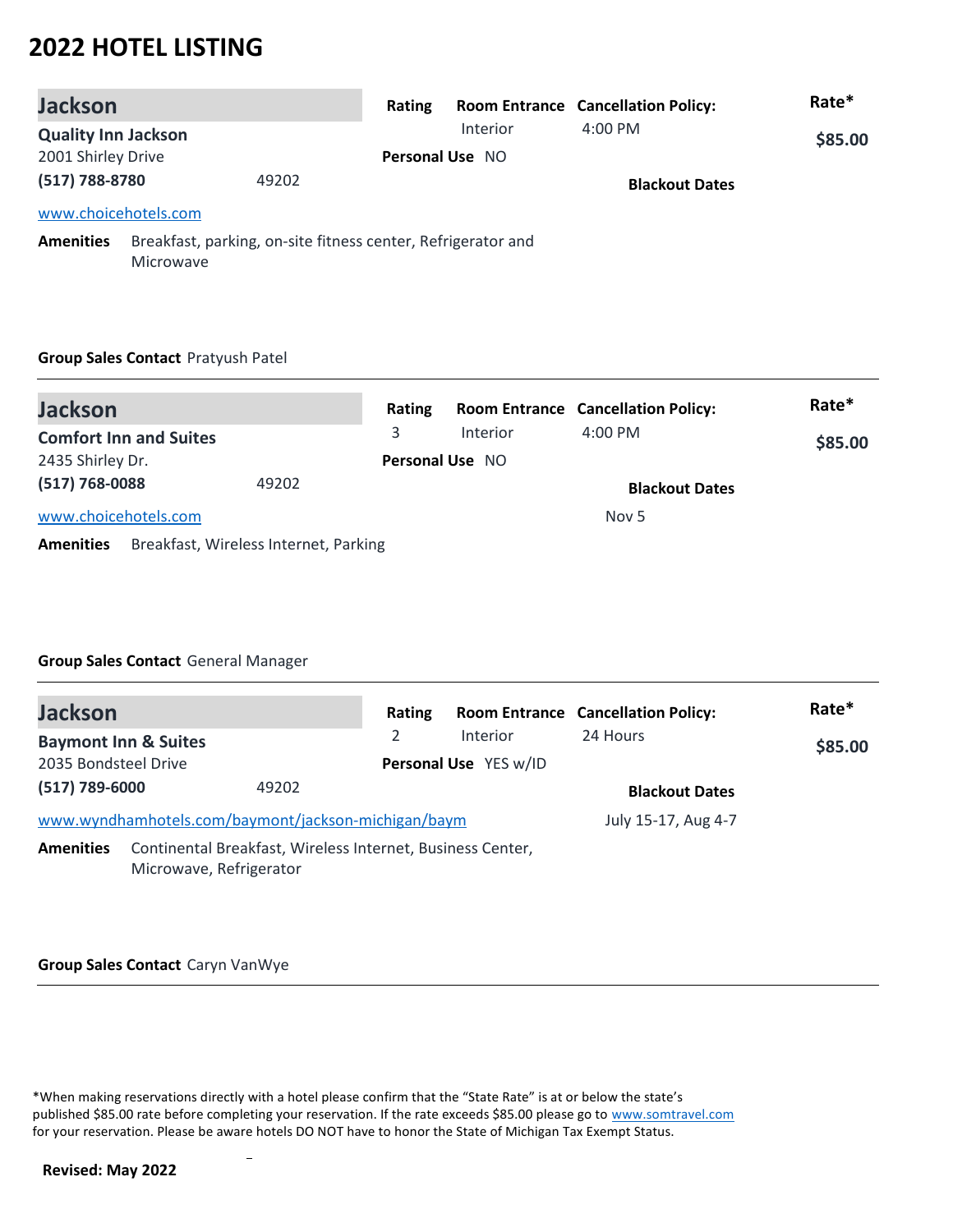| <b>Jackson</b>                                    |       | Rating |                        | <b>Room Entrance Cancellation Policy:</b> | Rate*   |
|---------------------------------------------------|-------|--------|------------------------|-------------------------------------------|---------|
| <b>Hampton Inn</b>                                |       |        | <b>Interior</b>        | 48 Hours                                  | \$85.00 |
| 2225 Shirley                                      |       |        | <b>Personal Use NO</b> |                                           |         |
| $(517) 789 - 5151$                                | 49202 |        |                        | <b>Blackout Dates</b>                     |         |
| www.hilton.com/en/hotels/jxnmihx-hampton-jackson/ |       |        |                        | Aug 20-21                                 |         |
| <b>Amenities</b>                                  |       |        |                        |                                           |         |

#### **Group Sales Contact** Kirsten Blackdeer

| <b>Jackson</b>      |                                              | Rating |                        | <b>Room Entrance Cancellation Policy:</b> | Rate*   |  |
|---------------------|----------------------------------------------|--------|------------------------|-------------------------------------------|---------|--|
| <b>Holiday Inn</b>  |                                              | 3.     | Interior               | 24 Hours                                  | \$85.00 |  |
| 2696 Bob McClain Dr |                                              |        | <b>Personal Use NO</b> |                                           |         |  |
| (517) 789-9600      | 49202                                        |        |                        | <b>Blackout Dates</b>                     |         |  |
|                     |                                              |        |                        | July 15-17, Aug 5-7                       |         |  |
| <b>Amenities</b>    | Indoor Pool, Fitness Center, Full Restaurant |        |                        |                                           |         |  |

### **Group Sales Contact** Sheila Cavender

| <b>Kalamazoo</b> |                                |                                                                                                      | Rating                 |          | <b>Room Entrance Cancellation Policy:</b> | Rate*   |
|------------------|--------------------------------|------------------------------------------------------------------------------------------------------|------------------------|----------|-------------------------------------------|---------|
|                  | <b>Four Points by Sheraton</b> |                                                                                                      | 3                      | Interior | 48 Hours                                  | \$85.00 |
| 3600 E Cork St   |                                |                                                                                                      | <b>Personal Use NO</b> |          |                                           |         |
| (269) 385-3922   |                                | 49001-4610                                                                                           |                        |          | <b>Blackout Dates</b>                     |         |
|                  |                                |                                                                                                      |                        |          | <b>Based on Availability</b>              |         |
| <b>Amenities</b> |                                | Airport Shuttle, Wi-Fi, Parking, Indoor Pool, Fitness Center,<br>Business Center, Restaurant, Lounge |                        |          |                                           |         |

#### **Group Sales Contact** Mary Ridderman

 $\overline{a}$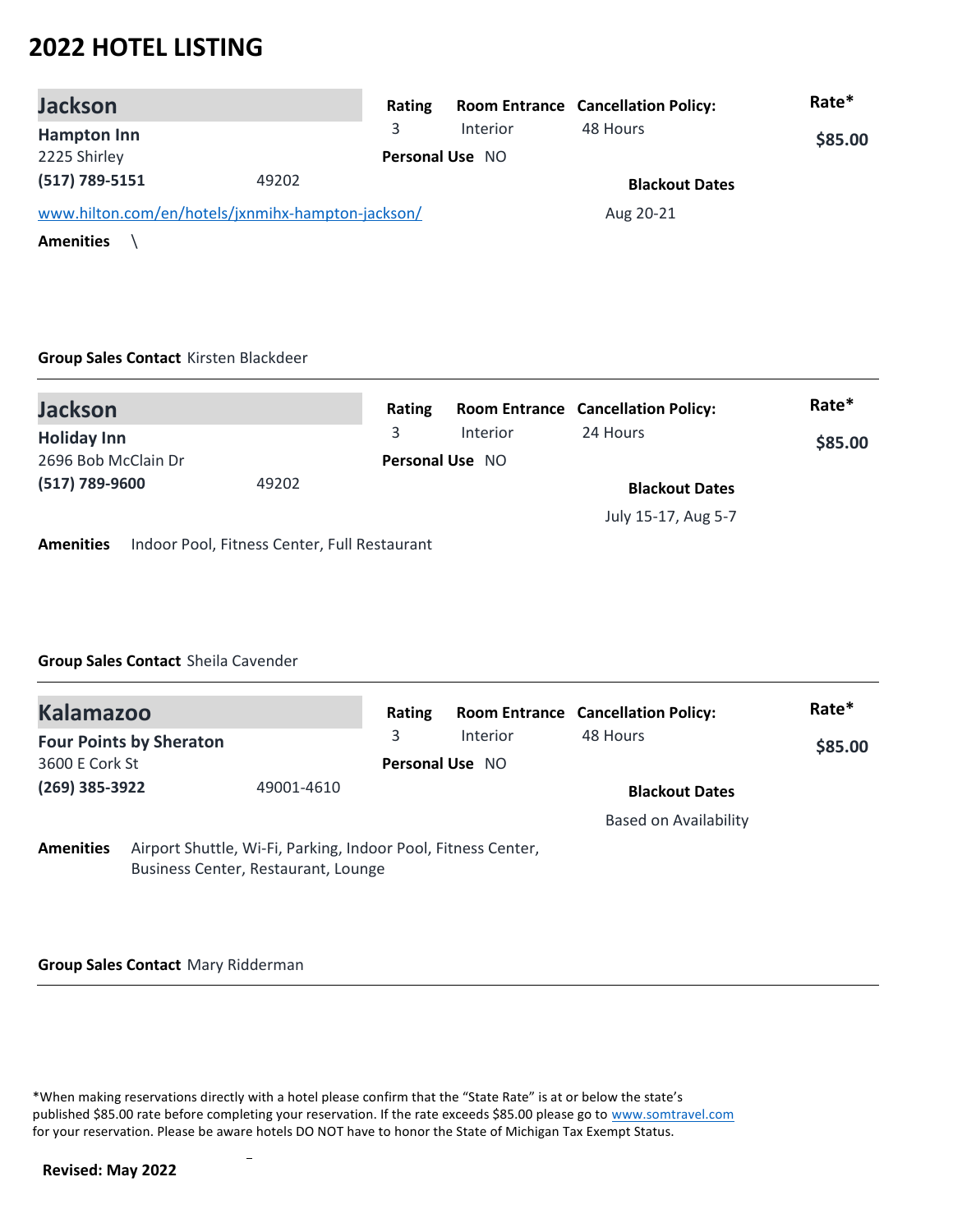| <b>Kalamazoo</b>                                                                                                                    |                                   |  | Rating          |                       | <b>Room Entrance Cancellation Policy:</b> | Rate*   |
|-------------------------------------------------------------------------------------------------------------------------------------|-----------------------------------|--|-----------------|-----------------------|-------------------------------------------|---------|
| <b>Candlewood Suites</b>                                                                                                            |                                   |  | 3               | <b>Interior</b>       | 24 Hours                                  | \$85.00 |
| 3443 Retail Place Dr.                                                                                                               |                                   |  | Personal Use NO |                       |                                           |         |
| (269) 270-3203<br>49048                                                                                                             |                                   |  |                 | <b>Blackout Dates</b> |                                           |         |
|                                                                                                                                     | www.candlewoodsuiteskalamazoo.com |  |                 |                       |                                           |         |
| <b>Amenities</b><br>Complimentary Wireless Internet Access, Fitness Center,<br>Laundry, Full Kitchen, Business Center, Free Parking |                                   |  |                 |                       |                                           |         |

# **Group Sales Contact** Fred Rahme

| <b>Kalamazoo</b>                  |       | Rating                 |          | <b>Room Entrance Cancellation Policy:</b> | Rate*   |
|-----------------------------------|-------|------------------------|----------|-------------------------------------------|---------|
| <b>Fairfield Inn &amp; Suites</b> |       |                        | Interior | 24 Hours                                  | \$85.00 |
| 3303 Retail Place Drive           |       | <b>Personal Use NO</b> |          |                                           |         |
| $(269)$ 557-0007                  | 49048 |                        |          | <b>Blackout Dates</b>                     |         |
| www.marriott.com/AZOFF            |       |                        |          |                                           |         |

**Amenities** Indoor Pool, Fitness Center, Business Center

# **Group Sales Contact** Fred Rahme Fred.Rahme@marriott.com

| <b>Kalamazoo</b>    |                                         |                                                                                                                                                                                     | Rating |                       | <b>Room Entrance Cancellation Policy:</b> | Rate*   |
|---------------------|-----------------------------------------|-------------------------------------------------------------------------------------------------------------------------------------------------------------------------------------|--------|-----------------------|-------------------------------------------|---------|
|                     | <b>Holiday Inn Express &amp; Suites</b> |                                                                                                                                                                                     | 2      | <b>Interior</b>       | 24 Hours                                  | \$85.00 |
| 1315 Westgate Drive |                                         |                                                                                                                                                                                     |        | Personal Use YES w/ID |                                           |         |
| $(269)$ 447-1700    |                                         | 49009                                                                                                                                                                               |        |                       | <b>Blackout Dates</b>                     |         |
|                     | www.hieskalamazoo.com                   |                                                                                                                                                                                     |        |                       | Based on Availablity                      |         |
| <b>Amenities</b>    | Fridge, Meeting Rooms                   | Complimentary Express Start Breakfast, Indoor Pool, Fitness<br>Center, Business Center, Outdoor Grill and Patio, 24 Hour<br>Market, Coin Operated Laundry, Microwave, Keurig, Mini- |        |                       |                                           |         |

## **Group Sales Contact** hailey.walsh@amerilodgegroup.com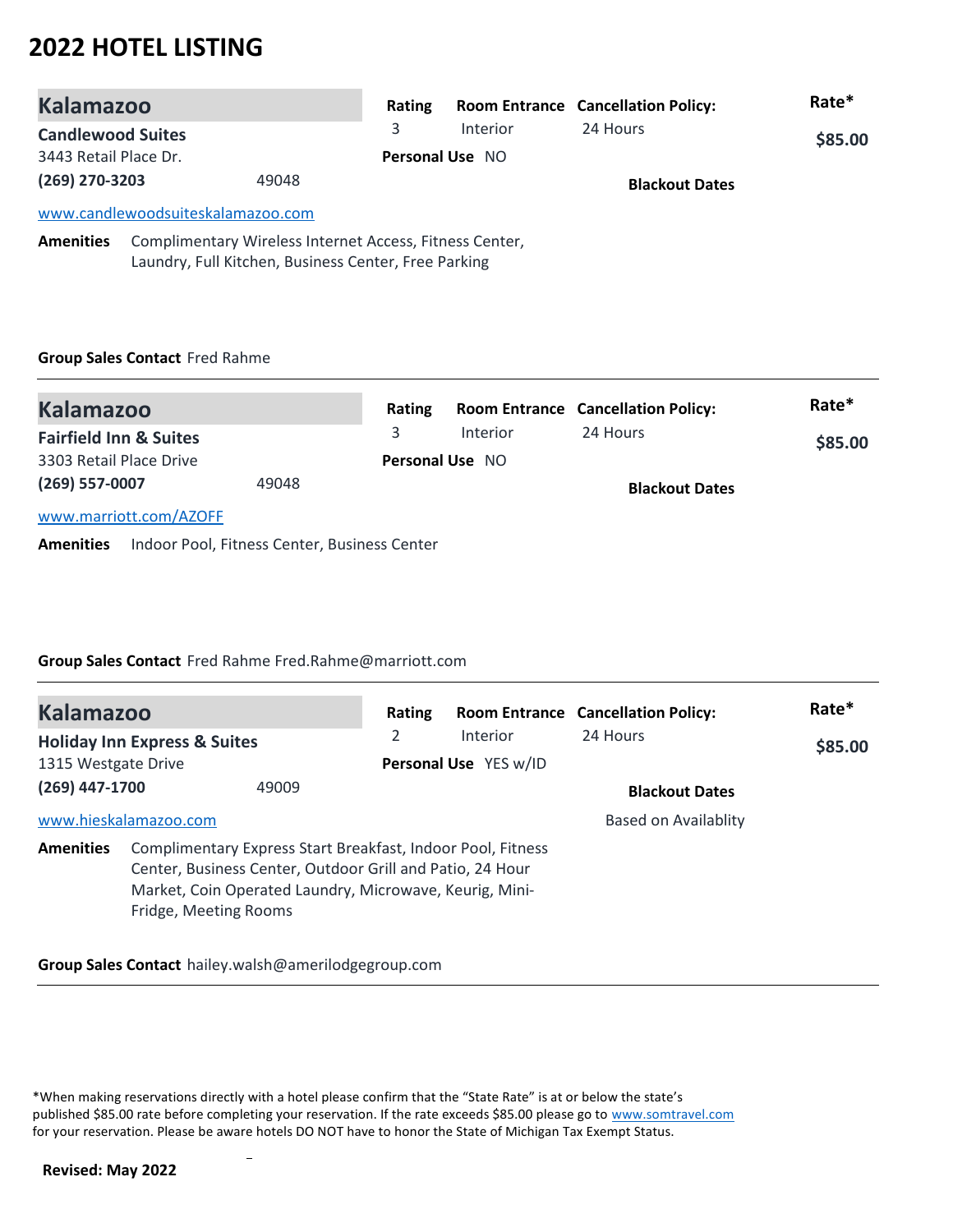| <b>Kalamazoo</b>                |       | Rating |                        | <b>Room Entrance Cancellation Policy:</b> | Rate*   |
|---------------------------------|-------|--------|------------------------|-------------------------------------------|---------|
| <b>Holiday Inn &amp; Suites</b> |       |        | <b>Interior</b>        | 24 Hours                                  | \$85.00 |
| 1247 Westgate Dr.               |       |        | <b>Personal Use NO</b> |                                           |         |
| $(269)$ 888-4800                | 49009 |        |                        | <b>Blackout Dates</b>                     |         |
| www.holidayinn.com/kalamazoowmi |       |        |                        |                                           |         |
| <b>Amenities</b>                |       |        |                        |                                           |         |

**Group Sales Contact** allison.modreske@amerilodgegroup.com

| <b>Kalamazoo</b>            |                                       | Rating                 |          | <b>Room Entrance Cancellation Policy:</b> | Rate*   |
|-----------------------------|---------------------------------------|------------------------|----------|-------------------------------------------|---------|
| <b>Sleep Inn and Suites</b> |                                       |                        | Interior | $4:00 \text{ PM}$                         | \$85.00 |
| 5597 S 9th Street           |                                       | <b>Personal Use NO</b> |          |                                           |         |
| $(269)$ 353-3200            | 49009                                 |                        |          | <b>Blackout Dates</b>                     |         |
| www.choicehotels.com        |                                       |                        |          |                                           |         |
| <b>Amenities</b>            | Breakfast, Wireless Internet, Parking |                        |          |                                           |         |

**Group Sales Contact** Debra Kequom

| <b>Kalamazoo</b>                             |       | Rating |                        | <b>Room Entrance Cancellation Policy:</b> | Rate*   |
|----------------------------------------------|-------|--------|------------------------|-------------------------------------------|---------|
| <b>Comfort Inn Downtown</b>                  |       |        | Interior               | $4:00 \text{ PM}$                         | \$85.00 |
| 739 W Michigan Ave                           |       |        | <b>Personal Use NO</b> |                                           |         |
| $(269)$ 384-2800                             | 49007 |        |                        | <b>Blackout Dates</b>                     |         |
| www.choicehotels.com                         |       |        |                        |                                           |         |
| Breakfast, WiFi, Parking<br><b>Amenities</b> |       |        |                        |                                           |         |

#### **Group Sales Contact** Christen Sutton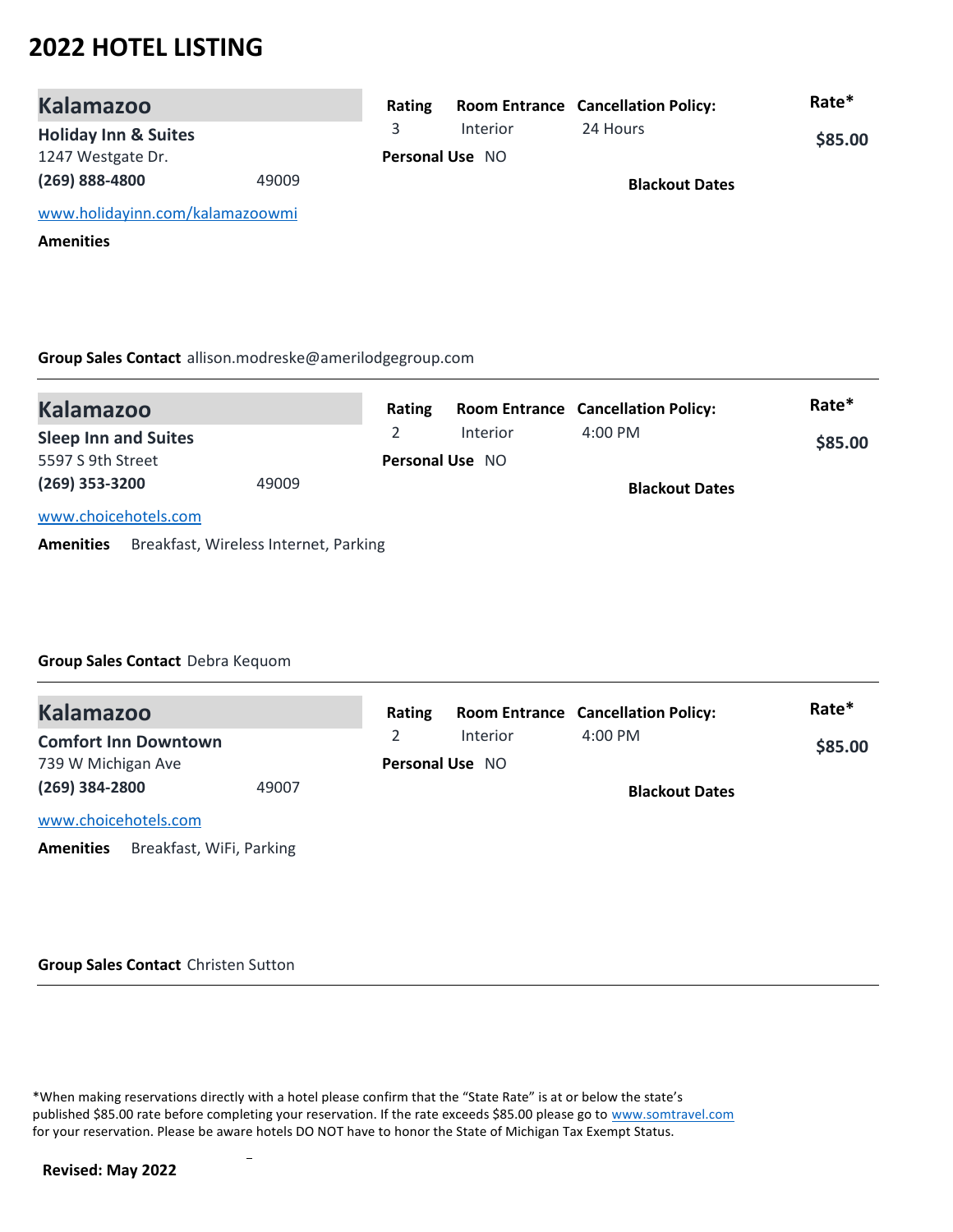| <b>Kalamazoo</b>         |                             | Rating |                        | <b>Room Entrance Cancellation Policy:</b> | Rate*   |
|--------------------------|-----------------------------|--------|------------------------|-------------------------------------------|---------|
| <b>Woodspring Suites</b> |                             |        | Interior               | $4:00 \text{ PM}$                         | \$85.00 |
| 1653 South 11th Street   |                             |        | <b>Personal Use NO</b> |                                           |         |
| $(269)$ 372-6300         | 49009                       |        |                        | <b>Blackout Dates</b>                     |         |
| www.choicehotels.com     |                             |        |                        |                                           |         |
| <b>Amenities</b>         | Kitchens, Wireless Internet |        |                        |                                           |         |

## **Group Sales Contact** Sheila Reed

| <b>Kalamazoo</b>                 |                                       | Rating |                        | <b>Room Entrance Cancellation Policy:</b> | Rate*   |
|----------------------------------|---------------------------------------|--------|------------------------|-------------------------------------------|---------|
| <b>Comfort Inn Wings Stadium</b> |                                       |        | <b>Interior</b>        | $4:00 \text{ PM}$                         | \$85.00 |
| 1550 E Kilgore Rd                |                                       |        | <b>Personal Use NO</b> |                                           |         |
| (269) 344-7774                   | 49001-5538                            |        |                        | <b>Blackout Dates</b>                     |         |
| www.choicehotels.com             |                                       |        |                        |                                           |         |
| <b>Amenities</b>                 | Breakfast, Wireless Internet, Parking |        |                        |                                           |         |

#### **Group Sales Contact** General Manager

| <b>Kalamazoo</b> |                                                                                              |       | Rating |                       | <b>Room Entrance Cancellation Policy:</b> | Rate*   |
|------------------|----------------------------------------------------------------------------------------------|-------|--------|-----------------------|-------------------------------------------|---------|
|                  | <b>Holiday Inn Express Hotel &amp; Suites</b>                                                |       | 3      | <b>Interior</b>       | 24 Hours                                  | \$85.00 |
| 3630 E Cork St   |                                                                                              |       |        | Personal Use YES w/ID |                                           |         |
| (269) 373-0770   |                                                                                              | 49001 |        |                       | <b>Blackout Dates</b>                     |         |
|                  |                                                                                              |       |        |                       | Sept 8-17                                 |         |
| <b>Amenities</b> | Continental Breakfast, Airport Shuttle, Complimentary Wireless<br>Internet Access, MiniFridg |       |        |                       |                                           |         |

#### **Group Sales Contact** Jan Taber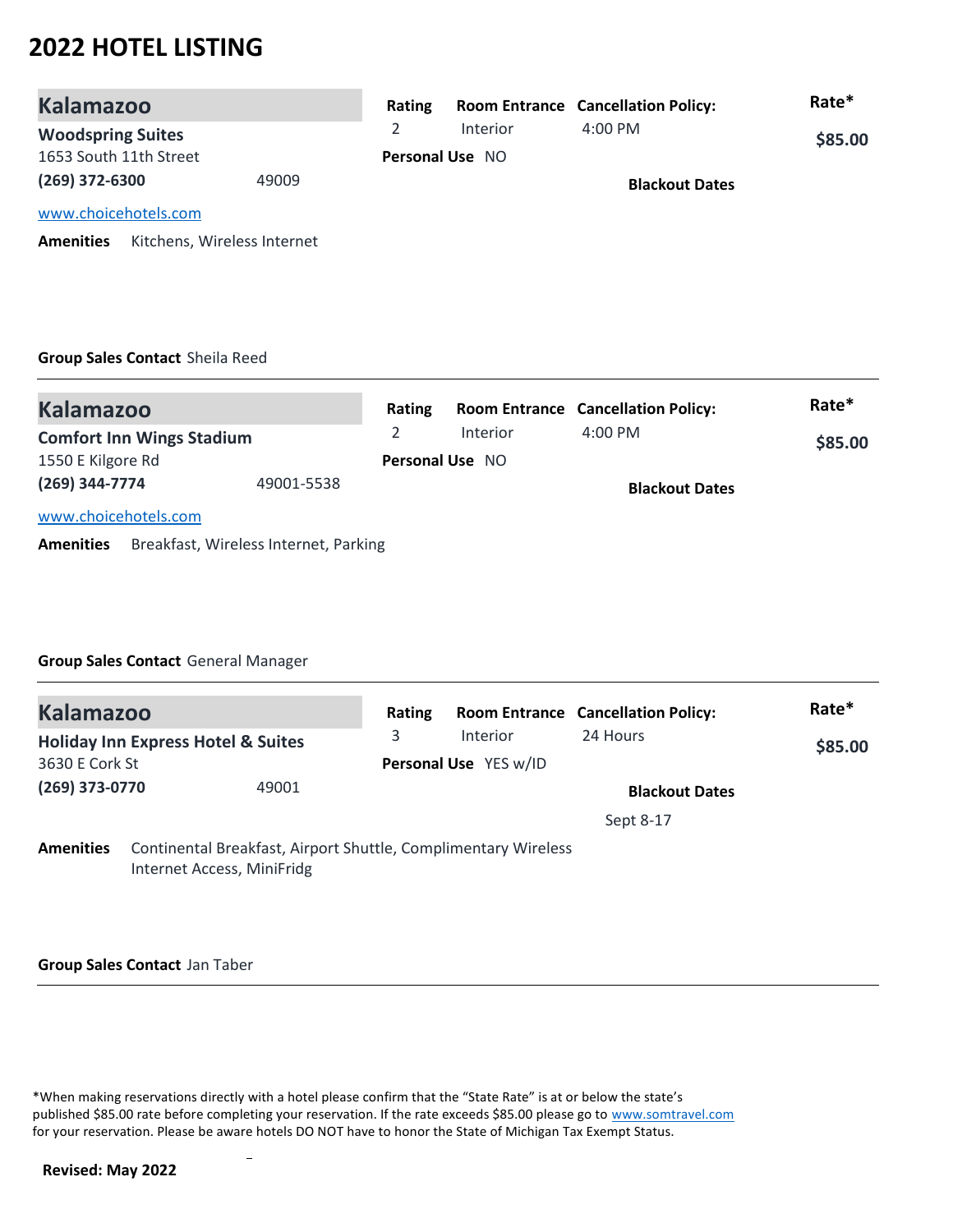| <b>Kalkaska</b>             |       | Rating |                        | <b>Room Entrance Cancellation Policy:</b> | Rate*   |
|-----------------------------|-------|--------|------------------------|-------------------------------------------|---------|
| Rodeway Inn Kalkaska        |       |        | Interior/Ext           | 4:00 PM                                   | \$85.00 |
| 703 N. Cedear Street        |       |        | <b>Personal Use NO</b> |                                           |         |
| (231) 258-9119              | 49646 |        |                        | <b>Blackout Dates</b>                     |         |
| www.choicehotels.com        |       |        |                        |                                           |         |
| Parking<br><b>Amenities</b> |       |        |                        |                                           |         |
|                             |       |        |                        |                                           |         |

### **Group Sales Contact** Amir Lodhi

| <b>Lansing</b>                                                                | Rating                 |          | <b>Room Entrance Cancellation Policy:</b> | Rate*   |
|-------------------------------------------------------------------------------|------------------------|----------|-------------------------------------------|---------|
| <b>Hyatt Place Lansing - East</b>                                             | 4                      | Interior | 24 Hours                                  | \$85.00 |
| 2401 Showtime Drive                                                           | <b>Personal Use NO</b> |          |                                           |         |
| (517) 679-7600<br>48912                                                       |                        |          | <b>Blackout Dates</b>                     |         |
| https://www.hyatt.com/en-US/hotel/michigan/hyatt-place-la                     |                        |          | MSU Commencement & Home                   |         |
| Wi-Fi, Parking, Fitness Center, Indoor Pool, Refrigerator<br><b>Amenities</b> |                        |          | Sporting Events, Based on Availaibility   |         |

### **Group Sales Contact** Tyler.Blaschka@hyatt.com

| <b>Lansing</b>   |                                                                                                                                                | Rating |                 | <b>Room Entrance Cancellation Policy:</b> | Rate*   |  |
|------------------|------------------------------------------------------------------------------------------------------------------------------------------------|--------|-----------------|-------------------------------------------|---------|--|
|                  | <b>Hilton Garden Inn Lansing West</b>                                                                                                          | 3      | <b>Interior</b> | 24 Hours                                  | \$85.00 |  |
| 633 N Canal Rd   |                                                                                                                                                |        | Personal Use NO |                                           |         |  |
| (517) 999-9930   | 48917                                                                                                                                          |        |                 | <b>Blackout Dates</b>                     |         |  |
|                  |                                                                                                                                                |        |                 | <b>MSU Home Sporting Events</b>           |         |  |
| <b>Amenities</b> | Complimentary Parking Wireless Internet, 24 Hour Fitness<br>Center, 24 Hour Business Center and Market, Indoor Pool &<br>Spa, Blume Restaurant |        |                 |                                           |         |  |

**Group Sales Contact** Jamie Rippee jamie.rippee@hilton.com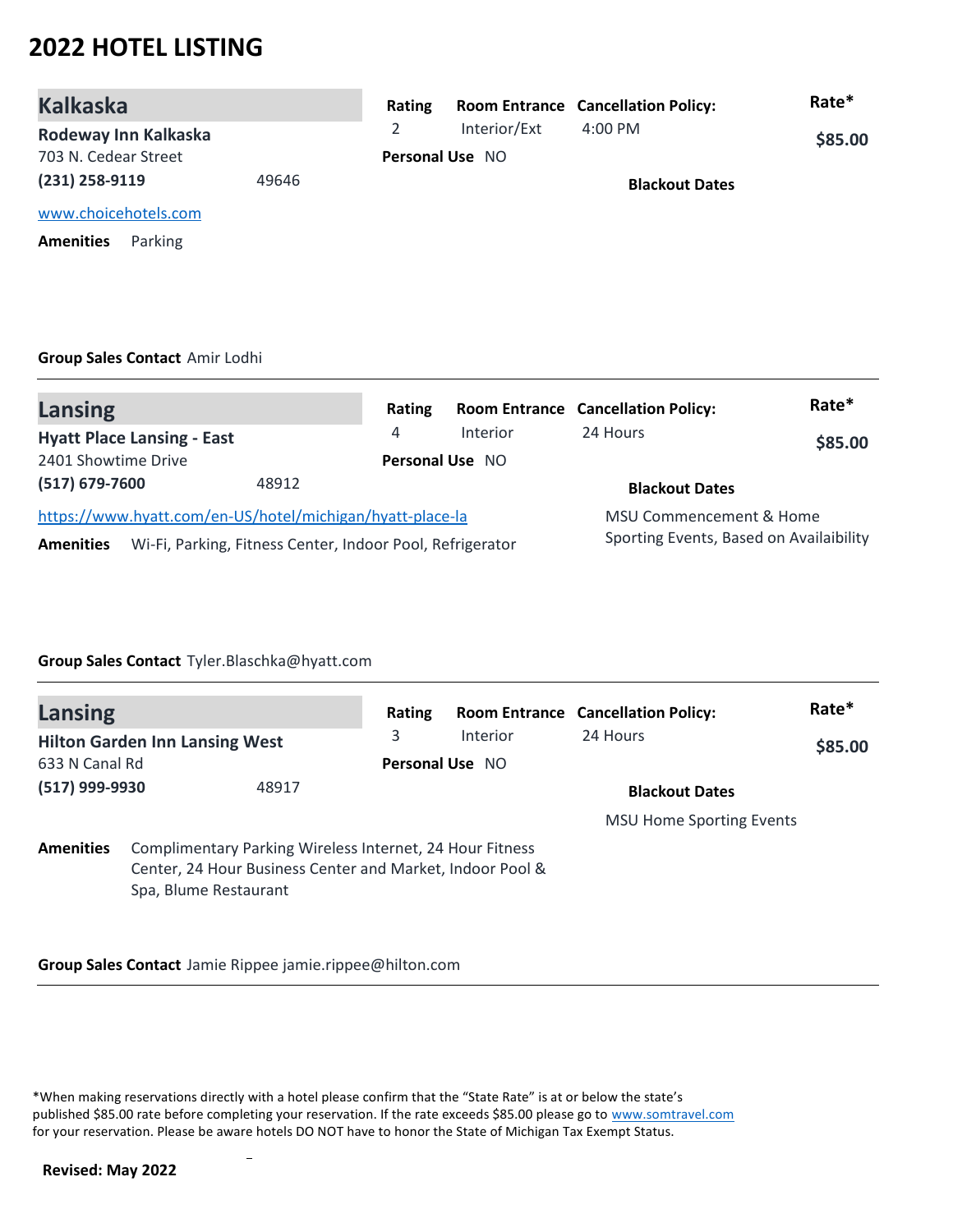| Lansing                                                            | Rating |                       | <b>Room Entrance Cancellation Policy:</b> | Rate*   |
|--------------------------------------------------------------------|--------|-----------------------|-------------------------------------------|---------|
| <b>Country Inn &amp; Suites</b>                                    | 3.     | Interior              | $6:00$ PM                                 | \$85.00 |
| 6511 Centurion Dr                                                  |        | Personal Use YES w/ID |                                           |         |
| (517) 827-7000<br>48917                                            |        |                       | <b>Blackout Dates</b>                     |         |
| WWW.COUNTRYINNS.COM/LANSING-HOTEL-MI-48917/MILA                    |        | Weekends              |                                           |         |
| Hot Country Breakfast, Wi-Fi, Indoor Pool, Spa<br><b>Amenities</b> |        |                       |                                           |         |

#### **Group Sales Contact** Jonathan Nofar

| <b>Lansing</b>                                                                                                                                                                                   |                        |            | Rating   |                                   | <b>Room Entrance Cancellation Policy:</b> | Rate*   |
|--------------------------------------------------------------------------------------------------------------------------------------------------------------------------------------------------|------------------------|------------|----------|-----------------------------------|-------------------------------------------|---------|
| <b>Residence Inn</b><br>922 Delta Commerce Dr                                                                                                                                                    |                        |            | 3        | Interior<br>Personal Use YES w/ID | 24 Hour                                   | \$85.00 |
| (517) 886-5030                                                                                                                                                                                   |                        | 48917-9772 |          |                                   | <b>Blackout Dates</b>                     |         |
|                                                                                                                                                                                                  | www.marriott.com/LANWE |            |          |                                   | MSU Commencements / MSU Football          |         |
| Hot Breakfast, Indoor pool, Spa, Business Services, Wireless<br><b>Amenities</b><br>Internet Access, Kitchen, Hair dryer, Iron & Board, Free "Gym<br>Bumz" Fitness Center use, and Dinner M - Th |                        |            | Weekends |                                   |                                           |         |

### **Group Sales Contact**

| <b>Lansing</b>                  |       | Rating |                       | <b>Room Entrance Cancellation Policy:</b> | Rate*   |  |
|---------------------------------|-------|--------|-----------------------|-------------------------------------------|---------|--|
| <b>Hampton Inn &amp; Suites</b> |       | 3.     | <b>Interior</b>       | 24 Hour                                   | \$85.00 |  |
| 900 N. Canal Rd                 |       |        | Personal Use YES w/ID |                                           |         |  |
| (517) 999-7900                  | 48917 |        |                       | <b>Blackout Dates</b>                     |         |  |
|                                 |       |        |                       | <b>MSU Home Events</b>                    |         |  |

**Amenities** Breakfast, Refridgerator, Microwave, Indoor Pool, Hot Tub

#### **Group Sales Contact** Dave Eddy 517-999-7900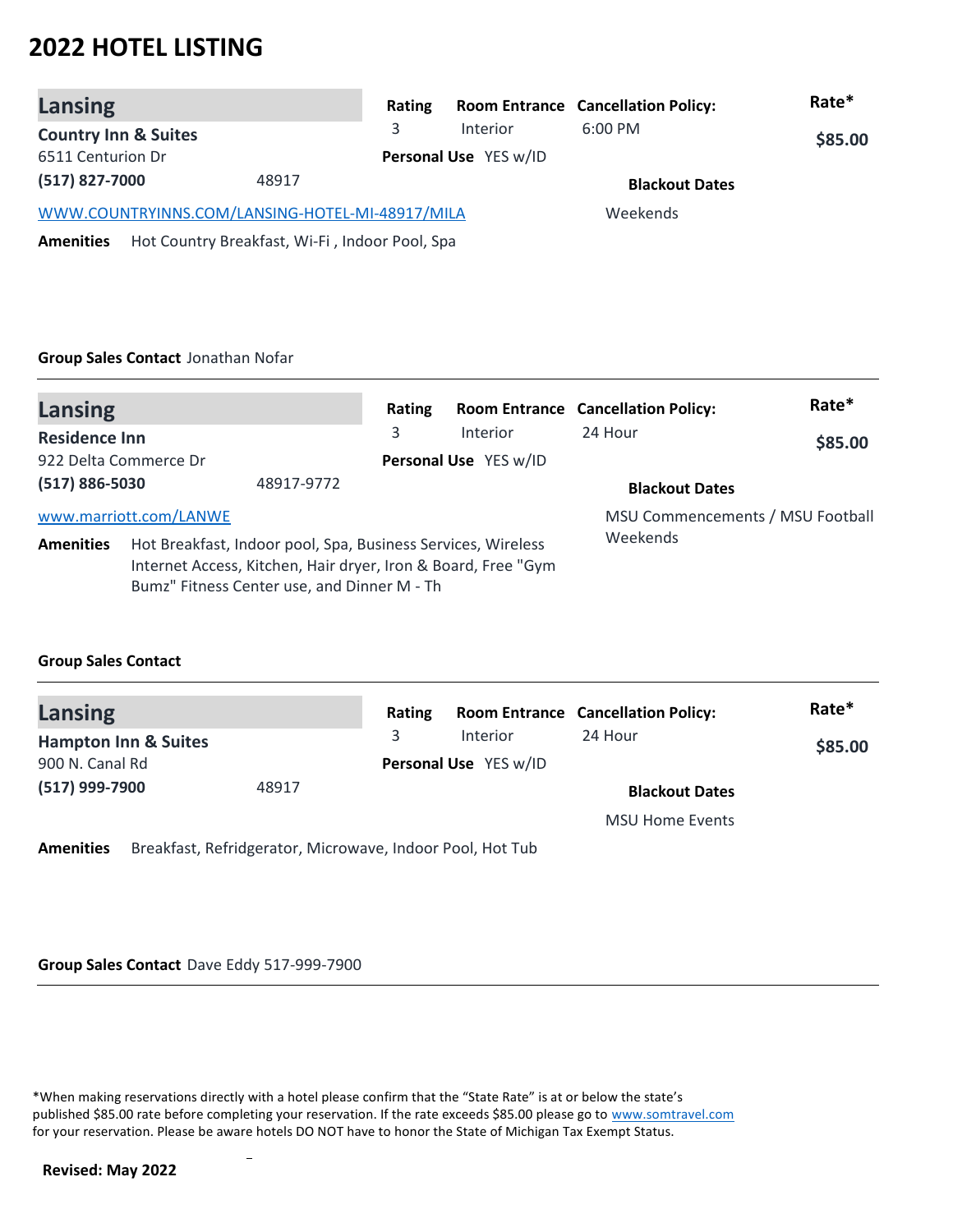| Lansing                 |                                                                                      | Rating |                        | <b>Room Entrance Cancellation Policy:</b> | Rate*   |
|-------------------------|--------------------------------------------------------------------------------------|--------|------------------------|-------------------------------------------|---------|
|                         | <b>Springhill Suites By Marriott</b>                                                 | 3      | Interior               | 24 Hours                                  | \$82.00 |
| 111 S Marketplace Blvd  |                                                                                      |        | <b>Personal Use NO</b> |                                           |         |
| (517) 627-0002<br>48977 |                                                                                      |        |                        | <b>Blackout Dates</b>                     |         |
|                         | www.marriott.com/hotels/travel/lansh-springhill-suites-lansi                         |        |                        | April 30-May 3, Sept 24-26 MSU            |         |
| <b>Amenities</b>        | Hot Breakfast, Internet Access, Indoor pool, Spa, Refridgerator,<br><b>Microwave</b> |        |                        | Commencements/Msu Football<br>Weekends    |         |

#### **Group Sales Contact** ashley.burns@hyatt.com

| Lansing                       |       | Rating                 |          | <b>Room Entrance Cancellation Policy:</b> | Rate*   |
|-------------------------------|-------|------------------------|----------|-------------------------------------------|---------|
| <b>Quality Inn University</b> |       |                        | Interior | $4:00 \text{ PM}$                         | \$85.00 |
| 3121 E. Grand River Ave       |       | <b>Personal Use NO</b> |          |                                           |         |
| $(517)$ 351-1440              | 48912 |                        |          | <b>Blackout Dates</b>                     |         |
| www.choicehotels.com          |       |                        |          |                                           |         |

**Amenities** Breakfast, Wireless Internet, Parking

### **Group Sales Contact** Denise Pena

| Lansing                        |                                                  |                                                                                                                                                                               | Rating    |                       | <b>Room Entrance Cancellation Policy:</b>                                | Rate*   |
|--------------------------------|--------------------------------------------------|-------------------------------------------------------------------------------------------------------------------------------------------------------------------------------|-----------|-----------------------|--------------------------------------------------------------------------|---------|
|                                | <b>Ramada Lansing Hotel &amp; Conference CTR</b> |                                                                                                                                                                               | <b>NR</b> | Interior              | Noon                                                                     | \$75.00 |
| 7501 W Saginaw Hwy             |                                                  | <b>Personal Use NO</b>                                                                                                                                                        |           |                       |                                                                          |         |
| $(517)$ 627-3211<br>48917-1102 |                                                  |                                                                                                                                                                               |           | <b>Blackout Dates</b> |                                                                          |         |
| <b>Amenities</b>               |                                                  | Indoor Pool, Spa, Business Center, Parking, Fitness Room,<br>Complimentary Wireless Internet, Restaurant, 16,000sq ft of<br>meeting and banquet space with catering services. |           |                       | March 25-27, May 7-8, Sept 24-25,<br>Oct 1-2 & 22-23, Nov 12-13 Dec 31st |         |

#### **Group Sales Contact** Lori Vasquez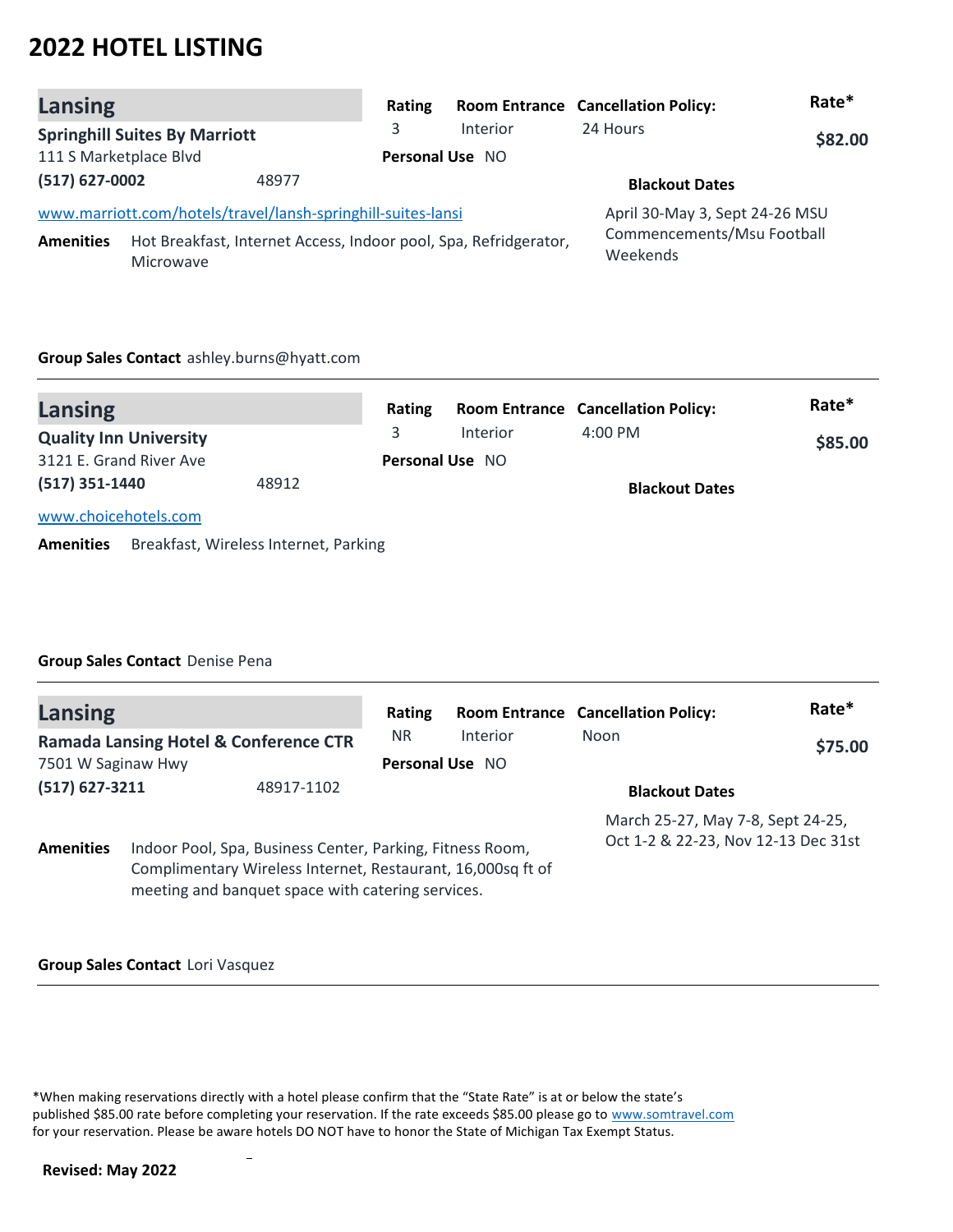| Lansing             |                                                                                                                     | Rating |                 | <b>Room Entrance Cancellation Policy:</b>                                                                                                                                                         | Rate*   |
|---------------------|---------------------------------------------------------------------------------------------------------------------|--------|-----------------|---------------------------------------------------------------------------------------------------------------------------------------------------------------------------------------------------|---------|
| <b>Crowne Plaza</b> |                                                                                                                     | 3      | Interior        | 24 Hours                                                                                                                                                                                          | \$85.00 |
| 925 S Creyts Rd     |                                                                                                                     |        | Personal Use NO |                                                                                                                                                                                                   |         |
| $(517)$ 323-7100    | 48917-9268                                                                                                          |        |                 | <b>Blackout Dates</b>                                                                                                                                                                             |         |
| <b>Amenities</b>    | www.crowneplaza.com/lansingwest<br>Onsite Fitness Center, Indoor Pool, Whirlpool Spa, Onsite<br>Restaurant Bordeaux |        |                 | Jan 12-13, 18-20, 25-28, Feb 2-3, 12-<br>15, 23-24, March 7-10, 11-12, May 25,<br>Jne 10-14, 18-22, Aug 3-6, Sept 19-21,<br>26-28. All Home MSU Football<br>Weekends, MSU Graduation<br>Weekends. |         |
|                     | Group Sales Contact Melissa Winkle mwinkel@cplansingwest.com                                                        |        |                 |                                                                                                                                                                                                   |         |

| <b>Lansing</b>               |                                                                                                     |            | Rating                 |                 | <b>Room Entrance Cancellation Policy:</b> | Rate*   |
|------------------------------|-----------------------------------------------------------------------------------------------------|------------|------------------------|-----------------|-------------------------------------------|---------|
| <b>Comfort Inn - Lansing</b> |                                                                                                     |            | 3                      | <b>Interior</b> | $4:00$ PM                                 | \$85.00 |
| 525 North Canal Rd           |                                                                                                     |            | <b>Personal Use NO</b> |                 |                                           |         |
| $(517)$ 627-8381             |                                                                                                     | 48917-9755 |                        |                 | <b>Blackout Dates</b>                     |         |
| www.choicehotels.com         |                                                                                                     |            |                        |                 | Nov 12, MSU Football Home Games &         |         |
| <b>Amenities</b>             | Breakfast, Free High Speed Wi-Fi, Microwave & Refrigerator in<br>room, Fitness Center, Indoor Pool. |            |                        |                 | Weekends                                  |         |

## **Group Sales Contact** General Manager

| <b>Lansing</b>                      |                                                | Rating                 |                 | <b>Room Entrance Cancellation Policy:</b> | Rate*   |
|-------------------------------------|------------------------------------------------|------------------------|-----------------|-------------------------------------------|---------|
| <b>Cozy Koi Bed &amp; Breakfast</b> |                                                |                        | <b>Interior</b> | 24 Hours                                  | \$85.00 |
| 720 Seymour                         |                                                | <b>Personal Use NO</b> |                 |                                           |         |
| $(517) 881 - 5938$                  | 48906                                          |                        |                 | <b>Blackout Dates</b>                     |         |
| www.cozykoibandb.com                |                                                |                        |                 | May 10-12                                 |         |
| <b>Amenities</b>                    | Bed & Breakfast, Free off Street Parking, WiFi |                        |                 |                                           |         |

#### **Group Sales Contact** Diane Sanborn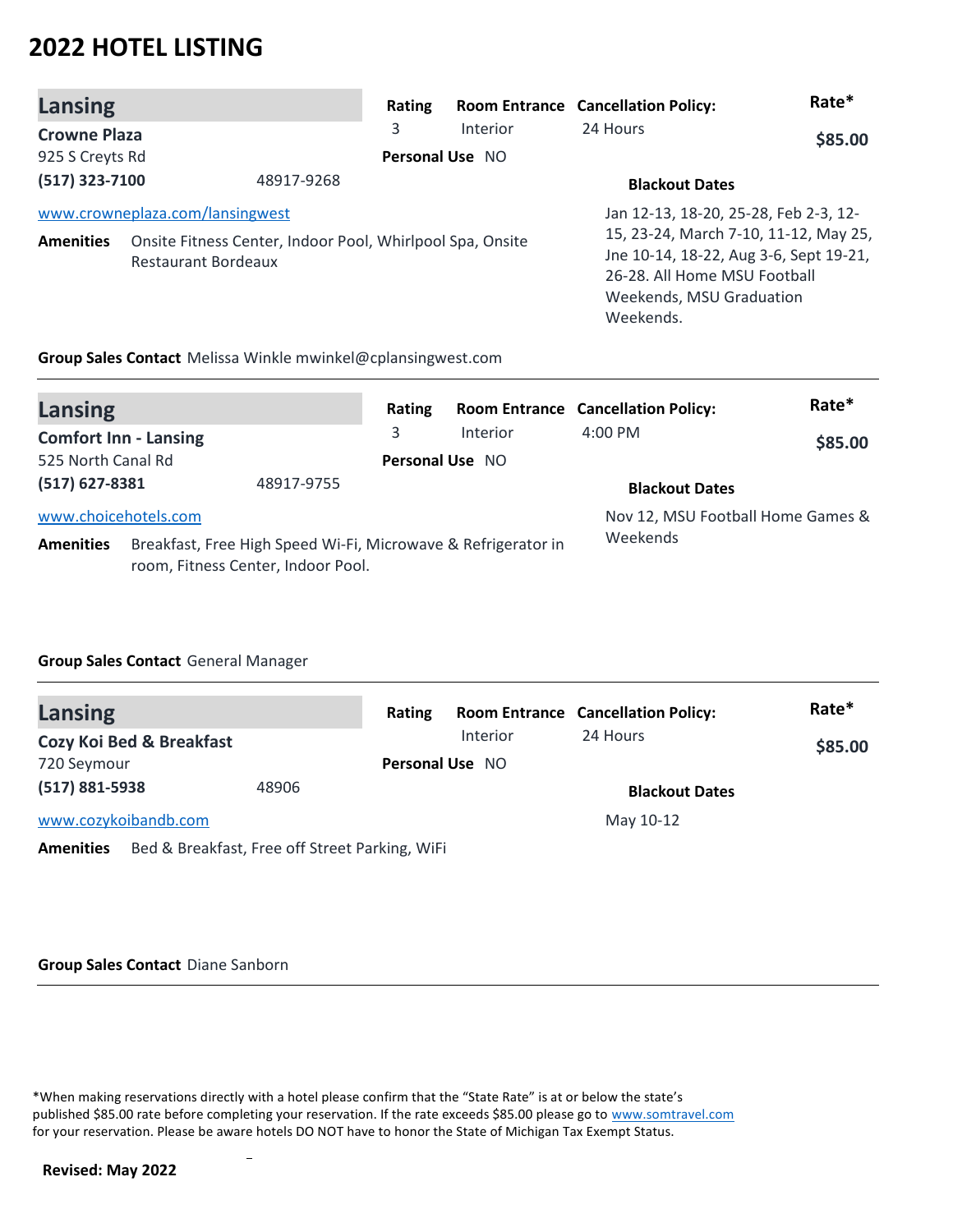| Lansing          |                               |                                                                                                                                       | Rating |                 | <b>Room Entrance Cancellation Policy:</b> | Rate*                           |
|------------------|-------------------------------|---------------------------------------------------------------------------------------------------------------------------------------|--------|-----------------|-------------------------------------------|---------------------------------|
|                  | <b>Radisson Hotel Lansing</b> |                                                                                                                                       | 3      | Interior        | 48 Hours                                  | \$85.00                         |
| 111 N Grand Ave  |                               |                                                                                                                                       |        | Personal Use NO |                                           |                                 |
| (800) 333-3333   |                               | 48933-1318                                                                                                                            |        |                 | <b>Blackout Dates</b>                     |                                 |
| www.radisson.com |                               |                                                                                                                                       |        |                 |                                           | ID REQUIRED Dec 27-31 - Special |
| <b>Amenities</b> | every room, Starbucks Kiosk   | Wireless Internet, Indoor pool, Fitness Center, Business Center,<br>Restaurant, Lounge, Valet Parking \$20.00 per night, Refrigerator |        |                 | Events                                    |                                 |

### **Group Sales Contact**

| <b>Lansing</b>              |       | Rating                 |          | <b>Room Entrance Cancellation Policy:</b> | Rate*   |
|-----------------------------|-------|------------------------|----------|-------------------------------------------|---------|
| <b>Quality Suites Hotel</b> |       |                        | Interior | $4:00 \text{ PM}$                         | \$85.00 |
| 901 Delta Commerce Dr       |       | <b>Personal Use NO</b> |          |                                           |         |
| $(517) 886 - 0600$          | 48917 |                        |          | <b>Blackout Dates</b>                     |         |
| www.choicehotels.com        |       |                        |          |                                           |         |
| Parking<br><b>Amenities</b> |       |                        |          |                                           |         |

### **Group Sales Contact** Tatum Guerra

| <b>Lansing</b>         |                                                                                 | Rating          |          | <b>Room Entrance Cancellation Policy:</b>        | Rate*   |
|------------------------|---------------------------------------------------------------------------------|-----------------|----------|--------------------------------------------------|---------|
|                        | <b>Courtyard by Marriott Lansing Downtown</b>                                   | <b>NR</b>       | Interior | 48 Hours                                         | \$85.00 |
| 600 East Michigan Ave  |                                                                                 | Personal Use NO |          |                                                  |         |
| (888) 236-2427         | 48912                                                                           |                 |          | <b>Blackout Dates</b>                            |         |
| www.marriott.com/lancl |                                                                                 |                 |          | All MSU events, May 7-9, Sept 10-11,             |         |
| <b>Amenities</b>       | Microwave, Mini-Fridge, White Noice machines, Lobby<br><b>Restuarnt and Bar</b> |                 |          | Sept 24-25, Oct 1-2, Nov 12-13, Nov<br>$26 - 27$ |         |

#### **Group Sales Contact** Corri.Harvey@concordhotels.com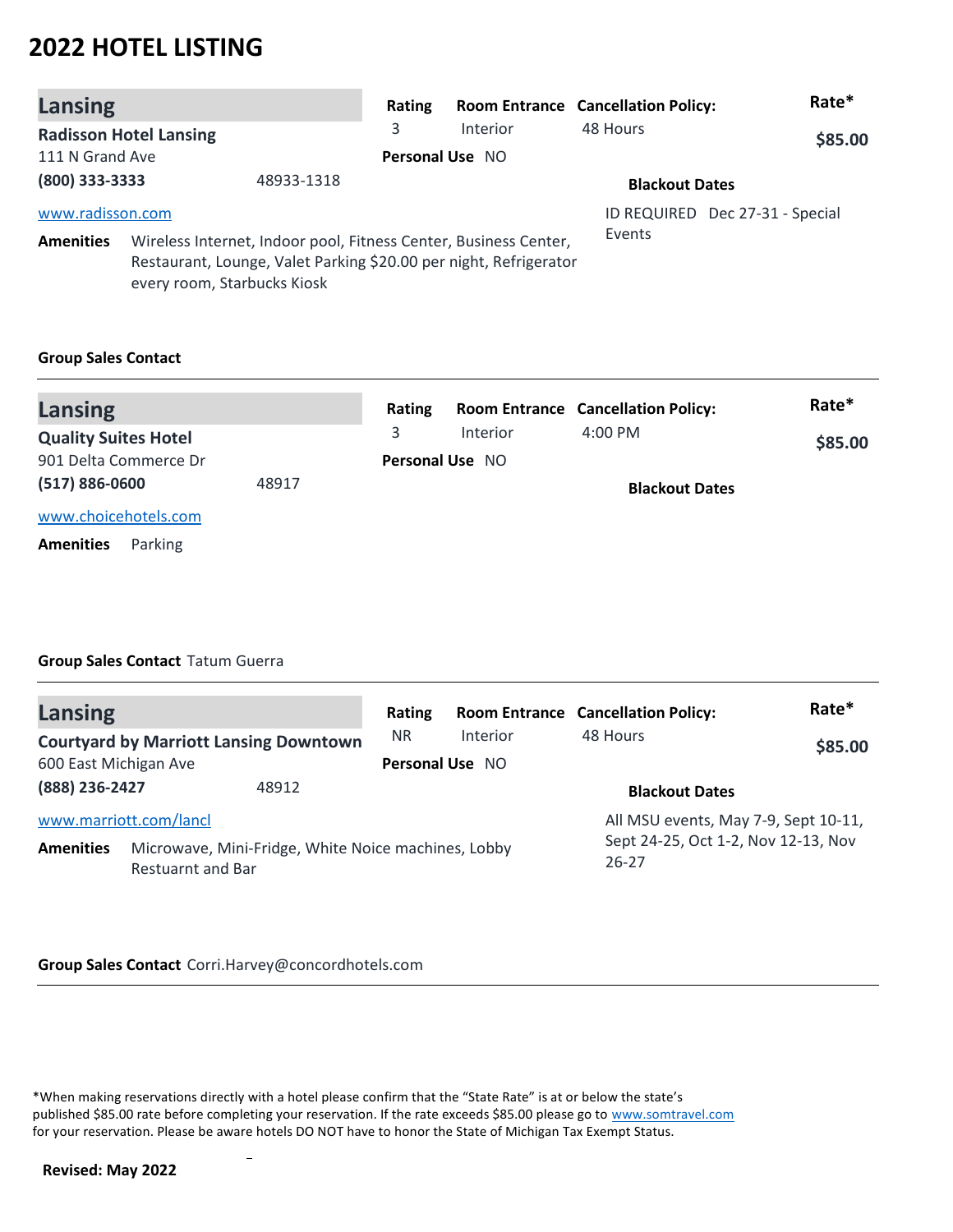| Lansing          |                           |                                                                                                                                  | Rating |                       | <b>Room Entrance Cancellation Policy:</b> | Rate*   |
|------------------|---------------------------|----------------------------------------------------------------------------------------------------------------------------------|--------|-----------------------|-------------------------------------------|---------|
|                  | Candlewood Suites @ MSU   |                                                                                                                                  | 3      | Interior              | 24 Hours                                  | \$85.00 |
| 3545 Forest Road |                           |                                                                                                                                  |        | Personal Use YES w/ID |                                           |         |
| $(517)$ 351-8181 |                           | 48910                                                                                                                            |        |                       | <b>Blackout Dates</b>                     |         |
| www.cwsuites.com |                           |                                                                                                                                  |        |                       | <b>MSU Commencement &amp; Home</b>        |         |
| <b>Amenities</b> | Airport and local offices | Full kitchettes, Free Local Calls, High Speed Internet, Fitness<br>Center, Free Laundry Facilities, Free Shuttle to/from Lansing |        |                       | <b>Sporting Events</b>                    |         |

## **Group Sales Contact** Melissa Terry

| <b>Lansing</b>        |                                  |                                                               | Rating |                       | <b>Room Entrance Cancellation Policy:</b> | Rate*                            |
|-----------------------|----------------------------------|---------------------------------------------------------------|--------|-----------------------|-------------------------------------------|----------------------------------|
| <b>Fairfield Inn</b>  |                                  |                                                               | 3      | Interior              | 24 Hour                                   | \$85.00                          |
| 810 Delta Commerce Dr |                                  |                                                               |        | Personal Use YES w/ID |                                           |                                  |
| $(517) 886 - 1066$    |                                  | 48917-8701                                                    |        |                       | <b>Blackout Dates</b>                     |                                  |
| <b>Amenities</b>      | Access, Hair Dryer, Iron & Board | Hot Breakfast, Indoor Pools, Exercise Rooms Wireless Internet |        |                       | Weekends                                  | MSU Commencements / MSU Football |

## **Group Sales Contact** Karen McDaniels

| Lansing                  |                                                                                                | Rating          |          | <b>Room Entrance Cancellation Policy:</b>                                  | Rate*   |
|--------------------------|------------------------------------------------------------------------------------------------|-----------------|----------|----------------------------------------------------------------------------|---------|
| <b>Fairfield Inn</b>     |                                                                                                | 3               | Interior | 48 Hours                                                                   | \$85.00 |
| 3320 Preyde Blvd         |                                                                                                | Personal Use NO |          |                                                                            |         |
| $(517)$ 374-6500         | 48912                                                                                          |                 |          | <b>Blackout Dates</b>                                                      |         |
| www.<br><b>Amenities</b> | Bonvoy Loyalty Points Compli Breakfast Saltwater Pool 24 hour<br>fitness Center 24 hour market |                 |          | Based on Availabilty all MSU Home<br><b>Functions including Graduation</b> |         |

#### **Group Sales Contact** Melanie Jaramillo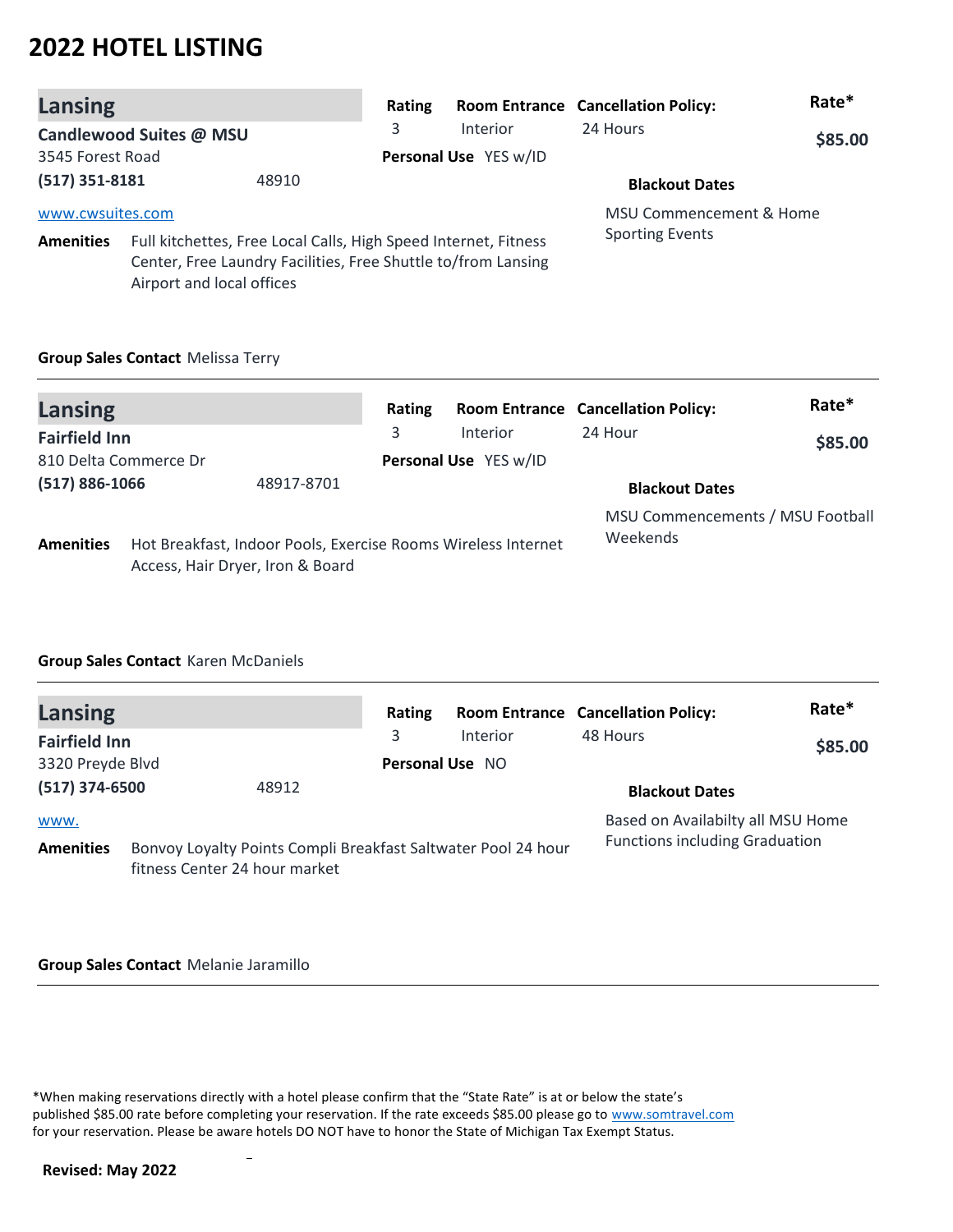| Livonia                                                                                 |       | Rating |                        | <b>Room Entrance Cancellation Policy:</b> | Rate*   |
|-----------------------------------------------------------------------------------------|-------|--------|------------------------|-------------------------------------------|---------|
| <b>Fairfield Inn</b>                                                                    |       |        | <b>Interior</b>        | 48 Hours                                  | \$85.00 |
| 17350 Fox Dr                                                                            |       |        | <b>Personal Use NO</b> |                                           |         |
| (734) 953-8888                                                                          | 48152 |        |                        | <b>Blackout Dates</b>                     |         |
| www.fairfieldinnlivonia.com                                                             |       |        |                        |                                           |         |
| Approximately Constantinoperation Department Duffet, From Devision 24 January Duningson |       |        |                        |                                           |         |

**Amenities** Complimentary Breakfast Buffet, Free Parking, 24 hour Business center, Indoor Pool, Fitness Room, Microwave, Refrigerator

### **Group Sales Contact** Rachel Slaughter

| Livonia                      |            | Rating                 |          | <b>Room Entrance Cancellation Policy:</b> | Rate*   |
|------------------------------|------------|------------------------|----------|-------------------------------------------|---------|
| <b>Comfort Inn - Livonia</b> |            | 3.                     | Interior | $4:00$ PM                                 | \$80.00 |
| 29235 Buckingham Dr          |            | <b>Personal Use NO</b> |          |                                           |         |
| $(734)$ 458-7111             | 48154-4573 |                        |          | <b>Blackout Dates</b>                     |         |
| www.choicehotels.com         |            |                        |          |                                           |         |

**Amenities** Parking

## **Group Sales Contact** George Barbour

| Livonia                                                                           | Rating |                       | <b>Room Entrance Cancellation Policy:</b> | Rate*   |
|-----------------------------------------------------------------------------------|--------|-----------------------|-------------------------------------------|---------|
| <b>Embassy Suites Hotel - Livonia</b>                                             | 3.     | <b>Interior</b>       | 24 Hours                                  | \$85.00 |
| 19525 Victor Pkwy                                                                 |        | Personal Use YES w/ID |                                           |         |
| $(734)$ 462-6000<br>48152-1060                                                    |        |                       | <b>Blackout Dates</b>                     |         |
| www.detroitlivionia.embassysuites.com                                             |        |                       |                                           |         |
| Full Cooked-to-Order Breakfast, All Suites, Evening reception<br><b>Amenities</b> |        |                       |                                           |         |

**Group Sales Contact** Nicole.Poggione@hilton.com 734-855-8893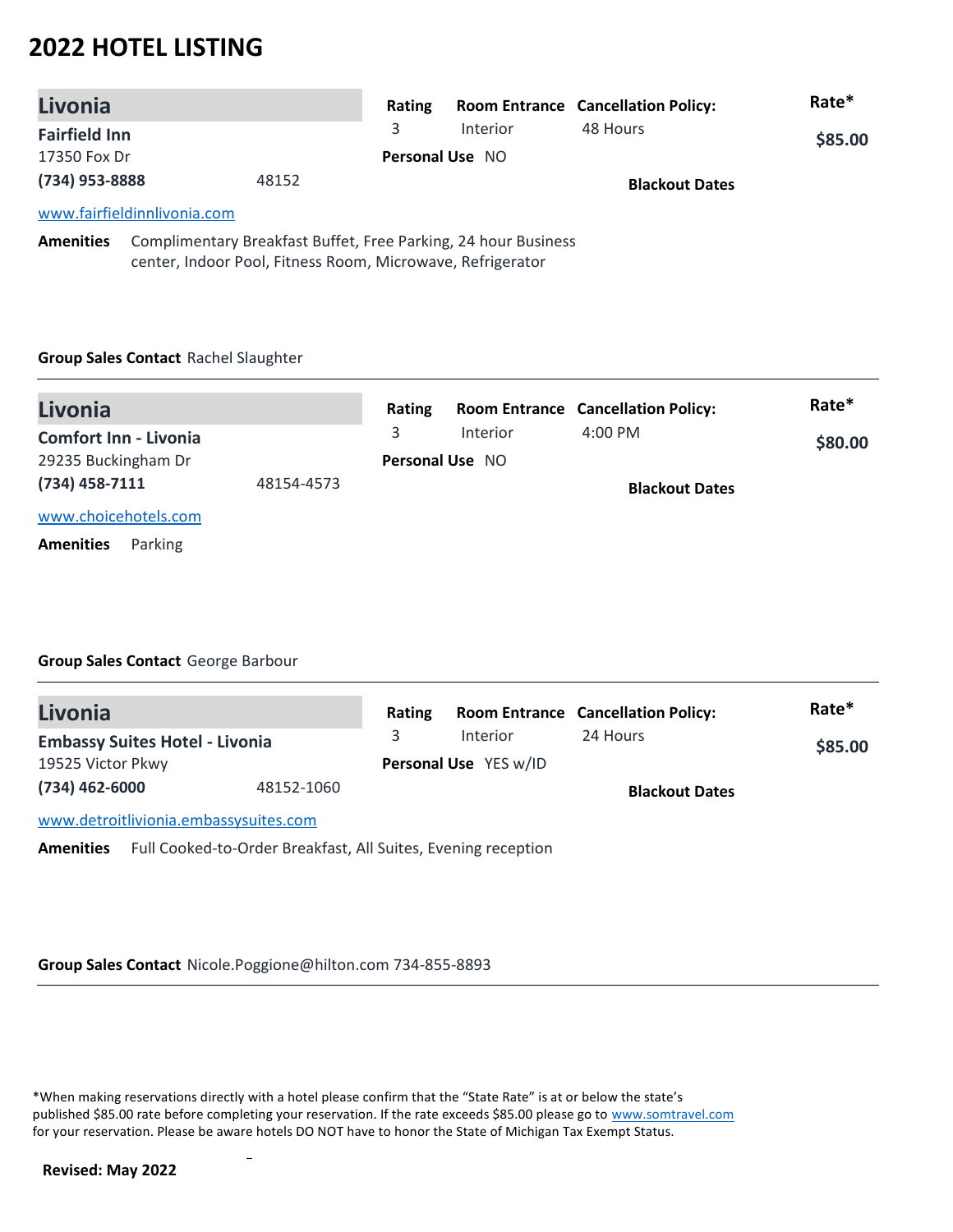| Livonia                                      |            | Rating |                        | <b>Room Entrance Cancellation Policy:</b> | Rate*   |
|----------------------------------------------|------------|--------|------------------------|-------------------------------------------|---------|
| <b>Courtyard By Marriott Detroit Livonia</b> |            |        | Interior               | 24 Hours                                  | \$85.00 |
| 17200 N Laurel Park Dr                       |            |        | <b>Personal Use NO</b> |                                           |         |
| (734) 462-2000                               | 48152-3915 |        |                        | <b>Blackout Dates</b>                     |         |
| www.marriott.com/detly                       |            |        |                        |                                           |         |

**Amenities**

### **Group Sales Contact** Nancy Pavlicek

| Livonia                         |                                       | Rating |                        | <b>Room Entrance Cancellation Policy:</b> | Rate*   |
|---------------------------------|---------------------------------------|--------|------------------------|-------------------------------------------|---------|
| <b>Quality Inn &amp; Suites</b> |                                       |        | Interior               | $4:00 \text{ PM}$                         | \$66.00 |
| 30375 Plymouth Rd               |                                       |        | <b>Personal Use NO</b> |                                           |         |
| (734) 367-4120                  | 48150-2198                            |        |                        | <b>Blackout Dates</b>                     |         |
| www.choicehotels.com            |                                       |        |                        |                                           |         |
| <b>Amenities</b>                | Breakfast, Wireless Internet, Parking |        |                        |                                           |         |

#### **Group Sales Contact** Brad Miller

| Ludington                  |            | Rating          |          | <b>Room Entrance Cancellation Policy:</b>        | Rate*   |
|----------------------------|------------|-----------------|----------|--------------------------------------------------|---------|
| Summer's Inn               |            | Not Rat         | EXTERIOR | 7 days                                           | \$85.00 |
| 717 E Ludington Ave        |            | Personal Use NO |          |                                                  |         |
| $(231) 843 - 3448$         | 49431-2224 |                 |          | <b>Blackout Dates</b>                            |         |
| www.sumersinnludington.com |            |                 |          | Holidays, Special Events, July & Aug<br>weekends |         |
| <b>Amenities</b>           |            |                 |          |                                                  |         |

#### **Group Sales Contact**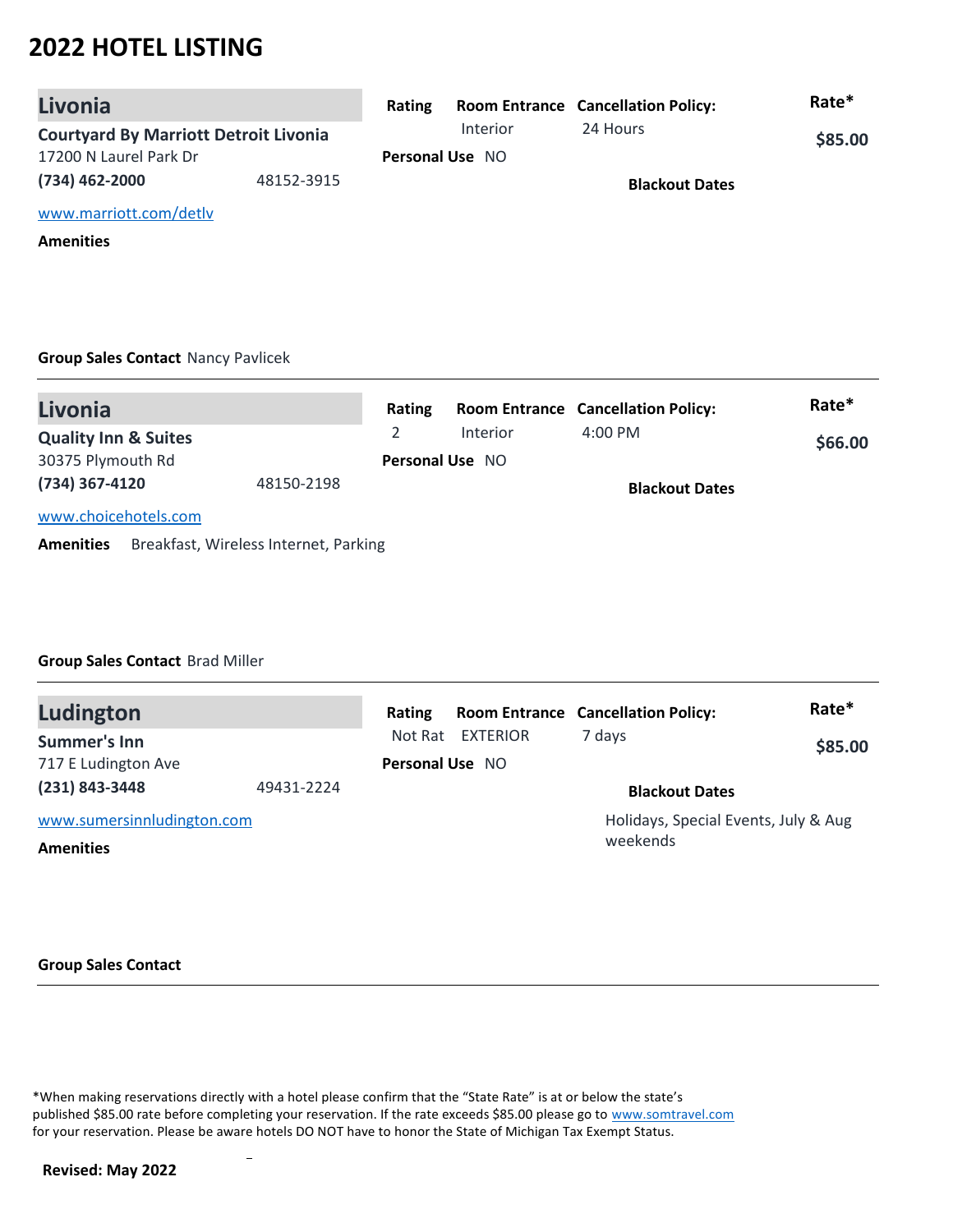| Ludington            |                                       | Rating |                        | <b>Room Entrance Cancellation Policy:</b> | Rate*   |
|----------------------|---------------------------------------|--------|------------------------|-------------------------------------------|---------|
| <b>Comfort Inn</b>   |                                       |        | <b>Interior</b>        | $4:00$ PM                                 | \$85.00 |
| 5323 W US 10         |                                       |        | <b>Personal Use NO</b> |                                           |         |
| (231) 845-7004       | 49431                                 |        |                        | <b>Blackout Dates</b>                     |         |
| www.choicehotels.com |                                       |        |                        | Dec 31                                    |         |
| <b>Amenities</b>     | Breakfast, Wireless Internet, Parking |        |                        |                                           |         |

# **Group Sales Contact** General Manager

| <b>Madison Heights</b> |                                                                                                                                                         |            | Rating          |          | <b>Room Entrance Cancellation Policy:</b> | Rate*   |
|------------------------|---------------------------------------------------------------------------------------------------------------------------------------------------------|------------|-----------------|----------|-------------------------------------------|---------|
|                        | <b>Baymont Inn &amp; Suites by Wyndham</b>                                                                                                              |            |                 | Interior | $6:00$ PM                                 | \$85.00 |
| 32800 Stephenson Hwy   |                                                                                                                                                         |            | Personal Use NO |          |                                           |         |
| (248) 588-3388         |                                                                                                                                                         | 48071-5524 |                 |          | <b>Blackout Dates</b>                     |         |
|                        | www.baymontinns.com/hotel/48678                                                                                                                         |            |                 |          | August 19-21, Dec 30-31                   |         |
| <b>Amenities</b>       | Hot Breakfast, Complimentary High Speed Internet Access,<br>Business Center, MiniRefrigerator, Microwave, Coffee Maker,<br>Iron and Board, Outdoor Pool |            |                 |          |                                           |         |

### **Group Sales Contact** Robert Jabara

| <b>Madison Heights</b>                           | Rating          |          | <b>Room Entrance Cancellation Policy:</b> | Rate*   |
|--------------------------------------------------|-----------------|----------|-------------------------------------------|---------|
| <b>Rodeway Inn</b>                               |                 | Exterior | $4:00$ PM                                 | \$52.00 |
| 32703 Stephenson Hwy                             | Personal Use NO |          |                                           |         |
| (248) 583-7700<br>48071                          |                 |          | <b>Blackout Dates</b>                     |         |
| www.choicehotels.com                             |                 |          |                                           |         |
| Breakfast, Wireless Internet<br><b>Amenities</b> |                 |          |                                           |         |

#### **Group Sales Contact** Frank Konja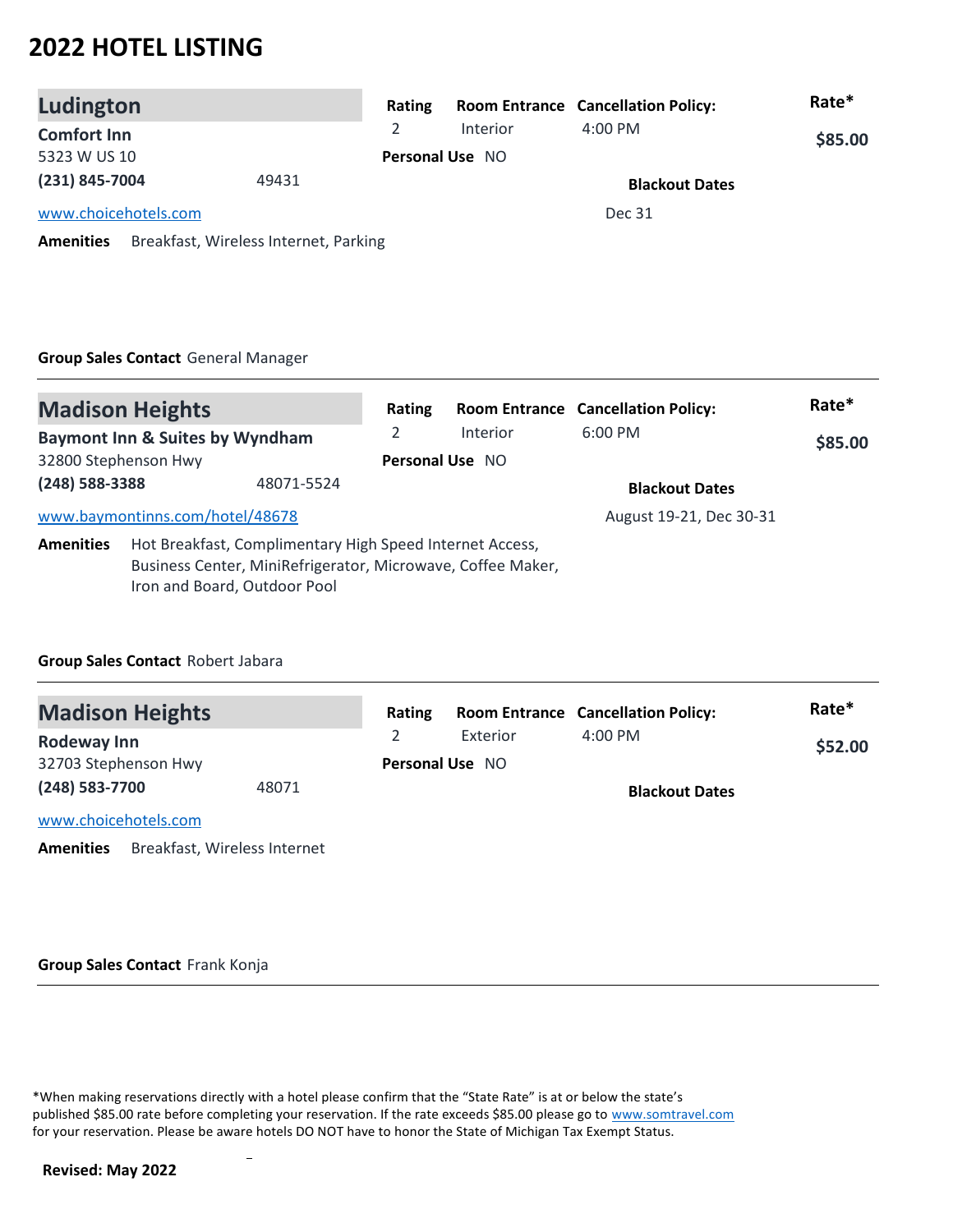| <b>Madison Heights</b> |                                                                     | Rating |                 | <b>Room Entrance Cancellation Policy:</b> | Rate*   |
|------------------------|---------------------------------------------------------------------|--------|-----------------|-------------------------------------------|---------|
|                        | <b>Hampton Inn - Madison Heights</b>                                | 3      | <b>Interior</b> | 24 Hours                                  | \$85.00 |
| 32420 Stephenson Hwy   |                                                                     |        | Personal Use NO |                                           |         |
| (248) 585-8881         | 48071-5517                                                          |        |                 | <b>Blackout Dates</b>                     |         |
|                        | www.hamptoninn3.hilton.com/en/hotels/michigan/hampton               |        |                 | No Contractors Aug17-19                   |         |
| <b>Amenities</b>       | Hot Breakfast, Outdoor Pool, High Speed Wireless Internet<br>Access |        |                 |                                           |         |

# **Group Sales Contact** LaDarius Williams

| <b>Madison Heights</b>      |       | Rating   |                        | <b>Room Entrance Cancellation Policy:</b> | Rate* |
|-----------------------------|-------|----------|------------------------|-------------------------------------------|-------|
| <b>Woodspring Suites</b>    |       | Interior | $4:00 \text{ PM}$      | \$85.00                                   |       |
| 32400 Stephenson            |       |          | <b>Personal Use NO</b> |                                           |       |
| (248) 607-6230              | 48071 |          |                        | <b>Blackout Dates</b>                     |       |
| www.choicehotels.com        |       |          |                        |                                           |       |
| Parking<br><b>Amenities</b> |       |          |                        |                                           |       |

## **Group Sales Contact** Heriberto A Calderon

| <b>Manistee</b>           |                                                                                                               | Rating                 |          | <b>Room Entrance Cancellation Policy:</b> | Rate*   |
|---------------------------|---------------------------------------------------------------------------------------------------------------|------------------------|----------|-------------------------------------------|---------|
| <b>Super 8 - Manistee</b> |                                                                                                               |                        | Interior | $4:00$ PM                                 | \$85.00 |
| 220 Arthur St., US 31 N   |                                                                                                               | <b>Personal Use NO</b> |          |                                           |         |
| (231) 398-8888            | 49660                                                                                                         |                        |          | <b>Blackout Dates</b>                     |         |
| www.super8.com            |                                                                                                               |                        |          | <b>JULY &amp; AUG weekends</b>            |         |
| <b>Amenities</b>          | Continental Breakfast, Wireless Internet Access, Coffee Maker,<br>Microwave, Refridgerator, Business Services |                        |          |                                           |         |

#### **Group Sales Contact** Chuck Smith 231-398-8888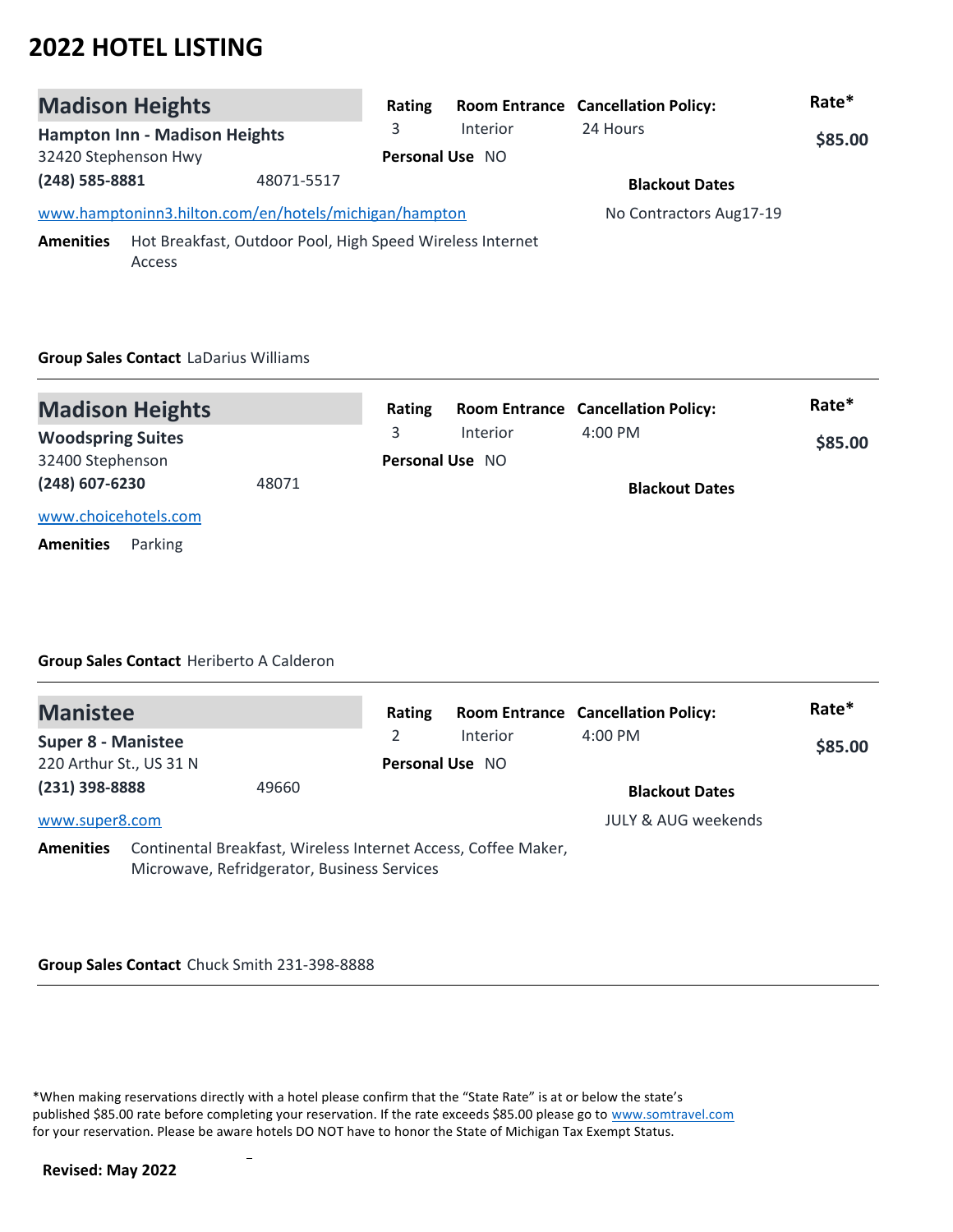| <b>Manistique</b>               |       | Rating                 |          | <b>Room Entrance Cancellation Policy:</b> | Rate*   |
|---------------------------------|-------|------------------------|----------|-------------------------------------------|---------|
| <b>Quality Inn &amp; Suites</b> |       |                        | Interior | $4:00 \text{ PM}$                         | \$85.00 |
| 905 E Lakeshore Drive           |       | <b>Personal Use NO</b> |          |                                           |         |
| (906) 341-3777                  | 49854 |                        |          | <b>Blackout Dates</b>                     |         |
| www.choicehotels.com            |       |                        |          |                                           |         |
| Parking<br><b>Amenities</b>     |       |                        |          |                                           |         |

## **Group Sales Contact** Dennis Rumrill

| <b>Manistique</b>      |       | Rating                 |                  | <b>Room Entrance Cancellation Policy:</b> | Rate*   |
|------------------------|-------|------------------------|------------------|-------------------------------------------|---------|
| <b>Gray Wolf Lodge</b> |       |                        | Not Rat EXTERIOR | 24 Hours                                  | \$75.00 |
| 6770 W. US Hwy 2       |       | <b>Personal Use NO</b> |                  |                                           |         |
| (906) 341-2410         | 49854 |                        |                  | <b>Blackout Dates</b>                     |         |
|                        |       |                        |                  |                                           |         |

**Amenities** Complimentary Internet Access, Indoor Pool, Spa, Microwave, Refridgerator

### **Group Sales Contact** Dennis Jankowski

| <b>Manistique</b>                                                        | Rating          |          | <b>Room Entrance Cancellation Policy:</b>                                                       | Rate*   |
|--------------------------------------------------------------------------|-----------------|----------|-------------------------------------------------------------------------------------------------|---------|
| <b>Econo Lodge - Manistique</b>                                          | $\mathcal{L}$   | Interior | $4:00$ PM                                                                                       | \$74.00 |
| 1101 E Lakeshore Dr                                                      | Personal Use NO |          |                                                                                                 |         |
| (906) 341-6014<br>49854                                                  |                 |          | <b>Blackout Dates</b>                                                                           |         |
| www.choicehotels.com<br>Breakfast, Wireless Internet<br><b>Amenities</b> |                 |          | Jan 1 - June 12 \$74 a night, June 12 -<br>Oct 15 \$85 a night, Oct 16 - Dec 31<br>\$71 a night |         |

#### **Group Sales Contact** Alan Misniakiewicz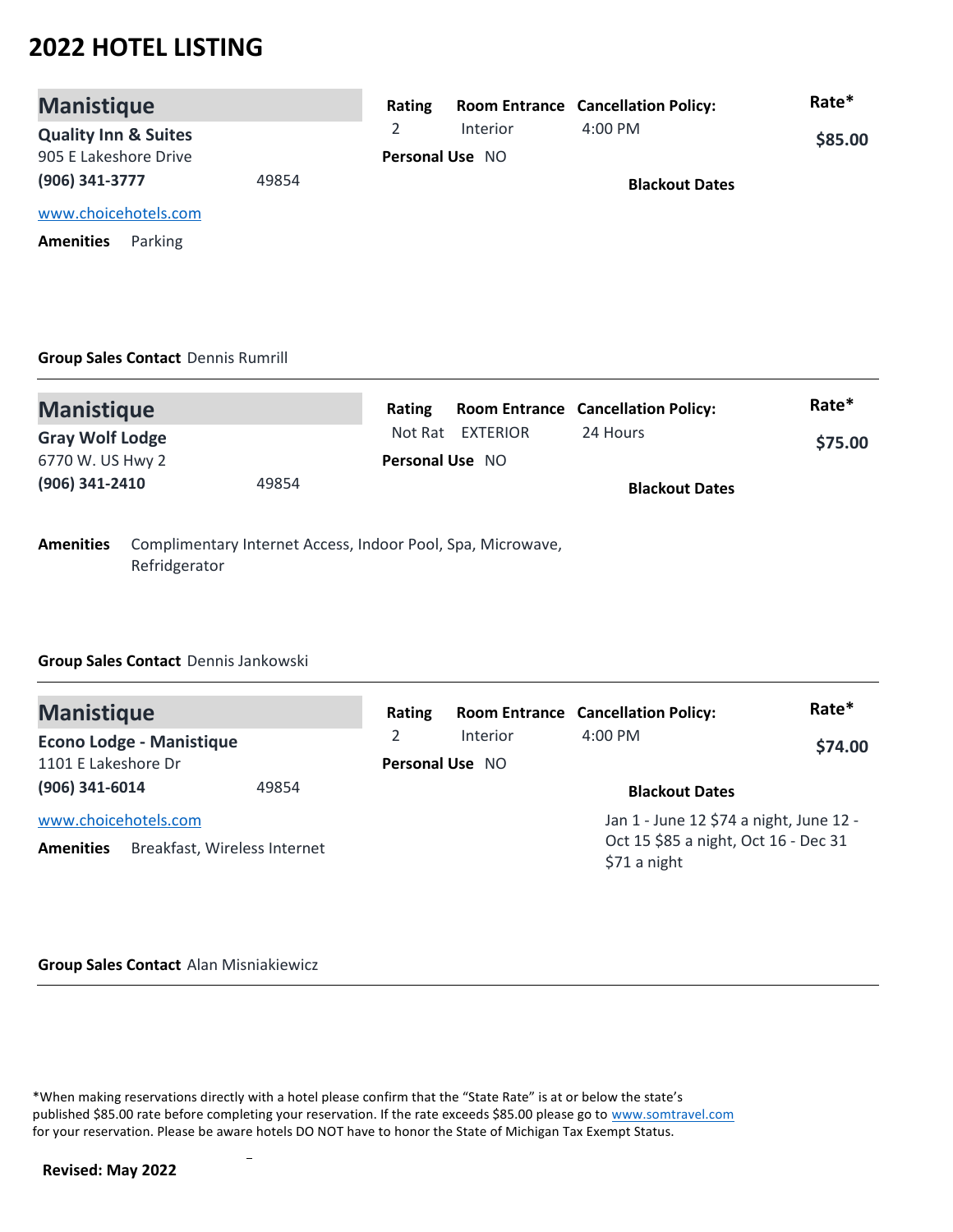| <b>Marquette</b>           |                     |                                                                                                                                                                                             | Rating          |                 | <b>Room Entrance Cancellation Policy:</b> | Rate*   |
|----------------------------|---------------------|---------------------------------------------------------------------------------------------------------------------------------------------------------------------------------------------|-----------------|-----------------|-------------------------------------------|---------|
| <b>Comfort Suites</b>      |                     |                                                                                                                                                                                             | 3               | <b>Interior</b> | 24 Hours                                  | \$85.00 |
| 2463 US 41 W               |                     |                                                                                                                                                                                             | Personal Use NO |                 |                                           |         |
| (906) 228-0028             |                     | 49855                                                                                                                                                                                       |                 |                 | <b>Blackout Dates</b>                     |         |
| comfortsuitesmarquette.com |                     |                                                                                                                                                                                             |                 |                 | No Contractors / All Weekends             |         |
| <b>Amenities</b>           | Hudson's restaurant | Complimentary deluxe continental breakfast, Free high speed<br>wi-fi, Business Center, Free access to Anytime Fitness Center,<br>Indoor Pool, Whirlpool, Sauna, Guest Laundry, Discounts at |                 |                 |                                           |         |

#### **Group Sales Contact** Beth Meyer 906-225-0161

| <b>Marquette</b>                        |  |                                                                                                         | Rating                |                       | <b>Room Entrance Cancellation Policy:</b> | Rate* |
|-----------------------------------------|--|---------------------------------------------------------------------------------------------------------|-----------------------|-----------------------|-------------------------------------------|-------|
| <b>Hampton Inn Marquette Waterfront</b> |  | 3                                                                                                       | <b>Interior</b>       | 24 Hours              | \$85.00                                   |       |
| 461 S. Lakeshore Blvd                   |  |                                                                                                         | Personal Use YES w/ID |                       |                                           |       |
| (906) 228-6001<br>49855                 |  |                                                                                                         |                       | <b>Blackout Dates</b> |                                           |       |
|                                         |  | www.marquettewaterfront.hamptoninn.com                                                                  |                       |                       | July 1st - October 31st.                  |       |
| <b>Amenities</b>                        |  | Complimentary Breakfast, WiFi, Indoor Pool, Fitness Center,<br>Business Center, Microwave, Refrigerator |                       |                       |                                           |       |

### **Group Sales Contact** Reed Benton

| <b>Marquette</b>     |                                       | Rating |                       | <b>Room Entrance Cancellation Policy:</b> | Rate*   |
|----------------------|---------------------------------------|--------|-----------------------|-------------------------------------------|---------|
| <b>Quality Inn</b>   |                                       | 3      | <b>Interior</b>       | $4:00 \text{ PM}$                         | \$85.00 |
| 1275 US 41 W         |                                       |        | Personal Use YES w/ID |                                           |         |
| (906) 228-8100       | 49855-4053                            |        |                       | <b>Blackout Dates</b>                     |         |
| www.choicehotels.com |                                       |        |                       | Feb 16                                    |         |
| <b>Amenities</b>     | Breakfast, Wireless Internet, Parking |        |                       |                                           |         |

#### **Group Sales Contact** Cassie Weiland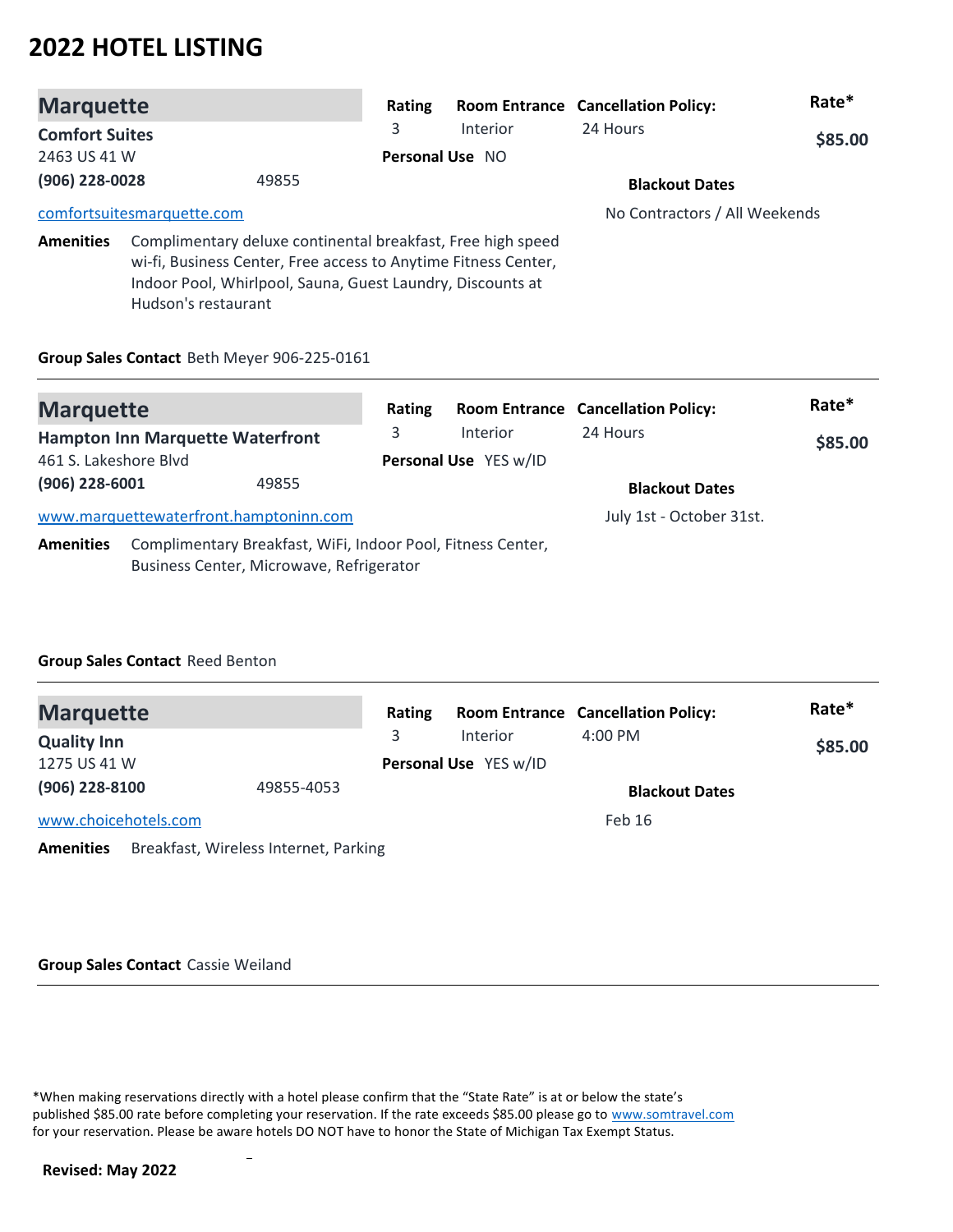| <b>Marquette</b>          |                                  | Rating                                                                                                                   |                        | <b>Room Entrance Cancellation Policy:</b> | Rate*   |
|---------------------------|----------------------------------|--------------------------------------------------------------------------------------------------------------------------|------------------------|-------------------------------------------|---------|
| <b>My Place Marquette</b> |                                  |                                                                                                                          | Interior               | 24 Hours                                  | \$85.00 |
| 2383 US Hwy 41 W          |                                  |                                                                                                                          | <b>Personal Use NO</b> |                                           |         |
| (906) 232-1111<br>49855   |                                  |                                                                                                                          |                        | <b>Blackout Dates</b>                     |         |
|                           |                                  | www.myploacehotels.com/my-place-hotel-marquette-mi                                                                       |                        | No Contractors All weekends               |         |
| <b>Amenities</b>          | Discounts at Hudson's restaurant | Free high speed Internet Access, Business Center, Guest<br>Laundry, Guest Lounge, Store, Free access to Anytime Fitness, |                        |                                           |         |

#### **Group Sales Contact** Beth Meyer 906-225-0161

| <b>Marquette</b>     |             |                                                                                                                                                                                              | Rating          |          | <b>Room Entrance Cancellation Policy:</b> | Rate*   |
|----------------------|-------------|----------------------------------------------------------------------------------------------------------------------------------------------------------------------------------------------|-----------------|----------|-------------------------------------------|---------|
| Days Inn             |             |                                                                                                                                                                                              | 2               | Interior | 24 Hours                                  | \$85.00 |
| 2403 US Hwy 41 West  |             |                                                                                                                                                                                              | Personal Use NO |          |                                           |         |
| (906) 225-1393       |             | 49855                                                                                                                                                                                        |                 |          | <b>Blackout Dates</b>                     |         |
| daysinnmarquette.com |             |                                                                                                                                                                                              |                 |          | No Contractors / All Weekends             |         |
| <b>Amenities</b>     | Restaurant. | Complimentary continental Breakfast; Free high speed wi-fi,<br>Business Center, Free access to Anytime Fitness Center, Indoor<br>Pool, Whirlpool, Sauna, Guest Laundry, Discount at Hudson's |                 |          |                                           |         |

### **Group Sales Contact** Beth Meyer 906-225-0161

| <b>Marquette</b>                |                                                                                        | Rating                 |          | <b>Room Entrance Cancellation Policy:</b> | Rate*   |
|---------------------------------|----------------------------------------------------------------------------------------|------------------------|----------|-------------------------------------------|---------|
| <b>Country Inn &amp; Suites</b> |                                                                                        | 3                      | Interior | $6:00$ PM                                 | \$85.00 |
| 2472 US HWY 41 W                |                                                                                        | <b>Personal Use NO</b> |          |                                           |         |
| (906) 225-1300                  | 49849                                                                                  |                        |          | <b>Blackout Dates</b>                     |         |
|                                 | www.countryinns.com/marquettemi                                                        |                        |          | Weekends, May 3-4, August 9-10            |         |
| <b>Amenities</b>                | Hot Breakfast, Indoor Pool, Hot Tub, Fitness Center, WiFi,<br>Microwave, Refrigerators |                        |          |                                           |         |

#### **Group Sales Contact** JoHanna Solka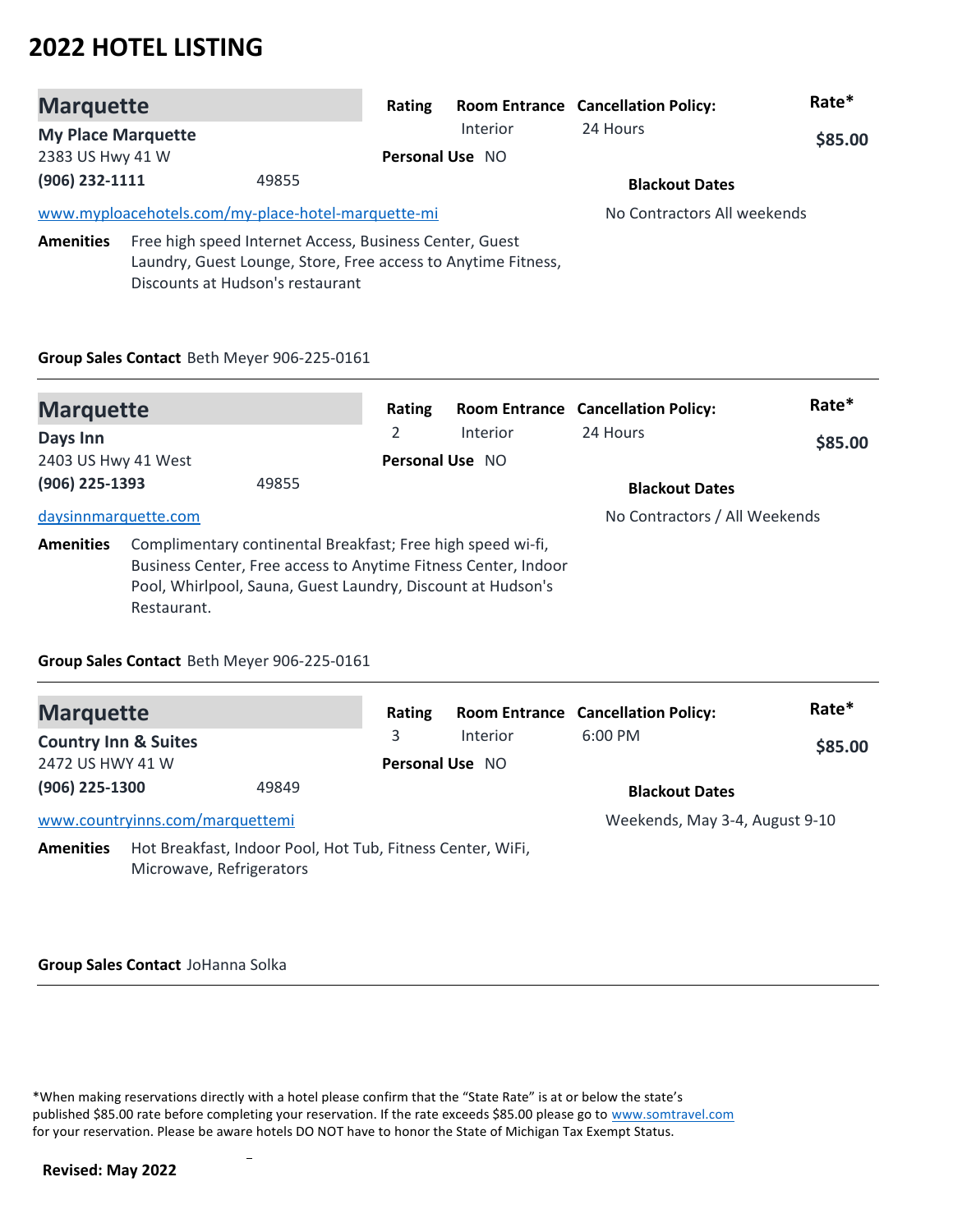| <b>Marshall</b>             |       | Rating |                        | <b>Room Entrance Cancellation Policy:</b> | Rate*   |
|-----------------------------|-------|--------|------------------------|-------------------------------------------|---------|
| <b>Quality Inn Marshall</b> |       |        | Interior               | $4:00 \, \text{PM}$                       | \$80.00 |
| 204 Winston                 |       |        | <b>Personal Use NO</b> |                                           |         |
| (269) 789-7890              | 49068 |        |                        | <b>Blackout Dates</b>                     |         |
| www.choicehotels.com        |       |        |                        |                                           |         |

**Amenities** Breakfast, Wireless Internet, Parking

#### **Group Sales Contact** Victoria Leonard

| <b>Menominee</b>              |            | Rating                 |          | <b>Room Entrance Cancellation Policy:</b> | Rate*   |
|-------------------------------|------------|------------------------|----------|-------------------------------------------|---------|
| <b>Econo Lodge On The Bay</b> |            |                        | Interior | $4:00 \text{ PM}$                         | \$77.00 |
| 2516 10TH St                  |            | <b>Personal Use NO</b> |          |                                           |         |
| (906) 863-4431                | 49858-1902 |                        |          | <b>Blackout Dates</b>                     |         |
| www.choicehotels.com          |            |                        |          |                                           |         |
| Parking<br><b>Amenities</b>   |            |                        |          |                                           |         |

### **Group Sales Contact** Paula Chaney

| <b>Menominee</b>  |                                                                              |       | Rating                 |          | <b>Room Entrance Cancellation Policy:</b> | Rate*   |
|-------------------|------------------------------------------------------------------------------|-------|------------------------|----------|-------------------------------------------|---------|
|                   | <b>Americinn by Wyndham</b>                                                  |       |                        | Interior | $6:00$ PM                                 | \$85.00 |
| 2330 10th St      |                                                                              |       | <b>Personal Use NO</b> |          |                                           |         |
| (906) 863-8699    |                                                                              | 49858 |                        |          | <b>Blackout Dates</b>                     |         |
| www.americinn.com |                                                                              |       |                        |          | Rate is for Standard rooms and            |         |
| <b>Amenities</b>  | Complementary breakfast and internet, Lakeside Property,<br>Indoor Pool, Spa |       |                        |          | excludes all Lakeside rooms.              |         |

#### **Group Sales Contact** Rita Waitz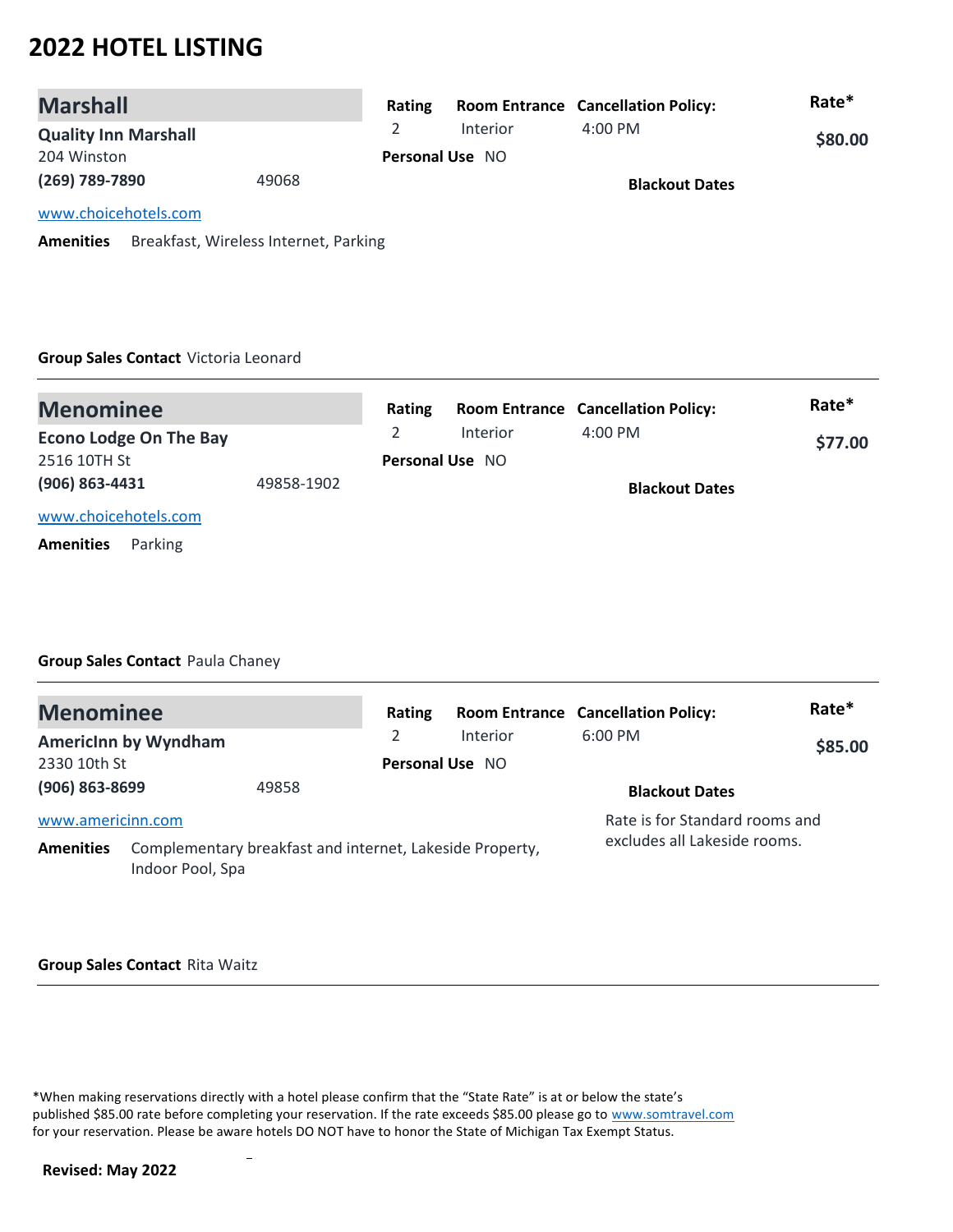| <b>Midland</b>                   | <b>Rating</b> |                       | <b>Room Entrance Cancellation Policy:</b> | Rate*   |
|----------------------------------|---------------|-----------------------|-------------------------------------------|---------|
| <b>Best Western Valley Plaza</b> |               | Interior              | 24 Hours                                  | \$85.00 |
| 5221 Bay City Rd                 |               | Personal Use YES w/ID |                                           |         |
| (989) 496-2700<br>48642          |               |                       | <b>Blackout Dates</b>                     |         |

**Amenities** Continental Breakfast, Wireless Internet Access, Fitness Center, Indoor Pool, Spa

#### **Group Sales Contact** Bethany Bartlett valleyplazasales@gmail.com

| <b>Midland</b>       |            | <b>Rating</b> |                        | <b>Room Entrance Cancellation Policy:</b> | Rate*   |
|----------------------|------------|---------------|------------------------|-------------------------------------------|---------|
| Sleep Inn            |            |               | Interior               | $4:00 \text{ PM}$                         | \$74.00 |
| 2100 W Wackerly St   |            |               | <b>Personal Use NO</b> |                                           |         |
| (989) 837-1010       | 48640-6738 |               |                        | <b>Blackout Dates</b>                     |         |
| www.choicehotels.com |            |               |                        |                                           |         |

**Amenities** Breakfast, Wireless internet, Parking

### **Group Sales Contact** Jay

| <b>Midland</b>           |  |                                                                                                                   | Rating                 |                       | <b>Room Entrance Cancellation Policy:</b> | Rate*   |
|--------------------------|--|-------------------------------------------------------------------------------------------------------------------|------------------------|-----------------------|-------------------------------------------|---------|
| <b>Springhill Suites</b> |  |                                                                                                                   | 3                      | Interior              | 24 Hours                                  | \$85.00 |
| 520 Joe Mann Blvd        |  |                                                                                                                   | <b>Personal Use NO</b> |                       |                                           |         |
| (989) 837-2700<br>48642  |  |                                                                                                                   |                        | <b>Blackout Dates</b> |                                           |         |
|                          |  |                                                                                                                   |                        |                       | June 3-8, 24-26, July 8-18                |         |
| <b>Amenities</b>         |  | Hot Breakfast, Indoor Pool, Spa, Fitness Room, Microwave, Mini<br>Refrigerator, Complimentary High Speed Internet |                        |                       |                                           |         |

#### **Group Sales Contact** Tori Hummel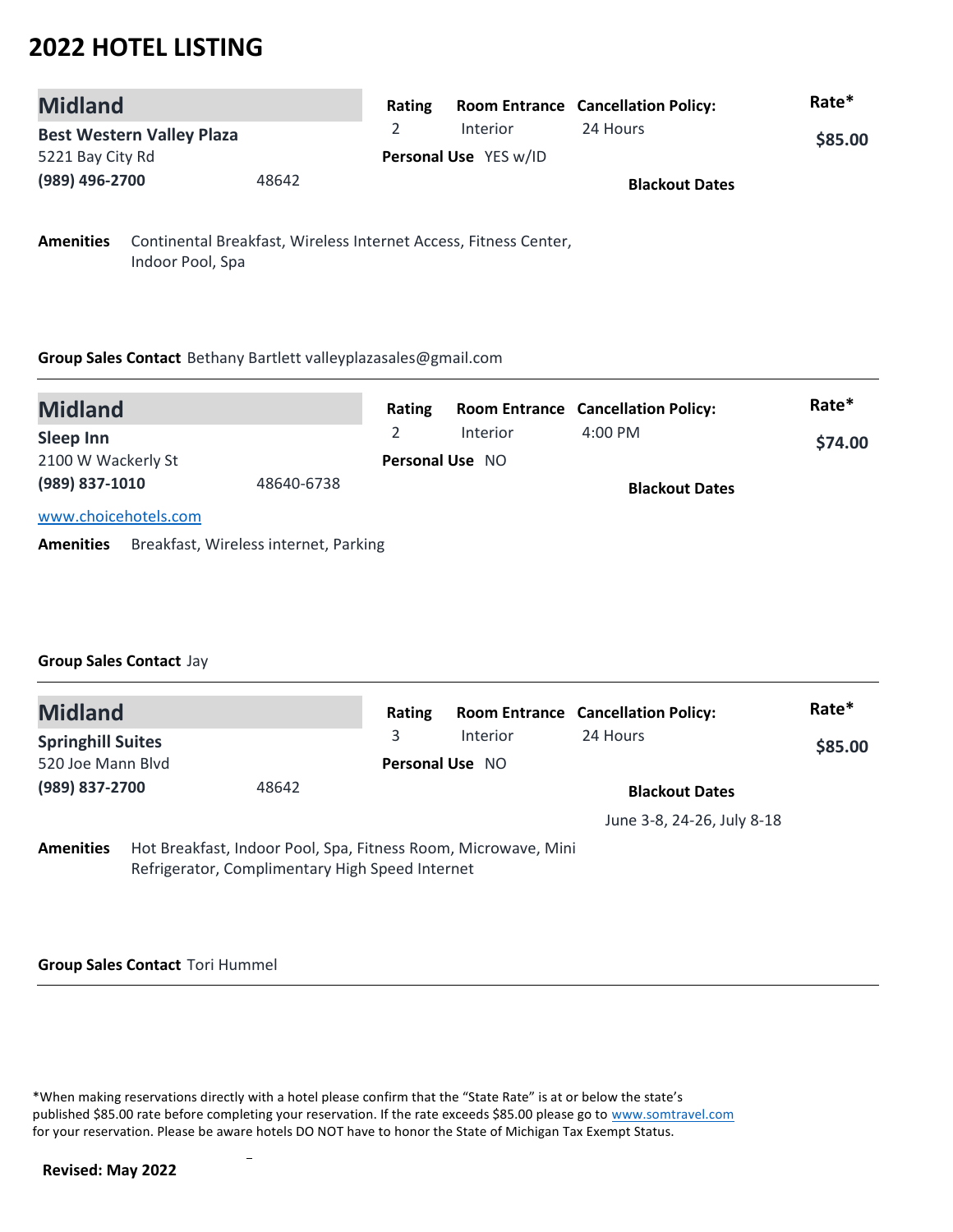| <b>Milan</b>                  |       | Rating |                        | <b>Room Entrance Cancellation Policy:</b> | Rate*   |
|-------------------------------|-------|--------|------------------------|-------------------------------------------|---------|
| <b>Sleep Inn &amp; Suites</b> |       |        | <b>Interior</b>        | $4:00 \text{ PM}$                         | \$80.00 |
| 1230 Dexter St                |       |        | <b>Personal Use NO</b> |                                           |         |
| (734) 508-4325                | 48160 |        |                        | <b>Blackout Dates</b>                     |         |
| www.choicehotels.com          |       |        |                        |                                           |         |
| <b>Amenities</b><br>Wireless  |       |        |                        |                                           |         |

#### **Group Sales Contact** Jacque Haemmerle

| <b>Mio</b>                        |                                             | Rating |                                 | <b>Room Entrance Cancellation Policy:</b> | Rate*   |
|-----------------------------------|---------------------------------------------|--------|---------------------------------|-------------------------------------------|---------|
| <b>Ausable Valley Inn</b>         |                                             |        | Interior                        | $4:00$ PM                                 | \$85.00 |
| 515 Lockwood Lane                 |                                             |        | Personal Use YES w/ID           |                                           |         |
| (989) 826-1737                    | 49647                                       |        |                                 | <b>Blackout Dates</b>                     |         |
| reservations@ausablevalleyinn.com |                                             |        | Weekends from June 15-September |                                           |         |
| <b>Amenities</b>                  | Continental Breakfast, Indoor Pool, Hot Tub |        |                                 | 9th                                       |         |

### **Group Sales Contact** Randy Willson

| <b>Monroe</b>                   |       | Rating |                        | <b>Room Entrance Cancellation Policy:</b> | Rate*   |
|---------------------------------|-------|--------|------------------------|-------------------------------------------|---------|
| <b>Quality Inn &amp; Suites</b> |       | 3      | Interior               | $4:00 \text{ PM}$                         | \$81.00 |
| 1225 N. Dixie Hwy               |       |        | <b>Personal Use NO</b> |                                           |         |
| (734) 242-6000                  | 48162 |        |                        | <b>Blackout Dates</b>                     |         |
| www.choicehotels.com            |       |        |                        |                                           |         |

**Amenities** Breakfast, Wireless Internet, Parking

#### **Group Sales Contact** Alison Murphy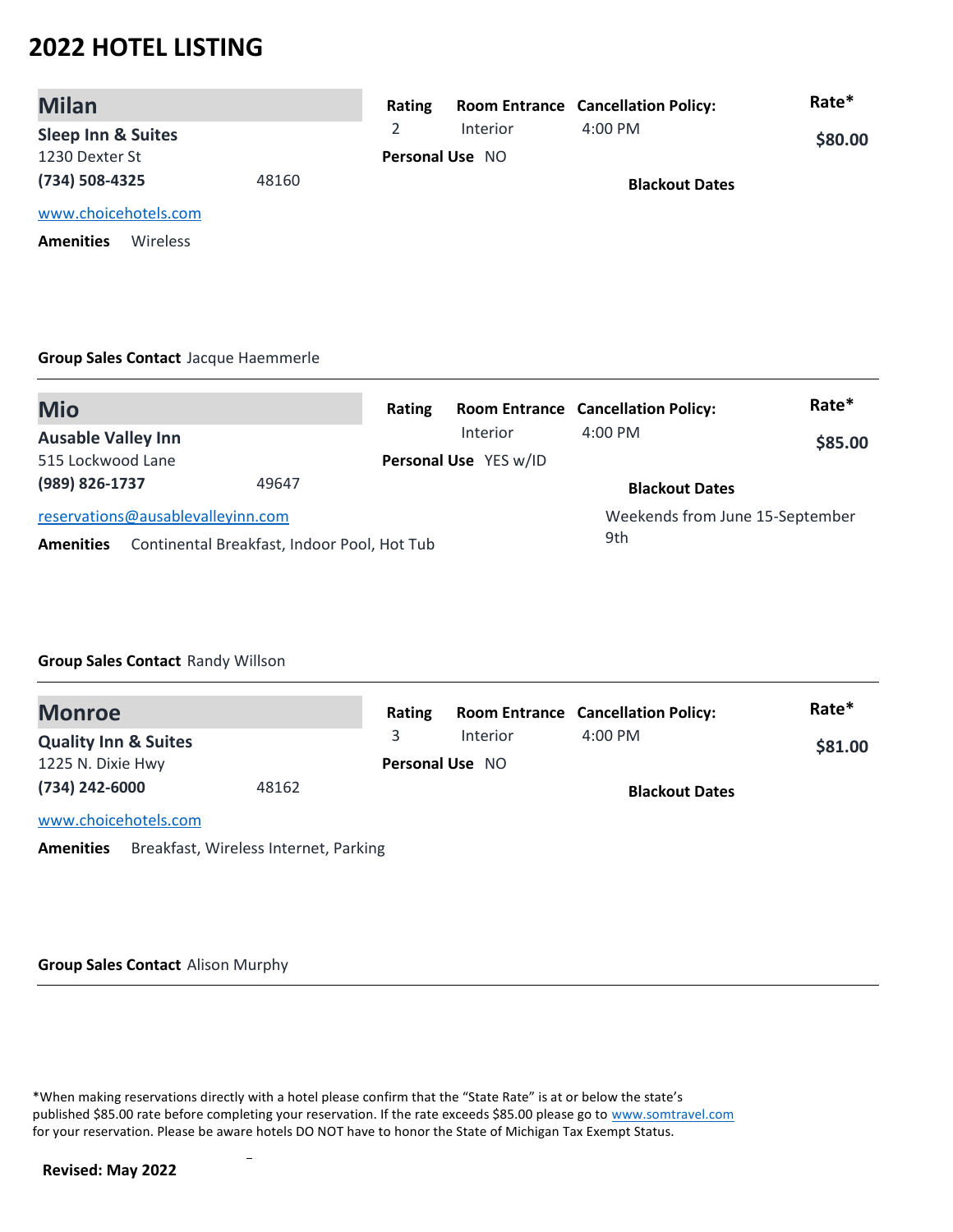| <b>Monroe</b>               |       | Rating |                 | <b>Room Entrance Cancellation Policy:</b> | Rate*   |
|-----------------------------|-------|--------|-----------------|-------------------------------------------|---------|
| <b>Econo Lodge</b>          |       |        | <b>Interior</b> | $4:00 \text{ PM}$                         | \$85.00 |
| 6500 E. Albain Rd.          |       |        | Personal Use NO |                                           |         |
| (734) 384-1500              | 48161 |        |                 | <b>Blackout Dates</b>                     |         |
| www.choicehotels.com        |       |        |                 |                                           |         |
| Parking<br><b>Amenities</b> |       |        |                 |                                           |         |

### **Group Sales Contact** Navdeep S Grewal

| <b>Mt Pleasant</b>                                   | Rating                 |          | <b>Room Entrance Cancellation Policy:</b> | Rate*   |
|------------------------------------------------------|------------------------|----------|-------------------------------------------|---------|
| <b>Comfort Inn &amp; Suites Hotel and Conference</b> |                        | Interior | 4:00 PM                                   | \$85.00 |
| 2424 S Mission St                                    | <b>Personal Use NO</b> |          |                                           |         |
| (989) 772-4000<br>48858-4410                         |                        |          | <b>Blackout Dates</b>                     |         |
| www.choicehotels.com                                 |                        |          |                                           |         |
| Parking<br><b>Amenities</b>                          |                        |          |                                           |         |

### **Group Sales Contact** Michelle Reed

| <b>Mt Pleasant</b>  |                                |            | Rating                 |                                                                                                                                   | <b>Room Entrance Cancellation Policy:</b> | Rate*   |
|---------------------|--------------------------------|------------|------------------------|-----------------------------------------------------------------------------------------------------------------------------------|-------------------------------------------|---------|
|                     | <b>Baymont Inn-Mt Pleasant</b> |            | 3                      | <b>Interior</b>                                                                                                                   | $4:00$ PM                                 | \$85.00 |
| 5858 E Pickard St   |                                |            | <b>Personal Use NO</b> |                                                                                                                                   |                                           |         |
| (989) 775-5555      |                                | 48858-5017 |                        |                                                                                                                                   | <b>Blackout Dates</b>                     |         |
| www.baymontinns.com |                                |            |                        |                                                                                                                                   | Weekends and Dec 31st                     |         |
| <b>Amenities</b>    |                                |            |                        | Deluxe Breakfast, High Speed Internet Access, Indoor Pool, Spa,<br>Microwave, Refrigerator, Coffee Maker, Hairdryer, Iron & Board |                                           |         |

# **Group Sales Contact** Darci Plumley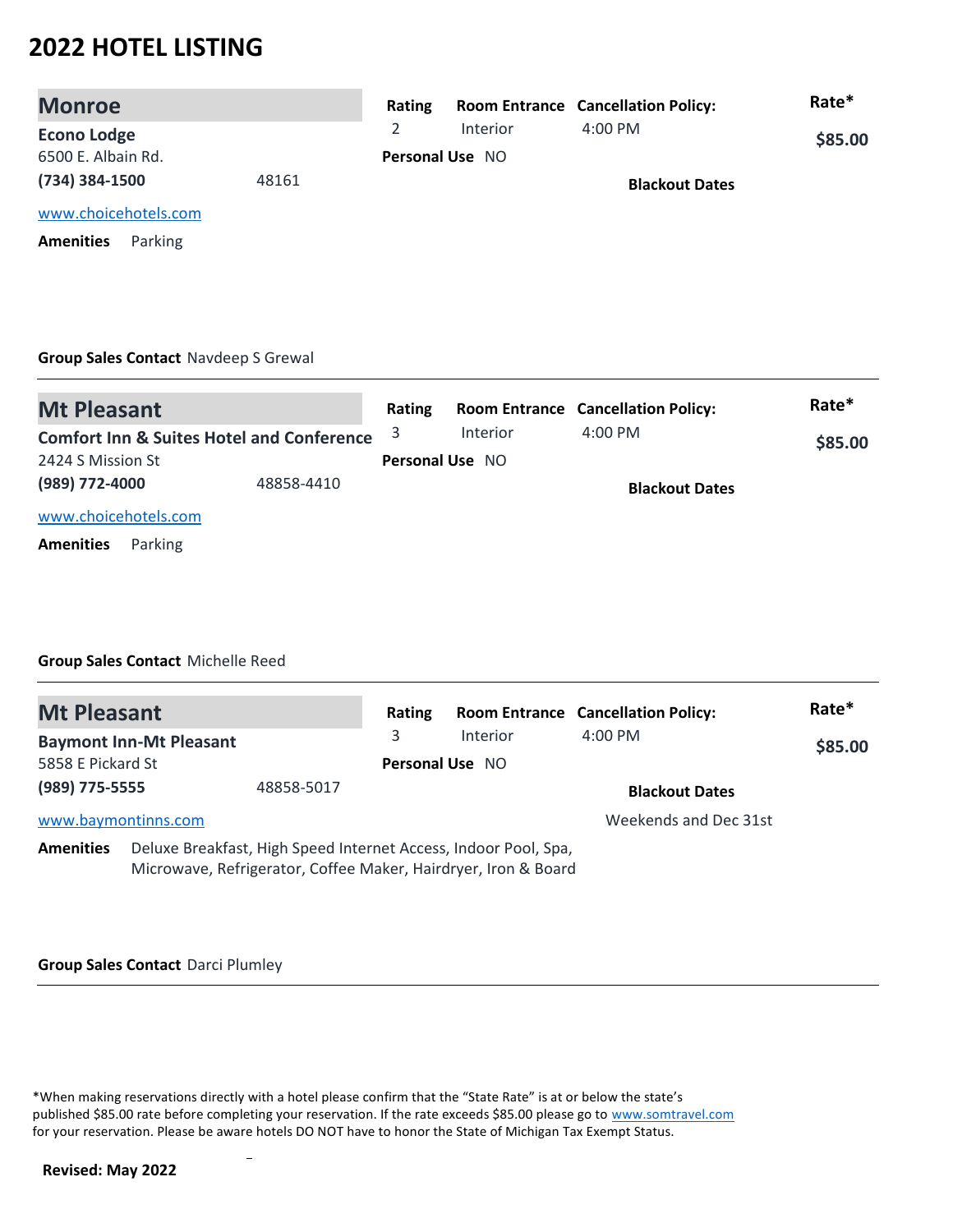| <b>Mt Pleasant</b>    |                                                                                         |       | Rating                 |                 | <b>Room Entrance Cancellation Policy:</b> | Rate*   |
|-----------------------|-----------------------------------------------------------------------------------------|-------|------------------------|-----------------|-------------------------------------------|---------|
|                       | <b>Quality Inn Mount Pleasant</b>                                                       |       | $\mathcal{L}$          | <b>Interior</b> | $4:00 \text{ PM}$                         | \$76.00 |
| 5500 E Pickard Street |                                                                                         |       | <b>Personal Use NO</b> |                 |                                           |         |
| (989) 772-7777        |                                                                                         | 48858 |                        |                 | <b>Blackout Dates</b>                     |         |
| www.choicehotels.com  |                                                                                         |       |                        |                 |                                           |         |
| <b>Amenities</b>      | Breakfast, Wireless Internet Access, Coffee maker, Hair dryers,<br>Mini-frig, Microwave |       |                        |                 |                                           |         |

# **Group Sales Contact** Rakesh Patel

| <b>Mt Pleasant</b>              |                                 | Rating                 |          | <b>Room Entrance Cancellation Policy:</b>                      | Rate*   |
|---------------------------------|---------------------------------|------------------------|----------|----------------------------------------------------------------|---------|
| <b>Holiday Inn &amp; Suites</b> |                                 | <b>NR</b>              | Interior | 24 Hours                                                       | \$85.00 |
| 5278 E. Pickard St              |                                 | <b>Personal Use NO</b> |          |                                                                |         |
| (989) 317-8686                  | 48858                           |                        |          | <b>Blackout Dates</b>                                          |         |
|                                 | www.holidayinn.com/mtpleasantmi |                        |          | CMU Graduation, New Years Eve,                                 |         |
| <b>Amenities</b>                | Restaurant                      |                        |          | Homecoming, Special Olympics,<br><b>Soaring Eagle Concerts</b> |         |

## **Group Sales Contact** Tom O'Connor

| <b>Muskegon</b>       |  |                                                                                                                                                                                                                                          | Rating          |          | <b>Room Entrance Cancellation Policy:</b> | Rate*   |
|-----------------------|--|------------------------------------------------------------------------------------------------------------------------------------------------------------------------------------------------------------------------------------------|-----------------|----------|-------------------------------------------|---------|
|                       |  | Delta Hotels Marriott Muskegon Conventio                                                                                                                                                                                                 | 3               | Interior | 24 Hours                                  | \$85.00 |
| 939 Third Street      |  |                                                                                                                                                                                                                                          | Personal Use NO |          |                                           |         |
| $(231) 722 - 0100$    |  | 49440                                                                                                                                                                                                                                    |                 |          | <b>Blackout Dates</b>                     |         |
| www.DeltaMuskegon.com |  | June, July, August, Special Events,                                                                                                                                                                                                      |                 |          |                                           |         |
| <b>Amenities</b>      |  | Starbucks / Grab n Go Counter, Complimentary Wi-Fi, On-site<br>Covered Parking, Indoor Pool, Hot Tub, Fitness Center,<br>Refrigerator & Keurig Coffee Maker, on Site Restaurant, Located<br>Downtown, 37,700 sq ft meeting/banquet space |                 |          | Holidays and All Weekends                 |         |

**Group Sales Contact** Ashley Jarosz ashley@DeltaMuskegon.com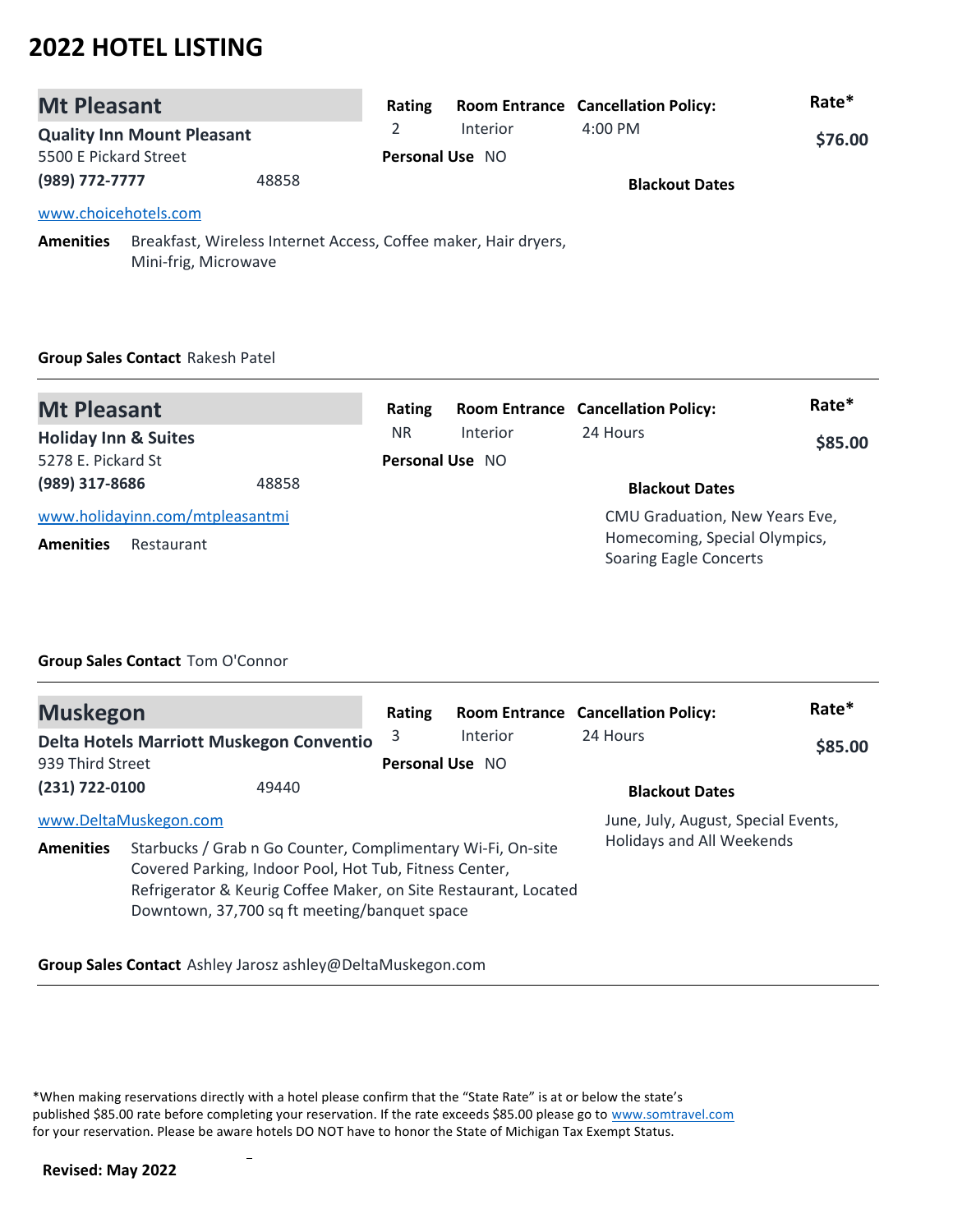| <b>Muskegon</b>         |                                                                         | Rating                 |                 | <b>Room Entrance Cancellation Policy:</b>     | Rate*   |
|-------------------------|-------------------------------------------------------------------------|------------------------|-----------------|-----------------------------------------------|---------|
|                         | <b>Shoreline Inn &amp; Conference Center</b>                            | 4                      | <b>Interior</b> | 24 Hours                                      | \$85.00 |
| 750 Terrace Point Drive |                                                                         | <b>Personal Use NO</b> |                 |                                               |         |
| (231) 727-8483          | 49440                                                                   |                        |                 | <b>Blackout Dates</b>                         |         |
|                         | www.choicehotels.com/michigan/muskegon/ascend-hotels/                   |                        |                 | June, July, August & All Weekends             |         |
| <b>Amenities</b>        | Free Wi-Fi, Free Parking, Indoor & Outdoor Pools, Restaurant,<br>Lounge |                        |                 | year round and special events or<br>holidays. |         |

### **Group Sales Contact** Becca Hunter Becca@shorelineinn.com

| <b>New Buffalo</b>                                  |       | Rating          |          | <b>Room Entrance Cancellation Policy:</b>                                                 | Rate*   |
|-----------------------------------------------------|-------|-----------------|----------|-------------------------------------------------------------------------------------------|---------|
| <b>Quality Inn</b>                                  |       | 2               | Interior | $4:00$ PM                                                                                 | \$73.00 |
| 18830 Harbor County Road                            |       | Personal Use NO |          |                                                                                           |         |
| (269) 469-3345                                      | 49117 |                 |          | <b>Blackout Dates</b>                                                                     |         |
| www.choicehotels.com<br><b>Amenities</b><br>Parking |       |                 |          | Jan 1-May 28 \$72 a night, May 29-Oct<br>1 \$85 a night, October 1-Dec 31 \$73 a<br>night |         |

### **Group Sales Contact** Chiman Patel

| <b>Newberry</b>                 |            | Rating |                        | <b>Room Entrance Cancellation Policy:</b> | Rate*   |
|---------------------------------|------------|--------|------------------------|-------------------------------------------|---------|
| <b>Quality Inn &amp; Suites</b> |            |        | Interior               | $4:00 \, \text{PM}$                       | \$85.00 |
| 13954 State Hwy M-28            |            |        | <b>Personal Use NO</b> |                                           |         |
| (906) 984-4027                  | 49868-9337 |        |                        | <b>Blackout Dates</b>                     |         |
| www.choicehotels.com            |            |        |                        |                                           |         |

**Amenities** Parking

#### **Group Sales Contact** Samantha Ketola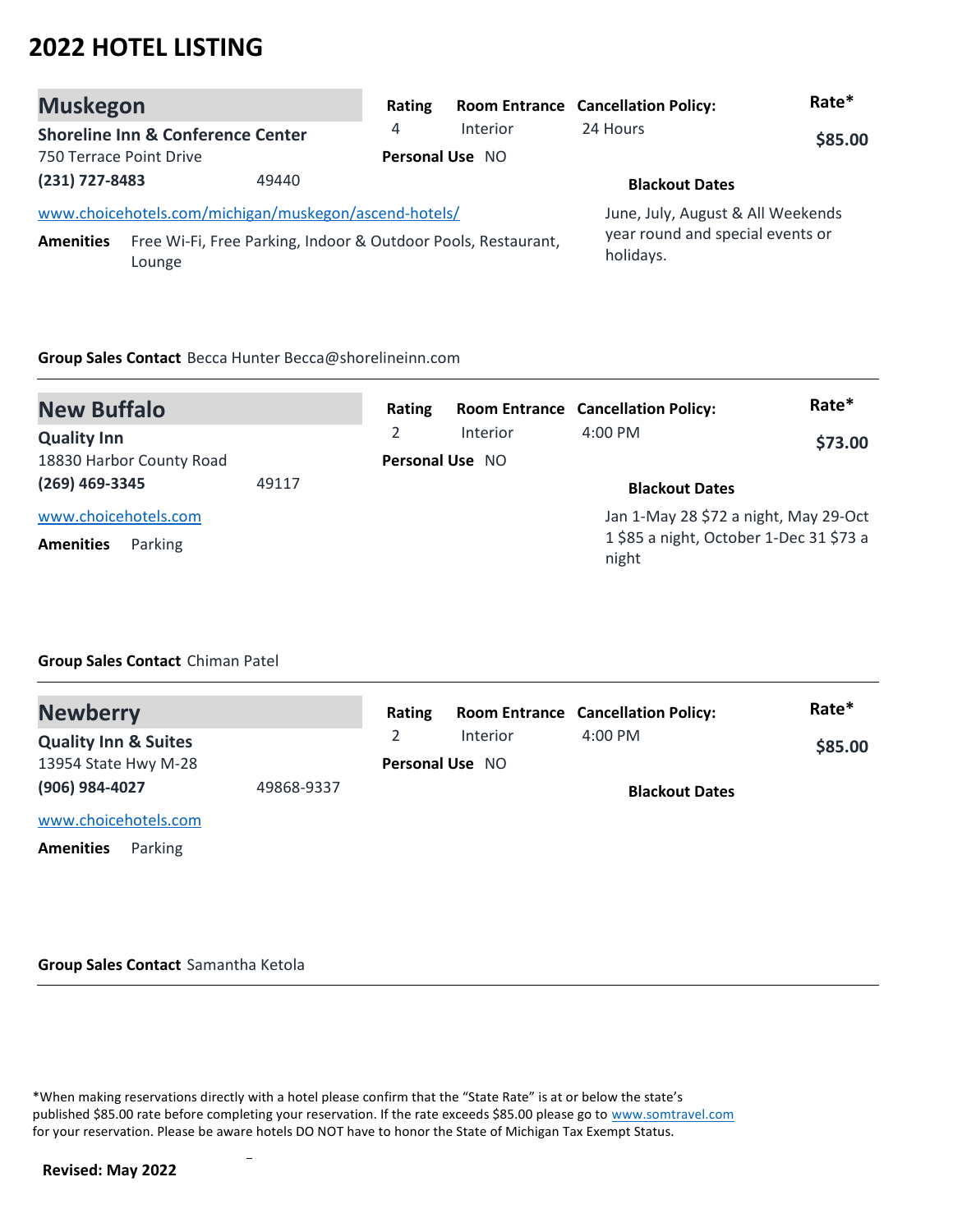| <b>Niles</b>                    |       | Rating |                        | <b>Room Entrance Cancellation Policy:</b> | Rate*   |
|---------------------------------|-------|--------|------------------------|-------------------------------------------|---------|
| <b>Quality Inn &amp; Suites</b> |       |        | Interior               | $4:00$ PM                                 | \$85.00 |
| 1265 S 11TH St                  |       |        | <b>Personal Use NO</b> |                                           |         |
| $(269) 684 - 3900$              | 49120 |        |                        | <b>Blackout Dates</b>                     |         |
| www.choicehotels.com            |       |        |                        |                                           |         |

**Amenities** Parking

### **Group Sales Contact** Jay Patel

| <b>Niles</b>                         |                       | Rating    |                        | <b>Room Entrance Cancellation Policy:</b> | Rate*   |
|--------------------------------------|-----------------------|-----------|------------------------|-------------------------------------------|---------|
| <b>Hampton Inn</b>                   |                       | <b>NR</b> | Interior               | 24 Hour                                   | \$85.00 |
| 1446 S. 11th St.                     |                       |           | <b>Personal Use NO</b> |                                           |         |
| $(269) 684 - 1446$                   | 49120                 |           |                        | <b>Blackout Dates</b>                     |         |
| www.hamptonniles.hamptonbyhilton.com |                       |           |                        | October 22-23, 29-30                      |         |
| <b>Amenities</b>                     | New Opened March 2020 |           |                        |                                           |         |

### **Group Sales Contact** NLEMI\_Hampton@hilton.com

| <b>Northville</b>          |                               |                                                                                                                            | Rating                |                                                              | <b>Room Entrance Cancellation Policy:</b> | Rate*   |
|----------------------------|-------------------------------|----------------------------------------------------------------------------------------------------------------------------|-----------------------|--------------------------------------------------------------|-------------------------------------------|---------|
| <b>Holiday Inn Express</b> |                               |                                                                                                                            | 3                     | Interior                                                     | 24 Hours                                  | \$85.00 |
| 21100 Haggerty Rd          |                               |                                                                                                                            | Personal Use YES w/ID |                                                              |                                           |         |
| $(248)$ 675-1020<br>48167  |                               |                                                                                                                            |                       |                                                              | <b>Blackout Dates</b>                     |         |
|                            | www.hiexpress.com/frmgtnhills |                                                                                                                            |                       |                                                              |                                           |         |
| <b>Amenities</b>           | miles, Free Parking           | Newly Renovated 2019, Hot Breakfast, Wi-Fi, Indoor Heated<br>Pool, 24 Hour Fitness Center, Refrigerator, Microwave, Coffee |                       | Maker, Iron & Board, Meeting Space, Weekday Shuttle within 6 |                                           |         |

### **Group Sales Contact** Jennifer Stevenson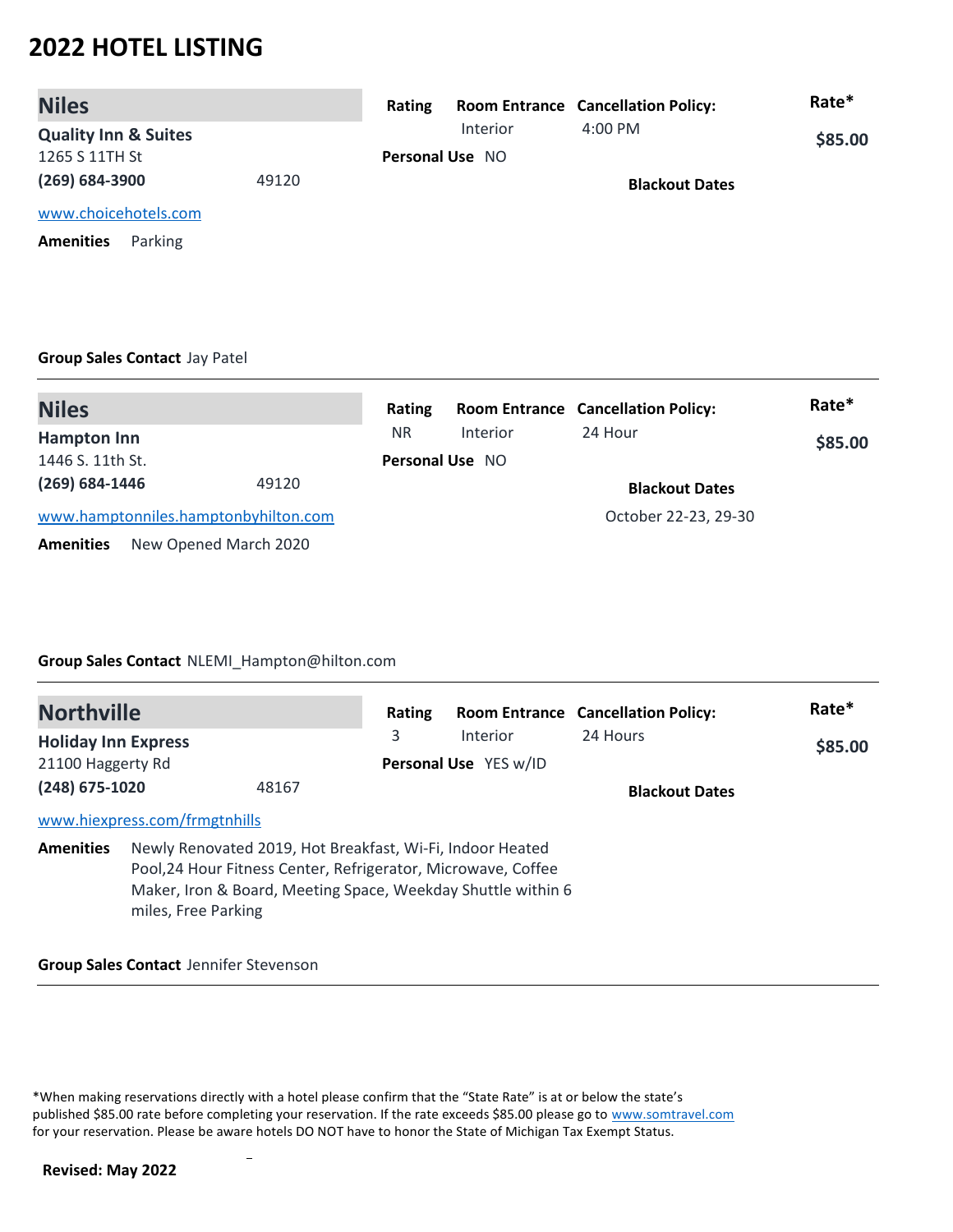| <b>Novi</b>          |                                                                                                 | Rating |                        | <b>Room Entrance Cancellation Policy:</b> | Rate*   |
|----------------------|-------------------------------------------------------------------------------------------------|--------|------------------------|-------------------------------------------|---------|
|                      | <b>Townplace SuitesBy Marriott</b>                                                              |        | <b>Interior</b>        | 24 hours                                  | \$85.00 |
| 42600 Eleven Mile Rd |                                                                                                 |        | <b>Personal Use NO</b> |                                           |         |
| (248) 305-5533       | 48375                                                                                           |        |                        | <b>Blackout Dates</b>                     |         |
|                      | www.marriott.com/hotels/travel/dtwts-towneplace-suites-de                                       |        |                        |                                           |         |
| <b>Amenities</b>     | Continental Breakfast, Complimentary High Speed Internet<br>Access, Coffee Maker, Exercise Room |        |                        |                                           |         |

### **Group Sales Contact** Wendy Fresorger

| <b>Novi</b>                     |                                                                             |       | Rating                |           | <b>Room Entrance Cancellation Policy:</b> | Rate* |
|---------------------------------|-----------------------------------------------------------------------------|-------|-----------------------|-----------|-------------------------------------------|-------|
| <b>Country Inn &amp; Suites</b> |                                                                             | 3     | Interior              | $6:00$ PM | \$85.00                                   |       |
| 21625 Haggerty Rd.              |                                                                             |       | Personal Use YES w/ID |           |                                           |       |
| (248) 596-9800                  |                                                                             | 48375 |                       |           | <b>Blackout Dates</b>                     |       |
|                                 | www.countryinns.com/Novi-mi                                                 |       |                       |           | March 20-24, Sept 9-13                    |       |
| <b>Amenities</b>                | Hot Breakfast, Wireless Internet Access, Refrigerator,<br><b>Microwaves</b> |       |                       |           |                                           |       |

### **Group Sales Contact** Jaimee.kasperlik@countryinns.com

| <b>Novi</b>                                            |       | Rating |                       | <b>Room Entrance Cancellation Policy:</b> | Rate*   |
|--------------------------------------------------------|-------|--------|-----------------------|-------------------------------------------|---------|
| <b>Hilton Garden Inn</b>                               |       |        | <b>Interior</b>       | 24 Hour                                   | \$85.00 |
| 27355 Cabaret Drive                                    |       |        | Personal Use YES w/ID |                                           |         |
| (248) 348-3840                                         | 48377 |        |                       | <b>Blackout Dates</b>                     |         |
| www.hilton.com/enbook/reservation/deeplink/?&ctyhocn=D |       |        |                       |                                           |         |
|                                                        |       |        |                       |                                           |         |

**Amenities** Free Parking WiFi, Restaurant

### **Group Sales Contact** Geoff Schwartz 248-662-1327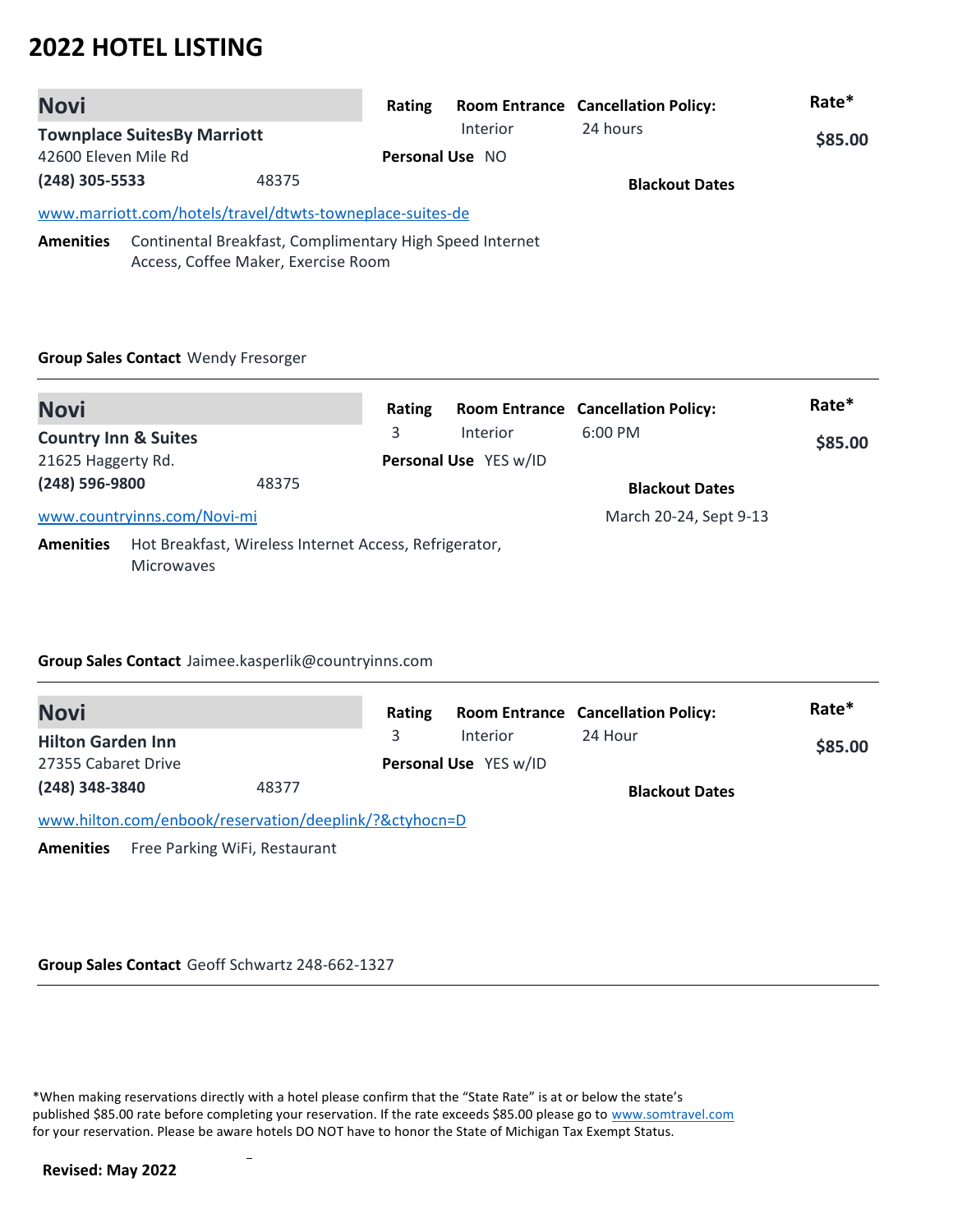| <b>Novi</b>          |                              |                                                           | Rating                 |                                                             | <b>Room Entrance Cancellation Policy:</b> | Rate*   |
|----------------------|------------------------------|-----------------------------------------------------------|------------------------|-------------------------------------------------------------|-------------------------------------------|---------|
|                      | <b>Courtyard By Marriott</b> |                                                           | 3                      | Interior                                                    | 24 Hours                                  | \$85.00 |
| 42700 Eleven Mile Rd |                              |                                                           | <b>Personal Use NO</b> |                                                             |                                           |         |
| (248) 380-1243       |                              | 48375                                                     |                        |                                                             | <b>Blackout Dates</b>                     |         |
|                      |                              | www.marriott.com/hotels/travel/dtwnv-courtyard-detroit-no |                        |                                                             |                                           |         |
| <b>Amenities</b>     |                              |                                                           |                        | Complimentary High Speed Internet Access, Indoor Pool, Spa, |                                           |         |
|                      | Exercise Room, Restaurant    |                                                           |                        |                                                             |                                           |         |

### **Group Sales Contact** Wendy Fresorger

| <b>Novi</b>                                    |                          |                                                              | Rating |                                   | <b>Room Entrance Cancellation Policy:</b> | Rate*   |
|------------------------------------------------|--------------------------|--------------------------------------------------------------|--------|-----------------------------------|-------------------------------------------|---------|
| <b>Doubletree Hotel</b><br>42100 Crescent Blyd |                          |                                                              | 3      | Interior<br>Personal Use YES w/ID | 24 Hours                                  | \$85.00 |
| (800) 774-1500                                 |                          | 48375-1235                                                   |        |                                   | <b>Blackout Dates</b>                     |         |
| www.hilton.com<br><b>Amenities</b>             | Iron & Board, Restaurant | Business Center, Indoor Pool, Spa, Coffee Maker, Hair dryer, |        |                                   |                                           |         |

### **Group Sales Contact** Victoria Purece 248-344-8511

| <b>Novi</b>              |                                                                                                                                                            |                 | Rating |                 | <b>Room Entrance Cancellation Policy:</b> | Rate*   |
|--------------------------|------------------------------------------------------------------------------------------------------------------------------------------------------------|-----------------|--------|-----------------|-------------------------------------------|---------|
| <b>Staybridge Suites</b> |                                                                                                                                                            |                 | 3      | <b>Interior</b> | $6:00 \, \text{PM}$                       | \$85.00 |
| 27000 Providence Parkway |                                                                                                                                                            | Personal Use NO |        |                 |                                           |         |
| $(248)$ 349-4600         |                                                                                                                                                            | 48374           |        |                 | <b>Blackout Dates</b>                     |         |
|                          | www.staybridge.com/novimi                                                                                                                                  |                 |        |                 |                                           |         |
| <b>Amenities</b>         | Breakfast and Evening Snack, Complimentary Wireless Internet<br>Access, Business Center, Fitness Center, Indoor Pool, Spa, Full<br>Kitchens, Meeting Rooms |                 |        |                 |                                           |         |

#### **Group Sales Contact** Marybeth@sbsnovi.com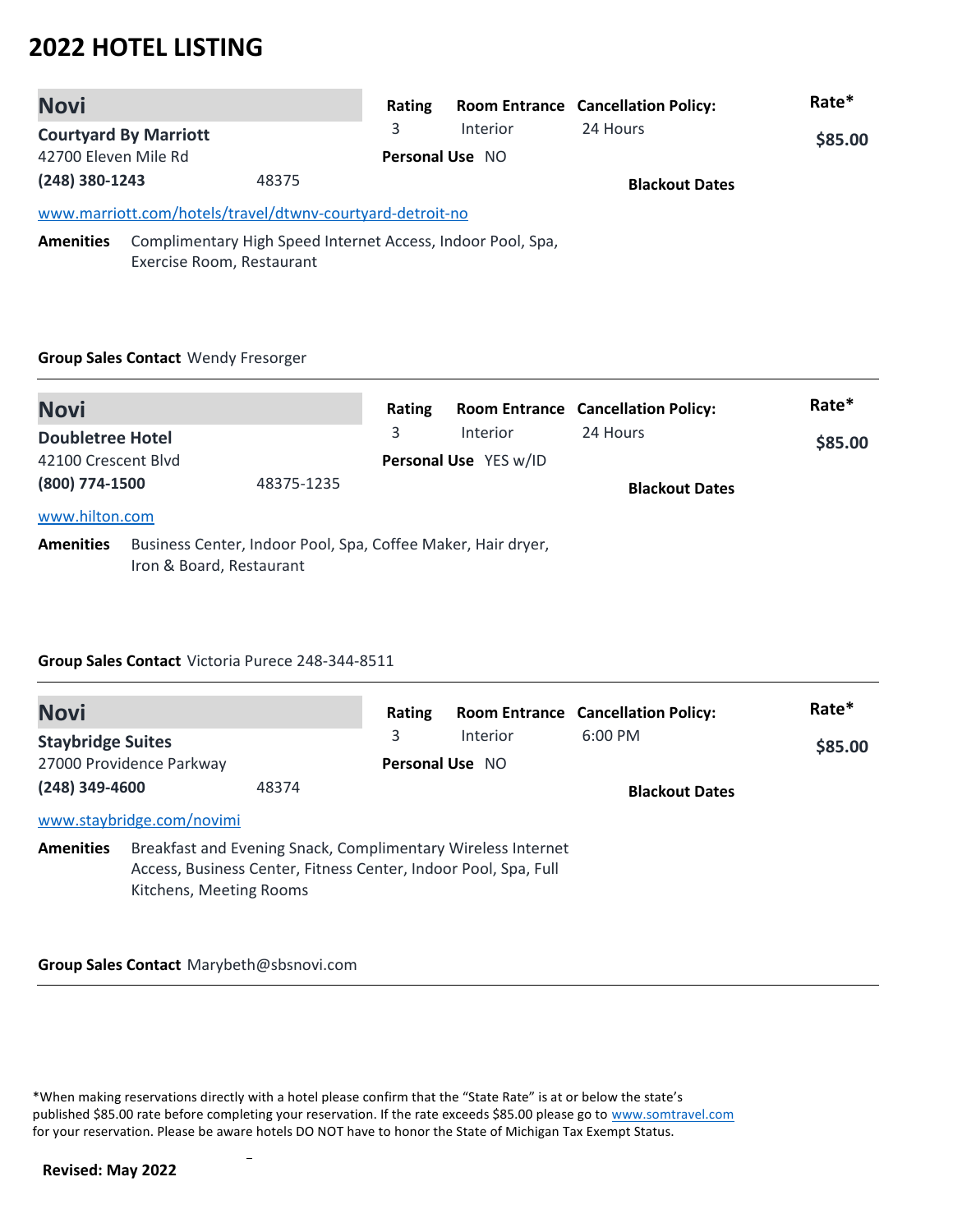| <b>Okemos</b>        |                        |                                                                                                        | Rating |                       | <b>Room Entrance Cancellation Policy:</b>         | Rate*   |
|----------------------|------------------------|--------------------------------------------------------------------------------------------------------|--------|-----------------------|---------------------------------------------------|---------|
| <b>Fairfield Inn</b> |                        |                                                                                                        |        | <b>Interior</b>       | 48 Hours                                          | \$85.00 |
| 2335 Woodlake Dr     |                        |                                                                                                        |        | Personal Use YES w/ID |                                                   |         |
| $(517)$ 347-1000     |                        | 48864                                                                                                  |        |                       | <b>Blackout Dates</b>                             |         |
|                      | www.marriott.com/lanfi |                                                                                                        |        |                       | All weekends, special event weekends-             |         |
| <b>Amenities</b>     |                        | Continental Breakfast, Complimentary Wireless Internet, Indoor<br>pool, Spa, Refrigerator & Microwaves |        |                       | MSU graduation and all home MSU<br>football games |         |

### **Group Sales Contact** Molly Burk

| <b>Okemos</b>     |                                                            | Rating          |          | <b>Room Entrance Cancellation Policy:</b> | Rate*   |
|-------------------|------------------------------------------------------------|-----------------|----------|-------------------------------------------|---------|
|                   | <b>Holiday Inn Express &amp; Suites</b>                    | 3               | Interior | $6:00$ PM                                 | \$85.00 |
| 2350 Jolly Oak Rd |                                                            | Personal Use NO |          |                                           |         |
| (517) 999-8700    | 4                                                          |                 |          | <b>Blackout Dates</b>                     |         |
|                   | www.ihg.com/holidayinnexpress/hotels/us/en/okemos/lanlo    |                 |          | MSU Home Football Games and               |         |
| <b>Amenities</b>  | Complimentary Hot Breakfast Buffet, Indoor Heated Pool,    |                 |          | Graduation                                |         |
|                   | Fitness Center, Business Center, Meeting Rooms, Local Area |                 |          |                                           |         |
|                   | Shuttle, High Speed Wireless                               |                 |          |                                           |         |

### **Group Sales Contact** Brook.adams@cmihospitality.com

| <b>Okemos</b>                          |                                                                                          | Rating |                       | <b>Room Entrance Cancellation Policy:</b>     | Rate*   |
|----------------------------------------|------------------------------------------------------------------------------------------|--------|-----------------------|-----------------------------------------------|---------|
| <b>Best Western Hotel &amp; Suites</b> |                                                                                          | 3      | Interior              | $6:00$ PM                                     | \$85.00 |
| 2209 University Park Dr                |                                                                                          |        | Personal Use YES w/ID |                                               |         |
| (517) 349-8700                         | 48864                                                                                    |        |                       | <b>Blackout Dates</b>                         |         |
|                                        | www.bestwestern.com/en_US/book/hotels-in-okemos/best-                                    |        |                       | All special event weekends-MSU                |         |
| <b>Amenities</b>                       | Hot Breakfast, Indoor pool, Fitness room, High Speed Internet<br>Access, Shuttle Service |        |                       | graduation and all home MSU football<br>games |         |

### **Group Sales Contact** Mac Place mac.place@cmihospitality.com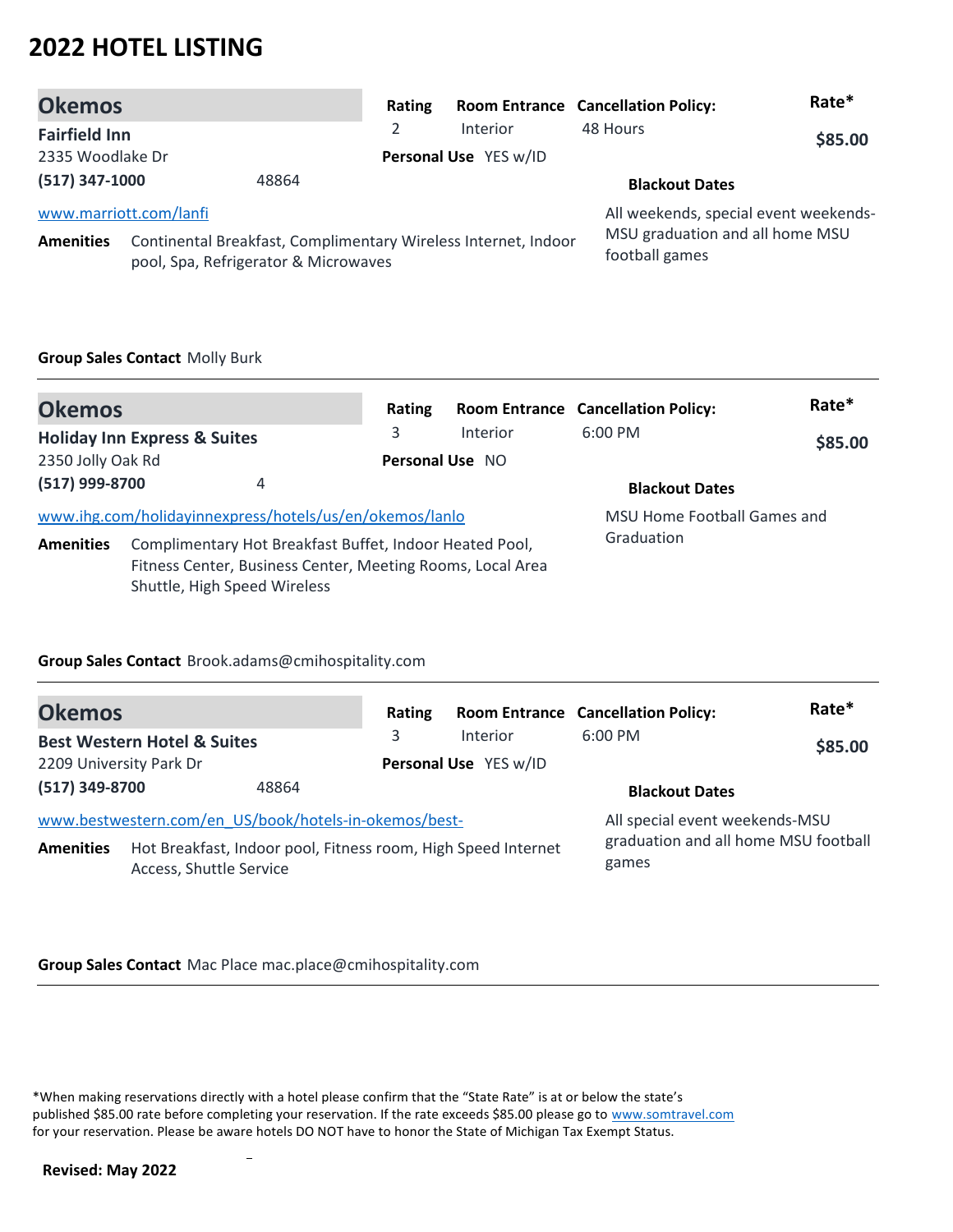| <b>Okemos</b>                        |       | Rating    |                                                                 | <b>Room Entrance Cancellation Policy:</b>            | Rate*   |
|--------------------------------------|-------|-----------|-----------------------------------------------------------------|------------------------------------------------------|---------|
| <b>Courtyard East Lansing Okemos</b> |       | <b>NR</b> | Interior                                                        | 48 Hours                                             | \$85.00 |
| 3545 Meridian Crossing               |       |           | Personal Use NO                                                 |                                                      |         |
| (517) 347-9940                       | 48864 |           |                                                                 | <b>Blackout Dates</b>                                |         |
| www.marriott.com/lanco               |       |           |                                                                 | Michigan State Home Football Games<br>and Graduation |         |
| <b>Amenities</b>                     |       |           | Free WiFi, Fitness Center, Restaurant and Bar in Lobby, Laundry |                                                      |         |

### **Group Sales Contact**

| <b>Okemos</b>                                           | Rating |                        | <b>Room Entrance Cancellation Policy:</b> | Rate*   |
|---------------------------------------------------------|--------|------------------------|-------------------------------------------|---------|
| <b>Hampton Inn &amp; Suites</b>                         | 3      | <b>Interior</b>        | 24 Hour                                   | \$82.00 |
| 2200 Hampton Place                                      |        | <b>Personal Use NO</b> |                                           |         |
| $(517)$ 349-6100<br>48864                               |        |                        | <b>Blackout Dates</b>                     |         |
| www.hilton.com/en/book/reservation/deeplink/?&ctyhocn=L |        |                        | April 30-May 3, MSU Homecoming,           |         |
| Indoor Pool and Hot Tub<br><b>Amenities</b>             |        |                        | Sept 24-26                                |         |

### **Group Sales Contact** ashley.burns@hyatt.com

| <b>Okemos</b>                          |                            |                                                                                                                                    | Rating          |          | <b>Room Entrance Cancellation Policy:</b>     | Rate*   |
|----------------------------------------|----------------------------|------------------------------------------------------------------------------------------------------------------------------------|-----------------|----------|-----------------------------------------------|---------|
| <b>Staybridge Suites</b>               |                            |                                                                                                                                    | 4               | Interior | 24 Hours                                      | \$85.00 |
| 3553 Meridian Crossings                |                            |                                                                                                                                    | Personal Use NO |          |                                               |         |
| (517) 347-3044                         |                            | 48864                                                                                                                              |                 |          | <b>Blackout Dates</b>                         |         |
| www.staybridge.com<br><b>Amenities</b> | Laundry, Business Services | Hot Breakfast Buffet, Indoor Pool, Spa, 24hr Fitness Room, High<br>Speed Internet Access, Dinner 3 nights, Convenience Store, Free |                 |          | MSU Football games, Events and<br>Graduations |         |

#### **Group Sales Contact**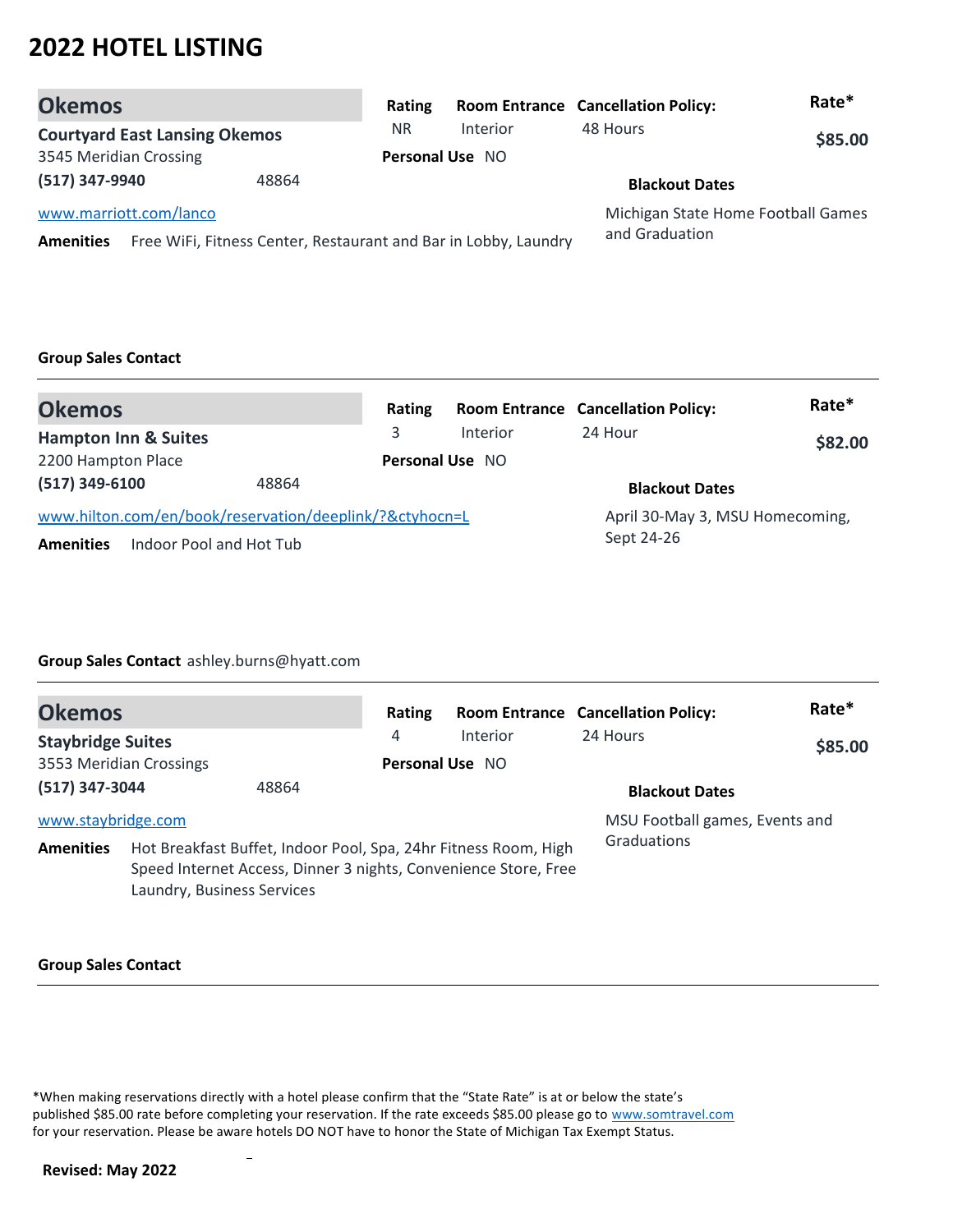| <b>Okemos</b>                                                                                             |                                       |       | Rating          |          | <b>Room Entrance Cancellation Policy:</b> | Rate*   |
|-----------------------------------------------------------------------------------------------------------|---------------------------------------|-------|-----------------|----------|-------------------------------------------|---------|
|                                                                                                           | <b>Comfort Inn - Okemos</b>           |       | $\overline{2}$  | Interior | $4:00$ PM                                 | \$85.00 |
| 2187 University Park Dr                                                                                   |                                       |       | Personal Use NO |          |                                           |         |
| (517) 347-6690                                                                                            |                                       | 48864 |                 |          | <b>Blackout Dates</b>                     |         |
|                                                                                                           | www.choicehotels.com/mi306            |       |                 |          | All Weekends and Special Events           |         |
| Hot Breakfast, 24 hour Coffee/Tea Service, Microwave, Mini<br><b>Amenities</b><br>Refrigerator, USA Today |                                       |       |                 |          |                                           |         |
|                                                                                                           | <b>Group Sales Contact Kurt Kelly</b> |       |                 |          |                                           |         |

| <b>Oscoda</b>     |                                                                                    | Rating                 |                 | <b>Room Entrance Cancellation Policy:</b> | Rate*   |
|-------------------|------------------------------------------------------------------------------------|------------------------|-----------------|-------------------------------------------|---------|
|                   | <b>Americinn Lodge And Suites</b>                                                  | 2                      | <b>Interior</b> | 24 Hours                                  | \$75.00 |
| 720 E Harbor St   |                                                                                    | <b>Personal Use NO</b> |                 |                                           |         |
| (989) 739-1986    | 48750                                                                              |                        |                 | <b>Blackout Dates</b>                     |         |
| www.americinn.com |                                                                                    |                        |                 | Not available weekends or holidays        |         |
| <b>Amenities</b>  | Continental Breakfast, Indoor pool, Spa, Fitness room, Wireless<br>Internet Access |                        |                 |                                           |         |

## **Group Sales Contact** Becky Schneider

| <b>Paw Paw</b>                |                              | Rating |                        | <b>Room Entrance Cancellation Policy:</b> | Rate*   |
|-------------------------------|------------------------------|--------|------------------------|-------------------------------------------|---------|
| <b>Econo Lodge of Paw Paw</b> |                              |        | Interior               | $4:00$ PM                                 | \$52.00 |
| 139 Ampey Rd                  |                              |        | <b>Personal Use NO</b> |                                           |         |
| $(269)$ 657-2578              | 49079                        |        |                        | <b>Blackout Dates</b>                     |         |
| www.choicehotels.com          |                              |        |                        |                                           |         |
| <b>Amenities</b>              | Breakfast, Wireless Internet |        |                        |                                           |         |

### **Group Sales Contact** Amish Patel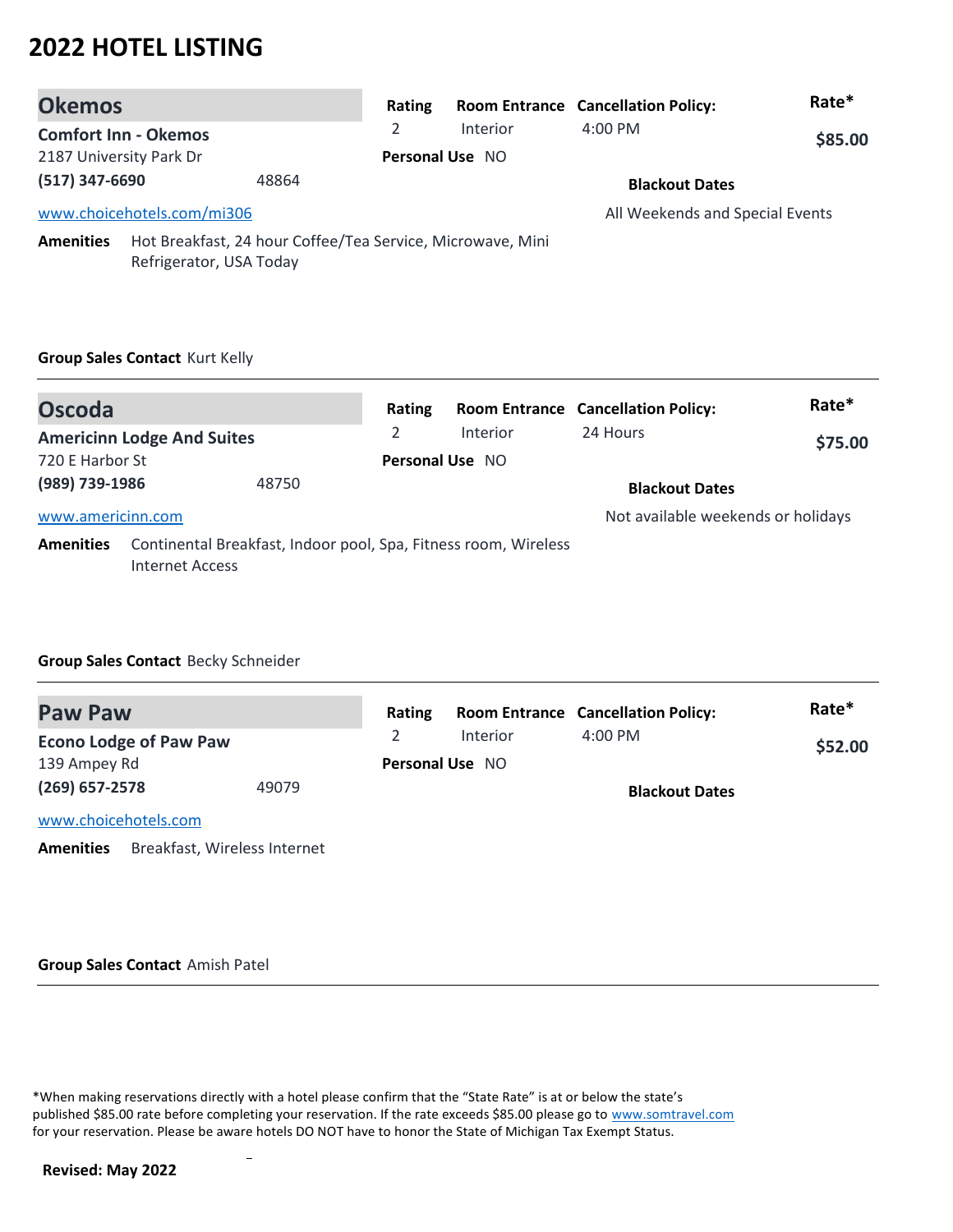| <b>Paw Paw</b>                                         |       | Rating |                        | <b>Room Entrance Cancellation Policy:</b>    | Rate*   |
|--------------------------------------------------------|-------|--------|------------------------|----------------------------------------------|---------|
| <b>Comfort Inn &amp; Suites</b>                        |       | 3      | Interior               | $4:00 \text{ PM}$                            | \$85.00 |
| 153 Ampey Rd                                           |       |        | <b>Personal Use NO</b> |                                              |         |
| $(269)$ 655-0303                                       | 49079 |        |                        | <b>Blackout Dates</b>                        |         |
| www.choicehotels.com/michigan/paw-paw/comfort-inn-hote |       |        |                        | May 27,28, July 2,9,16,23,20, August         |         |
| <b>Amenities</b>                                       |       |        |                        | 5,6,12,13,19,20,26,27, September<br>2,3,9,10 |         |

### **Group Sales Contact**

| <b>Petoskey</b>                                                                                                                                                                    |                            |                 | Rating   |                       | <b>Room Entrance Cancellation Policy:</b> | Rate* |
|------------------------------------------------------------------------------------------------------------------------------------------------------------------------------------|----------------------------|-----------------|----------|-----------------------|-------------------------------------------|-------|
| <b>Petoskey Quality Inn</b><br>1314 North US 31                                                                                                                                    |                            | 2               | Interior | $6:00$ PM             | \$85.00                                   |       |
|                                                                                                                                                                                    |                            | Personal Use NO |          |                       |                                           |       |
| (231) 347-3220<br>49770-9307                                                                                                                                                       |                            |                 |          | <b>Blackout Dates</b> |                                           |       |
|                                                                                                                                                                                    | www.choicehotels.com/mi412 |                 |          |                       | Friday & Saturdays June 20-Sept 3         |       |
| Complimentary Hot Breakfast Buffet, WiFi, 24 Hour Fitness<br><b>Amenities</b><br>room, Coffee/tea/cookies in lobby, Refrigerator, Microwave,<br>outdoor fire pit, indoor fireplace |                            |                 |          |                       |                                           |       |

### **Group Sales Contact**

| <b>Petoskey</b>       |                                                                                              |       | Rating |                       | <b>Room Entrance Cancellation Policy:</b> | Rate*   |
|-----------------------|----------------------------------------------------------------------------------------------|-------|--------|-----------------------|-------------------------------------------|---------|
| Michigan Inn & Lodge  |                                                                                              |       |        | <b>EXTERIOR</b>       | 24 Hours                                  | \$85.00 |
|                       | 1420 Spring Street (US 131)                                                                  |       |        | Personal Use Yes w/ID |                                           |         |
| (866) 270-2038        |                                                                                              | 49770 |        |                       | <b>Blackout Dates</b>                     |         |
| www.atmichiganinn.com |                                                                                              |       |        |                       | Weekends May15-October 15th               |         |
| <b>Amenities</b>      | Refrigerator, Microwave, Hair dryer, Coffee maker, Fitness<br>room, Wireless Internet Access |       |        |                       |                                           |         |

#### **Group Sales Contact** Joel Trammell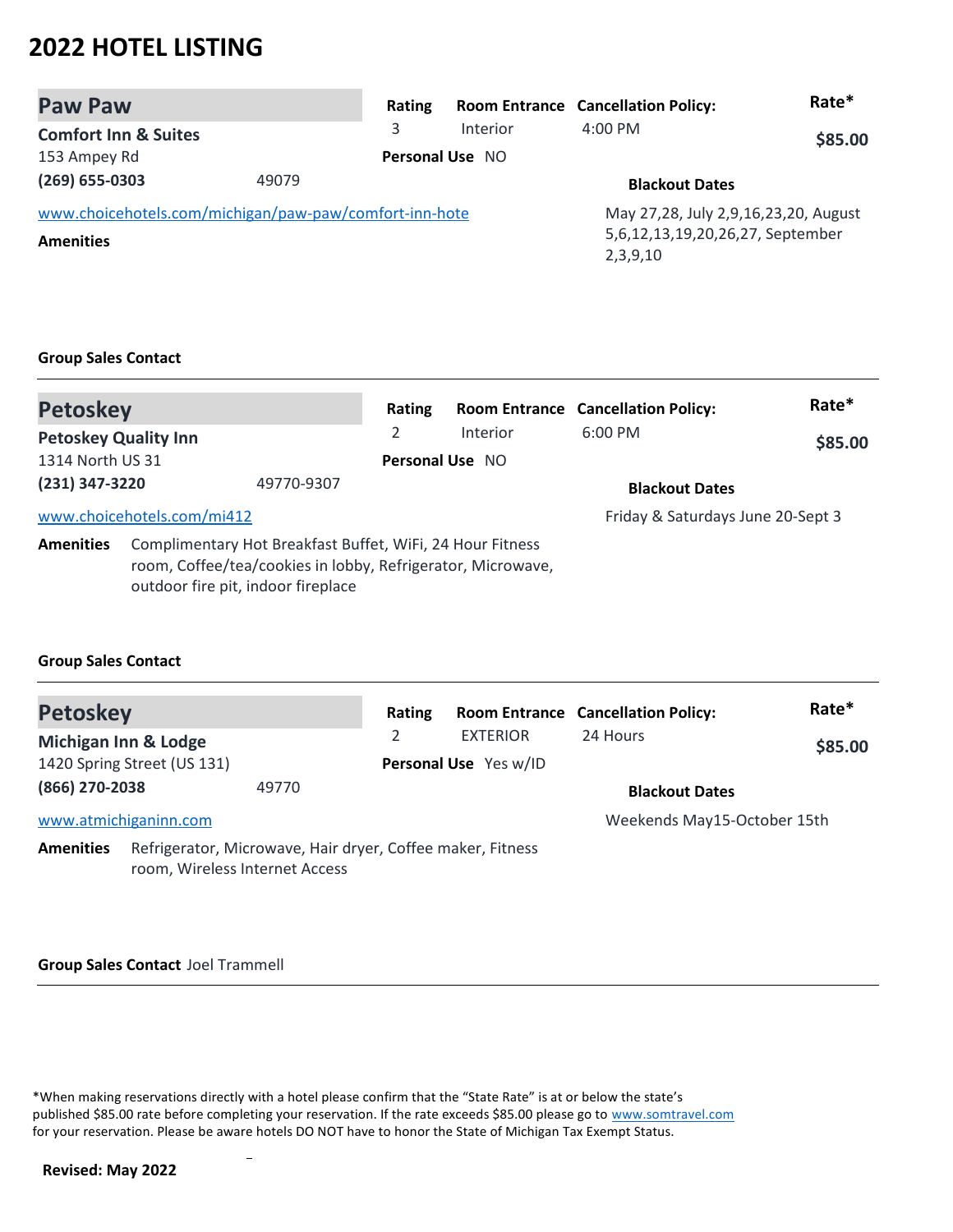| <b>Petoskey</b>                 |                                                          | Rating |                        | <b>Room Entrance Cancellation Policy:</b> | Rate*   |
|---------------------------------|----------------------------------------------------------|--------|------------------------|-------------------------------------------|---------|
| <b>Hampton Inn &amp; Suites</b> |                                                          | 3      | Interior               | 24 Hour                                   | \$85.00 |
| 920 Spring St, US 131           |                                                          |        | <b>Personal Use NO</b> |                                           |         |
| $(231)$ 348-9555                | 49770                                                    |        |                        | <b>Blackout Dates</b>                     |         |
|                                 | https://www.hilton.com/en/hotels/petmihx-hampton-suites- |        |                        | June 15-Sept 30, 2022                     |         |
| <b>Amenities</b>                | Complimentary Breakfast, Parking and WiFi, Indoor Pool,  |        |                        |                                           |         |
|                                 | Fitness Room, On-site Coin Operated Laundry              |        |                        |                                           |         |

### **Group Sales Contact** Chelsea.Hord.contractor@hilton.com

| <b>Plymouth</b>                                                                | Rating |                       | <b>Room Entrance Cancellation Policy:</b> | Rate*    |
|--------------------------------------------------------------------------------|--------|-----------------------|-------------------------------------------|----------|
| The Inn at St. John's                                                          |        | Interior              | $4:00 \text{ PM}$                         | \$104.00 |
| 44045 Five Mile Rd.                                                            |        | Personal Use YES w/ID |                                           |          |
| 48170                                                                          |        |                       | <b>Blackout Dates</b>                     |          |
| Complimentary High Speed Internet Access, Business Center,<br><b>Amenities</b> |        |                       |                                           |          |

Fitness Center

### **Group Sales Contact** 734-414-0600

| <b>Plymouth</b>                            |                                       | Rating |                        | <b>Room Entrance Cancellation Policy:</b> | Rate*   |
|--------------------------------------------|---------------------------------------|--------|------------------------|-------------------------------------------|---------|
| <b>Comfort Inn</b><br>40455 E Ann Arbor Rd |                                       |        | Interior               | $4:00$ PM                                 | \$85.00 |
|                                            |                                       |        | <b>Personal Use NO</b> |                                           |         |
| $(734)$ 455-8100                           | 48170                                 |        |                        | <b>Blackout Dates</b>                     |         |
| www.choicehotels.com                       |                                       |        |                        |                                           |         |
| <b>Amenities</b>                           | Breakfast, Wireless Internet, Parking |        |                        |                                           |         |

#### **Group Sales Contact** Carla Oakes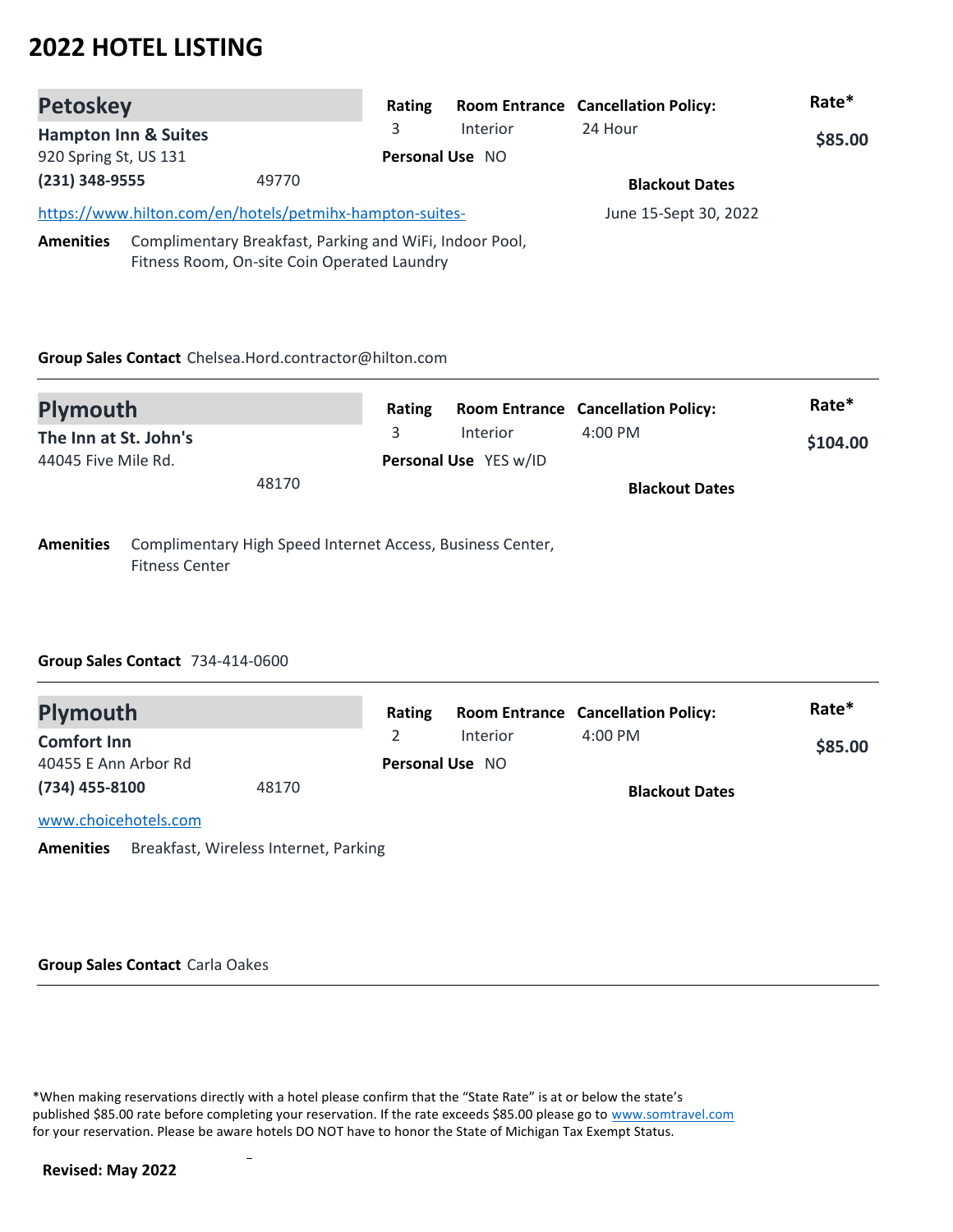| <b>Plymouth</b>                         |                            | Rating |                        | <b>Room Entrance Cancellation Policy:</b> | Rate*   |
|-----------------------------------------|----------------------------|--------|------------------------|-------------------------------------------|---------|
| <b>Holiday Inn Express &amp; Suites</b> |                            |        | Interior               | $6:00$ PM                                 | \$85.00 |
| 15100 Beck Rd.                          |                            |        | <b>Personal Use NO</b> |                                           |         |
| (734) 969-8100                          | 48170                      |        |                        | <b>Blackout Dates</b>                     |         |
| www.hiexpress.com/plymouthmi            |                            |        |                        |                                           |         |
| <b>Amenities</b>                        | Onsite Fitness / Breakfast |        |                        |                                           |         |

### **Group Sales Contact** Mary Beth Miller

| <b>Pontiac</b>        |                                                          |                                                  | Rating                 |          | <b>Room Entrance Cancellation Policy:</b> | Rate*   |
|-----------------------|----------------------------------------------------------|--------------------------------------------------|------------------------|----------|-------------------------------------------|---------|
|                       | <b>Residence Inn By Marriot Pontiac</b>                  |                                                  | 3                      | Interior | 24 Hours                                  | \$85.00 |
| 3333 Centerpoint Pkwy |                                                          |                                                  | <b>Personal Use NO</b> |          |                                           |         |
| (248) 855-8664        |                                                          | 48341-3159                                       |                        |          | <b>Blackout Dates</b>                     |         |
|                       |                                                          |                                                  |                        |          | Rate available for 16 nights or more      |         |
| <b>Amenities</b>      | Hot Breakfast, Indoor Pool, Spa, Kitchens, Complimentary | Internet Access, Fitness Center, Business Center |                        |          |                                           |         |

### **Group Sales Contact**

| <b>Port Huron</b>  |       | Rating |                        | <b>Room Entrance Cancellation Policy:</b> | Rate*   |
|--------------------|-------|--------|------------------------|-------------------------------------------|---------|
| <b>Hampton Inn</b> |       |        | Interior               | 24 Hours                                  | \$85.00 |
| 1655 Yeager Street |       |        | <b>Personal Use NO</b> |                                           |         |
| (810) 966-9000     | 48060 |        |                        | <b>Blackout Dates</b>                     |         |

**Amenities** Hot Breakfast, High Speed Internet Access, Laundry Room, Fitness Center, Business Center, Indoor Pool, Spa

**Group Sales Contact** Chelsea Hord 682-412-1982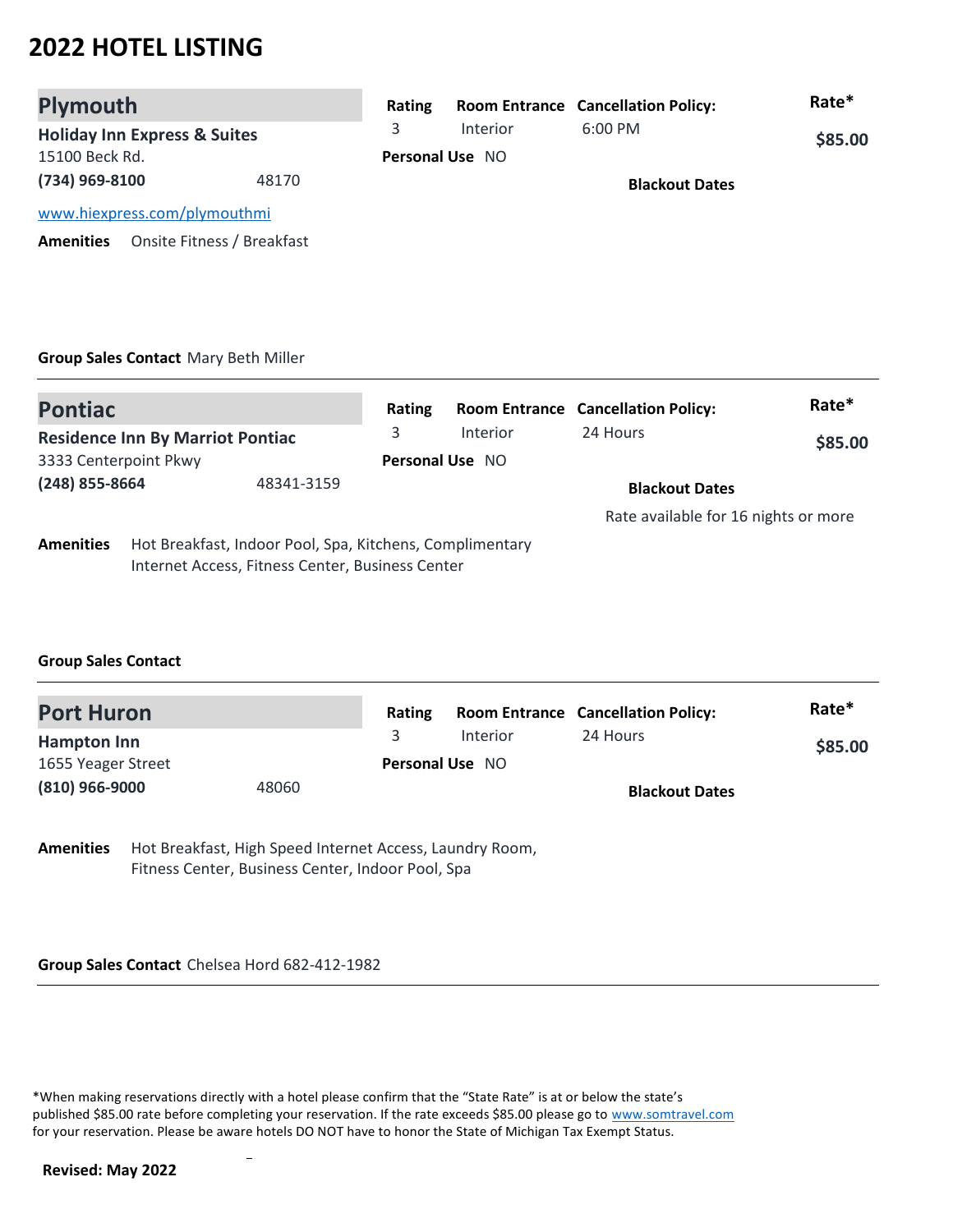| <b>Port Huron</b> |                                                     |                                                           | Rating |                                                              | <b>Room Entrance Cancellation Policy:</b> | Rate*   |
|-------------------|-----------------------------------------------------|-----------------------------------------------------------|--------|--------------------------------------------------------------|-------------------------------------------|---------|
|                   | <b>Best Western Blue Water Bridge</b>               |                                                           | 3      | <b>Interior</b>                                              | 24 Hours                                  | \$85.00 |
| 2282 Water Street |                                                     |                                                           |        | Personal Use YES w/ID                                        |                                           |         |
| (810) 987-1600    |                                                     | 48060                                                     |        |                                                              | <b>Blackout Dates</b>                     |         |
|                   | Bestwestern.com/en US/book/hotel-details.23156.html |                                                           |        |                                                              | Weekends July & August                    |         |
| <b>Amenities</b>  | <b>Business Center Parking</b>                      | Complimentary Hot Breakfast, High Speed Wireless, Fitness |        | Center, Guest Laundry, Indoor Pool, Refrigerator, Microwave, |                                           |         |

### **Group Sales Contact** Veronica Desmarais

| <b>Port Huron</b>    |            | Rating                 |          | <b>Room Entrance Cancellation Policy:</b> | Rate*   |
|----------------------|------------|------------------------|----------|-------------------------------------------|---------|
| <b>Comfort Inn</b>   |            |                        | Interior | $4:00 \text{ PM}$                         | \$85.00 |
| 1720 Hancock St      |            | <b>Personal Use NO</b> |          |                                           |         |
| (810) 987-5999       | 48060-2865 |                        |          | <b>Blackout Dates</b>                     |         |
| www.choicehotels.com |            |                        |          |                                           |         |

**Amenities** Breakfast, Wireless Internet, Parking

### **Group Sales Contact** General Manager

| <b>Port Huron</b>           |                                                                                 |            | Rating          |          | <b>Room Entrance Cancellation Policy:</b> | Rate*   |
|-----------------------------|---------------------------------------------------------------------------------|------------|-----------------|----------|-------------------------------------------|---------|
| <b>Doubletree by Hilton</b> |                                                                                 |            | 4               | Interior | 24 Hours                                  | \$85.00 |
| 800 Harker Street           |                                                                                 |            | Personal Use NO |          |                                           |         |
| (810) 984-8000              |                                                                                 | 48060-2900 |                 |          | <b>Blackout Dates</b>                     |         |
|                             | www.porthuron.doubletree.com                                                    |            |                 |          | Weekends Friday & Saturday nights         |         |
| <b>Amenities</b>            | Complimentary parking, WiFi, Restaurant, Coffee maker, Mini-<br>frig, Microwave |            |                 |          | July & Augusts                            |         |

#### **Group Sales Contact** Samantha Jay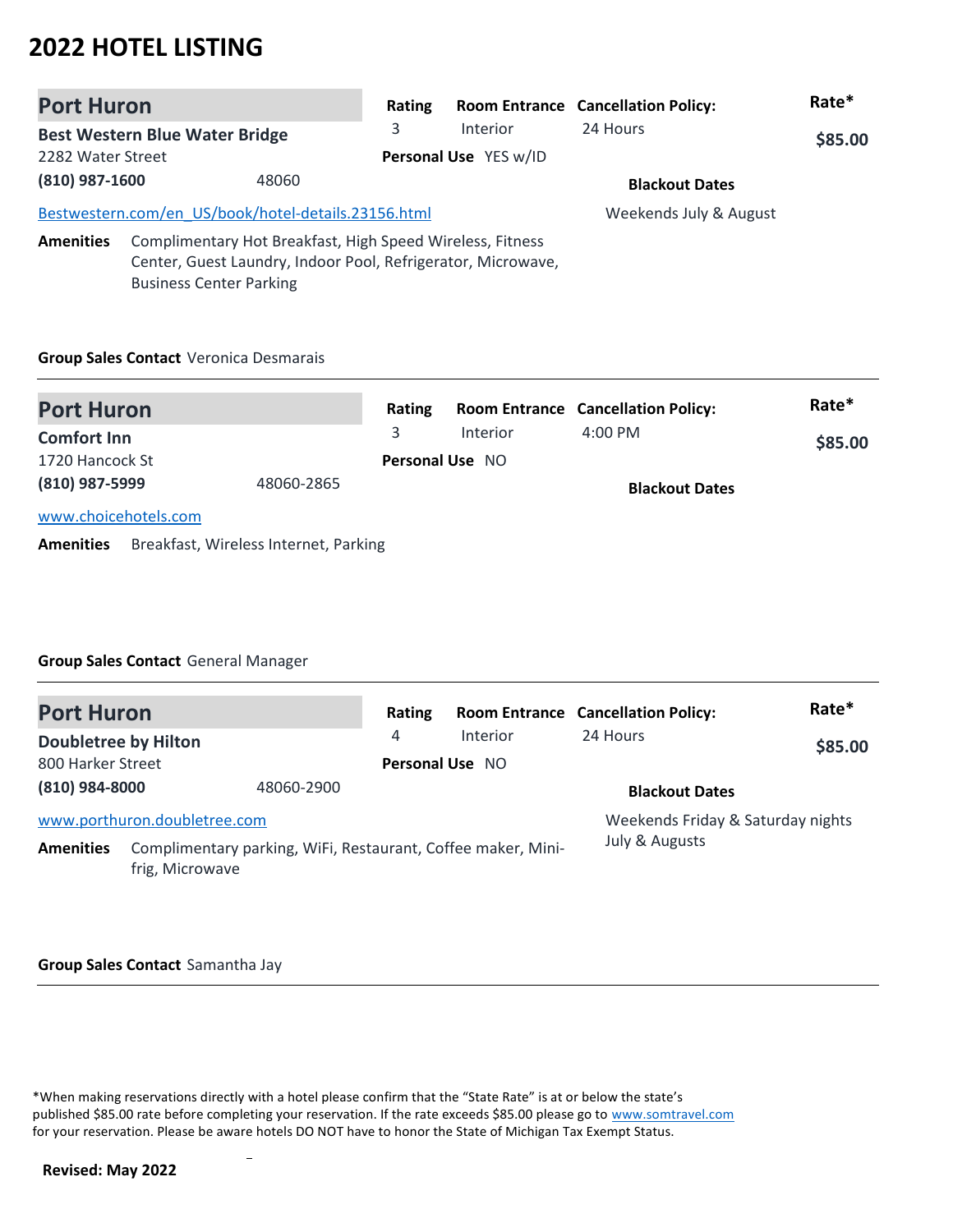| <b>Portage</b>       |          |                                                                                                                                                                                            | Rating                |                 | <b>Room Entrance Cancellation Policy:</b> | Rate*   |
|----------------------|----------|--------------------------------------------------------------------------------------------------------------------------------------------------------------------------------------------|-----------------------|-----------------|-------------------------------------------|---------|
|                      |          | <b>Courtyard by Marriott Kalamazoo/Portage</b>                                                                                                                                             | 3                     | <b>Interior</b> | 24 Hours                                  | \$85.00 |
| 400 Trade Center Way |          |                                                                                                                                                                                            | Personal Use YES w/ID |                 |                                           |         |
| (269) 382-5808       |          | 49002                                                                                                                                                                                      |                       |                 | <b>Blackout Dates</b>                     |         |
|                      |          | www.marriott.com/hotels/travel/azocy-courtyard-kalamazoo                                                                                                                                   |                       |                 |                                           |         |
| <b>Amenities</b>     | for rent | Complementary Breakfast, WiFi, Parking, Fitness Center,<br>Bujsiness Center, Indoor Pool, Spa, Guest Laundry, Hair Dryer,<br>Coffee Maker, Market Refrigerator, 600 sq ft of Meeting Space |                       |                 |                                           |         |

### **Group Sales Contact** Hailey Dupon

| Portage                                  |                                                            |                       | Rating   |          | <b>Room Entrance Cancellation Policy:</b> | Rate* |
|------------------------------------------|------------------------------------------------------------|-----------------------|----------|----------|-------------------------------------------|-------|
| <b>Homewood Suites Kalamazoo/Portage</b> |                                                            | 3                     | Interior | 24 Hours | \$85.00                                   |       |
| 500 Trade Center Way                     |                                                            | Personal Use YES w/ID |          |          |                                           |       |
| $(269)$ 382-5817                         |                                                            | 49002                 |          |          | <b>Blackout Dates</b>                     |       |
|                                          | www.hilton.com/en/hotels/azokphw-homewood-suites-kala      |                       |          |          |                                           |       |
| <b>Amenities</b>                         | Complimentary Breakfast, WiFI, King Bed, Sofa Sleeper,     |                       |          |          |                                           |       |
|                                          | Kitchenette, Fitness Center, Business Center, Indoor Pool, |                       |          |          |                                           |       |
|                                          | Jacuzzi/Hot Tub, Guest Laundry, Hair Dryer, Coffee Maker,  |                       |          |          |                                           |       |
|                                          | Market Sweet Shop, 800 sq ft of meeting space for rent     |                       |          |          |                                           |       |

### **Group Sales Contact** Hailey Dupon

| <b>Rochester Hills</b>           |       | Rating                 |          | <b>Room Entrance Cancellation Policy:</b> | Rate*   |
|----------------------------------|-------|------------------------|----------|-------------------------------------------|---------|
| <b>Woodspring Suites Detroit</b> |       |                        | Interior | $4:00$ PM                                 | \$85.00 |
| 3576 Market Place Circle         |       | <b>Personal Use NO</b> |          |                                           |         |
| (248) 710-2210                   | 48309 |                        |          | <b>Blackout Dates</b>                     |         |
| www.choicehotels.com             |       |                        |          |                                           |         |
| <b>Amenities</b><br>Parking      |       |                        |          |                                           |         |

#### **Group Sales Contact** Robert Goad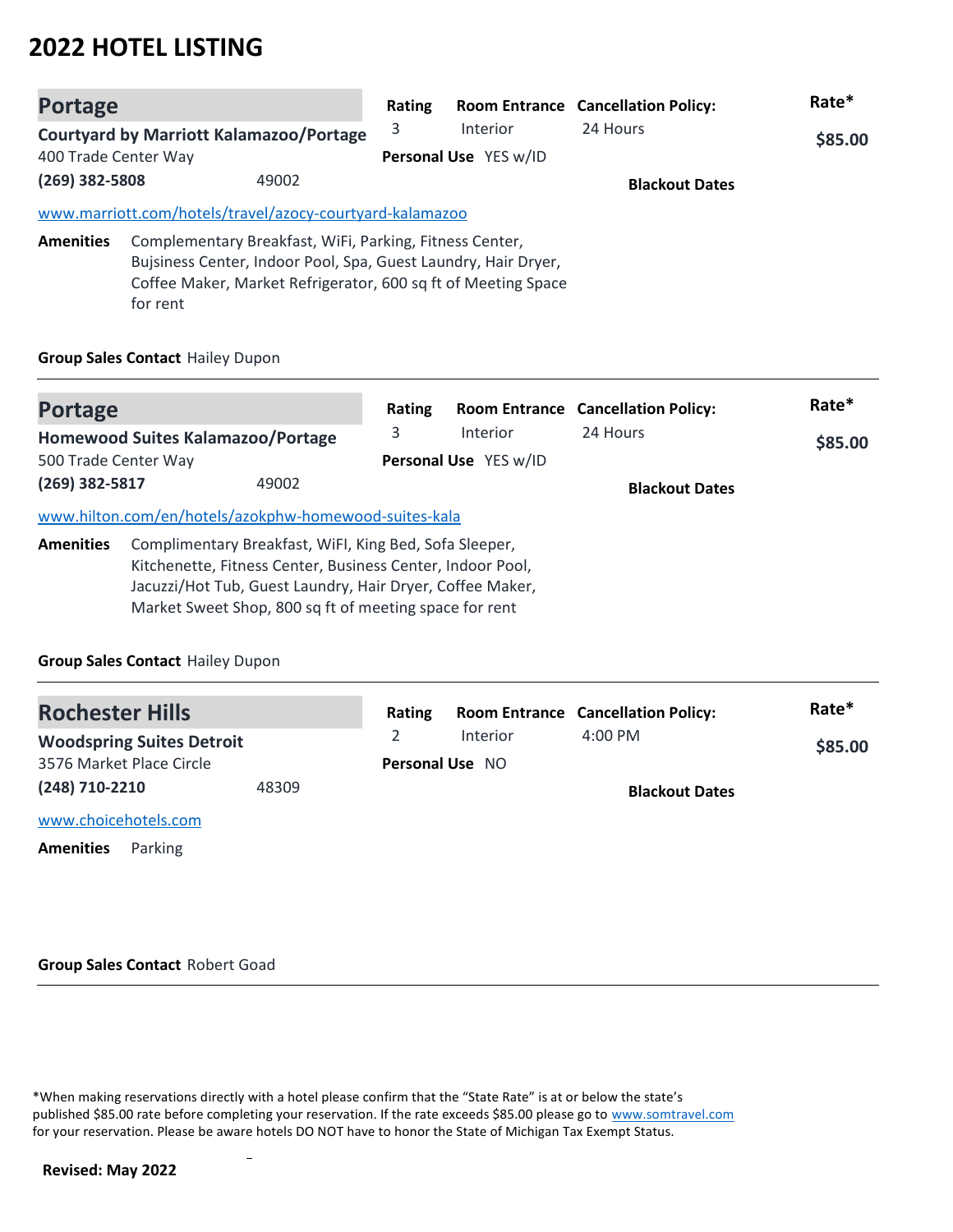| <b>Rochester Hills</b>                                                     | Rating |                       | <b>Room Entrance Cancellation Policy:</b> | Rate*   |
|----------------------------------------------------------------------------|--------|-----------------------|-------------------------------------------|---------|
| <b>Holiday Inn Express &amp; Suites</b>                                    |        | <b>Interior</b>       | 24 Hours                                  | \$85.00 |
| 3544 Marketplace Circle                                                    |        | Personal Use YES w/ID |                                           |         |
| (248) 923-4500<br>48309                                                    |        |                       | <b>Blackout Dates</b>                     |         |
| www.ihg.com/holidayinnexpress/hotels/us/en/rochester-hills                 |        |                       | Early Check out Fee                       |         |
| Complimentary Hot Breakfast and WIFI, Indoor Pool, Spa<br><b>Amenities</b> |        |                       |                                           |         |

**Group Sales Contact** megan.craig@amerilodgegroup.com 586-925-7068

| <b>Romulus</b>                                            |            | Rating |                        | <b>Room Entrance Cancellation Policy:</b> | Rate*   |
|-----------------------------------------------------------|------------|--------|------------------------|-------------------------------------------|---------|
| <b>Courtyard By Marriott Detroit Airport</b>              |            |        | <b>Interior</b>        | 24 Hours                                  | \$85.00 |
| 30653 Flynn Dr                                            |            |        | <b>Personal Use NO</b> |                                           |         |
| (734) 721-3211                                            | 48174-2288 |        |                        | <b>Blackout Dates</b>                     |         |
| www.marriott.com/hotels/trael/dtwca-courtyard-detroit-met |            |        |                        |                                           |         |
| <b>Amenities</b>                                          |            |        |                        |                                           |         |

**Group Sales Contact** Brandon Salisbury 734-721-3200

| <b>Romulus</b>                             |       | Rating |                        | <b>Room Entrance Cancellation Policy:</b> | Rate*   |
|--------------------------------------------|-------|--------|------------------------|-------------------------------------------|---------|
| <b>Clarion Hotel Detroit Metro Airport</b> |       |        | Interior               | $4:00$ PM                                 | \$79.00 |
| 8600 Merriman Rd                           |       |        | <b>Personal Use NO</b> |                                           |         |
| (734) 728-7900                             | 48174 |        |                        | <b>Blackout Dates</b>                     |         |
| www.choicehotels.com                       |       |        |                        |                                           |         |
|                                            |       |        |                        |                                           |         |

**Amenities** Airport Transportation, Breakfast

**Group Sales Contact** Don Pfeiffer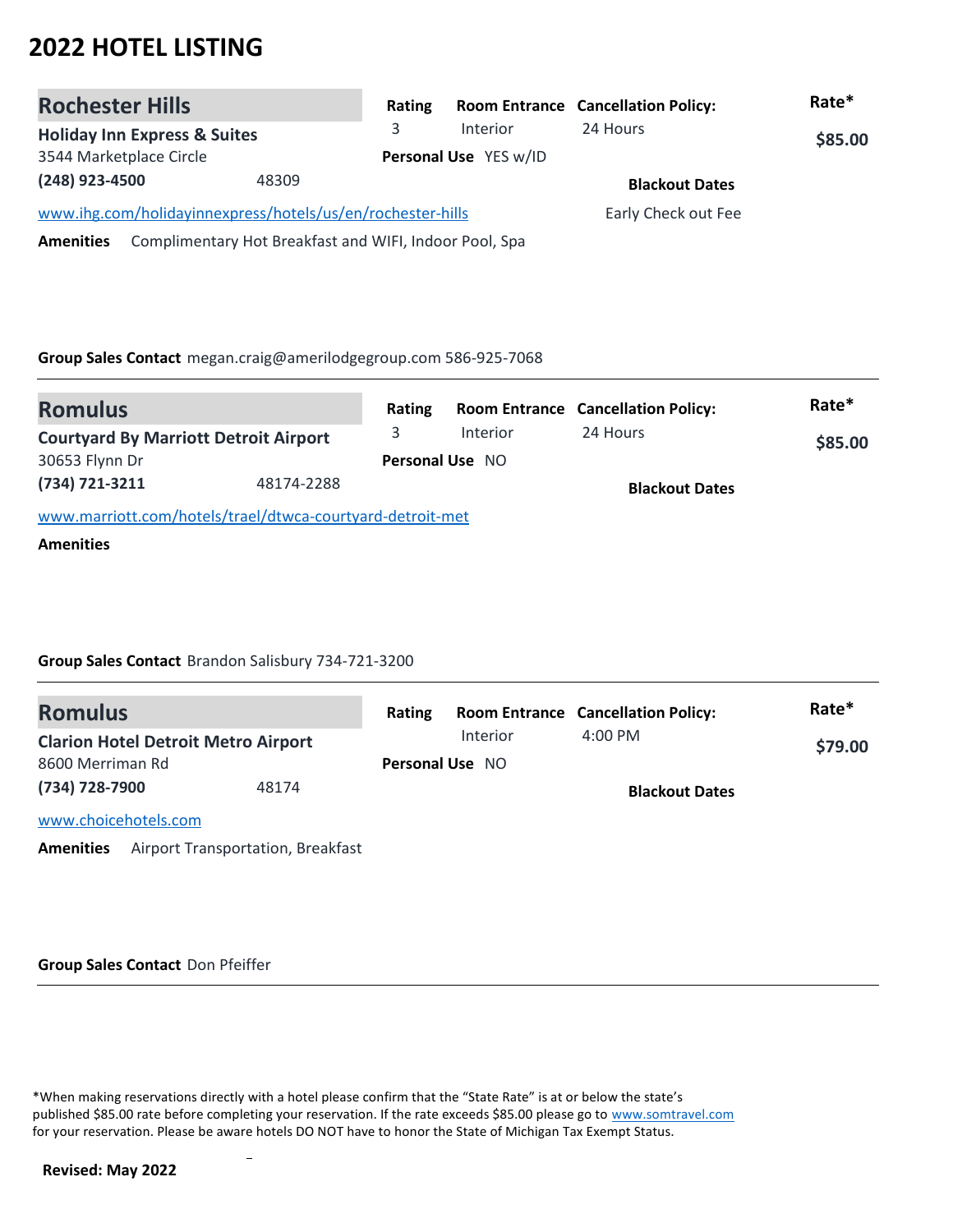| <b>Roseville</b>     |       | Rating |                        | <b>Room Entrance Cancellation Policy:</b> | Rate*   |  |
|----------------------|-------|--------|------------------------|-------------------------------------------|---------|--|
| <b>Quality Inn</b>   |       |        | Interior               | $4:00 \text{ PM}$                         | \$85.00 |  |
| 31960 Little Mack Rd |       |        | <b>Personal Use NO</b> |                                           |         |  |
| (586) 296-2200       | 48066 |        |                        | <b>Blackout Dates</b>                     |         |  |
| www.choicehotels.com |       |        |                        |                                           |         |  |

**Amenities** Breakfast, Wireless Internet, Parking

### **Group Sales Contact** Timothy Muraeky

| <b>Saginaw</b>                              |       | Rating |                       | <b>Room Entrance Cancellation Policy:</b> | Rate*   |  |
|---------------------------------------------|-------|--------|-----------------------|-------------------------------------------|---------|--|
| <b>Holiday Inn Express Hotel And Suites</b> |       |        | <b>Interior</b>       | 24 Hour                                   | \$85.00 |  |
| 2501 Tittabawassee                          |       |        | Personal Use YES w/ID |                                           |         |  |
| (989) 792-7500                              | 48602 |        |                       | <b>Blackout Dates</b>                     |         |  |
| www.saginawhie.com                          |       |        |                       |                                           |         |  |
| <b>Amenities</b>                            |       |        |                       |                                           |         |  |

### **Group Sales Contact** Becke.Popour@amerilodgegroup.com

| <b>Saginaw</b>   |                                                                                                        |       | Rating |                       | <b>Room Entrance Cancellation Policy:</b> | Rate*   |
|------------------|--------------------------------------------------------------------------------------------------------|-------|--------|-----------------------|-------------------------------------------|---------|
|                  | <b>Fairfield Inn &amp; Suites Saginaw</b>                                                              |       | 3      | Interior              | 24 Hours                                  | \$85.00 |
|                  | 5200 Cardinal Square Blvd                                                                              |       |        | Personal Use YES w/ID |                                           |         |
| (989) 797-6100   |                                                                                                        | 48603 |        |                       | <b>Blackout Dates</b>                     |         |
|                  | www.Marriott.com/MBSFI                                                                                 |       |        |                       |                                           |         |
| <b>Amenities</b> | Complimentary Breakfast, WiFi, 24/7 Market, Coin Operated<br>Laundry, Fitness Room, Indoor Heated Pool |       |        |                       |                                           |         |

#### **Group Sales Contact** karen.mcdaniels@aimhosp.com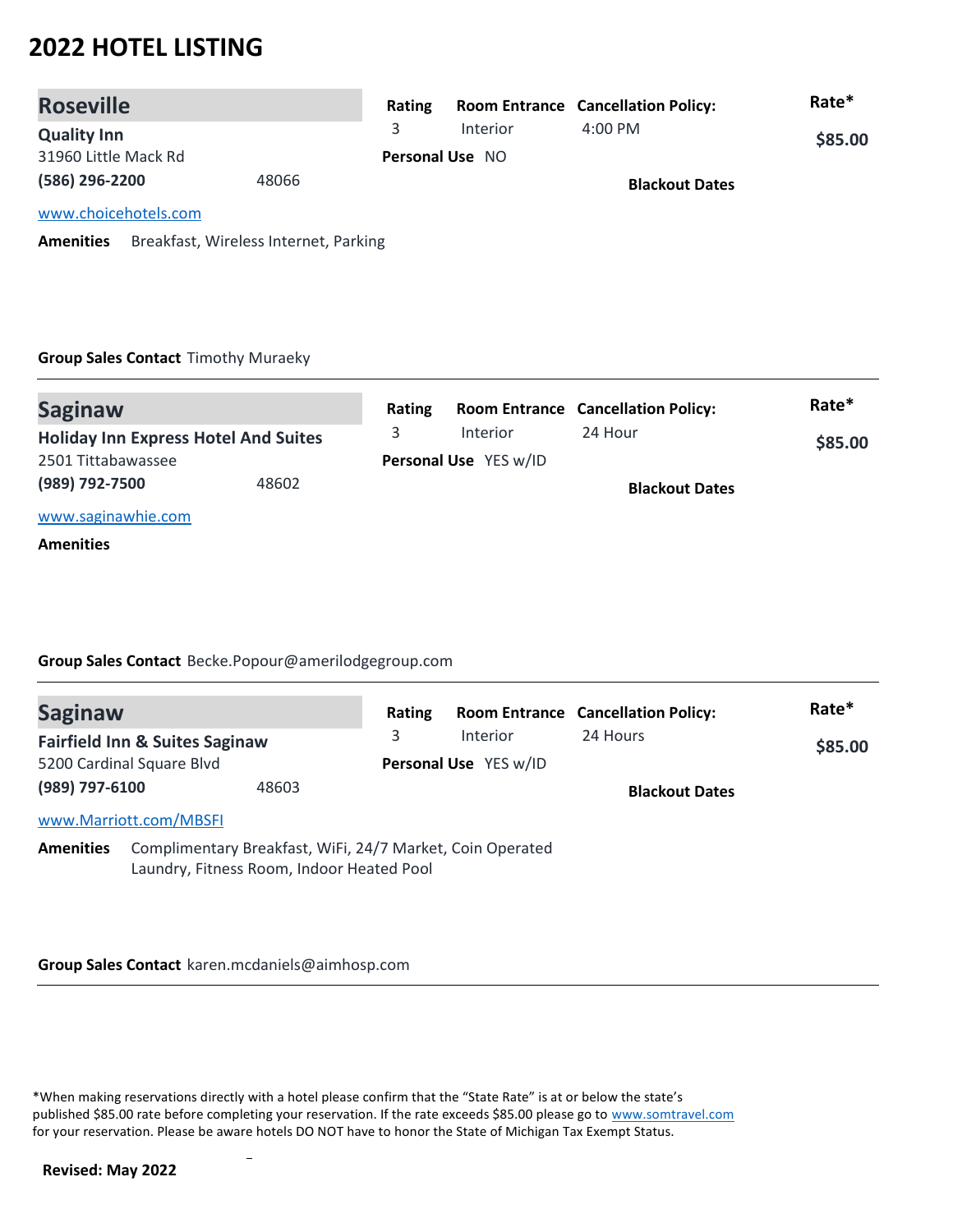| <b>Saginaw</b>                                   | Rating |                        | <b>Room Entrance Cancellation Policy:</b> | Rate*   |
|--------------------------------------------------|--------|------------------------|-------------------------------------------|---------|
| <b>Comfort Suites</b>                            | 3      | Interior               | $4:00$ PM                                 | \$85.00 |
| 5180 Cardinal Square Blvd                        |        | <b>Personal Use NO</b> |                                           |         |
| (989) 797-8000<br>48603                          |        |                        | <b>Blackout Dates</b>                     |         |
| www.choicehotels.com                             |        |                        | April 14                                  |         |
| Breakfast, Wireless Internet<br><b>Amenities</b> |        |                        |                                           |         |

### **Group Sales Contact** Trent Lucier

| <b>Sault Ste Marie</b>  |                                                      | Rating                 |          | <b>Room Entrance Cancellation Policy:</b> | Rate*   |
|-------------------------|------------------------------------------------------|------------------------|----------|-------------------------------------------|---------|
| Super 8                 |                                                      |                        | Interior | 24 Hour                                   | \$85.00 |
| 3525 I-75 Business Spur |                                                      | <b>Personal Use NO</b> |          |                                           |         |
| $(906) 632 - 6000$      | 49783                                                |                        |          | <b>Blackout Dates</b>                     |         |
| www.super8.com          |                                                      |                        |          | Fridays & Saturdays                       |         |
| <b>Amenities</b>        | Continental Breakfast, Indoor Pool, Spa, Sauna, WiFi |                        |          |                                           |         |

### **Group Sales Contact** Naomi Weber

| <b>Sault Ste Marie</b>   |                                                                                                                     | Rating |                       | <b>Room Entrance Cancellation Policy:</b> | Rate*   |
|--------------------------|---------------------------------------------------------------------------------------------------------------------|--------|-----------------------|-------------------------------------------|---------|
| <b>Hampton by Hilton</b> |                                                                                                                     | 2      | Interior              | 48 Hours                                  | \$85.00 |
| 3295 I-75 Bus Spur       |                                                                                                                     |        | Personal Use YES w/ID |                                           |         |
| $(906)$ 635-3000         | 49783                                                                                                               |        |                       | <b>Blackout Dates</b>                     |         |
|                          | http://hamptoninn3.hilton.com/en/hotels/michigan/hampto                                                             |        |                       | Jan 18-19, Feb 1-15                       |         |
| <b>Amenities</b>         | Hot Breakfast, Free HSIA, Free Parking, 24 Hour market, Indoor<br>pool, spa, Wi-Fi, Fitness Center, Business Center |        |                       |                                           |         |

#### **Group Sales Contact** Elaine Hofmann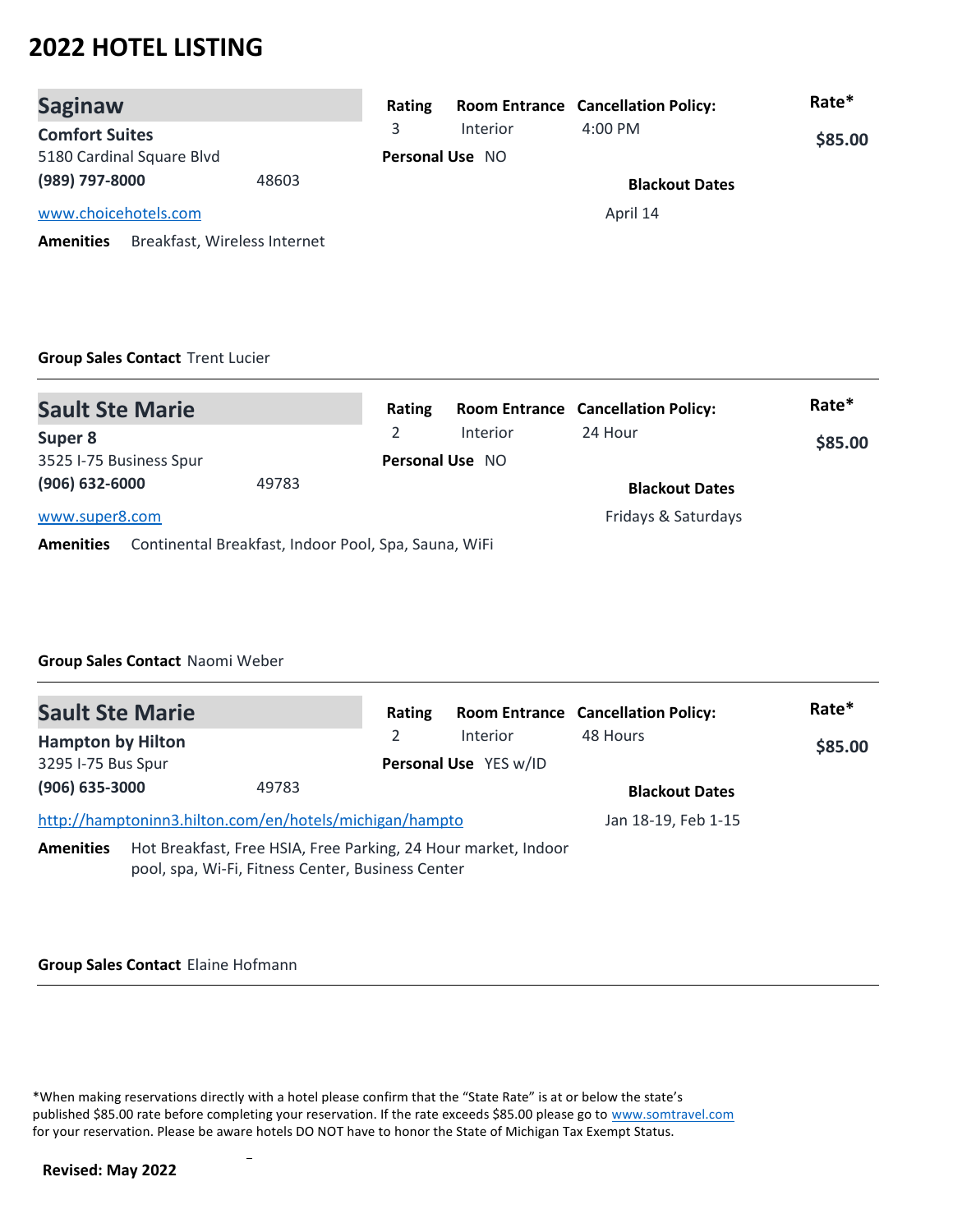| <b>Sault Ste Marie</b>                                    | Rating |                       | <b>Room Entrance Cancellation Policy:</b> | Rate*   |
|-----------------------------------------------------------|--------|-----------------------|-------------------------------------------|---------|
| <b>Comfort Inn</b>                                        |        | Interior              | $4:00$ PM                                 | \$85.00 |
| 4404 I-75 Bus Spur                                        |        | Personal Use YES w/ID |                                           |         |
| $(906)$ 635-1118<br>49783-3600                            |        |                       | <b>Blackout Dates</b>                     |         |
| www.choicehotels.com                                      |        |                       | Feb 3                                     |         |
| Breakfast, Wireless Internet, Parking<br><b>Amenities</b> |        |                       |                                           |         |

### **Group Sales Contact** Ryan Kabke

| <b>Shelby Twp</b>                                                                                                                                                     |                       |       | Rating          |          | <b>Room Entrance Cancellation Policy:</b> | Rate*   |
|-----------------------------------------------------------------------------------------------------------------------------------------------------------------------|-----------------------|-------|-----------------|----------|-------------------------------------------|---------|
| <b>Cambria Hotel</b>                                                                                                                                                  |                       |       | 3               | Interior | $4:00 \text{ PM}$                         | \$85.00 |
| 50741 Corporate Drive                                                                                                                                                 |                       |       | Personal Use NO |          |                                           |         |
| (586) 473-0200                                                                                                                                                        |                       | 48315 |                 |          | <b>Blackout Dates</b>                     |         |
|                                                                                                                                                                       | www.cambriashelby.com |       |                 |          |                                           |         |
| Indoor Heated Pool, Exercise Room, Complimentary Shuttle,<br><b>Amenities</b><br>Parking, Coffeemaker, Mini-fridge, WIFI, Business Center, Full<br>Service Restaurant |                       |       |                 |          |                                           |         |

### **Group Sales Contact** Kimberly Harris kharris@cambriashelby.com

| <b>South Haven</b> |       | Rating |                        | <b>Room Entrance Cancellation Policy:</b> | Rate*   |  |
|--------------------|-------|--------|------------------------|-------------------------------------------|---------|--|
| Hampton Inn        |       | 3.     | <b>Interior</b>        | 48 Hours                                  | \$81.00 |  |
| 04299 Cecilia Dr.  |       |        | <b>Personal Use NO</b> |                                           |         |  |
| $(269)$ 639-8550   | 49090 |        |                        | <b>Blackout Dates</b>                     |         |  |
|                    |       |        |                        | June 21-Sept 30, 2021                     |         |  |

**Amenities** Complimentary Hot Breakfast, WiFi, Parking

**Group Sales Contact** Saima Farrukh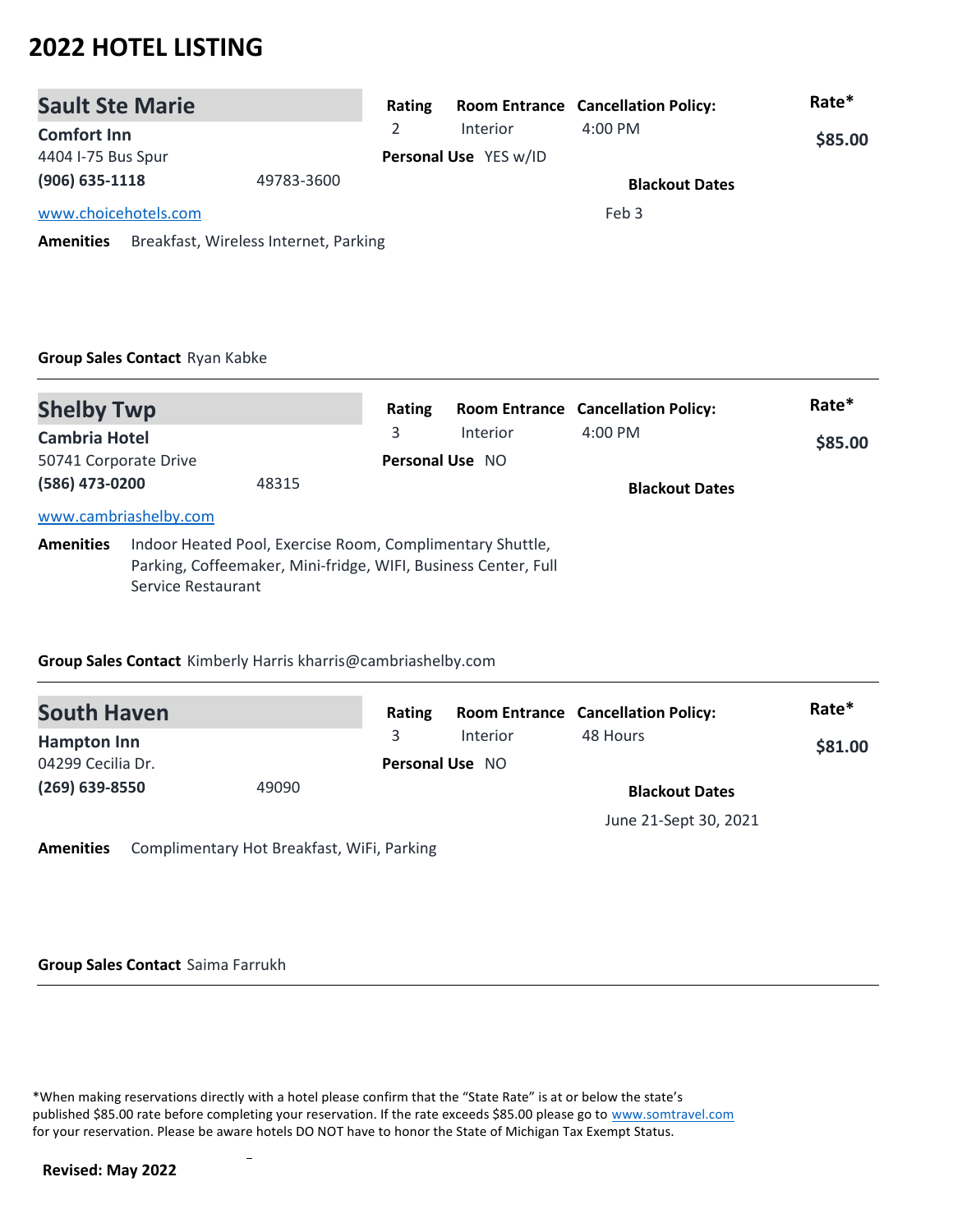| <b>South Haven</b>      |                               |                                                             | Rating |                       | <b>Room Entrance Cancellation Policy:</b>                       | Rate*   |
|-------------------------|-------------------------------|-------------------------------------------------------------|--------|-----------------------|-----------------------------------------------------------------|---------|
|                         | <b>Baymont Inn by Wyndham</b> |                                                             | 3      | <b>Interior</b>       | 24 Hours                                                        | \$85.00 |
| 1555 Phoenix St         |                               |                                                             |        | Personal Use YES w/ID |                                                                 |         |
| (269) 639-9900<br>49090 |                               |                                                             |        | <b>Blackout Dates</b> |                                                                 |         |
| <b>Amenities</b>        | Refridgerator                 | Continental Breakfast, Wireless Internet Access, Microwave, |        |                       | Fridays-Saturdays June thru August,<br>Memorial Day & Labor Day |         |

### **Group Sales Contact**

| <b>South Haven</b>        | Rating |                        | <b>Room Entrance Cancellation Policy:</b> | Rate*   |
|---------------------------|--------|------------------------|-------------------------------------------|---------|
| <b>Comfort Suites</b>     |        | <b>Interior</b>        | 24 Hours                                  | \$85.00 |
| 1743 Phoenix St           |        | <b>Personal Use NO</b> |                                           |         |
| $(269)$ 639-2014<br>49090 |        |                        | <b>Blackout Dates</b>                     |         |
|                           |        |                        | All Summer Weekends and Holidays          |         |

**Amenities** Continental Breakfast, Wi-Fi

### **Group Sales Contact**

| <b>Southfield</b> |                                                                        |            | Rating |                       | <b>Room Entrance Cancellation Policy:</b> | Rate*   |
|-------------------|------------------------------------------------------------------------|------------|--------|-----------------------|-------------------------------------------|---------|
|                   | <b>Courtyard By Marriott Detroit Southfield</b>                        |            | 2      | <b>Interior</b>       | 24 Hours                                  | \$85.00 |
|                   | 27027 Northwestern Hwy                                                 |            |        | Personal Use YES w/ID |                                           |         |
| (248) 358-1222    |                                                                        | 48034-6235 |        |                       | <b>Blackout Dates</b>                     |         |
|                   | www.marriott.com/dtwsf                                                 |            |        |                       |                                           |         |
| <b>Amenities</b>  | High Speed Internet, Parking, Indoor Pool & Hot Tub, Fitness<br>Center |            |        |                       |                                           |         |

#### **Group Sales Contact** Ruth Butler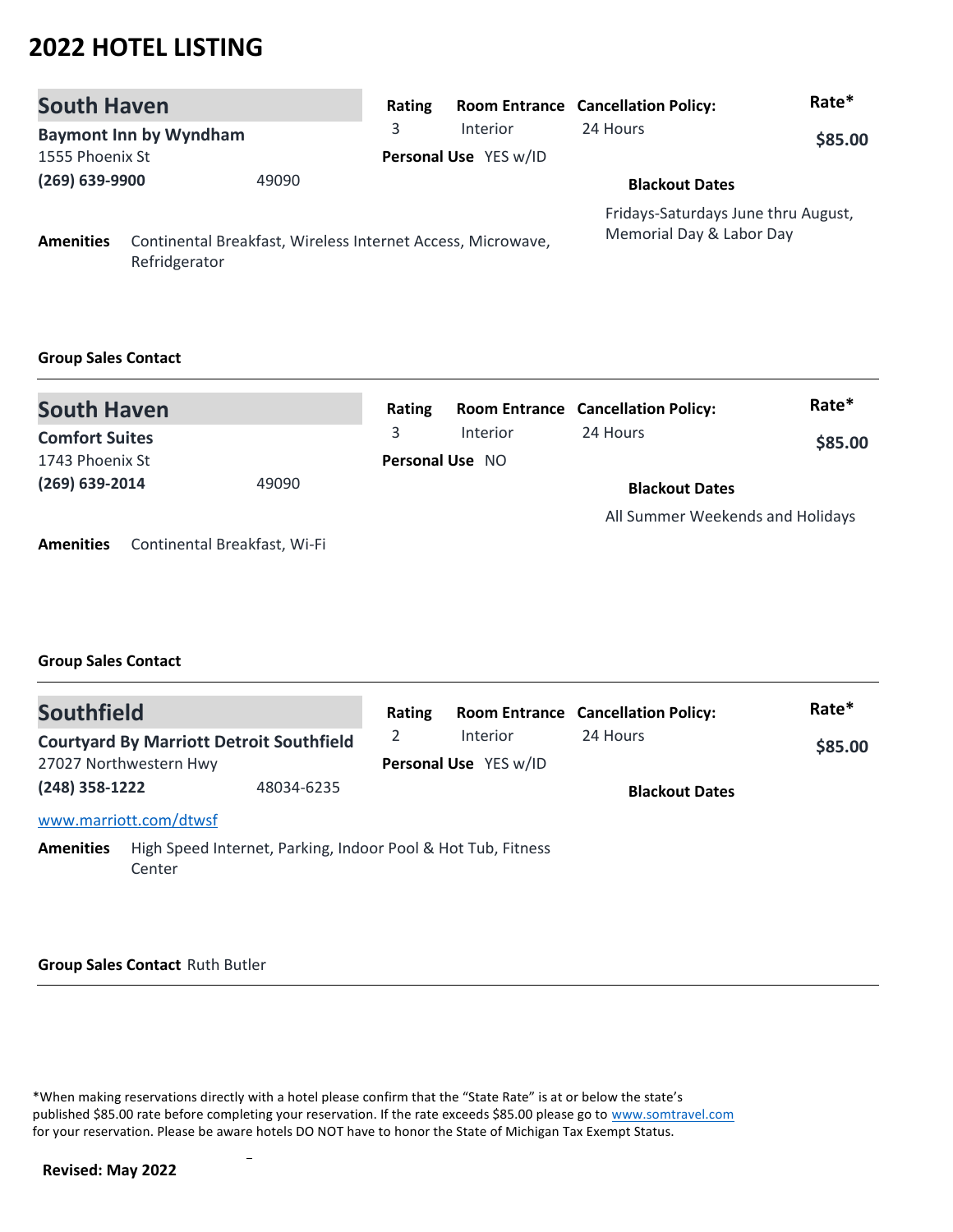| <b>Southfield</b>      |                                       | Rating                 |                 | <b>Room Entrance Cancellation Policy:</b> | Rate*   |
|------------------------|---------------------------------------|------------------------|-----------------|-------------------------------------------|---------|
| <b>Comfort Suites</b>  |                                       | 3                      | <b>Interior</b> | $4:00$ PM                                 | \$85.00 |
| 24977 Northwestern Hwy |                                       | <b>Personal Use NO</b> |                 |                                           |         |
| (248) 357-9990         | 48076                                 |                        |                 | <b>Blackout Dates</b>                     |         |
| www.choicehotels.com   |                                       |                        |                 | Based on Availability, Weekends           |         |
| <b>Amenities</b>       | Breakfast, Wireless Internet, Parking |                        |                 |                                           |         |

### **Group Sales Contact** Devon Dallo

| <b>Southfield</b>                 |       | Rating |                              | <b>Room Entrance Cancellation Policy:</b> | Rate*   |
|-----------------------------------|-------|--------|------------------------------|-------------------------------------------|---------|
| <b>Best Western Premier</b>       |       | 3.     | <b>Interior</b>              | $6:00$ PM                                 | \$85.00 |
| 26555 Telegraph Rd                |       |        | <b>Personal Use</b> YES w/ID |                                           |         |
| $(248)$ 358-7600                  | 48034 |        |                              | <b>Blackout Dates</b>                     |         |
| www.bestwesternpremierdetroit.com |       |        |                              |                                           |         |
| <b>Amenities</b>                  |       |        |                              |                                           |         |

### **Group Sales Contact** Jan Townsend

| <b>Southfield</b>    |                                                                                                                        |       | Rating                 |          | <b>Room Entrance Cancellation Policy:</b> | Rate*   |
|----------------------|------------------------------------------------------------------------------------------------------------------------|-------|------------------------|----------|-------------------------------------------|---------|
|                      | The Westin Southfield Detroit                                                                                          |       | 3                      | Interior | 24 Hours                                  | \$85.00 |
| 1500 Town Center Dr. |                                                                                                                        |       | <b>Personal Use NO</b> |          |                                           |         |
| (248) 827-4000       |                                                                                                                        | 48075 |                        |          | <b>Blackout Dates</b>                     |         |
|                      | www.marriott.com/dtwwi                                                                                                 |       |                        |          | Special Events & Holidays                 |         |
| <b>Amenities</b>     | Restaurant, Coffee Shop, Complimentary Business Center,<br>Indoor Pool, Fitness Center, Covered Parking, Meeting Space |       |                        |          |                                           |         |

### **Group Sales Contact** Shaina Shamam sshamam@westinsouthfield.com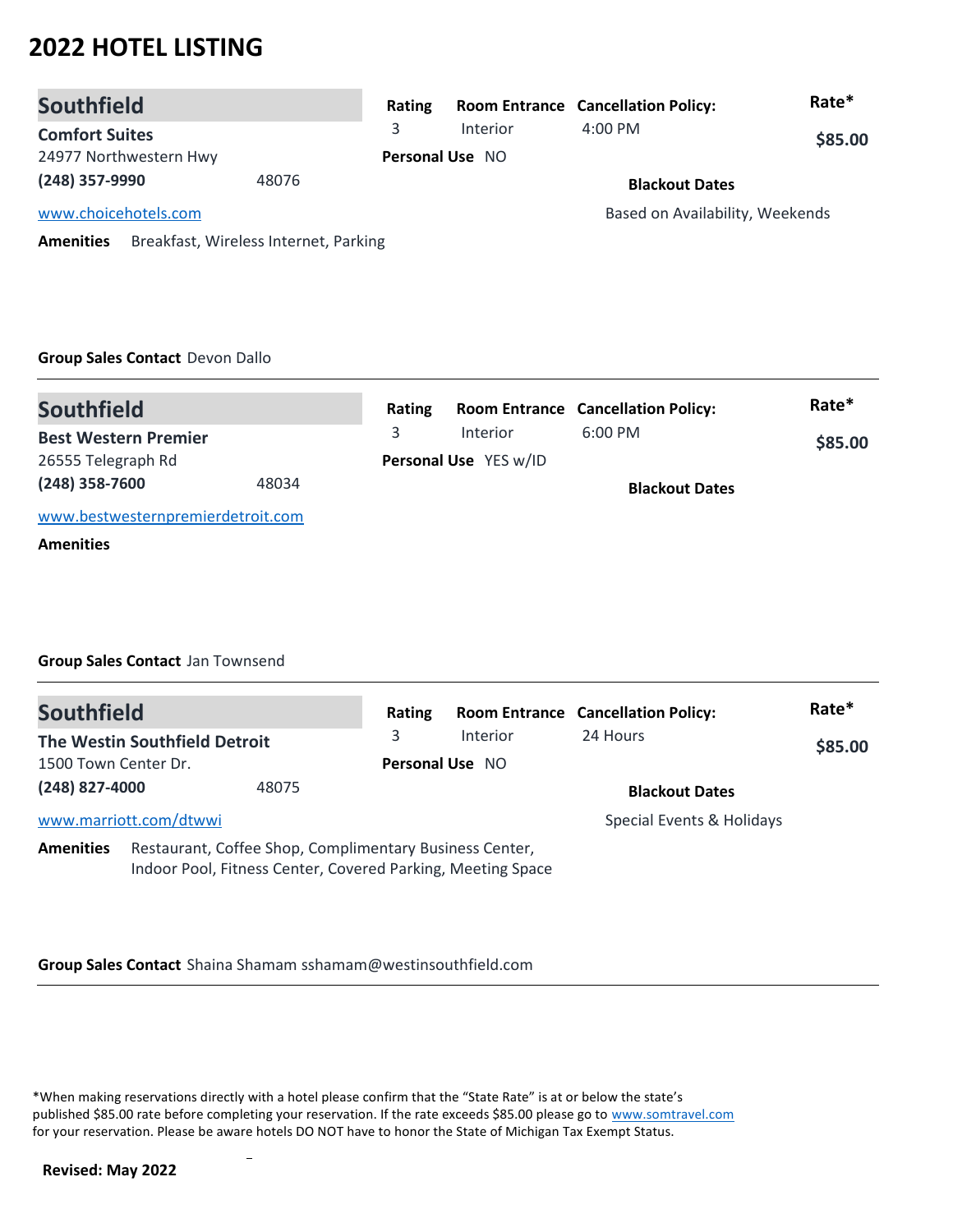| <b>Southfield</b>               |                            | Rating                 |          | <b>Room Entrance Cancellation Policy:</b> | Rate*   |
|---------------------------------|----------------------------|------------------------|----------|-------------------------------------------|---------|
| The Westin Southfield Detroit   |                            | 3.                     | Interior | $6:00$ PM                                 | \$75.00 |
| 1500 Town Center                |                            | <b>Personal Use NO</b> |          |                                           |         |
| (248) 827-4000                  | 48075-1141                 |                        |          | <b>Blackout Dates</b>                     |         |
| www.westinsouthfielddetroit.com |                            | Jan 11-15, Aug 17-22   |          |                                           |         |
| <b>Amenities</b>                | High Speed Internet Access |                        |          |                                           |         |

### **Group Sales Contact**

| <b>Southfield</b>           |       | Rating |                        | <b>Room Entrance Cancellation Policy:</b> | Rate*   |  |
|-----------------------------|-------|--------|------------------------|-------------------------------------------|---------|--|
| <b>Quality Inn</b>          |       | 3.     | Interior               | $4:00 \text{ PM}$                         | \$79.00 |  |
| 26111 Telegraph Rd          |       |        | <b>Personal Use NO</b> |                                           |         |  |
| $(248)$ 368-6130            | 48034 |        |                        | <b>Blackout Dates</b>                     |         |  |
| www.choicehotels.com        |       |        |                        |                                           |         |  |
| Parking<br><b>Amenities</b> |       |        |                        |                                           |         |  |

### **Group Sales Contact** Reginald McCarver

| Rating |                 |                       | Rate*                                     |
|--------|-----------------|-----------------------|-------------------------------------------|
|        | <b>Interior</b> | 24 Hours              | \$85.00                                   |
|        |                 |                       |                                           |
|        |                 | <b>Blackout Dates</b> |                                           |
|        |                 | Dec 31st              |                                           |
|        |                 | Personal Use YES w/ID | <b>Room Entrance Cancellation Policy:</b> |

**Amenities** Complimentary Laundry Facilities, Fitness Center, Full Kitchen

### **Group Sales Contact**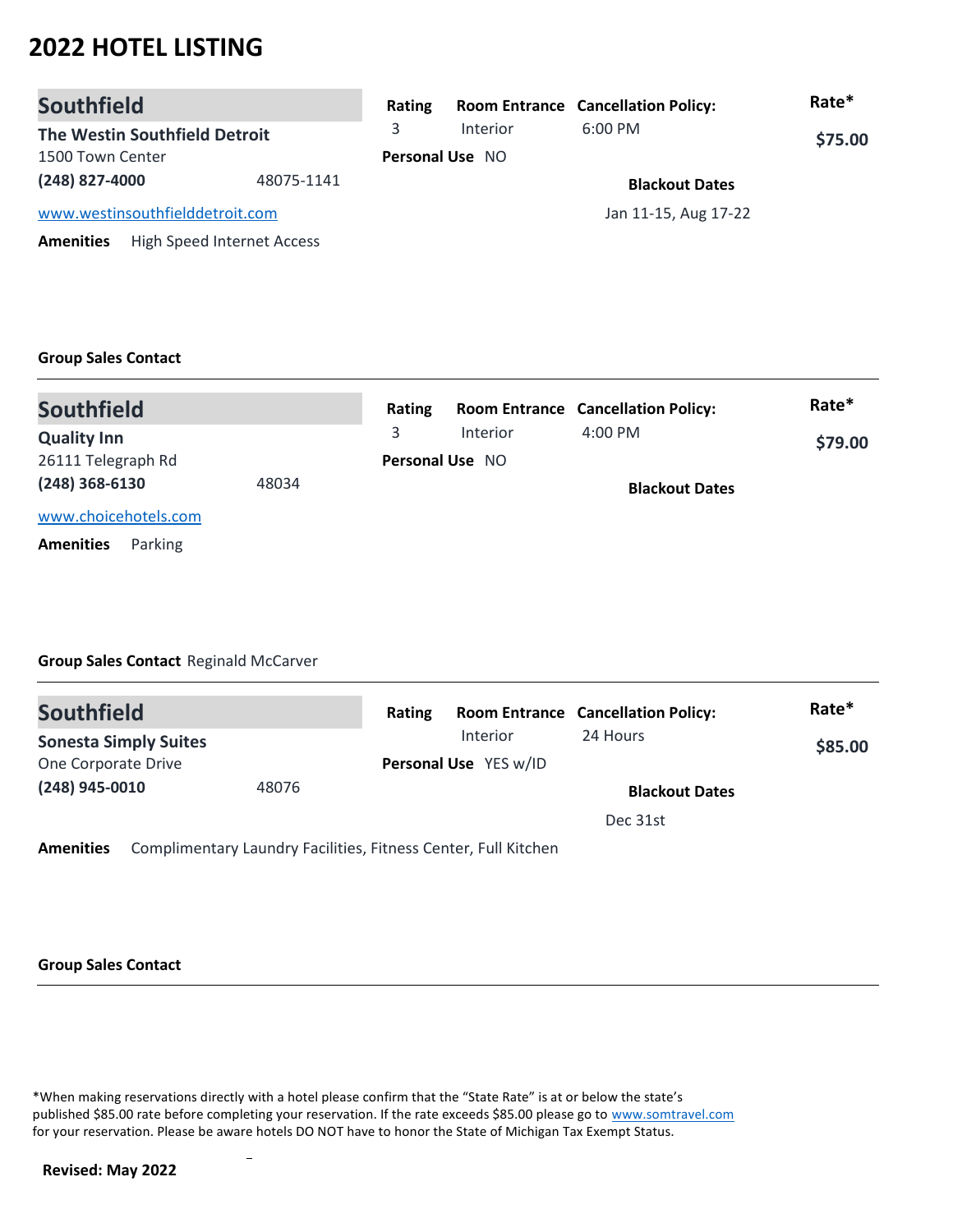| <b>Southgate</b>             |       | Rating                |                 | <b>Room Entrance Cancellation Policy:</b> | Rate*   |
|------------------------------|-------|-----------------------|-----------------|-------------------------------------------|---------|
| <b>Holiday Inn Southgate</b> |       |                       | <b>Interior</b> | $6:00 \text{ PM}$                         | \$85.00 |
| 17201 Northline Rd           |       | Personal Use YES w/ID |                 |                                           |         |
| (734) 283-4400               | 48195 |                       |                 | <b>Blackout Dates</b>                     |         |
|                              |       |                       |                 |                                           |         |

**Amenities** Fitness Center, Wireless Internet Access, Microwave, Refrigerator, Coffee maker, Iron & Board, Hair dryer, Airport Shuttle M-F, Restaurant, Lounge

### **Group Sales Contact**

| Southgate        |                                                                                                                | Rating |                                   | <b>Room Entrance Cancellation Policy:</b> | Rate*   |
|------------------|----------------------------------------------------------------------------------------------------------------|--------|-----------------------------------|-------------------------------------------|---------|
| 18950 Northline  | <b>Comfort Suites Southgate</b>                                                                                | 3      | Interior<br>Personal Use YES w/ID | $4:00$ PM                                 | \$85.00 |
| (734) 287-9200   | 48195                                                                                                          |        |                                   | <b>Blackout Dates</b>                     |         |
|                  | www.comfortsuitessouthgate.com                                                                                 |        |                                   | New Years Eve                             |         |
| <b>Amenities</b> | Hot Breakfast, Indoor pool, Fitness Center, Complimentary<br>Wireless Internet Access, Refrigerator, Microwave |        |                                   |                                           |         |

### **Group Sales Contact** Manish Patel

| <b>Southgate</b>                        |       | Rating |                       | <b>Room Entrance Cancellation Policy:</b> | Rate*   |
|-----------------------------------------|-------|--------|-----------------------|-------------------------------------------|---------|
| <b>Holiday Inn Express &amp; Suites</b> |       | NR.    | <b>Interior</b>       | 24 Hours                                  | \$85.00 |
| 13333 Heritage                          |       |        | Personal Use YES w/ID |                                           |         |
| (734) 324-5800                          | 48195 |        |                       | <b>Blackout Dates</b>                     |         |
| www.holidayinnexpress.com/southgatemi   |       |        |                       |                                           |         |

**Amenities** Complimentary Internet, Breakfast, Business Center

### **Group Sales Contact**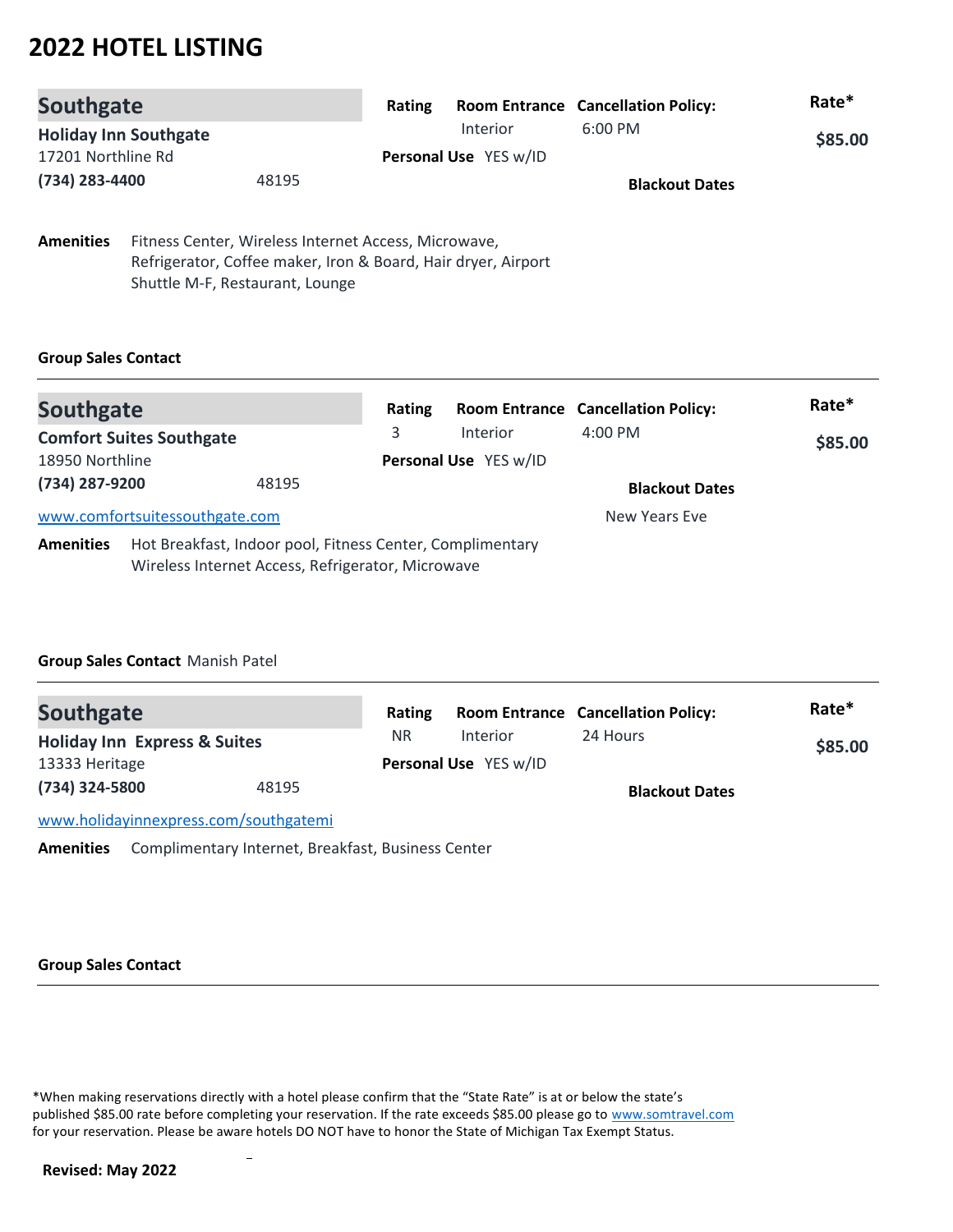| <b>St Ignace</b>                                         |                                                                 | Rating          |                 | <b>Room Entrance Cancellation Policy:</b>                                                  | Rate*   |
|----------------------------------------------------------|-----------------------------------------------------------------|-----------------|-----------------|--------------------------------------------------------------------------------------------|---------|
| <b>Americas Best Value Inn</b>                           |                                                                 | NR.             | <b>EXTERIOR</b> | 24 Hours                                                                                   | \$85.00 |
| 1074 North State Street                                  |                                                                 | Personal Use NO |                 |                                                                                            |         |
| (800) 251-6718                                           | 49781                                                           |                 |                 | <b>Blackout Dates</b>                                                                      |         |
| www.americasbestsaintignacehotel.com<br><b>Amenities</b> | Hot Breakfast, Wireless Internet, Indoor Pool, Spa, Lake Access |                 |                 | June 14, 15, 16, 18, 19, 20, 23, 24, July<br>8,15,22,29, August 5,12,19, Sept<br>2,3,15,16 |         |

## **Group Sales Contact** Holly Cole

| <b>St Ignace</b>   |                                    |                                                                                                                                                                                               | Rating          |          | <b>Room Entrance Cancellation Policy:</b> | Rate*   |
|--------------------|------------------------------------|-----------------------------------------------------------------------------------------------------------------------------------------------------------------------------------------------|-----------------|----------|-------------------------------------------|---------|
|                    | <b>Bavarian Haus Lakefront Inn</b> |                                                                                                                                                                                               | 2               | Interior | 24 hour                                   | \$85.00 |
| 1067 N State St    |                                    |                                                                                                                                                                                               | Personal Use NO |          |                                           |         |
| $(906) 643 - 8008$ |                                    | 49781                                                                                                                                                                                         |                 |          | <b>Blackout Dates</b>                     |         |
|                    | www.bavarianhauslakefrontinn.com   |                                                                                                                                                                                               |                 |          | Based on Availablity                      |         |
| <b>Amenities</b>   | <b>Boards</b>                      | Continental Breakfast, Indoor Pool, Spa, Fitness Center, USA<br>Today, Free Local Phone Calls, Complimentary Wireless Internet<br>Access, Refridgerators, Coffee makers, Hair dryers, Irons & |                 |          |                                           |         |

### **Group Sales Contact** Info@bavarianhauslakefrontinn.com

| <b>St Ignace</b>                                 |       | Rating                 |          | <b>Room Entrance Cancellation Policy:</b> | Rate*   |
|--------------------------------------------------|-------|------------------------|----------|-------------------------------------------|---------|
| <b>Quality Inn</b>                               |       | NR.                    | Interior | $4:00 \text{ PM}$                         | \$85.00 |
| N 561 Boulevard Drive                            |       | <b>Personal Use NO</b> |          |                                           |         |
| (906) 643-9700                                   | 49781 |                        |          | <b>Blackout Dates</b>                     |         |
| www.choicehotels.com                             |       |                        |          |                                           |         |
| Breakfast, Wireless Internet<br><b>Amenities</b> |       |                        |          |                                           |         |

#### **Group Sales Contact** Crystal Dennis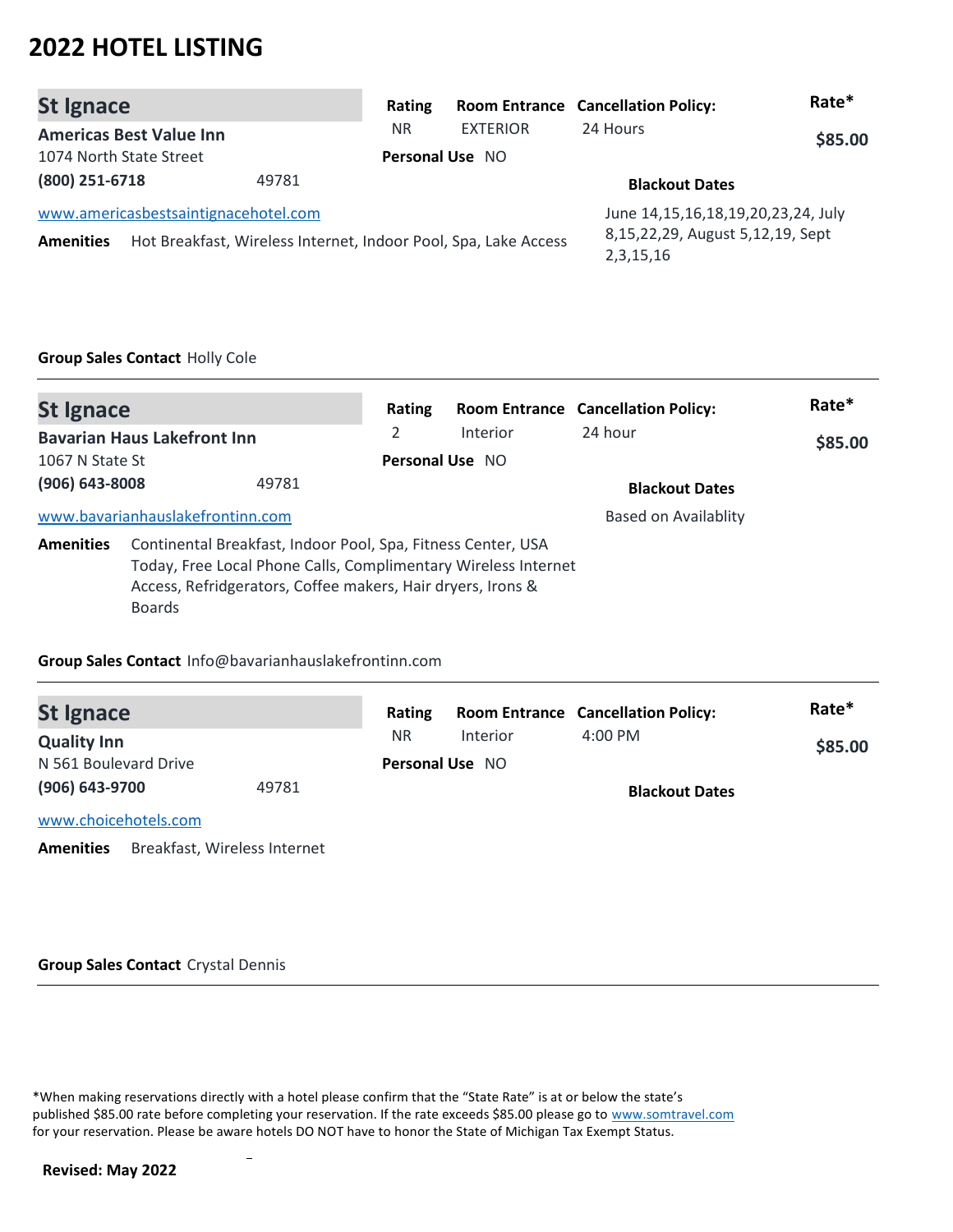| <b>St Ignace</b>             |                      |                                                          | Rating |                       | <b>Room Entrance Cancellation Policy:</b> | Rate*   |
|------------------------------|----------------------|----------------------------------------------------------|--------|-----------------------|-------------------------------------------|---------|
| <b>Breakers Resort</b>       |                      |                                                          |        | Interior              | 24 Hours                                  | \$85.00 |
| 927 N State St               |                      | Personal Use NO                                          |        |                       |                                           |         |
| (906) 643-7733<br>49781-1145 |                      |                                                          |        | <b>Blackout Dates</b> |                                           |         |
|                              |                      |                                                          |        |                       | <b>Based on Availability</b>              |         |
| <b>Amenities</b>             | Shuttle, Indoor Pool | Continental Breakfast, Complimentary Internet Access and |        |                       |                                           |         |

### **Group Sales Contact**

| <b>St Ignace</b>   |                                                                                                    | Rating |                       | <b>Room Entrance Cancellation Policy:</b> | Rate*   |
|--------------------|----------------------------------------------------------------------------------------------------|--------|-----------------------|-------------------------------------------|---------|
|                    | <b>Baymont Inn &amp; Suites Lakefront</b>                                                          | NR.    | Interior              | 48 Hours                                  | \$85.00 |
| 1131 N State St    |                                                                                                    |        | Personal Use YES w/ID |                                           |         |
| (906) 643-8411     | 49781                                                                                              |        |                       | <b>Blackout Dates</b>                     |         |
| www.baymontinn.com |                                                                                                    |        |                       | June20-Sept 2nd all weekends in           |         |
| <b>Amenities</b>   | Microwave, Refrigerator, Coffee Makers, Iron, Iron Board, Hair<br>Dryer, Indoor Pool, Fitness Room |        |                       | September                                 |         |

### **Group Sales Contact** Aimee Williford

| <b>St Joseph</b>            |       | <b>Room Entrance Cancellation Policy:</b><br>Rating | Rate*   |
|-----------------------------|-------|-----------------------------------------------------|---------|
| <b>Econo Lodge</b>          |       | $4:00$ PM<br><b>Interior</b>                        | \$85.00 |
| 2723 Niles Ave              |       | <b>Personal Use NO</b>                              |         |
| $(269)$ 982-3333            | 49085 | <b>Blackout Dates</b>                               |         |
| www.choicehotels.com        |       | June 10                                             |         |
| <b>Amenities</b><br>Parking |       |                                                     |         |

#### **Group Sales Contact** Akash Patel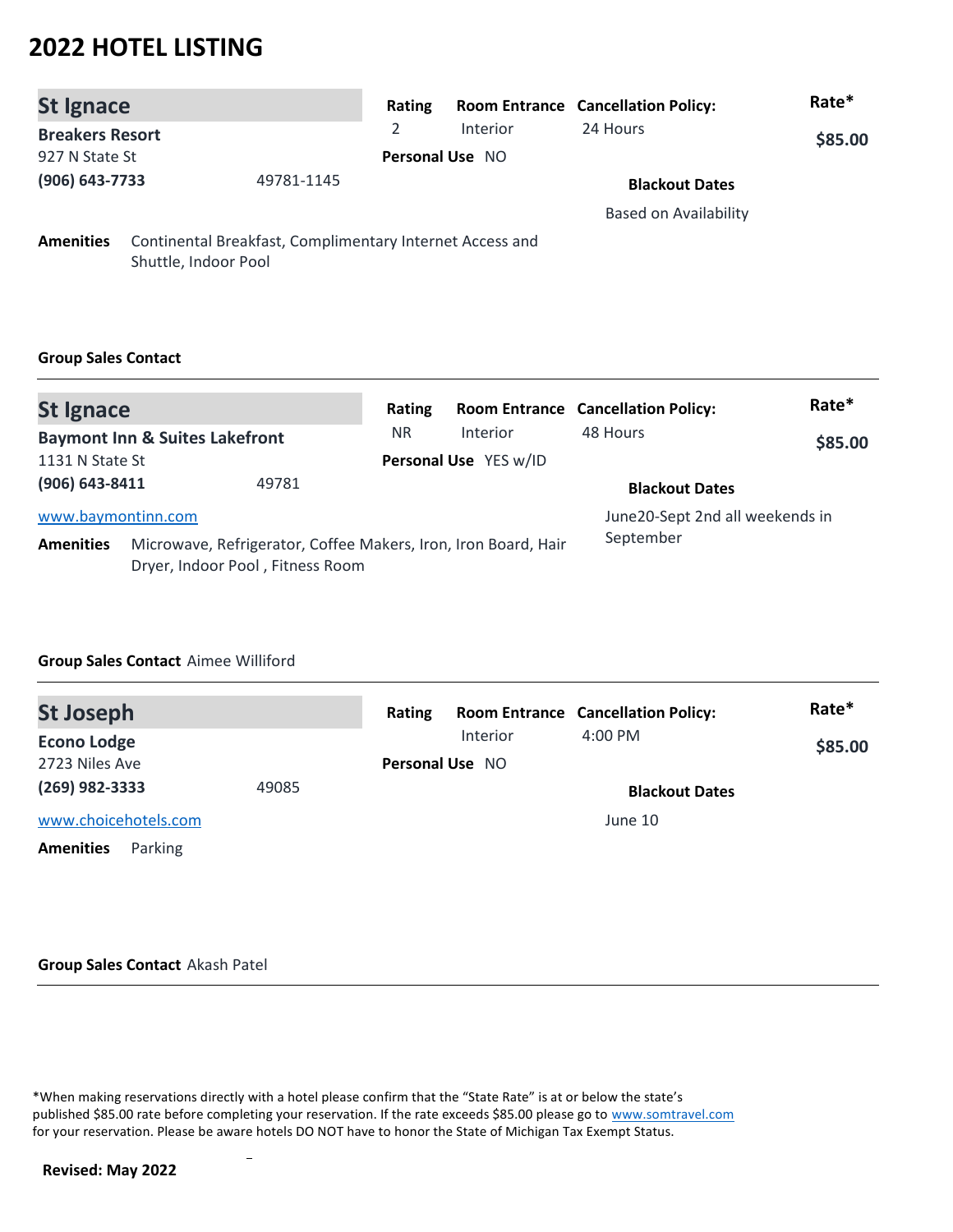| <b>St Joseph</b>                              |       | Rating |                        | <b>Room Entrance Cancellation Policy:</b> | Rate*   |  |
|-----------------------------------------------|-------|--------|------------------------|-------------------------------------------|---------|--|
| <b>Holiday Inn Express Hotel &amp; Suites</b> |       | 3      | <b>Interior</b>        | 24 Hours                                  | \$85.00 |  |
| 3019 Lakeshore Dr                             |       |        | <b>Personal Use NO</b> |                                           |         |  |
| (269) 982-0004                                | 49085 |        |                        | <b>Blackout Dates</b>                     |         |  |
| www.hiexpress.com/stjosephmi                  |       |        |                        |                                           |         |  |
| Breakfast, WiFi<br><b>Amenities</b>           |       |        |                        |                                           |         |  |

### **Group Sales Contact** Marc LaRoux

| <b>Stevensville</b>                | Rating    |                        | <b>Room Entrance Cancellation Policy:</b> | Rate*   |
|------------------------------------|-----------|------------------------|-------------------------------------------|---------|
| Tru by Hilton                      | <b>NR</b> | Interior               | 24 Hours                                  | \$85.00 |
| 2683 West Marquette Woods Rd       |           | <b>Personal Use NO</b> |                                           |         |
| (269) 429-4444<br>49127            |           |                        | <b>Blackout Dates</b>                     |         |
| www.trusaintjoseph.trubyhilton.com |           |                        | June 26 & 27                              |         |
| New July 2020<br><b>Amenities</b>  |           |                        |                                           |         |

### **Group Sales Contact** SBNSJ\_TRU@hilton.com

| <b>Stevensville</b> |                              | Rating                 |                 | <b>Room Entrance Cancellation Policy:</b> | Rate*   |
|---------------------|------------------------------|------------------------|-----------------|-------------------------------------------|---------|
| Super 8             |                              | 2                      | <b>Interior</b> | 24 hours                                  | \$85.00 |
| 4290 Red Arrow Hwy  |                              | <b>Personal Use NO</b> |                 |                                           |         |
| (269) 429-3218      | 49127-9395                   |                        |                 | <b>Blackout Dates</b>                     |         |
| www.super8.com      |                              |                        |                 | May 27-29, July 1-4, Sept 2-4, June 24-   |         |
| <b>Amenities</b>    | Continental Breakfast, Wi-Fi |                        |                 | 26                                        |         |

#### **Group Sales Contact** Dave Chadhuri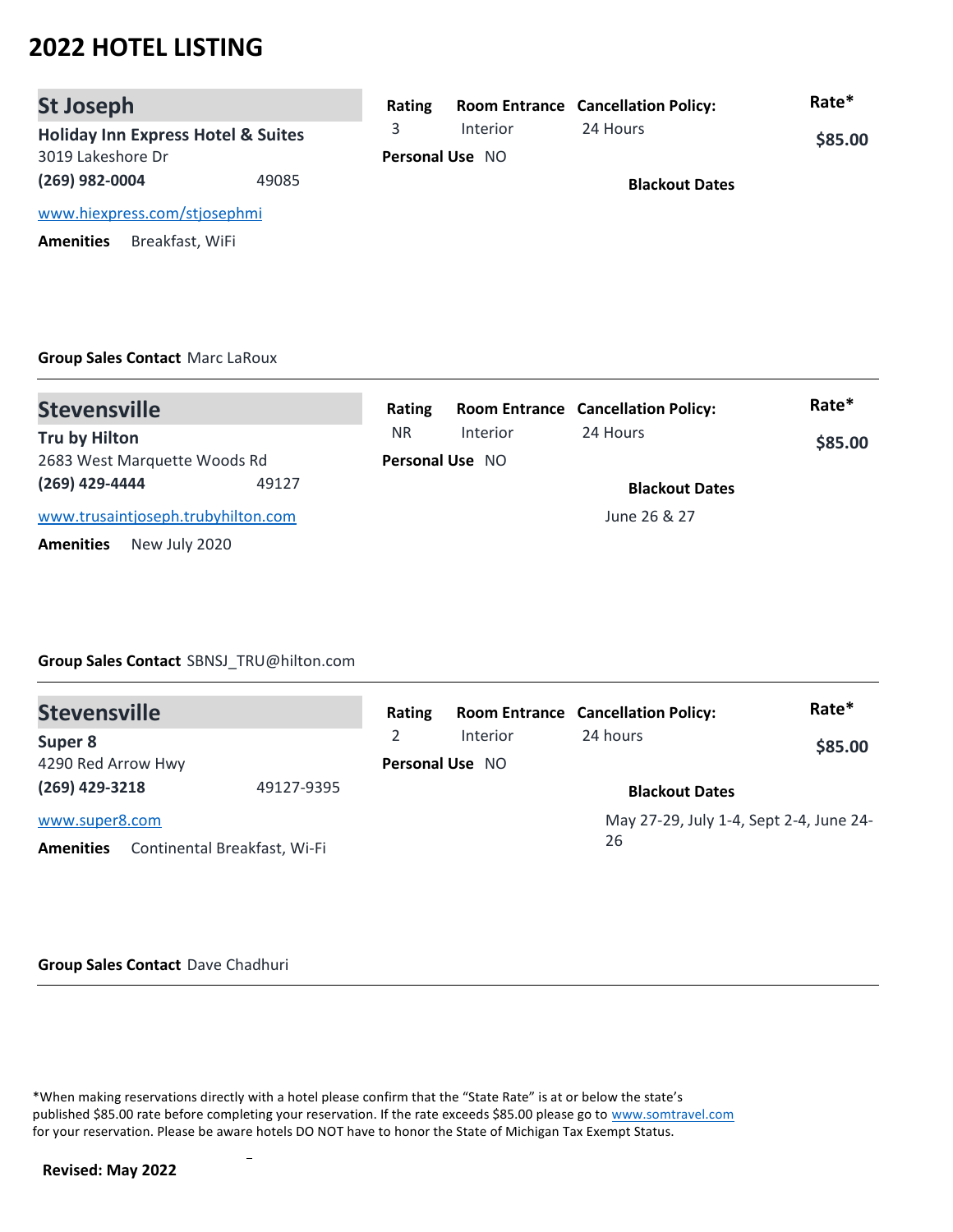| <b>Stevensville</b>                                       | Rating |                        | <b>Room Entrance Cancellation Policy:</b> | Rate*   |
|-----------------------------------------------------------|--------|------------------------|-------------------------------------------|---------|
| <b>Comfort Suites</b>                                     | 3.     | Interior               | $4:00$ PM                                 | \$85.00 |
| 2633 W Marquette Woods Rd                                 |        | <b>Personal Use NO</b> |                                           |         |
| $(269)$ 428-4888<br>49127                                 |        |                        | <b>Blackout Dates</b>                     |         |
| www.choicehotels.com                                      |        |                        | June 17                                   |         |
| Breakfast, Wireless Internet, Parking<br><b>Amenities</b> |        |                        |                                           |         |

### **Group Sales Contact** General Manager

| <b>Tawas City</b>                           |                                                                                                                                                   | Rating                      |                 | <b>Room Entrance Cancellation Policy:</b> | Rate*   |
|---------------------------------------------|---------------------------------------------------------------------------------------------------------------------------------------------------|-----------------------------|-----------------|-------------------------------------------|---------|
| <b>Bay Inn Tawas City</b><br>1020 W Lake St |                                                                                                                                                   | 2<br><b>Personal Use NO</b> | <b>Interior</b> | 72 Hours                                  | \$85.00 |
| (989) 362-0088                              | 48763                                                                                                                                             |                             |                 | <b>Blackout Dates</b>                     |         |
| hotelintawascitymi.com                      |                                                                                                                                                   |                             |                 | All Weekends and Holidays                 |         |
| <b>Amenities</b>                            | Continental Breakfast, Complimentary Wireless Internet Access,<br>Business Center, Conference Room, Indoor Pool, Spa, 24 hour<br>front desk staff |                             |                 |                                           |         |

### **Group Sales Contact**

| <b>Taylor</b>                   |                                       | Rating |                        | <b>Room Entrance Cancellation Policy:</b> | Rate*   |  |
|---------------------------------|---------------------------------------|--------|------------------------|-------------------------------------------|---------|--|
| <b>Comfort Inn &amp; Suites</b> |                                       |        | Interior               | $4:00$ PM                                 | \$85.00 |  |
| 6778 S Telegraph Rd             |                                       |        | <b>Personal Use NO</b> |                                           |         |  |
| $(313)$ 292-6730<br>48180       |                                       |        |                        | <b>Blackout Dates</b>                     |         |  |
| www.choicehotels.com            |                                       |        |                        |                                           |         |  |
| <b>Amenities</b>                | Breakfast, Wireless Internet, Parking |        |                        |                                           |         |  |

#### **Group Sales Contact** Joseph Lupoli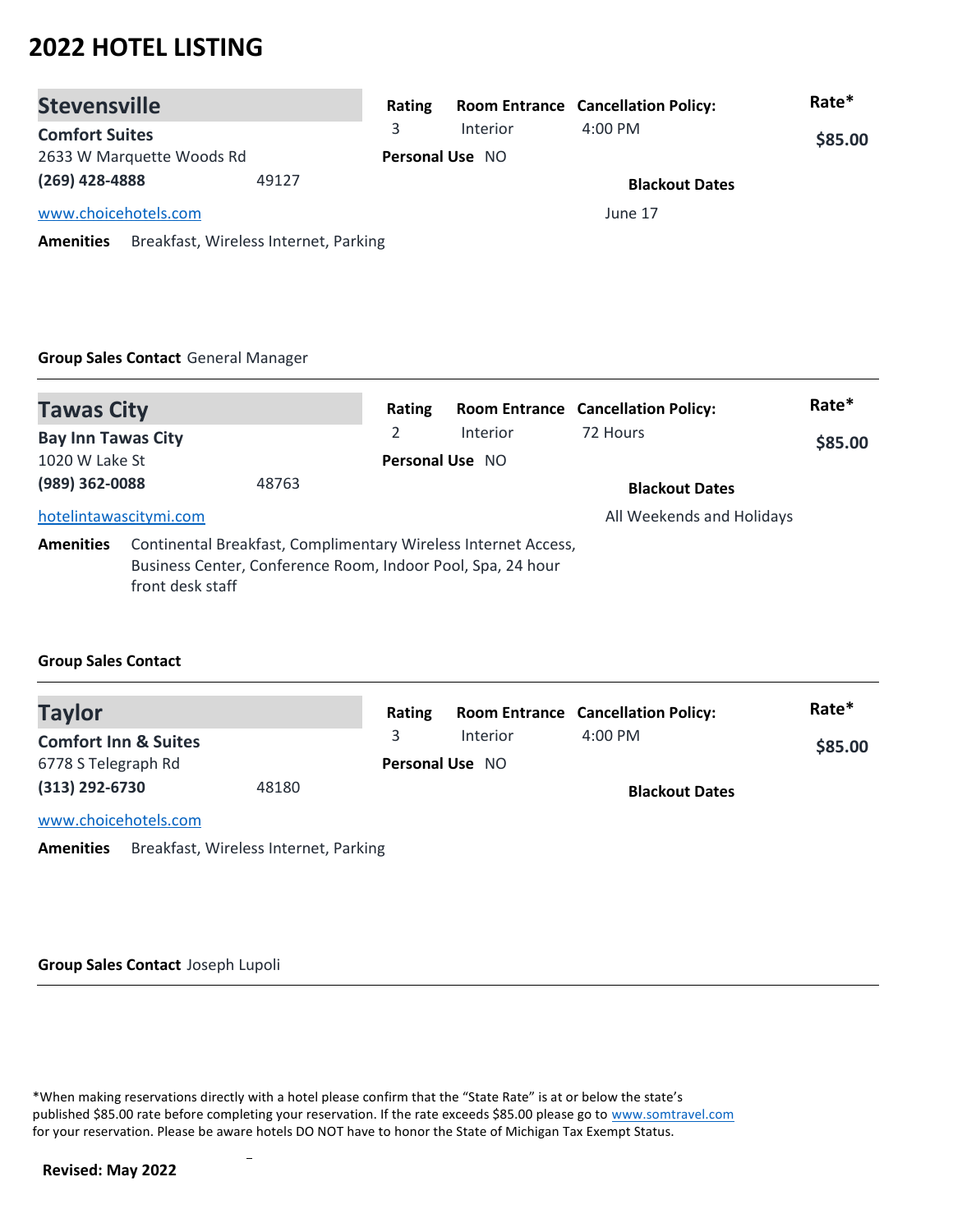| <b>Traverse City</b>         |  |                                                              | Rating                 |                       | <b>Room Entrance Cancellation Policy:</b> | Rate*   |
|------------------------------|--|--------------------------------------------------------------|------------------------|-----------------------|-------------------------------------------|---------|
| <b>Bayshore Resort</b>       |  |                                                              | NR.                    | Interior              | 48 Hours                                  | \$85.00 |
| 833 E Front St               |  |                                                              | <b>Personal Use NO</b> |                       |                                           |         |
| (231) 935-4400<br>49686-2703 |  |                                                              |                        | <b>Blackout Dates</b> |                                           |         |
|                              |  |                                                              |                        |                       | Based on Availability / June-October      |         |
| <b>Amenities</b>             |  | Complimentary Breakfast, Fitness Room, Indoor Pool, Hot Tub, |                        |                       |                                           |         |
|                              |  | Game Room, Complimentary High Speed Internet Access          |                        |                       |                                           |         |

## **Group Sales Contact** Lauren Griggs-Dalzell

| <b>Traverse City</b>                                                  |  |                                                        | Rating                      |                 | <b>Room Entrance Cancellation Policy:</b>                                                                                                                                                  | Rate*   |
|-----------------------------------------------------------------------|--|--------------------------------------------------------|-----------------------------|-----------------|--------------------------------------------------------------------------------------------------------------------------------------------------------------------------------------------|---------|
| <b>GrandStay Hotel &amp; Suites Traverse City</b><br>1614 US 31 North |  |                                                        | 2<br><b>Personal Use NO</b> | <b>Interior</b> | 24 Hours                                                                                                                                                                                   | \$85.00 |
| (231) 938-0288                                                        |  | 49686                                                  |                             |                 | <b>Blackout Dates</b>                                                                                                                                                                      |         |
| <b>Amenities</b>                                                      |  | www.grandstaytc.com<br>Hot Breakfast, Indoor Pool, Spa |                             |                 | Rate is subject to availability, is for<br>single only double extra. State ID is<br>REQUIRED. All Friday & Saturday<br>nights, July-August, Cherry Festival<br>dates and Federal Holidays. |         |

### **Group Sales Contact** Nick Trahair

| <b>Traverse City</b>                   |                                                                                                                              | Rating |                        | <b>Room Entrance Cancellation Policy:</b> | Rate*   |
|----------------------------------------|------------------------------------------------------------------------------------------------------------------------------|--------|------------------------|-------------------------------------------|---------|
|                                        | <b>West Bay Beach Holiday Inn</b>                                                                                            | 3      | Interior               | 24 Hours                                  | \$85.00 |
| 615 E Front Street                     |                                                                                                                              |        | <b>Personal Use NO</b> |                                           |         |
| (231) 947-3700                         | 49686                                                                                                                        |        |                        | <b>Blackout Dates</b>                     |         |
| www.westbaybeachresorttraversecity.com |                                                                                                                              |        |                        | Based on Availability at time of          |         |
| <b>Amenities</b>                       | Indoor/Outdoor Pools, Fitness Center, Business Center WiFi,<br>Airport Shuttle, Game Room, Guest Laundry, Restaurant, Lounge |        |                        | booking & Summer                          |         |

### **Group Sales Contact** Liz Caluory lcaluory@thedelamar.com 231-421-2126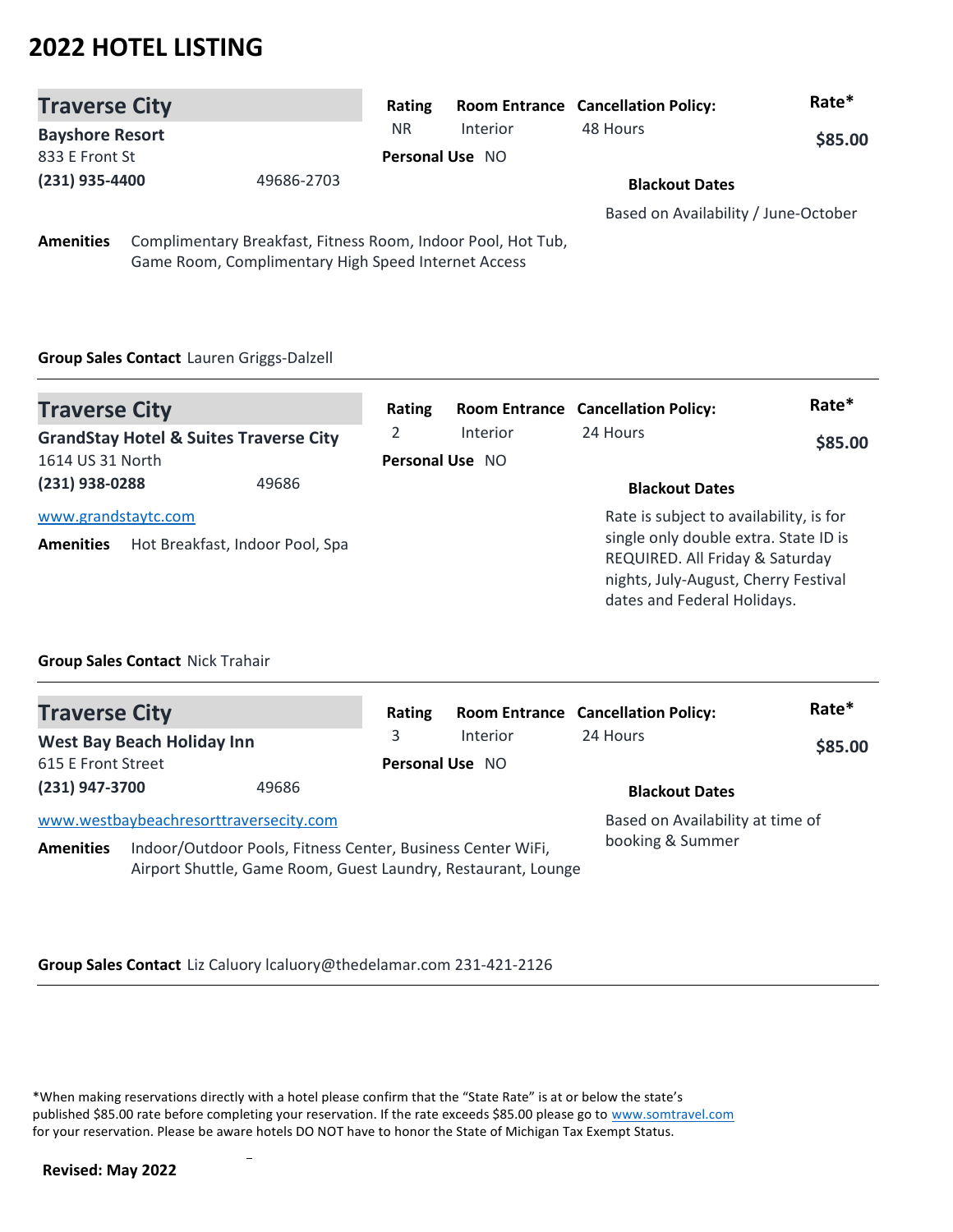| <b>Traverse City</b>                            |                        |   | Rating                |                                                                  | <b>Room Entrance Cancellation Policy:</b> | Rate* |
|-------------------------------------------------|------------------------|---|-----------------------|------------------------------------------------------------------|-------------------------------------------|-------|
| <b>Fairfield Inn By Marriott--Traverse City</b> |                        | 3 | Interior              | 48 Hours                                                         | \$85.00                                   |       |
| 3701 N County Dr                                |                        |   | Personal Use YES w/ID |                                                                  |                                           |       |
| (231) 922-7900<br>49684                         |                        |   |                       |                                                                  | <b>Blackout Dates</b>                     |       |
|                                                 | www.marriott.com/tvcfi |   |                       |                                                                  | June 1, 2022 - October 31, 2022           |       |
| <b>Amenities</b>                                | <b>Internet Access</b> |   |                       | Deluxe Hot Breakfast, Indoor pool, Spa, Fitness Center, Wireless |                                           |       |

## **Group Sales Contact** Ric Heller

| <b>Traverse City</b>                                     | Rating |                        | <b>Room Entrance Cancellation Policy:</b> | Rate*   |
|----------------------------------------------------------|--------|------------------------|-------------------------------------------|---------|
| <b>Quality Inn by Traverse City</b>                      |        | Interior               | $4:00 \text{ PM}$                         | \$85.00 |
| 1492 US 31 North                                         |        | <b>Personal Use NO</b> |                                           |         |
| $(231) 668 - 7294$<br>49686                              |        |                        | <b>Blackout Dates</b>                     |         |
| www.choicehotels.com                                     |        |                        | Summer                                    |         |
| Breakfast, Wirless Internet, Parking<br><b>Amenities</b> |        |                        |                                           |         |

### **Group Sales Contact** Tonya Glover

| <b>Traverse City</b> |                                                                                                                  |   | Rating |                        | <b>Room Entrance Cancellation Policy:</b> | Rate*   |
|----------------------|------------------------------------------------------------------------------------------------------------------|---|--------|------------------------|-------------------------------------------|---------|
| <b>Hampton Inn</b>   |                                                                                                                  | 3 |        | <b>Interior</b>        | 24 Hours                                  | \$85.00 |
| 1000 US 31 North     |                                                                                                                  |   |        | <b>Personal Use NO</b> |                                           |         |
| (231) 946-8900       | 49686                                                                                                            |   |        |                        | <b>Blackout Dates</b>                     |         |
|                      | https://www.hilton.com/en/hotels/tvclmhx-hampton-travers                                                         |   |        |                        | May 13-15, June 15-Sept 30th              |         |
| <b>Amenities</b>     | Complimentary Breakfast, Parking and WiFi, Refrig &<br>Microwave, Fitness Center, Indoor Pool, Renovated in 2020 |   |        |                        |                                           |         |

**Group Sales Contact** Chelsea.Hord.contractor@hilton.com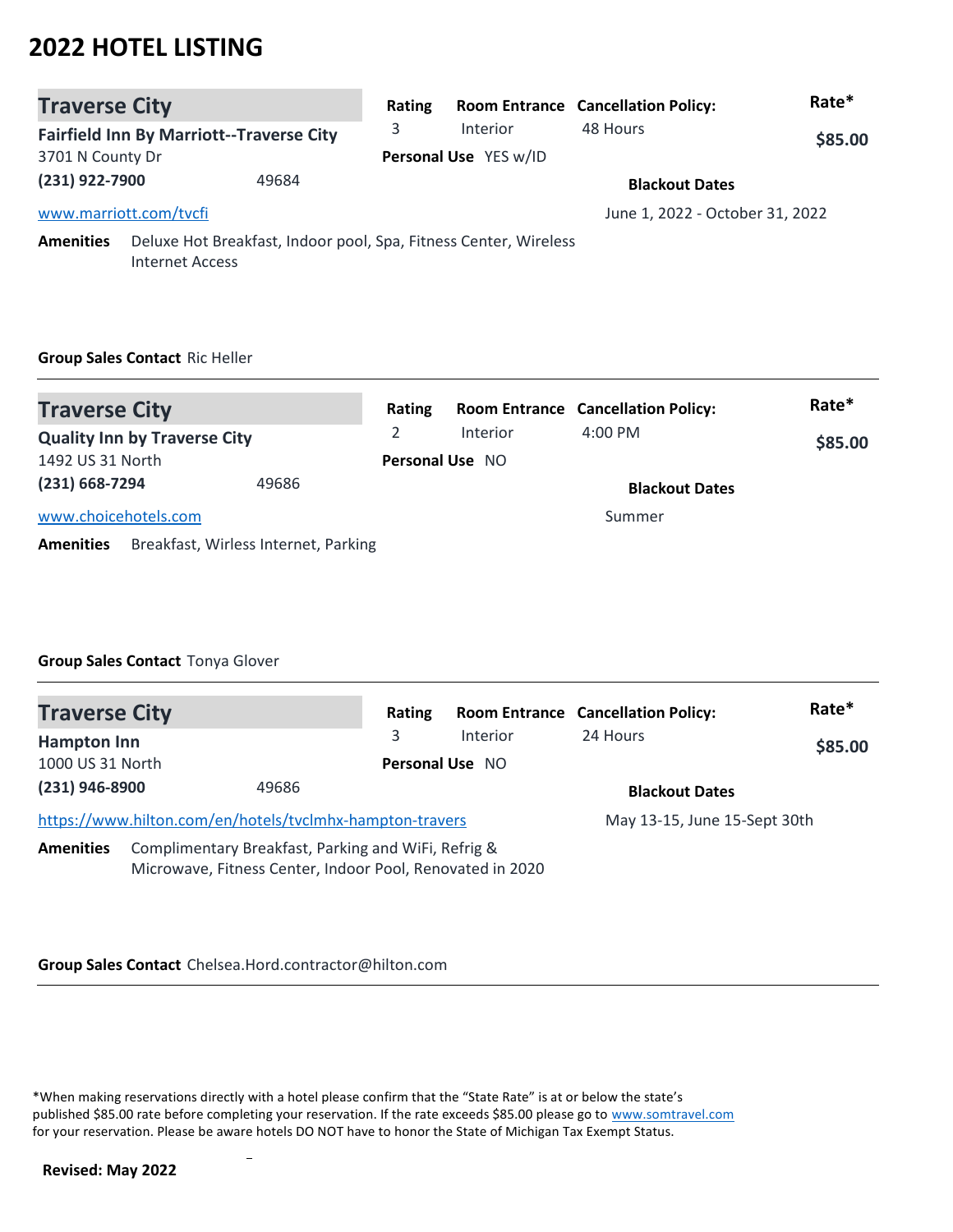| <b>Traverse City</b>  |                                                                  |       | Rating                 |                                                                                                                                  | <b>Room Entrance Cancellation Policy:</b> | Rate*   |
|-----------------------|------------------------------------------------------------------|-------|------------------------|----------------------------------------------------------------------------------------------------------------------------------|-------------------------------------------|---------|
|                       | <b>Cherry Tree Inn &amp; Suites</b>                              |       | 3                      | Interior                                                                                                                         | 24 Hours                                  | \$85.00 |
| 2345 W. US-31 North   |                                                                  |       | <b>Personal Use NO</b> |                                                                                                                                  |                                           |         |
| (231) 938-8888        |                                                                  | 49686 |                        |                                                                                                                                  | <b>Blackout Dates</b>                     |         |
| www.cherrytreeinn.com |                                                                  |       |                        |                                                                                                                                  | May-October blacked out rate is only      |         |
| <b>Amenities</b>      | 100% Smoke Free, Kitchnettes, Fitness Center, Game Room<br>Beach |       |                        | Complimentary Hot Breakfast, Indoor Pool & Spa, Beech access,<br>Business Center, Coffee Maker, Haridryer, Iron & Board, Private | available Nov-April                       |         |

### **Group Sales Contact** Jim Kenney

| <b>Traverse City</b>      |                          |                                                                                                           | Rating                |                       | <b>Room Entrance Cancellation Policy:</b>  | Rate*   |
|---------------------------|--------------------------|-----------------------------------------------------------------------------------------------------------|-----------------------|-----------------------|--------------------------------------------|---------|
| <b>Park Place Hotel</b>   |                          |                                                                                                           | Not Rat               | Interior              | 24 Hour                                    | \$75.00 |
| 300 E State St            |                          |                                                                                                           |                       | Personal Use YES w/ID |                                            |         |
| $(231)$ 946-5000<br>49684 |                          |                                                                                                           | <b>Blackout Dates</b> |                       |                                            |         |
|                           | www.park-place-hotel.com |                                                                                                           |                       |                       | June, July, Aug, weekends May-Oct          |         |
| <b>Amenities</b>          |                          | Complimentary High Speed Internet Access, Parking, Indoor<br>Pool, Spa, Fitness Room, Restaurant, Lounges |                       |                       | and major holidays based on<br>availablity |         |

### **Group Sales Contact** Lisa Monache

| <b>Troy</b>          |            | Rating |                        | <b>Room Entrance Cancellation Policy:</b> | Rate*   |
|----------------------|------------|--------|------------------------|-------------------------------------------|---------|
| <b>Quality Inn</b>   |            |        | Interior               | $4:00 \text{ PM}$                         | \$75.00 |
| 2537 Rochester CT    |            |        | <b>Personal Use NO</b> |                                           |         |
| (248) 825-8135       | 48083-1896 |        |                        | <b>Blackout Dates</b>                     |         |
| www.choicehotels.com |            |        |                        |                                           |         |

**Amenities** Breakfast, Wireless Internet, Parking

#### **Group Sales Contact** Mary Wehby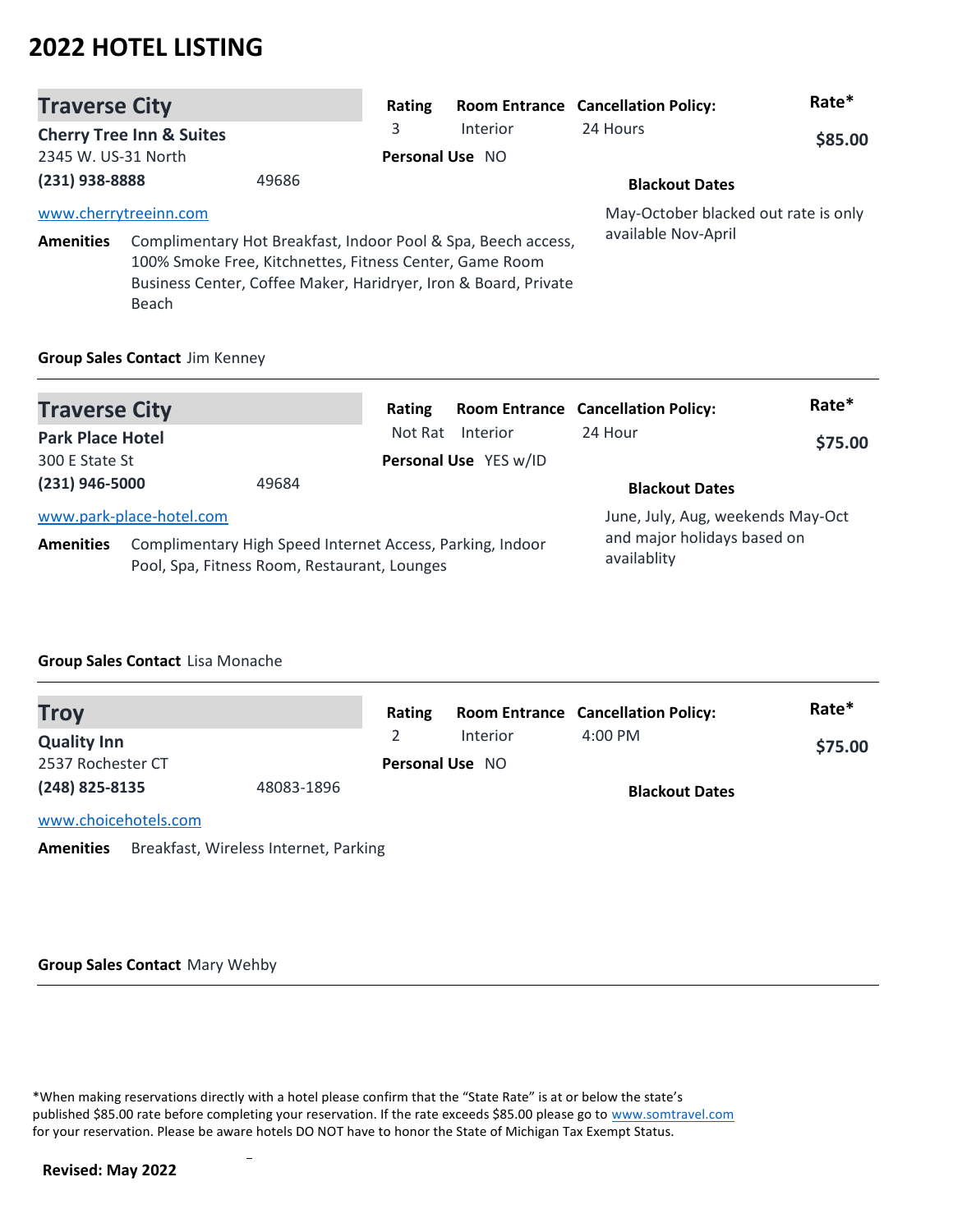| <b>Troy</b>                                                 | Rating                 |          | <b>Room Entrance Cancellation Policy:</b> | Rate*   |
|-------------------------------------------------------------|------------------------|----------|-------------------------------------------|---------|
| <b>Courtyard By Marriott Detroit Troy</b>                   | 3                      | Interior | 24 Hours                                  | \$85.00 |
| 1525 E Maple Rd                                             | <b>Personal Use NO</b> |          |                                           |         |
| (248) 528-2800<br>48083-1133                                |                        |          | <b>Blackout Dates</b>                     |         |
| www.marriott.com/hotels/travel/dtttr-courtyard-detroit-troy |                        |          |                                           |         |
| <b>Complimentary Internet Access</b><br><b>Amenities</b>    |                        |          |                                           |         |

### **Group Sales Contact** Rosy Elian

| <b>Troy</b>                      |                                                       | <b>Rating</b> |                        | <b>Room Entrance Cancellation Policy:</b> | Rate*   |
|----------------------------------|-------------------------------------------------------|---------------|------------------------|-------------------------------------------|---------|
| <b>Homewood Suites By Hilton</b> |                                                       | 3             | Interior               | 48 Hour                                   | \$85.00 |
| 1495 Equity Dr                   |                                                       |               | <b>Personal Use NO</b> |                                           |         |
| $(248)$ 816-6500                 | 48084                                                 |               |                        | <b>Blackout Dates</b>                     |         |
| Amonition                        | Hot Proakfast Indoor nool Can Eitness senter Wireless |               |                        |                                           |         |

**Amenities** Hot Breakfast, Indoor pool, Spa, Fitness center, Wireless Internet Access, Kitchens, Laundry, Business Center

### **Group Sales Contact** Keshayla.hines@hilton.com

| <b>Troy</b>                                             |       | Rating |                        | <b>Room Entrance Cancellation Policy:</b> | Rate*   |
|---------------------------------------------------------|-------|--------|------------------------|-------------------------------------------|---------|
| <b>Holiday Inn Express &amp; Suites</b>                 |       |        | Interior               | 24 Hours                                  | \$85.00 |
| 400 Stephenson Hwy                                      |       |        | <b>Personal Use NO</b> |                                           |         |
| $(248)$ 583-1900                                        | 48083 |        |                        | <b>Blackout Dates</b>                     |         |
| www.ihg.com/holidayinnexpress/hotels.us/en/troy/dttom/h |       |        |                        |                                           |         |

**Amenities** Breakfast, Pool, Fitness Center, Meeting Rooms @ \$300 a day

#### **Group Sales Contact** Karen Hooper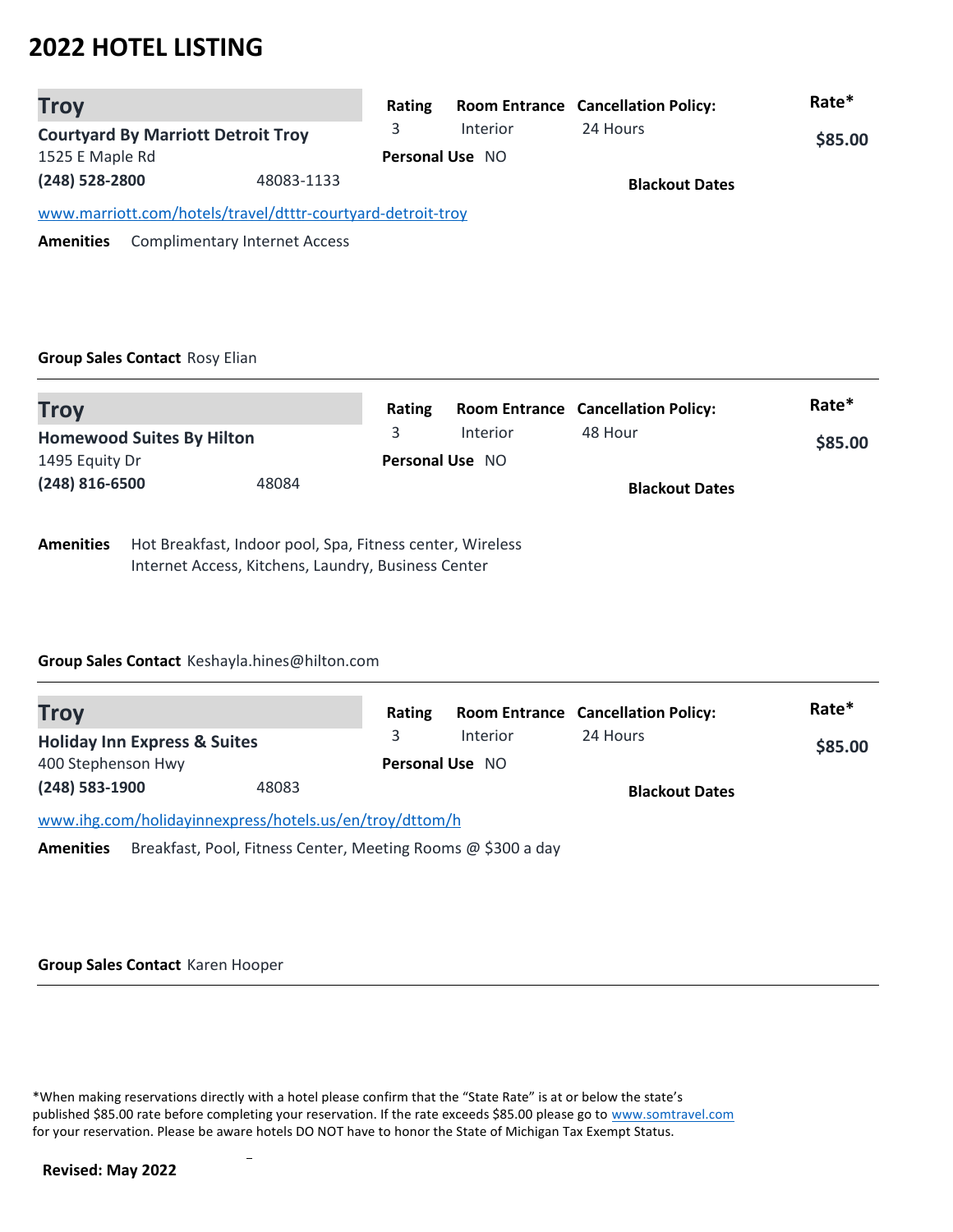| <b>Utica</b>                                                                                |                                                                                   | Rating |                        | <b>Room Entrance Cancellation Policy:</b> | Rate*   |
|---------------------------------------------------------------------------------------------|-----------------------------------------------------------------------------------|--------|------------------------|-------------------------------------------|---------|
| <b>Holiday Inn Express &amp; Suites</b><br>45555 Utica Park Blvd<br>(586) 803-0400<br>48315 |                                                                                   | 3      | Interior               | 24 Hours                                  | \$85.00 |
|                                                                                             |                                                                                   |        | <b>Personal Use NO</b> |                                           |         |
|                                                                                             |                                                                                   |        |                        | <b>Blackout Dates</b>                     |         |
|                                                                                             | www.hiexpress.com/hotels/us/en/utica/uizua/hoteldetail                            |        |                        |                                           |         |
| <b>Amenities</b>                                                                            | Hot Breakfast, Complimentary Internet Access, Indoor Pool,<br>Spa, Fitness Center |        |                        |                                           |         |

### **Group Sales Contact** megan.craig@amerilodgegroup.com 586-925-7608

| <b>Utica</b>               |                        |                                                                                                                                 | Rating                 |                 | <b>Room Entrance Cancellation Policy:</b> | Rate*   |
|----------------------------|------------------------|---------------------------------------------------------------------------------------------------------------------------------|------------------------|-----------------|-------------------------------------------|---------|
| <b>Comfort Inn - Utica</b> |                        |                                                                                                                                 | 3                      | <b>Interior</b> | $4:00 \text{ PM}$                         | \$85.00 |
| 11401 Hall Rd              |                        |                                                                                                                                 | <b>Personal Use NO</b> |                 |                                           |         |
| (586) 739-7111             |                        | 48317-5900                                                                                                                      |                        |                 | <b>Blackout Dates</b>                     |         |
| www.choicehotels.com       |                        |                                                                                                                                 |                        |                 | New Years Eve                             |         |
| <b>Amenities</b>           | <b>Business Center</b> | Complimentary Full Hot Breakfast Buffet, WiFi, 42" HD TV's, In-<br>room whirlpools, Micro/Fridge, Coffee Maker, Fitness Center, |                        |                 |                                           |         |

### **Group Sales Contact** Suzanne Thomas

| <b>Walker</b>                         |       | Rating |                        | <b>Room Entrance Cancellation Policy:</b> | Rate*   |
|---------------------------------------|-------|--------|------------------------|-------------------------------------------|---------|
| <b>Quality Inn Grand Rapids North</b> |       |        | Interior               | $4:00$ PM                                 | \$67.00 |
| 2171 Holton CT                        |       |        | <b>Personal Use NO</b> |                                           |         |
| $(616)$ 791-8500                      | 49544 |        |                        | <b>Blackout Dates</b>                     |         |
| www.choicehotels.com                  |       |        |                        |                                           |         |

**Amenities** Breakfast, Wireless Internet, Parking

#### **Group Sales Contact** Yash Patel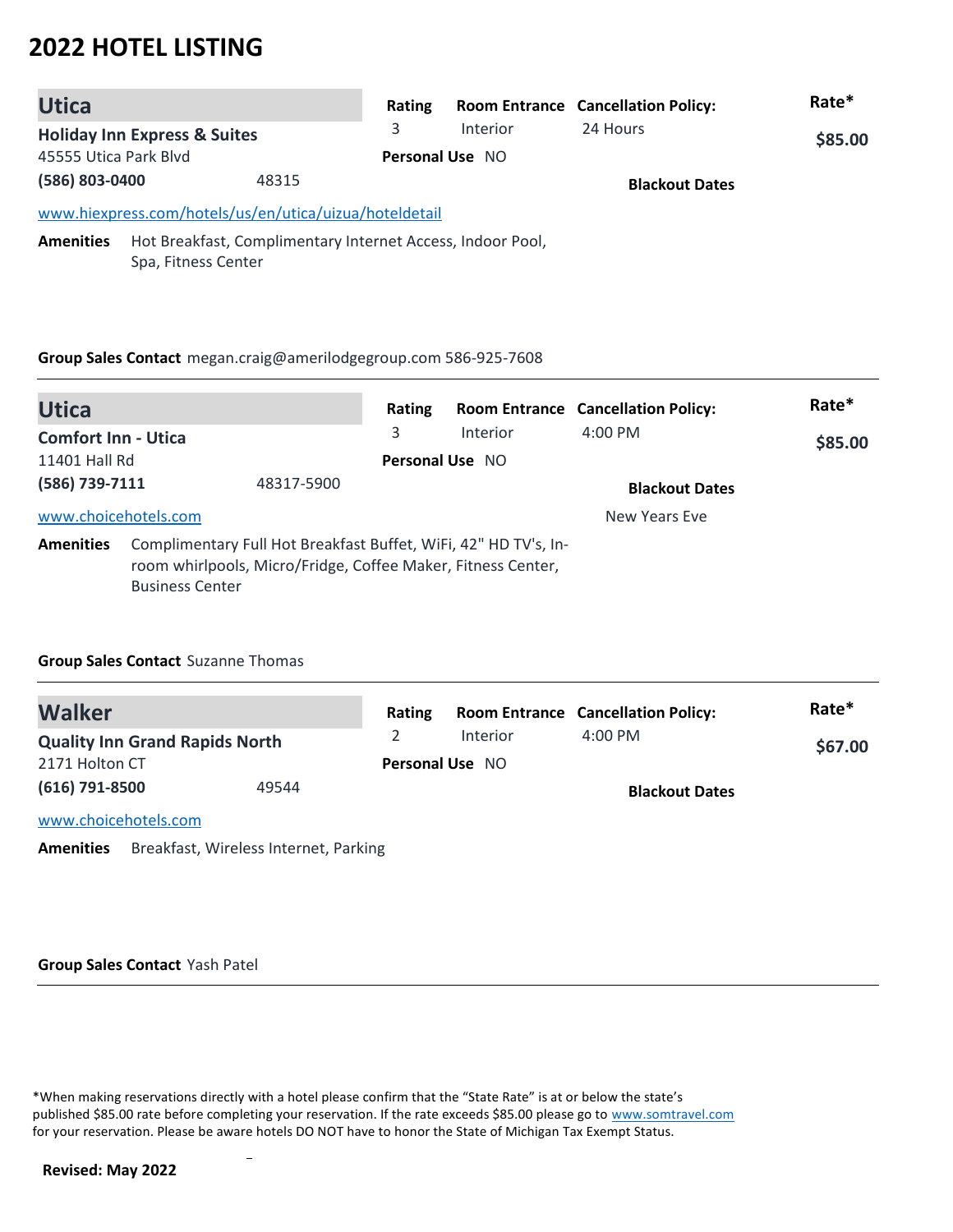| <b>Warren</b>                                    | Rating |                        | <b>Room Entrance Cancellation Policy:</b> | Rate*   |
|--------------------------------------------------|--------|------------------------|-------------------------------------------|---------|
| <b>Comfort Inn</b>                               | 3      | Interior               | $4:00 \text{ PM}$                         | \$80.00 |
| 7001 Convention Blyd                             |        | <b>Personal Use NO</b> |                                           |         |
| (586) 268-9020<br>48092                          |        |                        | <b>Blackout Dates</b>                     |         |
| www.choicehotels.com                             |        |                        |                                           |         |
| Breakfast, Wireless Internet<br><b>Amenities</b> |        |                        |                                           |         |

### **Group Sales Contact** Heather Kanona

| <b>Warren</b>        |                        |                                                      | Rating |                        | <b>Room Entrance Cancellation Policy:</b> | Rate*   |
|----------------------|------------------------|------------------------------------------------------|--------|------------------------|-------------------------------------------|---------|
| <b>Residence Inn</b> |                        |                                                      | 3      | <b>Interior</b>        | 24 Hours                                  | \$85.00 |
| 30120 Civic CTR Blyd |                        |                                                      |        | <b>Personal Use NO</b> |                                           |         |
| (586) 558-8050       |                        | 48093                                                |        |                        | <b>Blackout Dates</b>                     |         |
|                      | www.marriott.com/dtwri |                                                      |        |                        |                                           |         |
| <b>Amenities</b>     | Restaurant             | Complimentary WiFi, Parking, Indoor Pool, Whirlpool, |        |                        |                                           |         |

### **Group Sales Contact** Katie Hicks

| <b>Warren</b>      |                                                                    |            | Rating          |          | <b>Room Entrance Cancellation Policy:</b> | Rate*   |
|--------------------|--------------------------------------------------------------------|------------|-----------------|----------|-------------------------------------------|---------|
|                    | <b>Courtyard By Marriott Detroit Warren</b>                        |            | 4               | Interior | 24 Hours                                  | \$85.00 |
| 30190 Van Dyke Ave |                                                                    |            | Personal Use NO |          |                                           |         |
| (586) 751-5777     |                                                                    | 48093-2366 |                 |          | <b>Blackout Dates</b>                     |         |
|                    | www.marriott.com/dttwr                                             |            |                 |          |                                           |         |
| <b>Amenities</b>   | Complimentary WiFi, Parking, Restaurant, Indoor Pool,<br>Whirlpool |            |                 |          |                                           |         |

#### **Group Sales Contact** Justin Morandini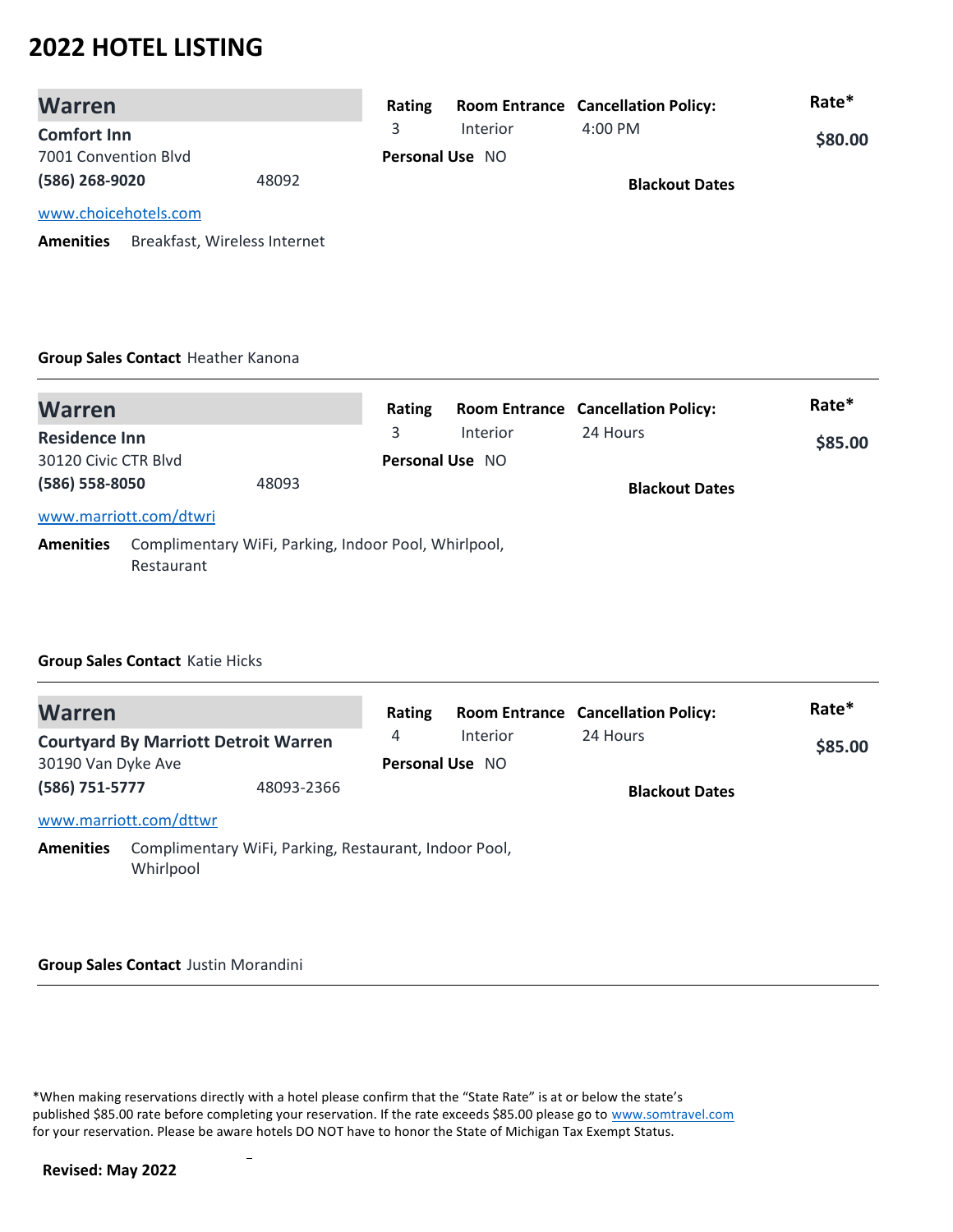| <b>Warren</b>                   |            | Rating                 |          | <b>Room Entrance Cancellation Policy:</b> | Rate*   |
|---------------------------------|------------|------------------------|----------|-------------------------------------------|---------|
| <b>Quality Inn &amp; Suites</b> |            |                        | Interior | $4:00 \, \text{PM}$                       | \$85.00 |
| 30900 Van Dyke Rd               |            | <b>Personal Use NO</b> |          |                                           |         |
| (586) 574-0550                  | 48093-8721 |                        |          | <b>Blackout Dates</b>                     |         |
| choicehotels.com                |            |                        |          |                                           |         |

**Amenities** Breakfast, Wireless Internet, Parking

### **Group Sales Contact** Samarra Salter

| <b>Waterford</b>                      |  | Rating |                        | <b>Room Entrance Cancellation Policy:</b> | Rate*   |
|---------------------------------------|--|--------|------------------------|-------------------------------------------|---------|
| <b>Quality Inn &amp; Suites</b>       |  |        | Interior               | $4:00 \text{ PM}$                         | \$76.00 |
| 7076 Highland Rd                      |  |        | <b>Personal Use NO</b> |                                           |         |
| $(248)$ 666-8555<br>48327-1500        |  |        |                        | <b>Blackout Dates</b>                     |         |
| www.choicehotels.com                  |  |        |                        |                                           |         |
| Wireless Internet<br><b>Amenities</b> |  |        |                        |                                           |         |

### **Group Sales Contact** Maroun Knieher

| <b>Watervliet</b>                                  | Rating |                       | <b>Room Entrance Cancellation Policy:</b> | Rate*   |
|----------------------------------------------------|--------|-----------------------|-------------------------------------------|---------|
| <b>Fairfield Inn by Marriott</b>                   | 3.     | Interior              | 24 Hours                                  | \$85.00 |
| 8258 Arnt Blvd                                     |        | Personal Use YES w/ID |                                           |         |
| $(269)$ 463-7946                                   | 49098  |                       | <b>Blackout Dates</b>                     |         |
| www.marriott.com/SBNWL                             |        |                       | Fridays & Saturdays, April 5-9, Dec 31    |         |
| <b>Complimentary Breakfast</b><br><b>Amenities</b> |        |                       |                                           |         |

**Group Sales Contact** Renee.Hook@allcityhospitality.com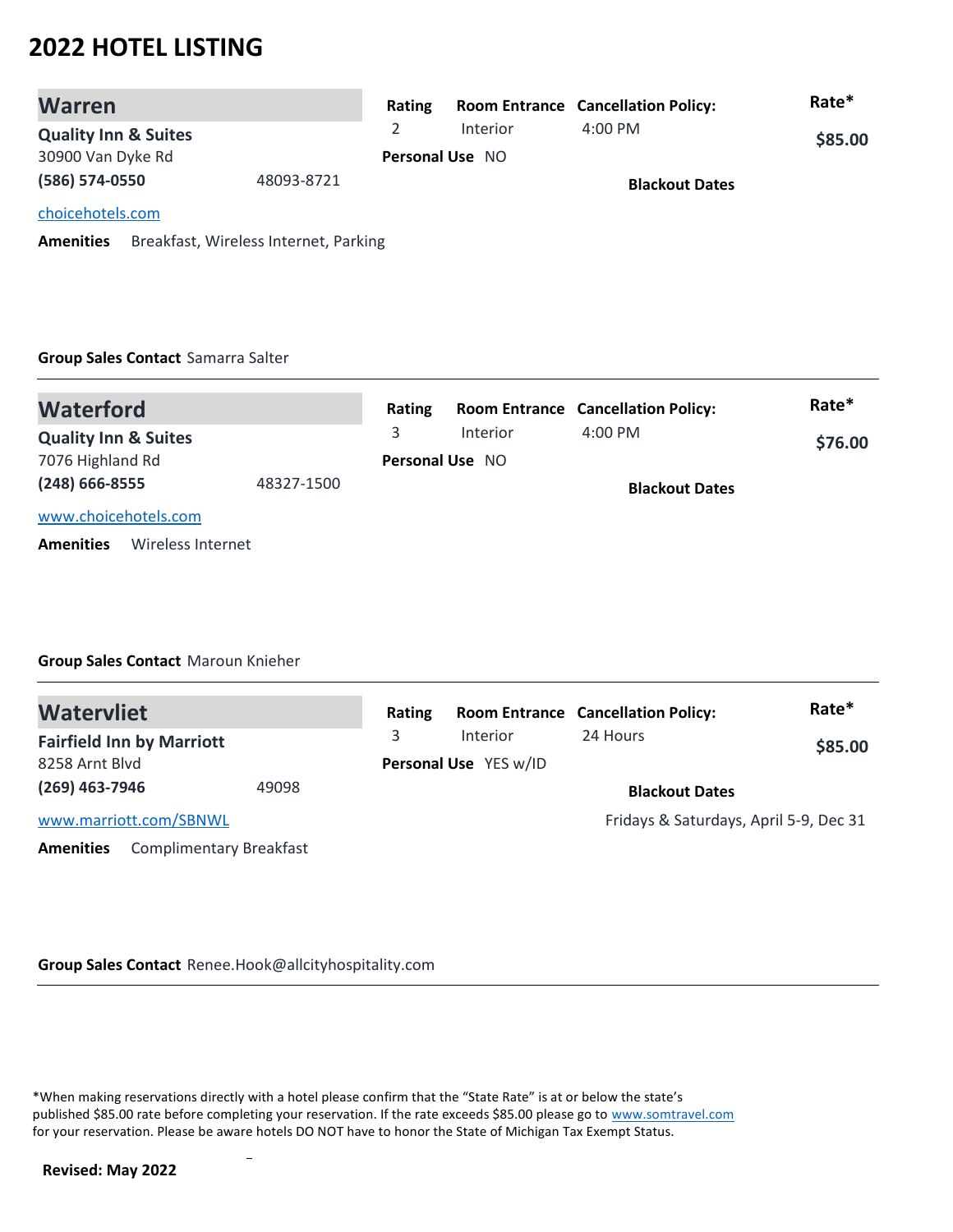| Whitehall                                           | Rating                 |          | <b>Room Entrance Cancellation Policy:</b>                                                  | Rate*   |
|-----------------------------------------------------|------------------------|----------|--------------------------------------------------------------------------------------------|---------|
| <b>Rodeway Inn</b>                                  | 2                      | Interior | $4:00 \text{ PM}$                                                                          | \$64.00 |
| 3080 E. Colby Street                                | <b>Personal Use NO</b> |          |                                                                                            |         |
| (231) 894-4848<br>49461                             |                        |          | <b>Blackout Dates</b>                                                                      |         |
| www.choicehotels.com<br><b>Amenities</b><br>Parking |                        |          | Jan 1-May 21 \$60 a night, May 22-<br>Sept 17 \$85 a night, Sept 18-Dec 31<br>\$64 a night |         |

### **Group Sales Contact** Ketan Patel

| Whitehall                   |  |                                                                                                      | Rating    |                       | <b>Room Entrance Cancellation Policy:</b>                                          | Rate*   |
|-----------------------------|--|------------------------------------------------------------------------------------------------------|-----------|-----------------------|------------------------------------------------------------------------------------|---------|
| <b>Econolodge Whitehall</b> |  |                                                                                                      | <b>NR</b> | Interior              | 24 Hours                                                                           | \$54.99 |
| 2865 Colby Rd               |  |                                                                                                      |           | Personal Use YES w/ID |                                                                                    |         |
| (231) 893-3030<br>49461     |  |                                                                                                      |           | <b>Blackout Dates</b> |                                                                                    |         |
| <b>Amenities</b>            |  | Complimentary Hot Breakfast, Wi-Fi, Refrigerator, Microwave,<br>Lobby Coffee, Seasonal Outdoor Pool. |           |                       | \$54.99 Sept-May \$85 from May-Sept<br>all Summer Weekends June 10-August<br>31st. |         |

### **Group Sales Contact** Brook Bruinsma 231-893-3030

| Wixom                 |                                       | Rating          |                 | <b>Room Entrance Cancellation Policy:</b> | Rate*   |
|-----------------------|---------------------------------------|-----------------|-----------------|-------------------------------------------|---------|
| <b>Comfort Suites</b> |                                       | 3               | <b>Interior</b> | $4:00 \text{ PM}$                         | \$85.00 |
| 28049 Wixom Rd        |                                       | Personal Use NO |                 |                                           |         |
| (248) 504-5080        | 48393                                 |                 |                 | <b>Blackout Dates</b>                     |         |
| www.choicehotels.com  |                                       |                 |                 | April 1-October 31                        |         |
| <b>Amenities</b>      | Breakfast, Wireless Internet, Parking |                 |                 |                                           |         |

#### **Group Sales Contact** PK Pillai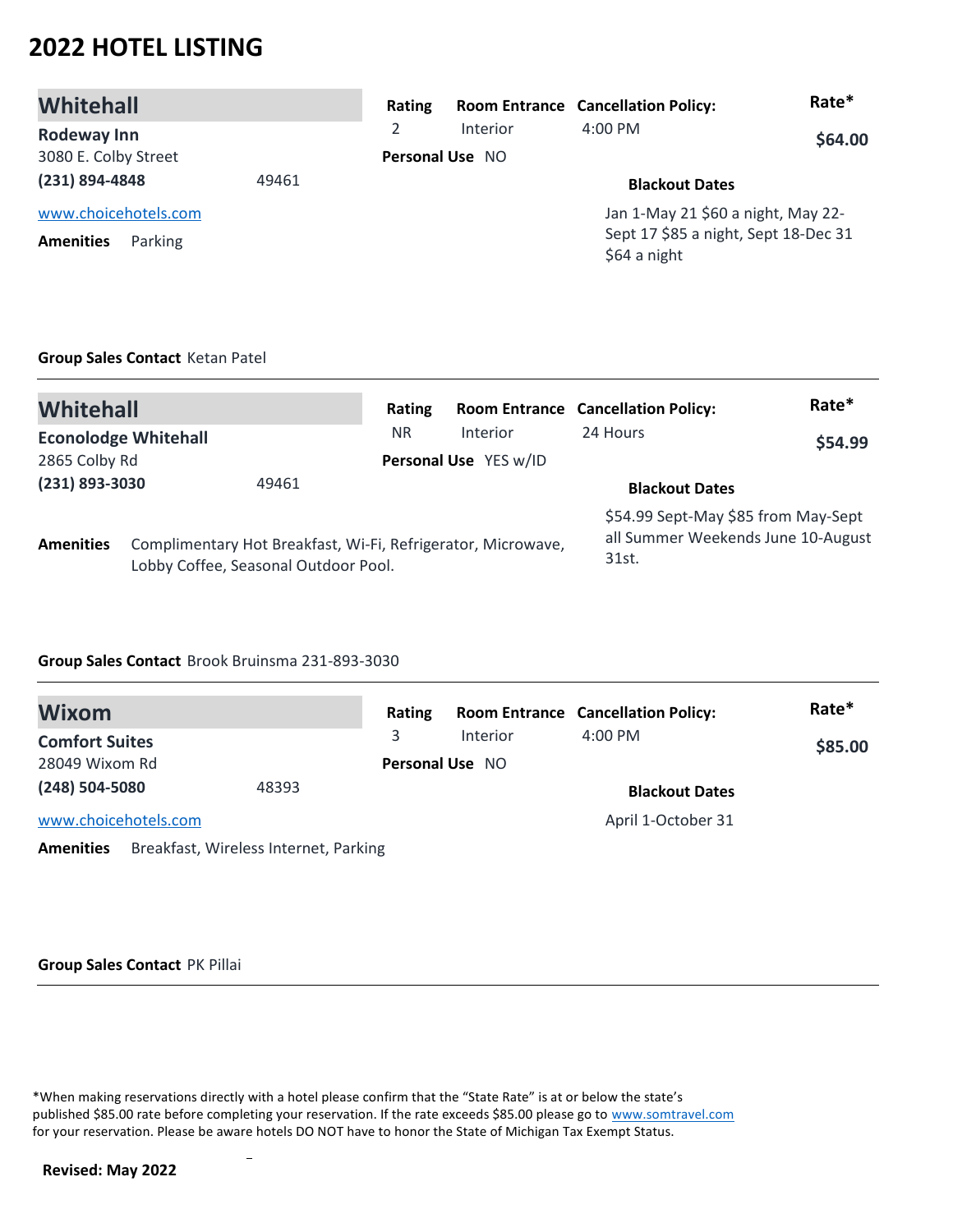| <b>Wixom</b>                    |  |                                                                                                    | Rating |                        | <b>Room Entrance Cancellation Policy:</b> | Rate*   |
|---------------------------------|--|----------------------------------------------------------------------------------------------------|--------|------------------------|-------------------------------------------|---------|
| <b>Hampton Inn &amp; Suites</b> |  |                                                                                                    | 3      | Interior               | 24 Hour                                   | \$85.00 |
| 49025 Alpha Dr.                 |  |                                                                                                    |        | <b>Personal Use NO</b> |                                           |         |
| (248) 348-0170<br>48393         |  |                                                                                                    |        | <b>Blackout Dates</b>  |                                           |         |
|                                 |  |                                                                                                    |        |                        | July 12-15, Sept 13-16 & Oct 25-28        |         |
| <b>Amenities</b>                |  | Complementary Parking, Breakfast & WiFi, 43" TV, In room<br>coffee maker, Iron & Board, Hair Dryer |        |                        |                                           |         |

### **Group Sales Contact** David Sarmoum

| <b>Wyoming</b>                                        |       | Rating                |          | <b>Room Entrance Cancellation Policy:</b> | Rate*   |
|-------------------------------------------------------|-------|-----------------------|----------|-------------------------------------------|---------|
| <b>Super 8 Grand Rapids</b>                           |       |                       | Interior | 24 Hour                                   | \$75.00 |
| 727 44th St. SW                                       |       | Personal Use YES w/ID |          |                                           |         |
| $(616)$ 530-8588                                      | 49509 |                       |          | <b>Blackout Dates</b>                     |         |
| https://www.wyndhamhotels.com/super-8/wyoming-michiga |       |                       |          |                                           |         |
|                                                       |       |                       |          |                                           |         |

### **Amenities**

### **Group Sales Contact** Super8wyomingmi@gmail.com

| <b>Wyoming</b>                              | Rating |                        | <b>Room Entrance Cancellation Policy:</b> | Rate*   |
|---------------------------------------------|--------|------------------------|-------------------------------------------|---------|
| <b>Woodspring Suites Grand Rapids South</b> | 2      | <b>Interior</b>        | $4:00 \text{ PM}$                         | \$85.00 |
| 4500 Clyde Park Avenue SW                   |        | <b>Personal Use NO</b> |                                           |         |
| $(616)$ 426-8710<br>49509                   |        |                        | <b>Blackout Dates</b>                     |         |
| www.choicehotels.com                        |        |                        |                                           |         |
| Wireless Internet<br><b>Amenities</b>       |        |                        |                                           |         |

#### **Group Sales Contact** Sheila Reed